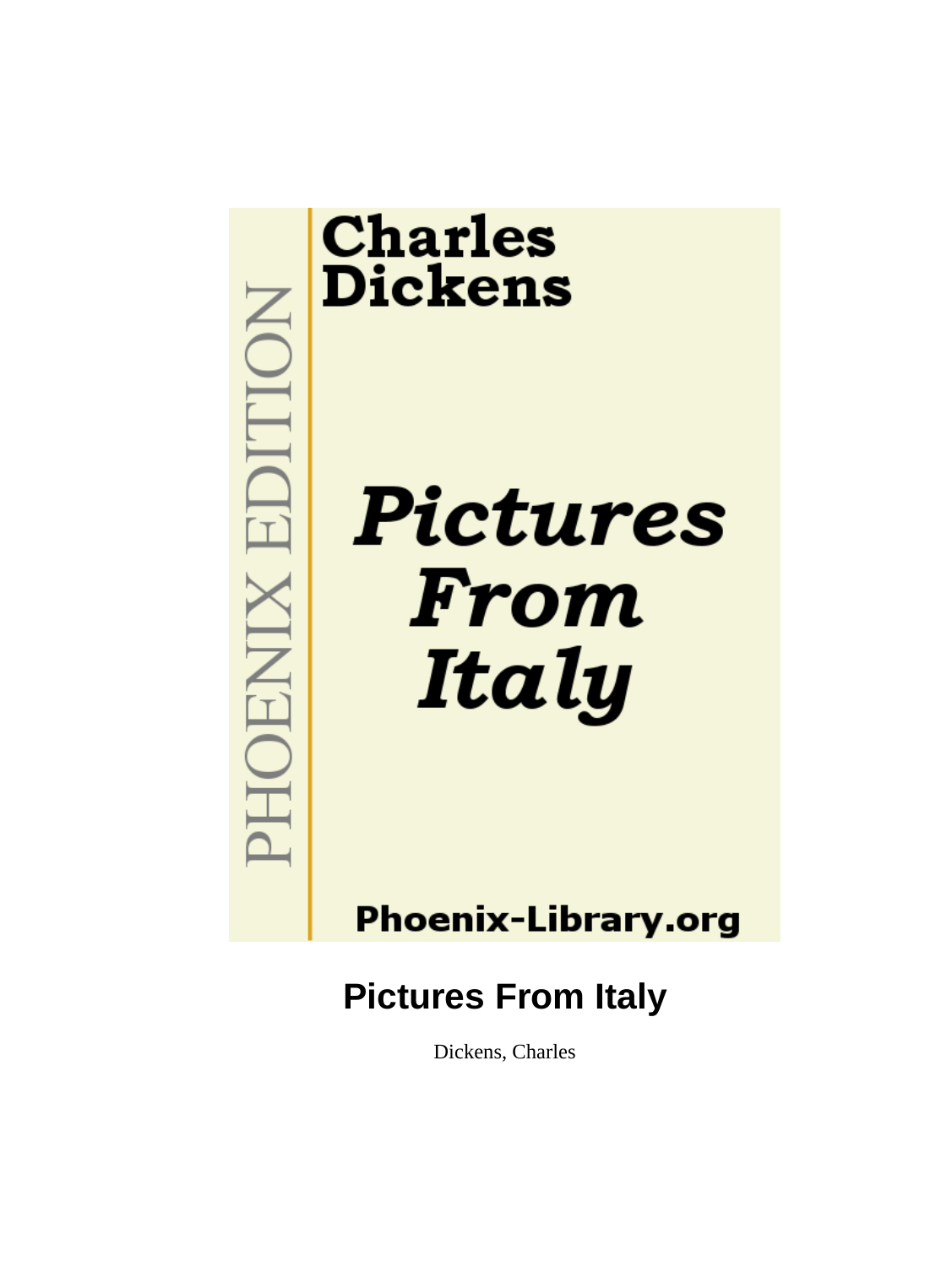[Table Of Content](#page-134-0) [About Phoenix−Edition](#page-135-0) **[Copyright](#page-138-0)**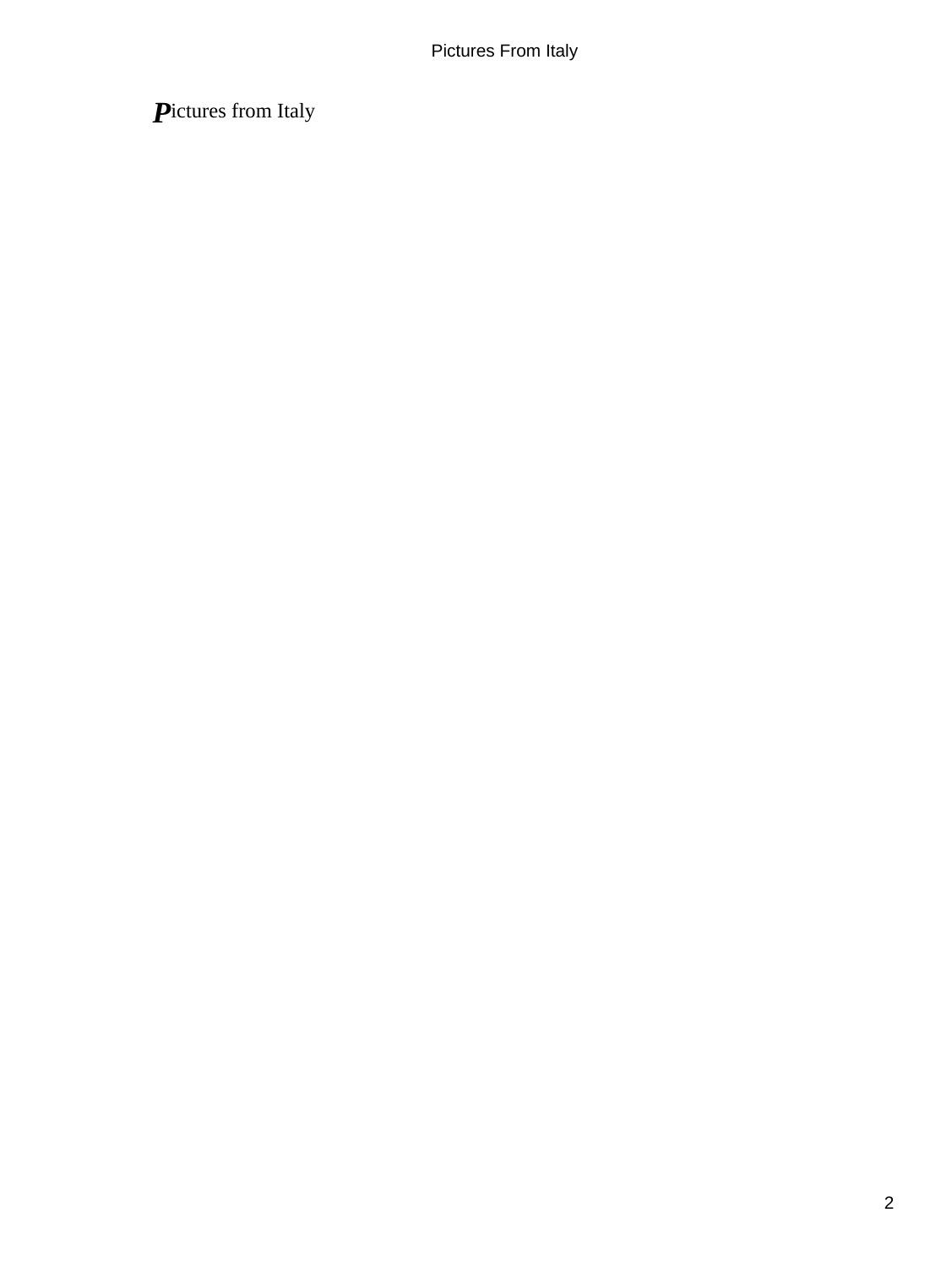## **[INTRODUCTION − THE READER'S PASSPORT](#page-134-0)**

*I*F the readers of this volume will be so kind as to take their credentials for the different places which are the subject of its author's reminiscences, from the Author himself, perhaps they may visit them, in fancy, the more agreeably, and with a better understanding of what they are to expect.

 Many books have been written upon Italy, affording many means of studying the history of that interesting country, and the innumerable associations entwined about it. I make but little reference to that stock of information; not at all regarding it as a necessary consequence of my having had recourse to the storehouse for my own benefit, that I should reproduce its easily accessible contents before the eyes of my readers.

 Neither will there be found, in these pages, any grave examination into the government or misgovernment of any portion of the country. No visitor of that beautiful land can fail to have a strong conviction on the subject; but as I chose when residing there, a Foreigner, to abstain from the discussion of any such questions with any order of Italians, so I would rather not enter on the inquiry now. During my twelve months' occupation of a house at Genoa, I never found that authorities constitutionally jealous were distrustful of me; and I should be sorry to give them occasion to regret their free courtesy, either to myself or any of my countrymen.

 There is, probably, not a famous Picture or Statue in all Italy, but could be easily buried under a mountain of printed paper devoted to dissertations on it. I do not, therefore, though an earnest admirer of Painting and Sculpture, expatiate at any length on famous Pictures and Statues.

 This Book is a series of faint reflections − mere shadows in the water − of places to which the imaginations of most people are attracted in a greater or less degree, on which mine had dwelt for years, and which have some interest for all. The greater part of the descriptions were written on the spot, and sent home, from time to time, in private letters. I do not mention the circumstance as an excuse for any defects they may present, for it would be none; but as a guarantee to the Reader that they were at least penned in the fulness of the subject, and with the liveliest impressions of novelty and freshness.

 If they have ever a fanciful and idle air, perhaps the reader will suppose them written in the shade of a Sunny Day, in the midst of the objects of which they treat, and will like them none the worse for having such influences of the country upon them.

I hope I am not likely to be misunderstood by Professors of the Roman Catholic faith,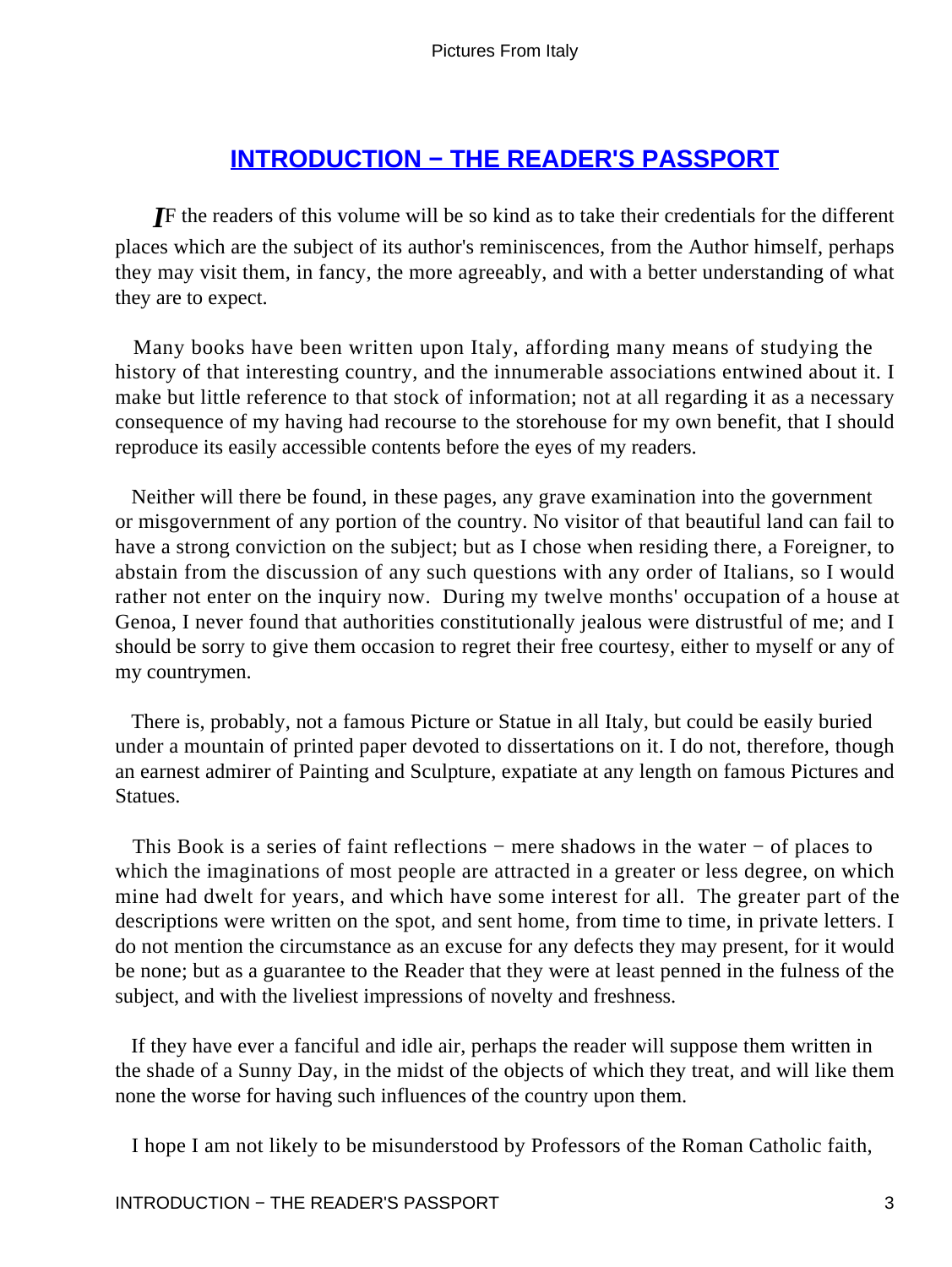on account of anything contained in these pages. I have done my best, in one of my former productions, to do justice to them; and I trust, in this, they will do justice to me. When I mention any exhibition that impressed me as absurd or disagreeable, I do not seek to connect it, or recognise it as necessarily connected with, any essentials of their creed. When I treat of the ceremonies of the Holy Week, I merely treat of their effect, and do not challenge the good and learned Dr. Wiseman's interpretation of their meaning. When I hint a dislike of nunneries for young girls who abjure the world before they have ever proved or known it; or doubt the **Ex officio** sanctity of all Priests and Friars; I do no more than many conscientious Catholics both abroad and at home.

 I have likened these Pictures to shadows in the water, and would fain hope that I have, nowhere, stirred the water so roughly, as to mar the shadows. I could never desire to be on better terms with all my friends than now, when distant mountains rise, once more, in my path. For I need not hesitate to avow, that, bent on correcting a brief mistake I made, not long ago, in disturbing the old relations between myself and my readers, and departing for a moment from my old pursuits, I am about to resume them, joyfully, in Switzerland; where during another year of absence, I can at once work out the themes I have now in my mind, without interruption: and while I keep my English audience within speaking distance, extend my knowledge of a noble country, inexpressibly attractive to me.

 This book is made as accessible as possible, because it would be a great pleasure to me if I could hope, through its means, to compare impressions with some among the multitudes who will hereafter visit the scenes described with interest and delight.

 And I have only now, in passport wise, to sketch my reader's portrait, which I hope may be thus supposititiously traced for either sex:

 Complexion Fair. Eyes Very cheerful. Nose Not supercilious. Mouth Smiling. Visage Beaming. General Expression Extremely agreeable.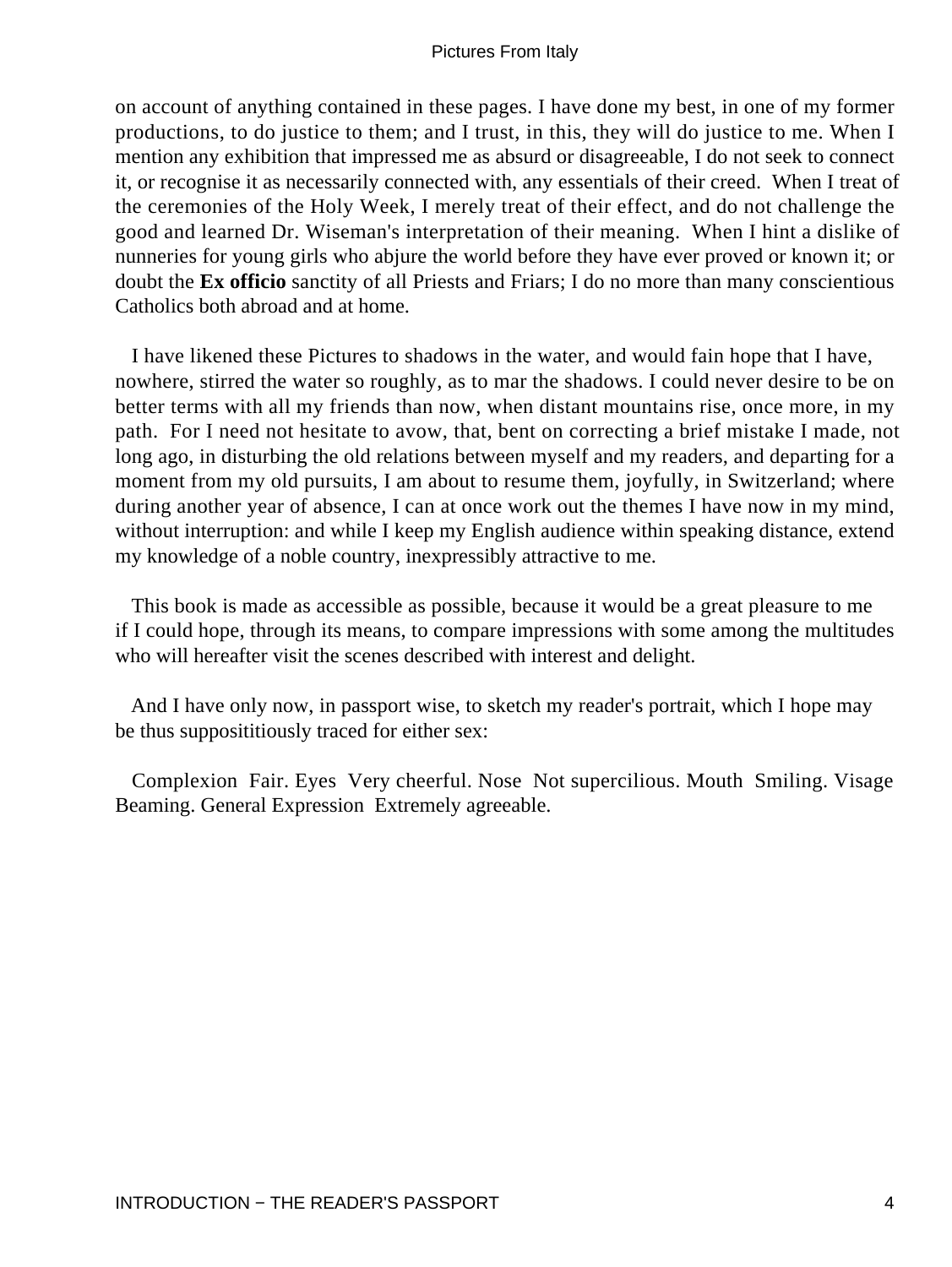## **[CHAPTER I − GOING Through FRANCE](#page-134-0)**

*O*N a fine Sunday morning in the Midsummer time and weather of eighteen hundred and forty−four, it was, my good friend, when − don't be alarmed; not when two travellers might have been observed slowly making their way over that picturesque and broken ground by which the first chapter of a Middle Aged novel is usually attained − but when an English travelling−carriage of considerable proportions, fresh from the shady halls of the Pantechnicon near Belgrave Square, London, was observed (by a very small French soldier; for I saw him look at it) to issue from the gate of the Hotel Meurice in the Rue Rivoli at Paris.

 I am no more bound to explain why the English family travelling by this carriage, inside and out, should be starting for Italy on a Sunday morning, of all good days in the week, than I am to assign a reason for all the little men in France being soldiers, and all the big men postilions; which is the invariable rule. But, they had some sort of reason for what they did, I have no doubt; and their reason for being there at all, was, as you know, that they were going to live in fair Genoa for a year; and that the head of the family purposed, in that space of time, to stroll about, wherever his restless humour carried him.

 And it would have been small comfort to me to have explained to the population of Paris generally, that I was that Head and Chief; and not the radiant embodiment of good humour who sat beside me in the person of a French Courier − best of servants and most beaming of men! Truth to say, he looked a great deal more patriarchal than I, who, in the shadow of his portly presence, dwindled down to no account at all.

There was, of course, very little in the aspect of Paris – as we rattled near the dismal Morgue and over the Pont Neuf – to reproach us for our Sunday travelling. The wine–shops (every second house) were driving a roaring trade; awnings were spreading, and chairs and tables arranging, outside the cafes, preparatory to the eating of ices, and drinking of cool liquids, later in the day; shoe− blacks were busy on the bridges; shops were open; carts and waggons clattered to and fro; the narrow, up−hill, funnel−like streets across the River, were so many dense perspectives of crowd and bustle, parti−coloured night−caps, tobacco−pipes, blouses, large boots, and shaggy heads of hair; nothing at that hour denoted a day of rest, unless it were the appearance, here and there, of a family pleasure−party, crammed into a bulky old lumbering cab; or of some contemplative holiday−maker in the freest and easiest dishabille, leaning out of a low garret window, watching the drying of his newly polished shoes on the little parapet outside (if a gentleman), or the airing of her stockings in the sun (if a lady), with calm anticipation.

Once clear of the never−to−be−forgotten−or−forgiven pavement which surrounds Paris,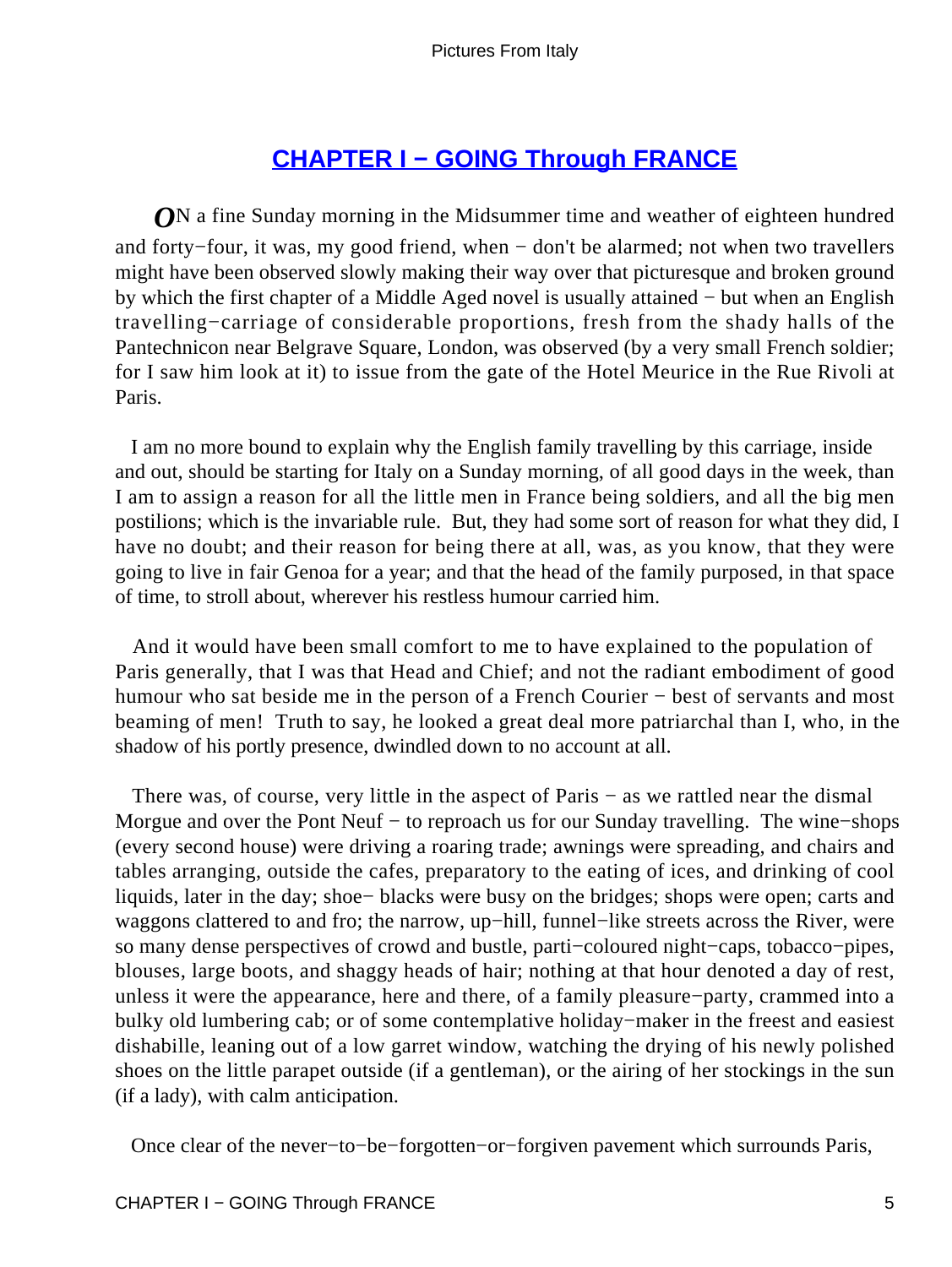the first three days of travelling towards Marseilles are quiet and monotonous enough. To Sens. To Avallon. To Chalons. A sketch of one day's proceedings is a sketch of all three; and here it is.

We have four horses, and one postilion, who has a very long whip, and drives his team, something like the Courier of Saint Petersburgh in the circle at Astley's or Franconi's: only he sits his own horse instead of standing on him. The immense jack−boots worn by these postilions, are sometimes a century or two old; and are so ludicrously disproportionate to the wearer's foot, that the spur, which is put where his own heel comes, is generally halfway up the leg of the boots. The man often comes out of the stable− yard, with his whip in his hand and his shoes on, and brings out, in both hands, one boot at a time, which he plants on the ground by the side of his horse, with great gravity, until everything is ready. When it is − and oh Heaven! the noise they make about it! – he gets into the boots, shoes and all, or is hoisted into them by a couple of friends; adjusts the rope harness, embossed by the labours of innumerable pigeons in the stables; makes all the horses kick and plunge; cracks his whip like a madman; shouts 'En route − Hi!' and away we go. He is sure to have a contest with his horse before we have gone very far; and then he calls him a Thief, and a Brigand, and a Pig, and what not; and beats him about the head as if he were made of wood.

 There is little more than one variety in the appearance of the country, for the first two days. From a dreary plain, to an interminable avenue, and from an interminable avenue to a dreary plain again. Plenty of vines there are in the open fields, but of a short low kind, and not trained in festoons, but about straight sticks. Beggars innumerable there are, everywhere; but an extraordinarily scanty population, and fewer children than I ever encountered. I don't believe we saw a hundred children between Paris and Chalons. Queer old towns, draw−bridged and walled: with odd little towers at the angles, like grotesque faces, as if the wall had put a mask on, and were staring down into the moat; other strange little towers, in gardens and fields, and down lanes, and in farm−yards: all alone, and always round, with a peaked roof, and never used for any purpose at all; ruinous buildings of all sorts; sometimes an hotel de ville, sometimes a guard−house, sometimes a dwelling−house, sometimes a chateau with a rank garden, prolific in dandelion, and watched over by extinguisher−topped turrets, and blink−eyed little casements; are the standard objects, repeated over and over again. Sometimes we pass a village inn, with a crumbling wall belonging to it, and a perfect town of out− houses; and painted over the gateway, 'Stabling for Sixty Horses;' as indeed there might be stabling for sixty score, were there any horses to be stabled there, or anybody resting there, or anything stirring about the place but a dangling bush, indicative of the wine inside: which flutters idly in the wind, in lazy keeping with everything else, and certainly is never in a green old age, though always so old as to be dropping to pieces. And all day long, strange little narrow waggons, in strings of six or eight, bringing cheese from Switzerland, and frequently in charge, the whole line, of one man, or even boy − and he very often asleep in the foremost cart − come jingling past: the horses drowsily ringing the bells upon their harness, and looking as if they thought (no doubt they do) their great blue woolly furniture, of immense weight and thickness, with a pair of grotesque horns growing out of the collar,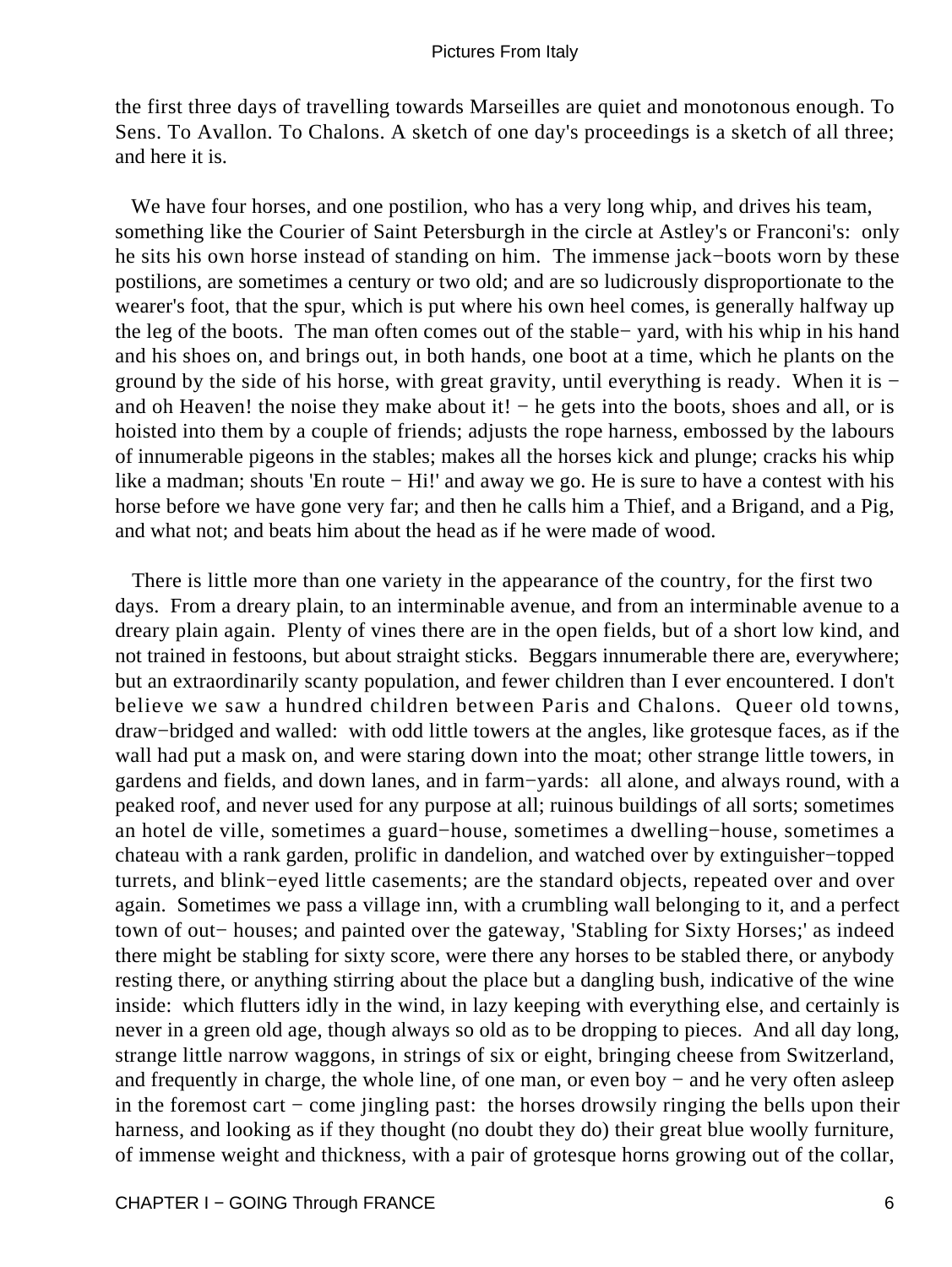very much too warm for the Midsummer weather.

 Then, there is the Diligence, twice or thrice a−day; with the dusty outsides in blue frocks, like butchers; and the insides in white nightcaps; and its cabriolet head on the roof, nodding and shaking, like an idiot's head; and its Young−France passengers staring out of window, with beards down to their waists, and blue spectacles awfully shading their warlike eyes, and very big sticks clenched in their National grasp. Also the Malle Poste, with only a couple of passengers, tearing along at a real good dare−devil pace, and out of sight in no time. Steady old Cures come jolting past, now and then, in such ramshackle, rusty, musty, clattering coaches as no Englishman would believe in; and bony women dawdle about in solitary places, holding cows by ropes while they feed, or digging and hoeing or doing field−work of a more laborious kind, or representing real shepherdesses with their flocks − to obtain an adequate idea of which pursuit and its followers, in any country, it is only necessary to take any pastoral poem, or picture, and imagine to yourself whatever is most exquisitely and widely unlike the descriptions therein contained.

 You have been travelling along, stupidly enough, as you generally do in the last stage of the day; and the ninety−six bells upon the horses − twenty−four apiece − have been ringing sleepily in your ears for half an hour or so; and it has become a very jog−trot, monotonous, tiresome sort of business; and you have been thinking deeply about the dinner you will have at the next stage; when, down at the end of the long avenue of trees through which you are travelling, the first indication of a town appears, in the shape of some straggling cottages: and the carriage begins to rattle and roll over a horribly uneven pavement. As if the equipage were a great firework, and the mere sight of a smoking cottage chimney had lighted it, instantly it begins to crack and splutter, as if the very devil were in it. Crack, crack, crack, crack. Crack−crack− crack. Crick−crack. Crick−crack. Helo! Hola! Vite! Voleur! Brigand! Hi hi hi! En r−r−r−r−r−route! Whip, wheels, driver, stones, beggars, children, crack, crack, crack; helo! hola! charite pour l'amour de Dieu! crick−crack−crick−crack; crick, crick, crick; bump, jolt, crack, bump, crick−crack; round the corner, up the narrow street, down the paved hill on the other side; in the gutter; bump, bump; jolt, jog, crick, crick, crick; crack, crack, crack; into the shop−windows on the left−hand side of the street, preliminary to a sweeping turn into the wooden archway on the right; rumble, rumble, rumble; clatter, clatter, clatter; crick, crick, crick; and here we are in the yard of the Hotel de l'Ecu d'Or; used up, gone out, smoking, spent, exhausted; but sometimes making a false start unexpectedly, with nothing coming of it – like a firework to the last!

 The landlady of the Hotel de l'Ecu d'Or is here; and the landlord of the Hotel de l'Ecu d'Or is here; and the femme de chambre of the Hotel de l'Ecu d'Or is here; and a gentleman in a glazed cap, with a red beard like a bosom friend, who is staying at the Hotel de l'Ecu d'Or, is here; and Monsieur le Cure is walking up and down in a corner of the yard by himself, with a shovel hat upon his head, and a black gown on his back, and a book in one hand, and an umbrella in the other; and everybody, except Monsieur le Cure, is open−mouthed and open−eyed, for the opening of the carriage−door. The landlord of the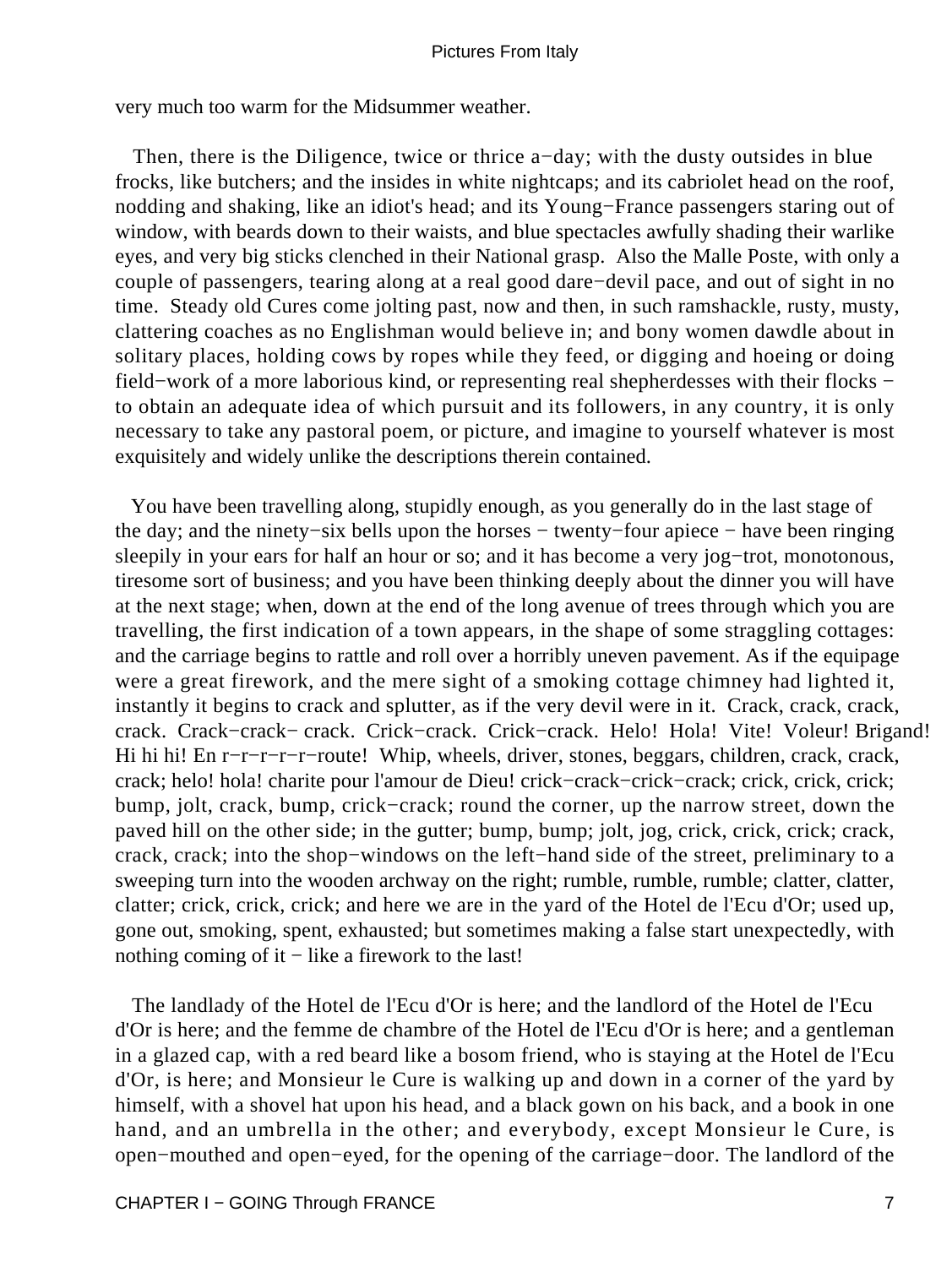Hotel de l'Ecu d'Or, dotes to that extent upon the Courier, that he can hardly wait for his coming down from the box, but embraces his very legs and boot−heels as he descends. 'My Courier! My brave Courier! My friend! My brother!' The landlady loves him, the femme de chambre blesses him, the garcon worships him. The Courier asks if his letter has been received? It has, it has. Are the rooms prepared? They are, they are. The best rooms for my noble Courier. The rooms of state for my gallant Courier; the whole house is at the service of my best of friends! He keeps his hand upon the carriage−door, and asks some other question to enhance the expectation. He carries a green leathern purse outside his coat, suspended by a belt. The idlers look at it; one touches it. It is full of five−franc pieces. Murmurs of admiration are heard among the boys. The landlord falls upon the Courier's neck, and folds him to his breast. He is so much fatter than he was, he says! He looks so rosy and so well!

 The door is opened. Breathless expectation. The lady of the family gets out. Ah sweet lady! Beautiful lady! The sister of the lady of the family gets out. Great Heaven, Ma'amselle is charming! First little boy gets out. Ah, what a beautiful little boy! First little girl gets out. Oh, but this is an enchanting child! Second little girl gets out. The landlady, yielding to the finest impulse of our common nature, catches her up in her arms! Second little boy gets out. Oh, the sweet boy! Oh, the tender little family! The baby is handed out. Angelic baby! The baby has topped everything. All the rapture is expended on the baby! Then the two nurses tumble out; and the enthusiasm swelling into madness, the whole family are swept up−stairs as on a cloud; while the idlers press about the carriage, and look into it, and walk round it, and touch it. For it is something to touch a carriage that has held so many people. It is a legacy to leave one's children.

 The rooms are on the first floor, except the nursery for the night, which is a great rambling chamber, with four or five beds in it: through a dark passage, up two steps, down four, past a pump, across a balcony, and next door to the stable. The other sleeping apartments are large and lofty; each with two small bedsteads, tastefully hung, like the windows, with red and white drapery. The sitting−room is famous. Dinner is already laid in it for three; and the napkins are folded in cocked−hat fashion. The floors are of red tile. There are no carpets, and not much furniture to speak of; but there is abundance of looking−glass, and there are large vases under glass shades, filled with artificial flowers; and there are plenty of clocks. The whole party are in motion. The brave Courier, in particular, is everywhere: looking after the beds, having wine poured down his throat by his dear brother the landlord, and picking up green cucumbers − always cucumbers; Heaven knows where he gets them − with which he walks about, one in each hand, like truncheons.

Dinner is announced. There is very thin soup; there are very large loaves – one apiece; a fish; four dishes afterwards; some poultry afterwards; a dessert afterwards; and no lack of wine. There is not much in the dishes; but they are very good, and always ready instantly. When it is nearly dark, the brave Courier, having eaten the two cucumbers, sliced up in the contents of a pretty large decanter of oil, and another of vinegar, emerges from his retreat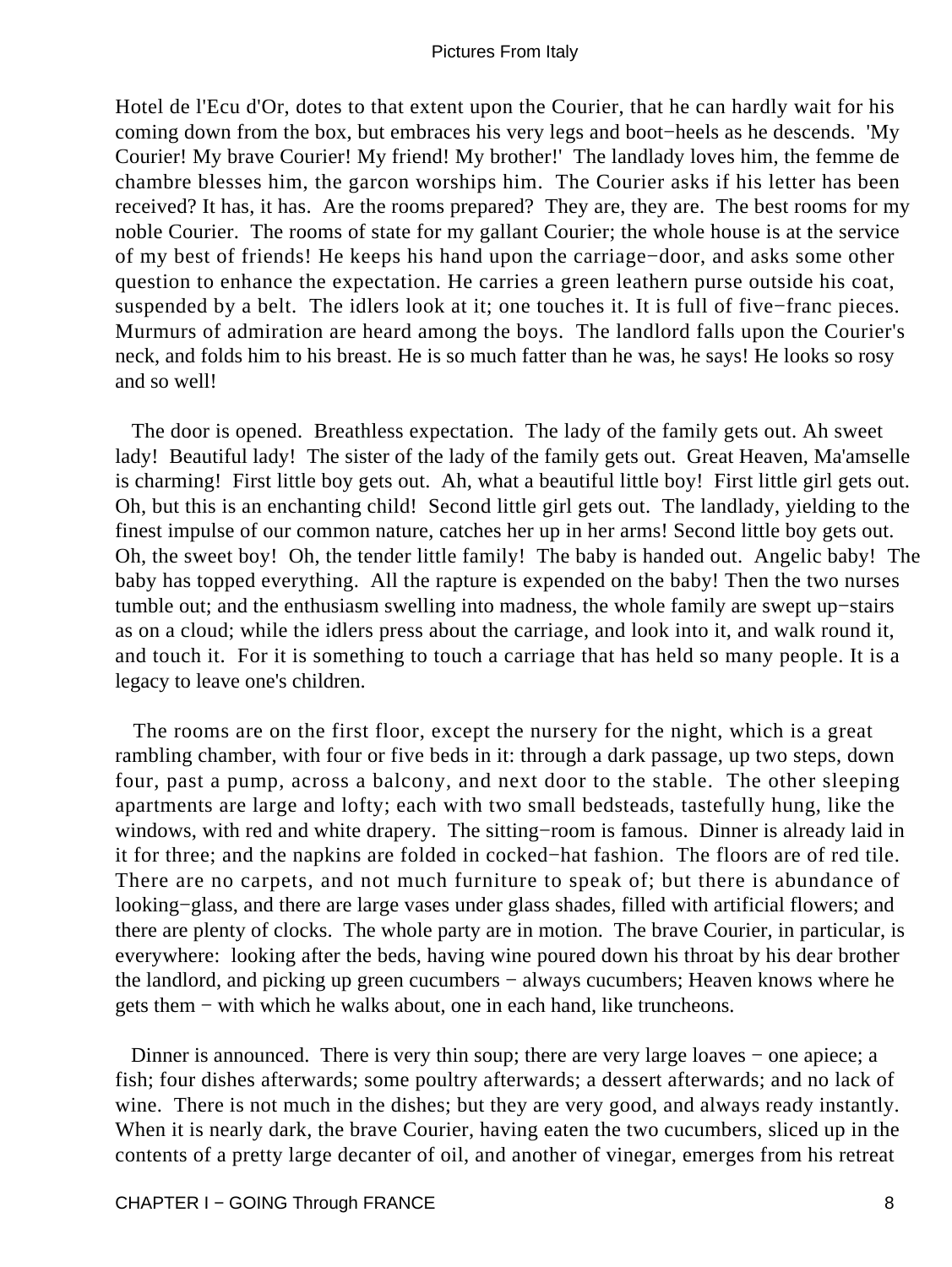below, and proposes a visit to the Cathedral, whose massive tower frowns down upon the court−yard of the inn. Off we go; and very solemn and grand it is, in the dim light: so dim at last, that the polite, old, lanthorn−jawed Sacristan has a feeble little bit of candle in his hand, to grope among the tombs with − and looks among the grim columns, very like a lost ghost who is searching for his own.

 Underneath the balcony, when we return, the inferior servants of the inn are supping in the open air, at a great table; the dish, a stew of meat and vegetables, smoking hot, and served in the iron cauldron it was boiled in. They have a pitcher of thin wine, and are very merry; merrier than the gentleman with the red beard, who is playing billiards in the light room on the left of the yard, where shadows, with cues in their hands, and cigars in their mouths, cross and recross the window, constantly. Still the thin Cure walks up and down alone, with his book and umbrella. And there he walks, and there the billiard−balls rattle, long after we are fast asleep.

We are astir at six next morning. It is a delightful day, shaming yesterday's mud upon the carriage, if anything could shame a carriage, in a land where carriages are never cleaned. Everybody is brisk; and as we finish breakfast, the horses come jingling into the yard from the Post−house. Everything taken out of the carriage is put back again. The brave Courier announces that all is ready, after walking into every room, and looking all round it, to be certain that nothing is left behind. Everybody gets in. Everybody connected with the Hotel de l'Ecu d'Or is again enchanted. The brave Courier runs into the house for a parcel containing cold fowl, sliced ham, bread, and biscuits, for lunch; hands it into the coach; and runs back again.

 What has he got in his hand now? More cucumbers? No. A long strip of paper. It's the bill.

 The brave Courier has two belts on, this morning: one supporting the purse: another, a mighty good sort of leathern bottle, filled to the throat with the best light Bordeaux wine in the house. He never pays the bill till this bottle is full. Then he disputes it.

 He disputes it now, violently. He is still the landlord's brother, but by another father or mother. He is not so nearly related to him as he was last night. The landlord scratches his head. The brave Courier points to certain figures in the bill, and intimates that if they remain there, the Hotel de l'Ecu d'Or is thenceforth and for ever an hotel de l'Ecu de cuivre. The landlord goes into a little counting−house. The brave Courier follows, forces the bill and a pen into his hand, and talks more rapidly than ever. The landlord takes the pen. The Courier smiles. The landlord makes an alteration. The Courier cuts a joke. The landlord is affectionate, but not weakly so. He bears it like a man. He shakes hands with his brave brother, but he don't hug him. Still, he loves his brother; for he knows that he will be returning that way, one of these fine days, with another family, and he foresees that his heart will yearn towards him again. The brave Courier traverses all round the carriage once, looks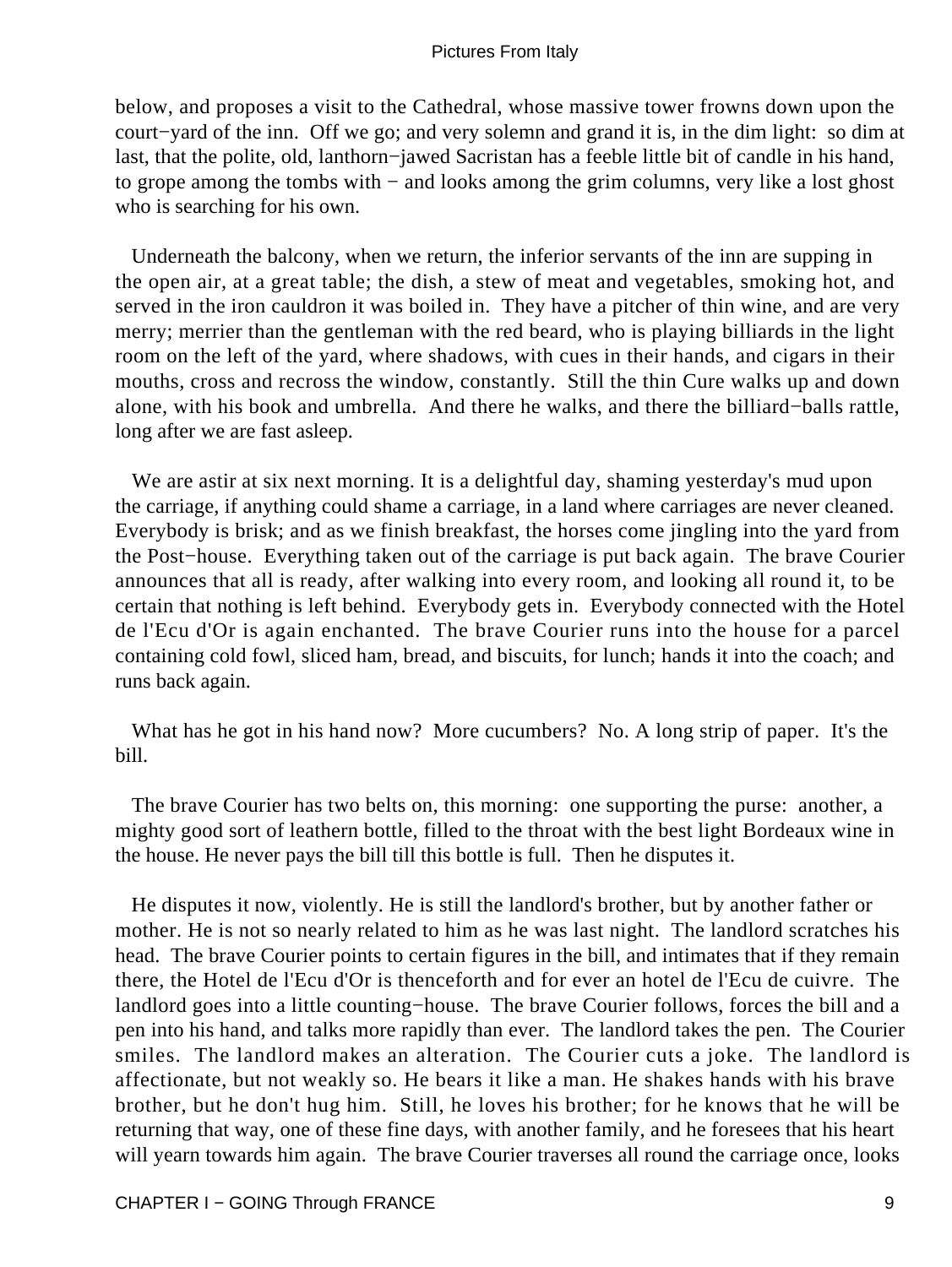at the drag, inspects the wheels, jumps up, gives the word, and away we go!

 It is market morning. The market is held in the little square outside in front of the cathedral. It is crowded with men and women, in blue, in red, in green, in white; with canvassed stalls; and fluttering merchandise. The country people are grouped about, with their clean baskets before them. Here, the lace−sellers; there, the butter and egg−sellers; there, the fruit−sellers; there, the shoe−makers. The whole place looks as if it were the stage of some great theatre, and the curtain had just run up, for a picturesque ballet. And there is the cathedral to boot: scene− like: all grim, and swarthy, and mouldering, and cold: just splashing the pavement in one place with faint purple drops, as the morning sun, entering by a little window on the eastern side, struggles through some stained glass panes, on the western.

 In five minutes we have passed the iron cross, with a little ragged kneeling−place of turf before it, in the outskirts of the town; and are again upon the road.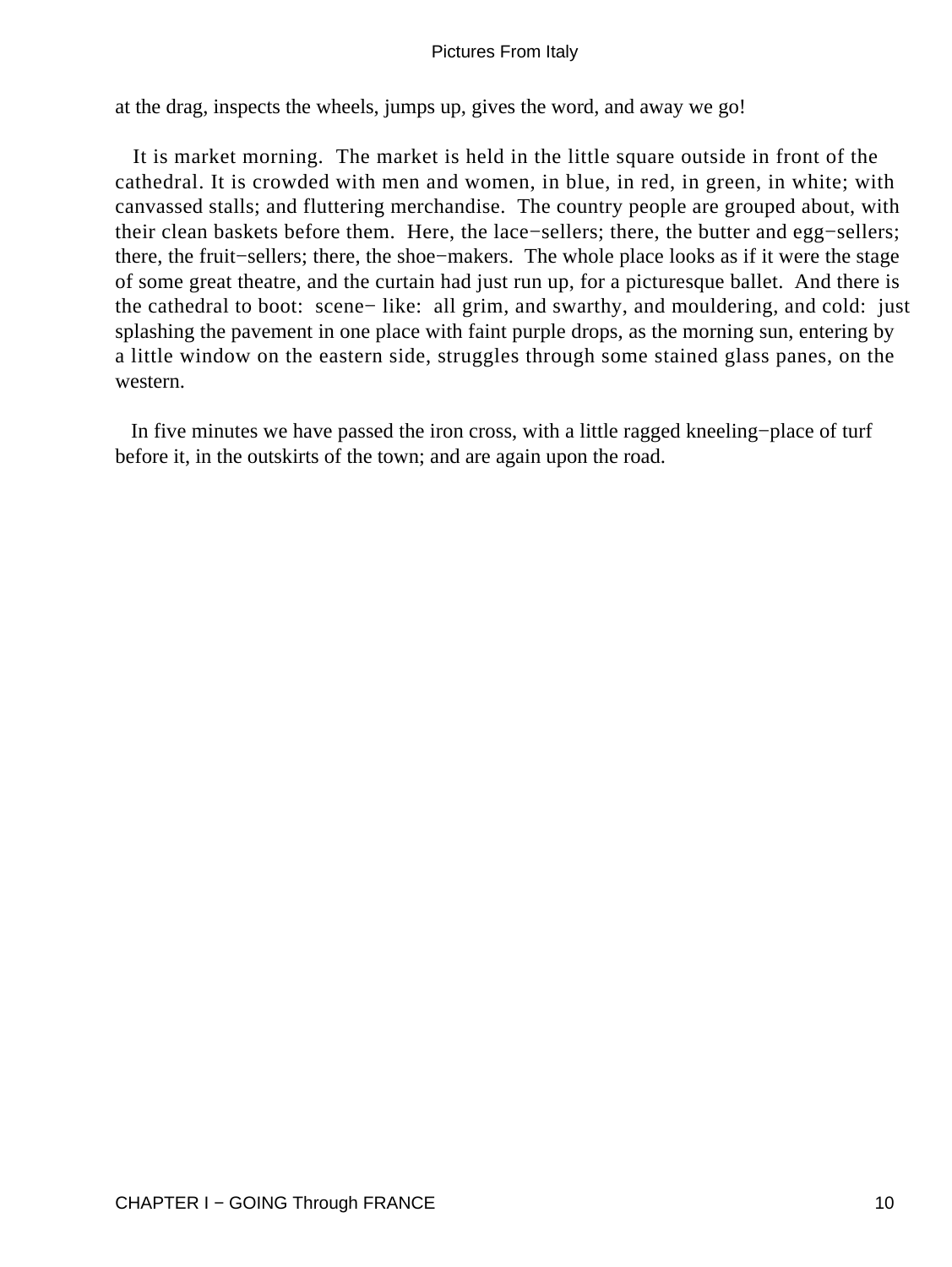## **[CHAPTER Ii − Lyons, The rhone, AND The goblin of AVIGNON](#page-134-0)**

*C*HALONS is a fair resting−place, in right of its good inn on the bank of the river, and the little steamboats, gay with green and red paint, that come and go upon it: which make up a pleasant and refreshing scene, after the dusty roads. But, unless you would like to dwell on an enormous plain, with jagged rows of irregular poplars on it, that look in the distance like so many combs with broken teeth: and unless you would like to pass your life without the possibility of going up−hill, or going up anything but stairs: you would hardly approve of Chalons as a place of residence.

 You would probably like it better, however, than Lyons: which you may reach, if you will, in one of the before−mentioned steamboats, in eight hours.

What a city Lyons is! Talk about people feeling, at certain unlucky times, as if they had tumbled from the clouds! Here is a whole town that is tumbled, anyhow, out of the sky; having been first caught up, like other stones that tumble down from that region, out of fens and barren places, dismal to behold! The two great streets through which the two great rivers dash, and all the little streets whose name is Legion, were scorching, blistering, and sweltering. The houses, high and vast, dirty to excess, rotten as old cheeses, and as thickly peopled. All up the hills that hem the city in, these houses swarm; and the mites inside were lolling out of the windows, and drying their ragged clothes on poles, and crawling in and out at the doors, and coming out to pant and gasp upon the pavement, and creeping in and out among huge piles and bales of fusty, musty, stifling goods; and living, or rather not dying till their time should come, in an exhausted receiver. Every manufacturing town, melted into one, would hardly convey an impression of Lyons as it presented itself to me: for all the undrained, unscavengered qualities of a foreign town, seemed grafted, there, upon the native miseries of a manufacturing one; and it bears such fruit as I would go some miles out of my way to avoid encountering again.

 In the cool of the evening: or rather in the faded heat of the day: we went to see the Cathedral, where divers old women, and a few dogs, were engaged in contemplation. There was no difference, in point of cleanliness, between its stone pavement and that of the streets; and there was a wax saint, in a little box like a berth aboard ship, with a glass front to it, whom Madame Tussaud would have nothing to say to, on any terms, and which even Westminster Abbey might be ashamed of. If you would know all about the architecture of this church, or any other, its dates, dimensions, endowments, and history, is it not written in Mr. Murray's Guide− Book, and may you not read it there, with thanks to him, as I did!

 For this reason, I should abstain from mentioning the curious clock in Lyons Cathedral, if it were not for a small mistake I made, in connection with that piece of mechanism. The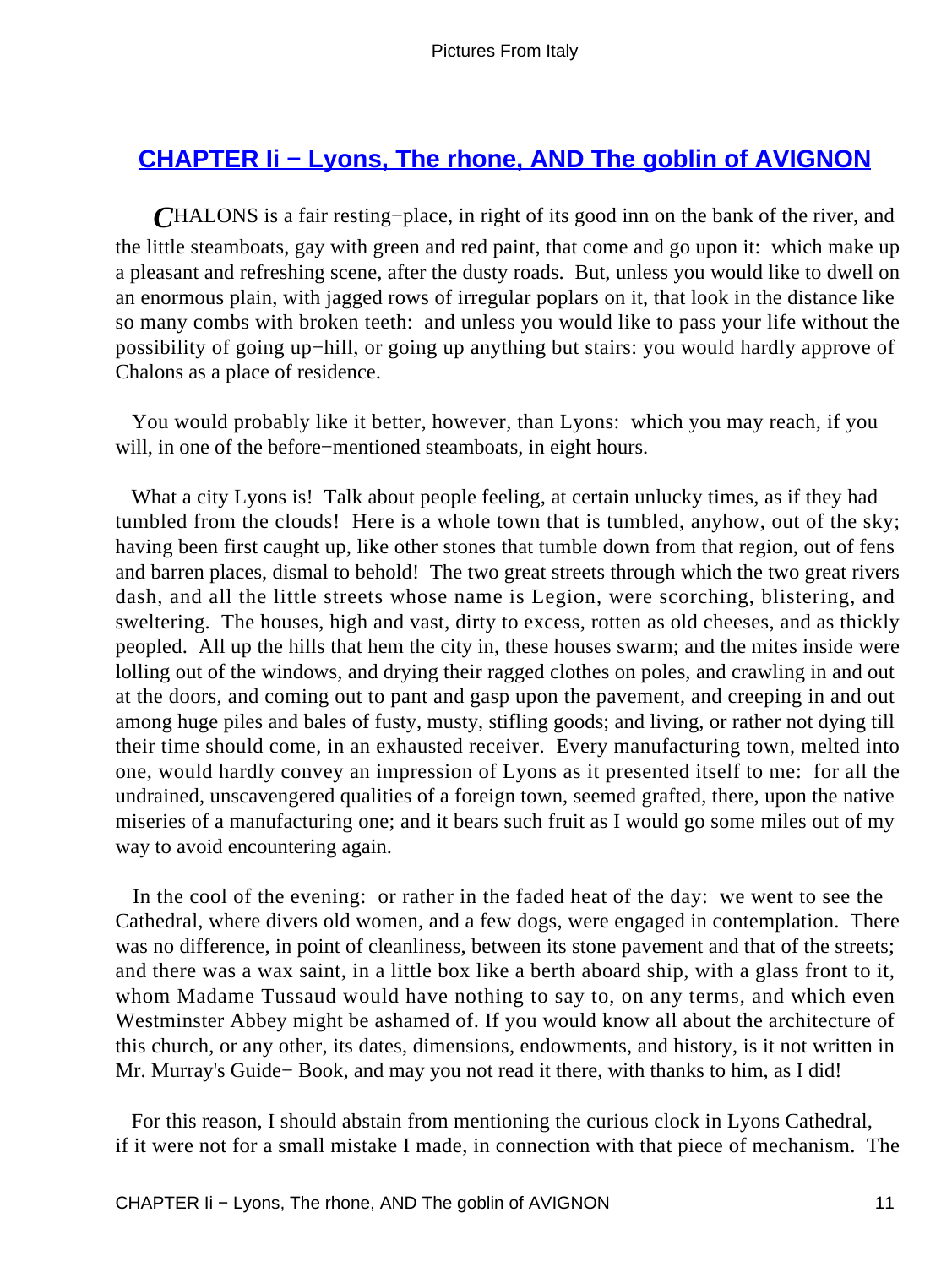keeper of the church was very anxious it should be shown; partly for the honour of the establishment and the town; and partly, perhaps, because of his deriving a percentage from the additional consideration. However that may be, it was set in motion, and thereupon a host of little doors flew open, and innumerable little figures staggered out of them, and jerked themselves back again, with that special unsteadiness of purpose, and hitching in the gait, which usually attaches to figures that are moved by clock−work. Meanwhile, the Sacristan stood explaining these wonders, and pointing them out, severally, with a wand. There was a centre puppet of the Virgin Mary; and close to her, a small pigeon−hole, out of which another and a very ill−looking puppet made one of the most sudden plunges I ever saw accomplished: instantly flopping back again at sight of her, and banging his little door violently after him. Taking this to be emblematic of the victory over Sin and Death, and not at all unwilling to show that I perfectly understood the subject, in anticipation of the showman, I rashly said, 'Aha! The Evil Spirit. To be sure. He is very soon disposed of.' 'Pardon, Monsieur,' said the Sacristan, with a polite motion of his hand towards the little door, as if introducing somebody − 'The Angel Gabriel!'

 Soon after daybreak next morning, we were steaming down the Arrowy Rhone, at the rate of twenty miles an hour, in a very dirty vessel full of merchandise, and with only three or four other passengers for our companions: among whom, the most remarkable was a silly, old, meek−faced, garlic−eating, immeasurably polite Chevalier, with a dirty scrap of red ribbon hanging at his button−hole, as if he had tied it there to remind himself of something; as Tom Noddy, in the farce, ties knots in his pocket−handkerchief.

 For the last two days, we had seen great sullen hills, the first indications of the Alps, lowering in the distance. Now, we were rushing on beside them: sometimes close beside them: sometimes with an intervening slope, covered with vineyards. Villages and small towns hanging in mid−air, with great woods of olives seen through the light open towers of their churches, and clouds moving slowly on, upon the steep acclivity behind them; ruined castles perched on every eminence; and scattered houses in the clefts and gullies of the hills; made it very beautiful. The great height of these, too, making the buildings look so tiny, that they had all the charm of elegant models; their excessive whiteness, as contrasted with the brown rocks, or the sombre, deep, dull, heavy green of the olive−tree; and the puny size, and little slow walk of the Lilliputian men and women on the bank; made a charming picture. There were ferries out of number, too; bridges; the famous Pont d'Esprit, with I don't know how many arches; towns where memorable wines are made; Vallence, where Napoleon studied; and the noble river, bringing at every winding turn, new beauties into view.

 There lay before us, that same afternoon, the broken bridge of Avignon, and all the city baking in the sun; yet with an under− done−pie−crust, battlemented wall, that never will be brown, though it bake for centuries.

 The grapes were hanging in clusters in the streets, and the brilliant Oleander was in full bloom everywhere. The streets are old and very narrow, but tolerably clean, and shaded by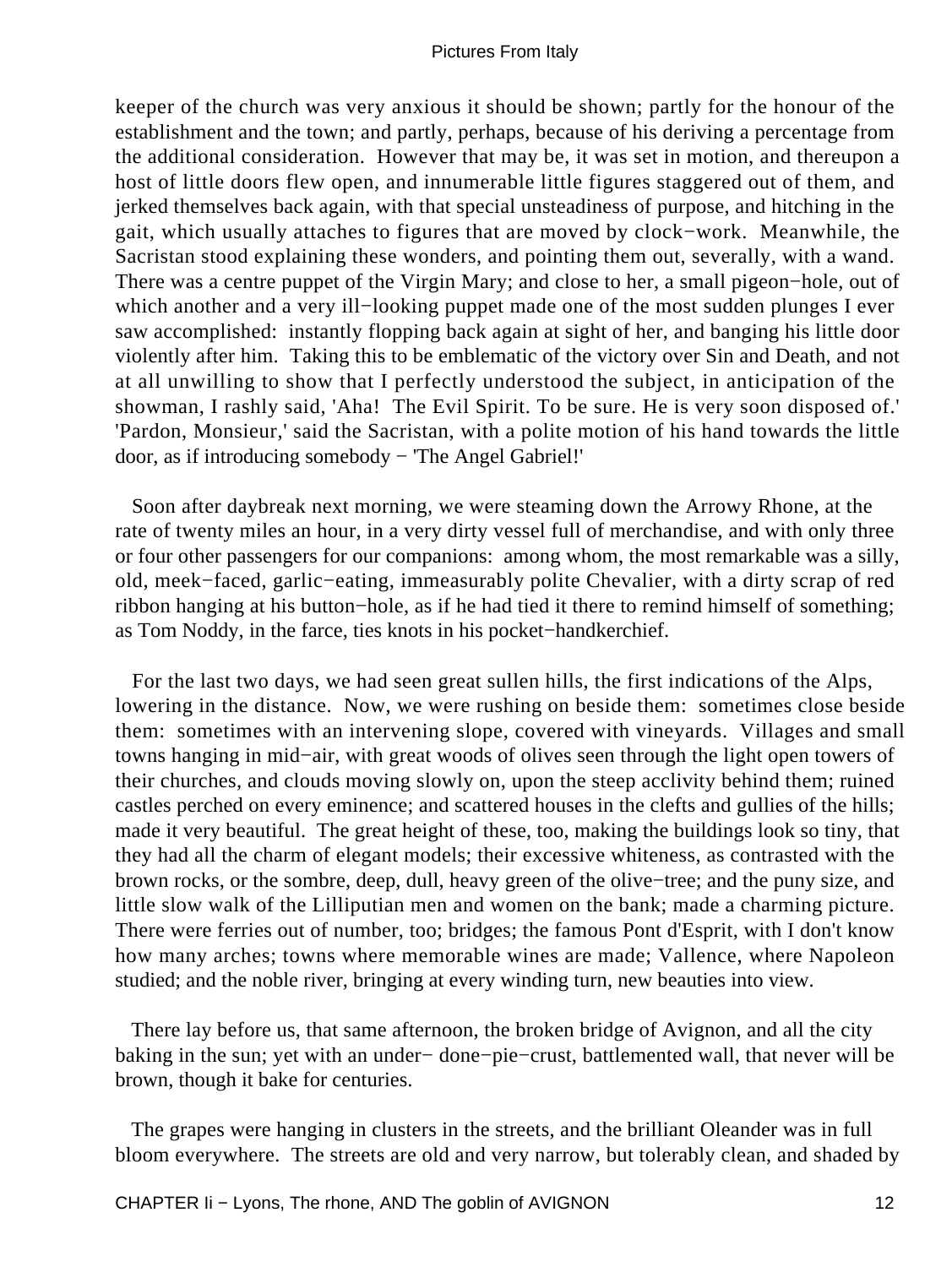awnings stretched from house to house. Bright stuffs and handkerchiefs, curiosities, ancient frames of carved wood, old chairs, ghostly tables, saints, virgins, angels, and staring daubs of portraits, being exposed for sale beneath, it was very quaint and lively. All this was much set off, too, by the glimpses one caught, through a rusty gate standing ajar, of quiet sleepy court−yards, having stately old houses within, as silent as tombs. It was all very like one of the descriptions in the Arabian Nights. The three one− eyed Calenders might have knocked at any one of those doors till the street rang again, and the porter who persisted in asking questions – the man who had the delicious purchases put into his basket in the morning – might have opened it quite naturally.

 After breakfast next morning, we sallied forth to see the lions. Such a delicious breeze was blowing in, from the north, as made the walk delightful: though the pavement−stones, and stones of the walls and houses, were far too hot to have a hand laid on them comfortably.

 We went, first of all, up a rocky height, to the cathedral: where Mass was performing to an auditory very like that of Lyons, namely, several old women, a baby, and a very self−possessed dog, who had marked out for himself a little course or platform for exercise, beginning at the altar−rails and ending at the door, up and down which constitutional walk he trotted, during the service, as methodically and calmly, as any old gentleman out of doors.

 It is a bare old church, and the paintings in the roof are sadly defaced by time and damp weather; but the sun was shining in, splendidly, through the red curtains of the windows, and glittering on the altar furniture; and it looked as bright and cheerful as need be.

 Going apart, in this church, to see some painting which was being executed in fresco by a French artist and his pupil, I was led to observe more closely than I might otherwise have done, a great number of votive offerings with which the walls of the different chapels were profusely hung. I will not say decorated, for they were very roughly and comically got up; most likely by poor sign− painters, who eke out their living in that way. They were all little pictures: each representing some sickness or calamity from which the person placing it there, had escaped, through the interposition of his or her patron saint, or of the Madonna; and I may refer to them as good specimens of the class generally. They are abundant in Italy.

 In a grotesque squareness of outline, and impossibility of perspective, they are not unlike the woodcuts in old books; but they were oil−paintings, and the artist, like the painter of the Primrose family, had not been sparing of his colours. In one, a lady was having a toe amputated − an operation which a saintly personage had sailed into the room, upon a couch, to superintend. In another, a lady was lying in bed, tucked up very tight and prim, and staring with much composure at a tripod, with a slop−basin on it; the usual form of washing−stand, and the only piece of furniture, besides the bedstead, in her chamber. One would never have supposed her to be labouring under any complaint, beyond the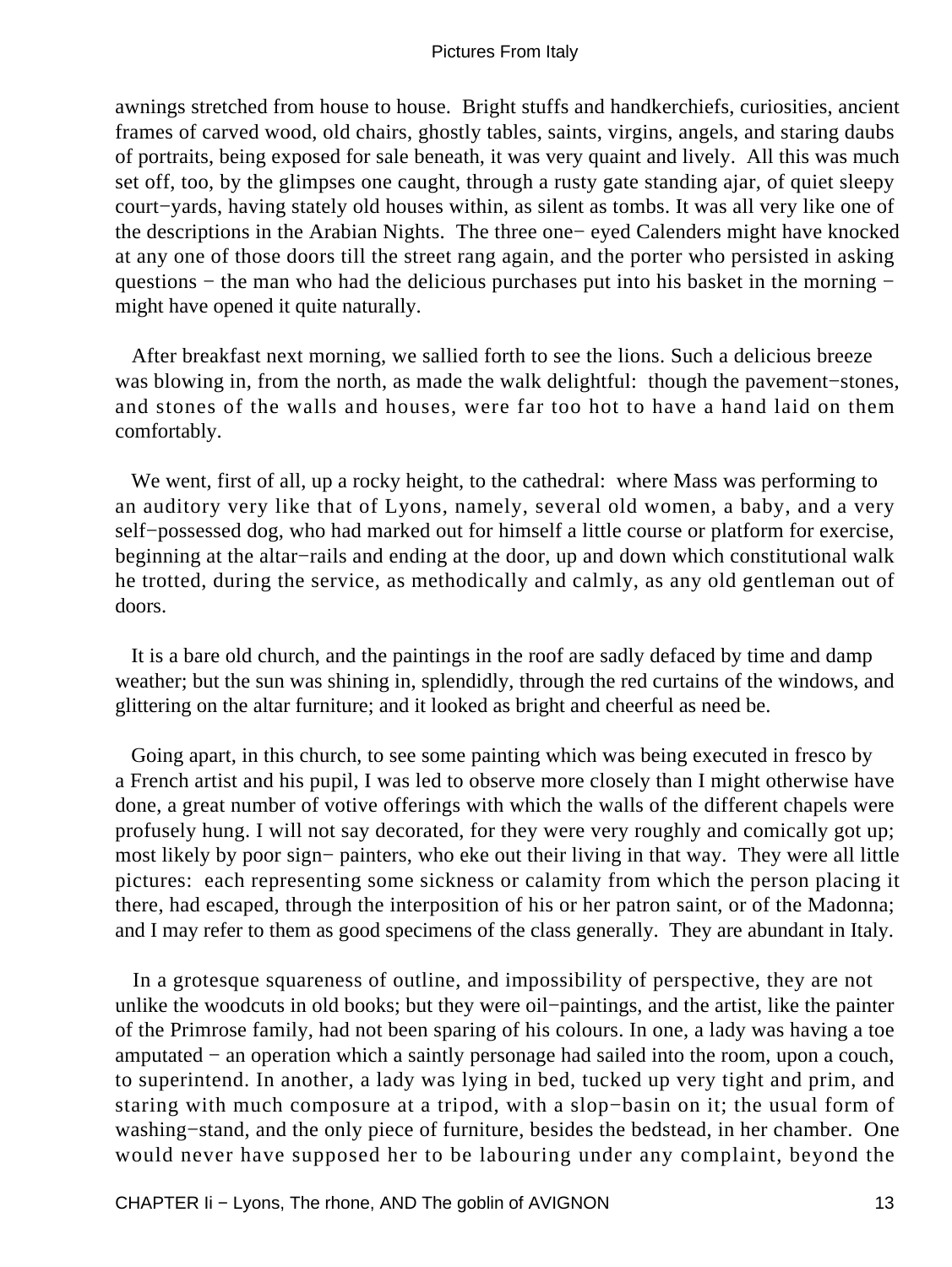inconvenience of being miraculously wide awake, if the painter had not hit upon the idea of putting all her family on their knees in one corner, with their legs sticking out behind them on the floor, like boot−trees. Above whom, the Virgin, on a kind of blue divan, promised to restore the patient. In another case, a lady was in the very act of being run over, immediately outside the city walls, by a sort of piano−forte van. But the Madonna was there again. Whether the supernatural appearance had startled the horse (a bay griffin), or whether it was invisible to him, I don't know; but he was galloping away, ding dong, without the smallest reverence or compunction. On every picture 'Ex voto' was painted in yellow capitals in the sky.

 Though votive offerings were not unknown in Pagan Temples, and are evidently among the many compromises made between the false religion and the true, when the true was in its infancy, I could wish that all the other compromises were as harmless. Gratitude and Devotion are Christian qualities; and a grateful, humble, Christian spirit may dictate the observance.

 Hard by the cathedral stands the ancient Palace of the Popes, of which one portion is now a common jail, and another a noisy barrack: while gloomy suites of state apartments, shut up and deserted, mock their own old state and glory, like the embalmed bodies of kings. But we neither went there, to see state rooms, nor soldiers' quarters, nor a common jail, though we dropped some money into a prisoners' box outside, whilst the prisoners, themselves, looked through the iron bars, high up, and watched us eagerly. We went to see the ruins of the dreadful rooms in which the Inquisition used to sit.

 A little, old, swarthy woman, with a pair of flashing black eyes, − proof that the world hadn't conjured down the devil within her, though it had had between sixty and seventy years to do it in, – came out of the Barrack Cabaret, of which she was the keeper, with some large keys in her hands, and marshalled us the way that we should go. How she told us, on the way, that she was a Government Officer (CONCIERGE **Du palais a** APOSTOLIQUE), and had been, for I don't know how many years; and how she had shown these dungeons to princes; and how she was the best of dungeon demonstrators; and how she had resided in the palace from an infant, – had been born there, if I recollect right, – I needn't relate. But such a fierce, little, rapid, sparkling, energetic she−devil I never beheld. She was alight and flaming, all the time. Her action was violent in the extreme. She never spoke, without stopping expressly for the purpose. She stamped her feet, clutched us by the arms, flung herself into attitudes, hammered against walls with her keys, for mere emphasis: now whispered as if the Inquisition were there still: now shrieked as if she were on the rack herself; and had a mysterious, hag−like way with her forefinger, when approaching the remains of some new horror − looking back and walking stealthily, and making horrible grimaces − that might alone have qualified her to walk up and down a sick man's counterpane, to the exclusion of all other figures, through a whole fever.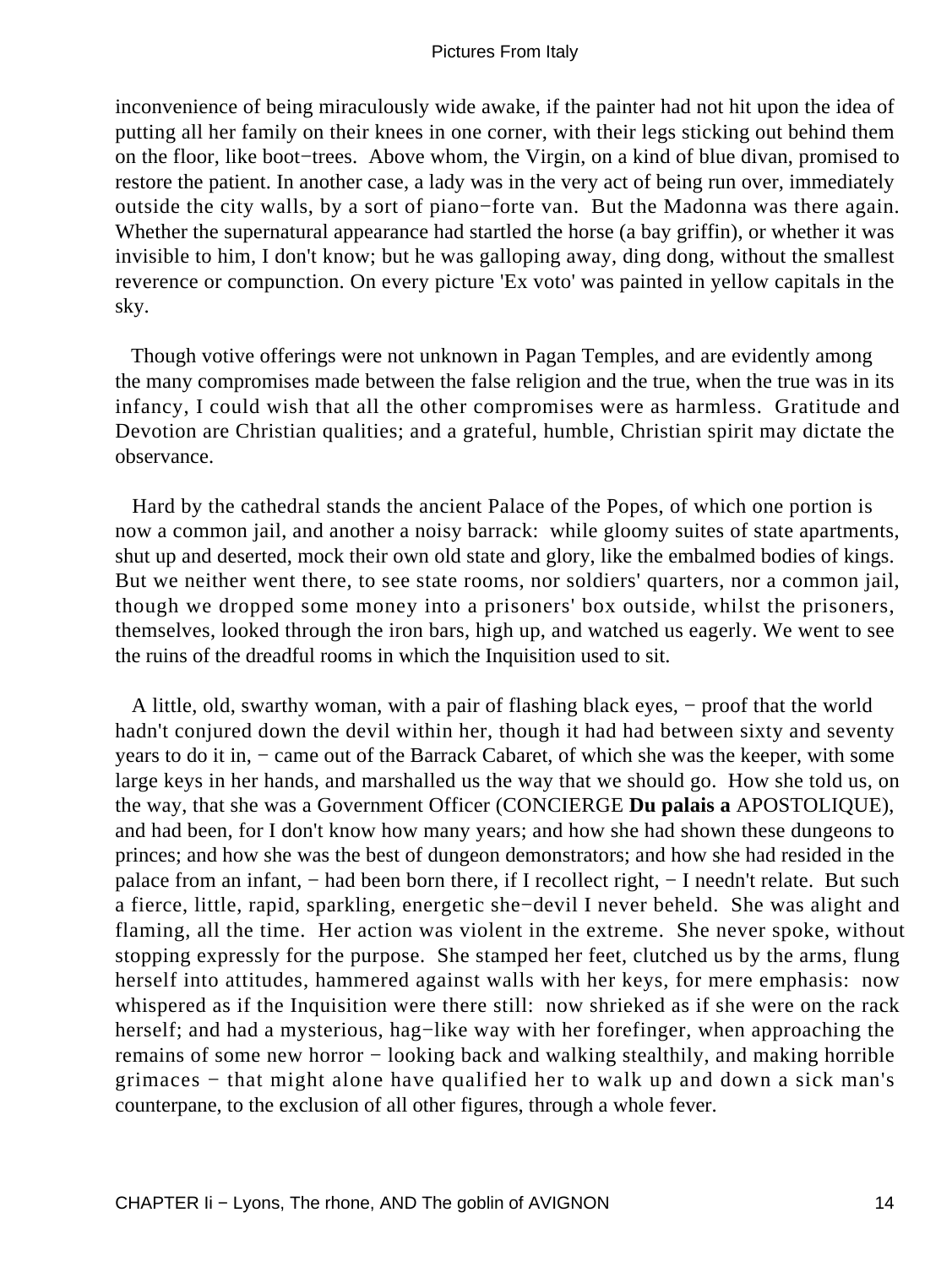Passing through the court−yard, among groups of idle soldiers, we turned off by a gate, which this She−Goblin unlocked for our admission, and locked again behind us: and entered a narrow court, rendered narrower by fallen stones and heaps of rubbish; part of it choking up the mouth of a ruined subterranean passage, that once communicated (or is said to have done so) with another castle on the opposite bank of the river. Close to this court−yard is a dungeon − we stood within it, in another minute − in the dismal tower **Des oubliettes,** where Rienzi was imprisoned, fastened by an iron chain to the very wall that stands there now, but shut out from the sky which now looks down into it. A few steps brought us to the Cachots, in which the prisoners of the Inquisition were confined for forty−eight hours after their capture, without food or drink, that their constancy might be shaken, even before they were confronted with their gloomy judges. The day has not got in there yet. They are still small cells, shut in by four unyielding, close, hard walls; still profoundly dark; still massively doored and fastened, as of old.

 Goblin, looking back as I have described, went softly on, into a vaulted chamber, now used as a store−room: once the chapel of the Holy Office. The place where the tribunal sat, was plain. The platform might have been removed but yesterday. Conceive the parable of the Good Samaritan having been painted on the wall of one of these Inquisition chambers! But it was, and may be traced there yet.

 High up in the jealous wall, are niches where the faltering replies of the accused were heard and noted down. Many of them had been brought out of the very cell we had just looked into, so awfully; along the same stone passage. We had trodden in their very footsteps.

 I am gazing round me, with the horror that the place inspires, when Goblin clutches me by the wrist, and lays, not her skinny finger, but the handle of a key, upon her lip. She invites me, with a jerk, to follow her. I do so. She leads me out into a room adjoining − a rugged room, with a funnel−shaped, contracting roof, open at the top, to the bright day. I ask her what it is. She folds her arms, leers hideously, and stares. I ask again. She glances round, to see that all the little company are there; sits down upon a mound of stones; throws up her arms, and yells out, like a fiend, 'La Salle de la Question!'

 The Chamber of Torture! And the roof was made of that shape to stifle the victim's cries! Oh Goblin, Goblin, let us think of this awhile, in silence. Peace, Goblin! Sit with your short arms crossed on your short legs, upon that heap of stones, for only five minutes, and then flame out again.

 Minutes! Seconds are not marked upon the Palace clock, when, with her eyes flashing fire, Goblin is up, in the middle of the chamber, describing, with her sunburnt arms, a wheel of heavy blows. Thus it ran round! cries Goblin. Mash, mash, mash! An endless routine of heavy hammers. Mash, mash, mash! upon the sufferer's limbs. See the stone trough! says Goblin. For the water torture! Gurgle, swill, bloat, burst, for the Redeemer's honour! Suck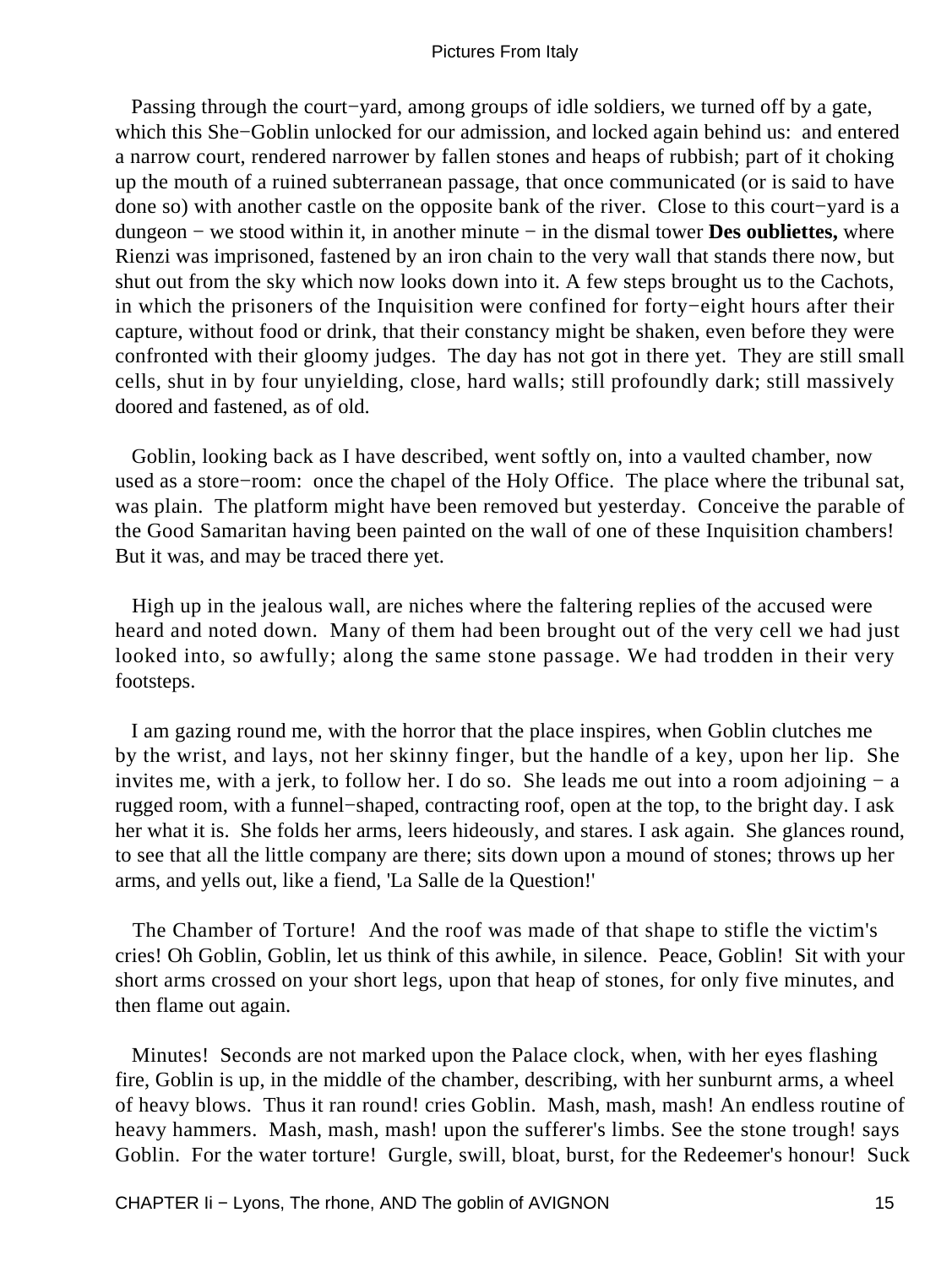the bloody rag, deep down into your unbelieving body, Heretic, at every breath you draw! And when the executioner plucks it out, reeking with the smaller mysteries of God's own Image, know us for His chosen servants, true believers in the Sermon on the Mount, elect disciples of Him who never did a miracle but to heal: who never struck a man with palsy, blindness, deafness, dumbness, madness, any one affliction of mankind; and never stretched His blessed hand out, but to give relief and ease!

See! cries Goblin. There the furnace was. There they made the irons red–hot. Those holes supported the sharp stake, on which the tortured persons hung poised: dangling with their whole weight from the roof. 'But;' and Goblin whispers this; 'Monsieur has heard of this tower? Yes? Let Monsieur look down, then!'

 A cold air, laden with an earthy smell, falls upon the face of Monsieur; for she has opened, while speaking, a trap−door in the wall. Monsieur looks in. Downward to the bottom, upward to the top, of a steep, dark, lofty tower: very dismal, very dark, very cold. The Executioner of the Inquisition, says Goblin, edging in her head to look down also, flung those who were past all further torturing, down here. 'But look! does Monsieur see the black stains on the wall?' A glance, over his shoulder, at Goblin's keen eye, shows Monsieur − and would without the aid of the directing key − where they are. 'What are they?' 'Blood!'

 In October, 1791, when the Revolution was at its height here, sixty persons: men and women ('and priests,' says Goblin, 'priests'): were murdered, and hurled, the dying and the dead, into this dreadful pit, where a quantity of quick−lime was tumbled down upon their bodies. Those ghastly tokens of the massacre were soon no more; but while one stone of the strong building in which the deed was done, remains upon another, there they will lie in the memories of men, as plain to see as the splashing of their blood upon the wall is now.

 Was it a portion of the great scheme of Retribution, that the cruel deed should be committed in this place! That a part of the atrocities and monstrous institutions, which had been, for scores of years, at work, to change men's nature, should in its last service, tempt them with the ready means of gratifying their furious and beastly rage! Should enable them to show themselves, in the height of their frenzy, no worse than a great, solemn, legal establishment, in the height of its power! No worse! Much better. They used the Tower of the Forgotten, in the name of Liberty − their liberty; an earth−born creature, nursed in the black mud of the Bastile moats and dungeons, and necessarily betraying many evidences of its unwholesome bringing−up − but the Inquisition used it in the name of Heaven.

 Goblin's finger is lifted; and she steals out again, into the Chapel of the Holy Office. She stops at a certain part of the flooring. Her great effect is at hand. She waits for the rest. She darts at the brave Courier, who is explaining something; hits him a sounding rap on the hat with the largest key; and bids him be silent. She assembles us all, round a little trap−door in the floor, as round a grave.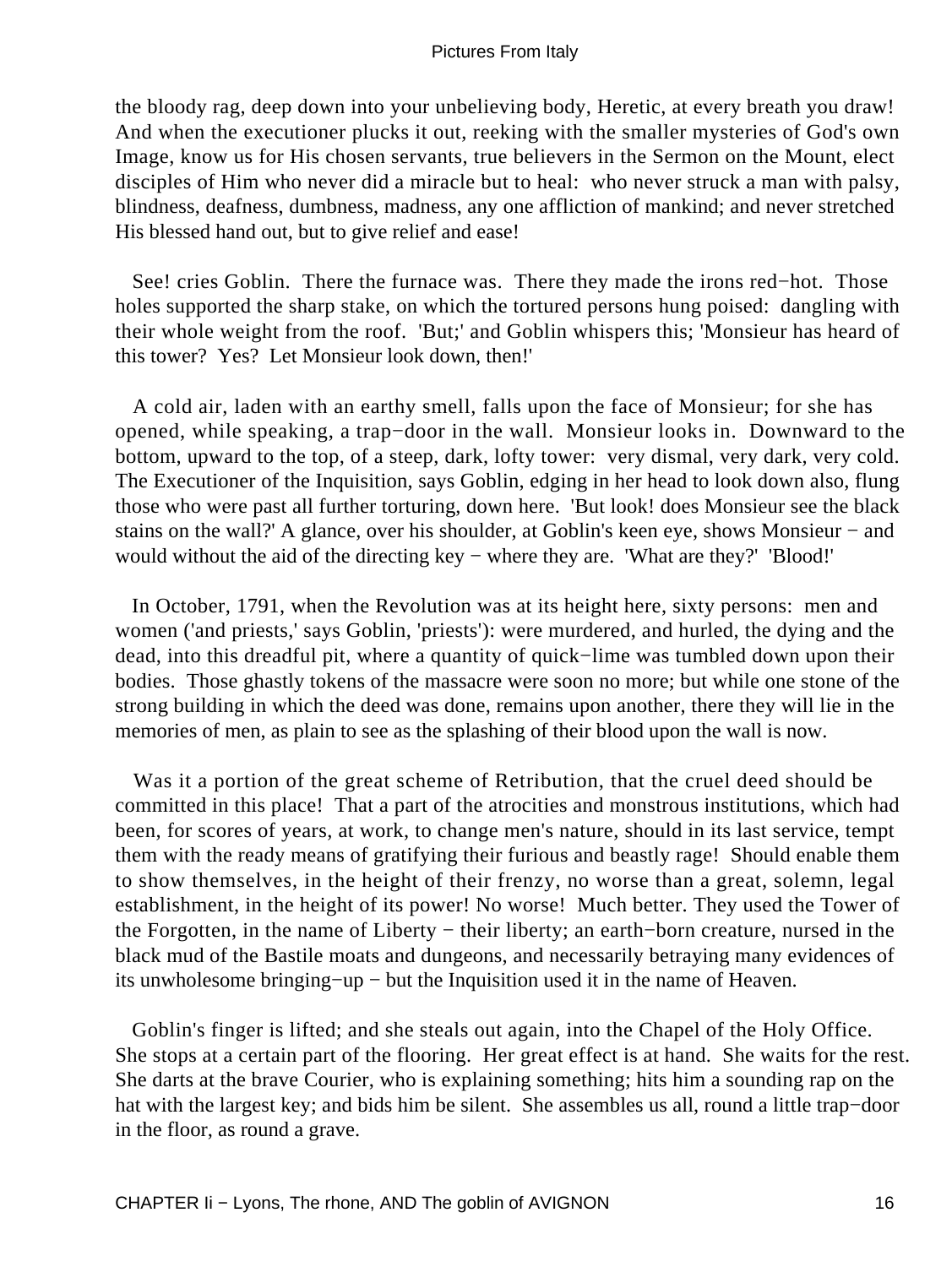'Voila!' she darts down at the ring, and flings the door open with a crash, in her goblin energy, though it is no light weight. 'Voila les oubliettes! Voila les oubliettes! Subterranean! Frightful! Black! Terrible! Deadly! Les oubliettes de l'Inquisition!'

 My blood ran cold, as I looked from Goblin, down into the vaults, where these forgotten creatures, with recollections of the world outside: of wives, friends, children, brothers: starved to death, and made the stones ring with their unavailing groans. But, the thrill I felt on seeing the accursed wall below, decayed and broken through, and the sun shining in through its gaping wounds, was like a sense of victory and triumph. I felt exalted with the proud delight of living in these degenerate times, to see it. As if I were the hero of some high achievement! The light in the doleful vaults was typical of the light that has streamed in, on all persecution in God's name, but which is not yet at its noon! It cannot look more lovely to a blind man newly restored to sight, than to a traveller who sees it, calmly and majestically, treading down the darkness of that Infernal Well.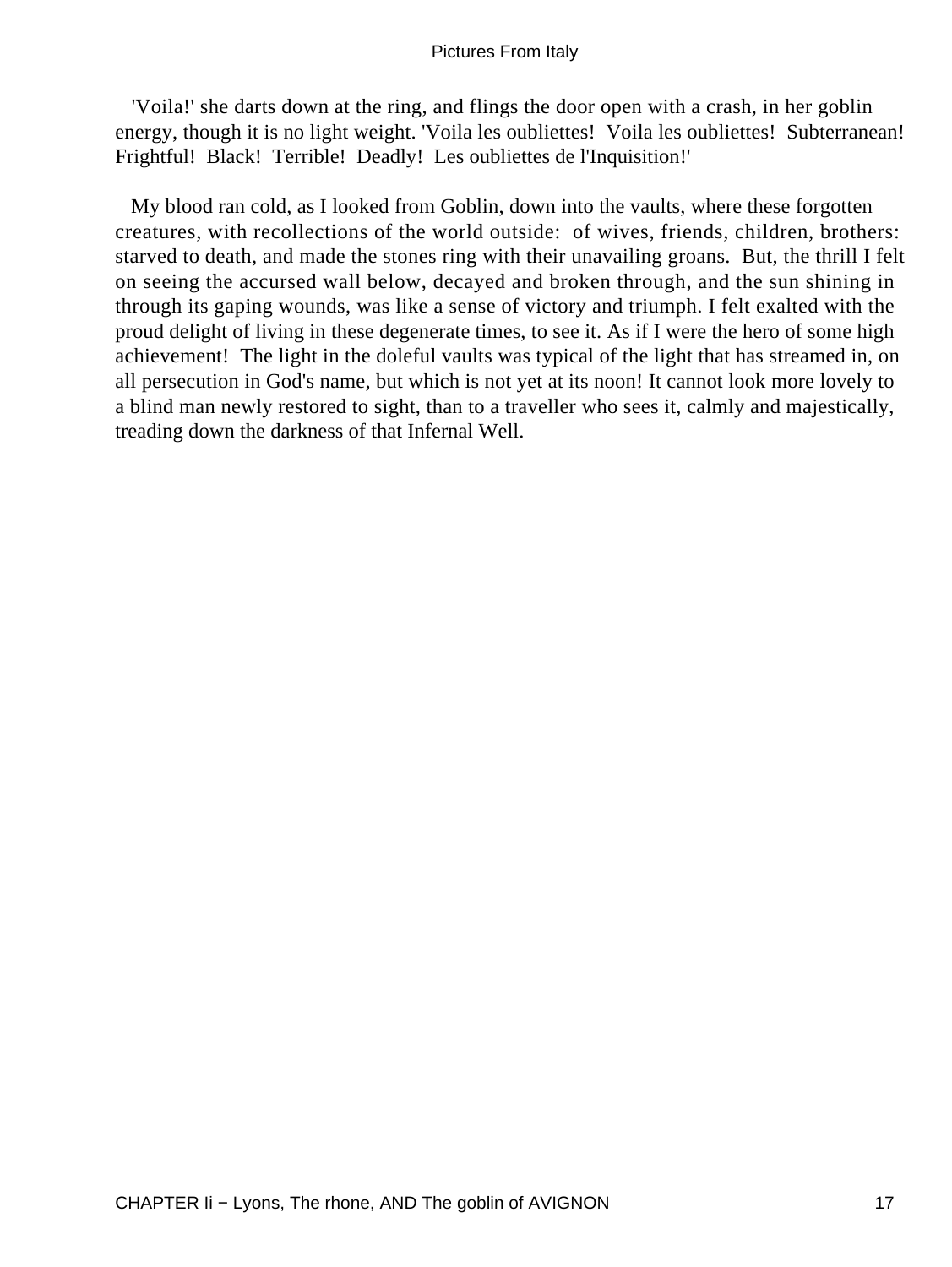## **[CHAPTER Iii − Avignon to GENOA](#page-134-0)**

*G*OBLIN, having shown **Les oubliettes,** felt that her great **Coup** was struck. She let the door fall with a crash, and stood upon it with her arms a−kimbo, sniffing prodigiously.

 When we left the place, I accompanied her into her house, under the outer gateway of the fortress, to buy a little history of the building. Her cabaret, a dark, low room, lighted by small windows, sunk in the thick wall – in the softened light, and with its forge– like chimney; its little counter by the door, with bottles, jars, and glasses on it; its household implements and scraps of dress against the wall; and a sober−looking woman (she must have a congenial life of it, with Goblin,) knitting at the door − looked exactly like a picture by **Ostade.**

 I walked round the building on the outside, in a sort of dream, and yet with the delightful sense of having awakened from it, of which the light, down in the vaults, had given me the assurance. The immense thickness and giddy height of the walls, the enormous strength of the massive towers, the great extent of the building, its gigantic proportions, frowning aspect, and barbarous irregularity, awaken awe and wonder. The recollection of its opposite old uses: an impregnable fortress, a luxurious palace, a horrible prison, a place of torture, the court of the Inquisition: at one and the same time, a house of feasting, fighting, religion, and blood: gives to every stone in its huge form a fearful interest, and imparts new meaning to its incongruities. I could think of little, however, then, or long afterwards, but the sun in the dungeons. The palace coming down to be the lounging−place of noisy soldiers, and being forced to echo their rough talk, and common oaths, and to have their garments fluttering from its dirty windows, was some reduction of its state, and something to rejoice at; but the day in its cells, and the sky for the roof of its chambers of cruelty − that was its desolation and defeat! If I had seen it in a blaze from ditch to rampart, I should have felt that not that light, nor all the light in all the fire that burns, could waste it, like the sunbeams in its secret council−chamber, and its prisons.

 Before I quit this Palace of the Popes, let me translate from the little history I mentioned just now, a short anecdote, quite appropriate to itself, connected with its adventures.

 'An ancient tradition relates, that in 1441, a nephew of Pierre de Lude, the Pope's legate, seriously insulted some distinguished ladies of Avignon, whose relations, in revenge, seized the young man, and horribly mutilated him. For several years the legate kept HIS revenge within his own breast, but he was not the less resolved upon its gratification at last. He even made, in the fulness of time, advances towards a complete reconciliation; and when their apparent sincerity had prevailed, he invited to a splendid banquet, in this palace, certain families, whole families, whom he sought to exterminate. The utmost gaiety animated the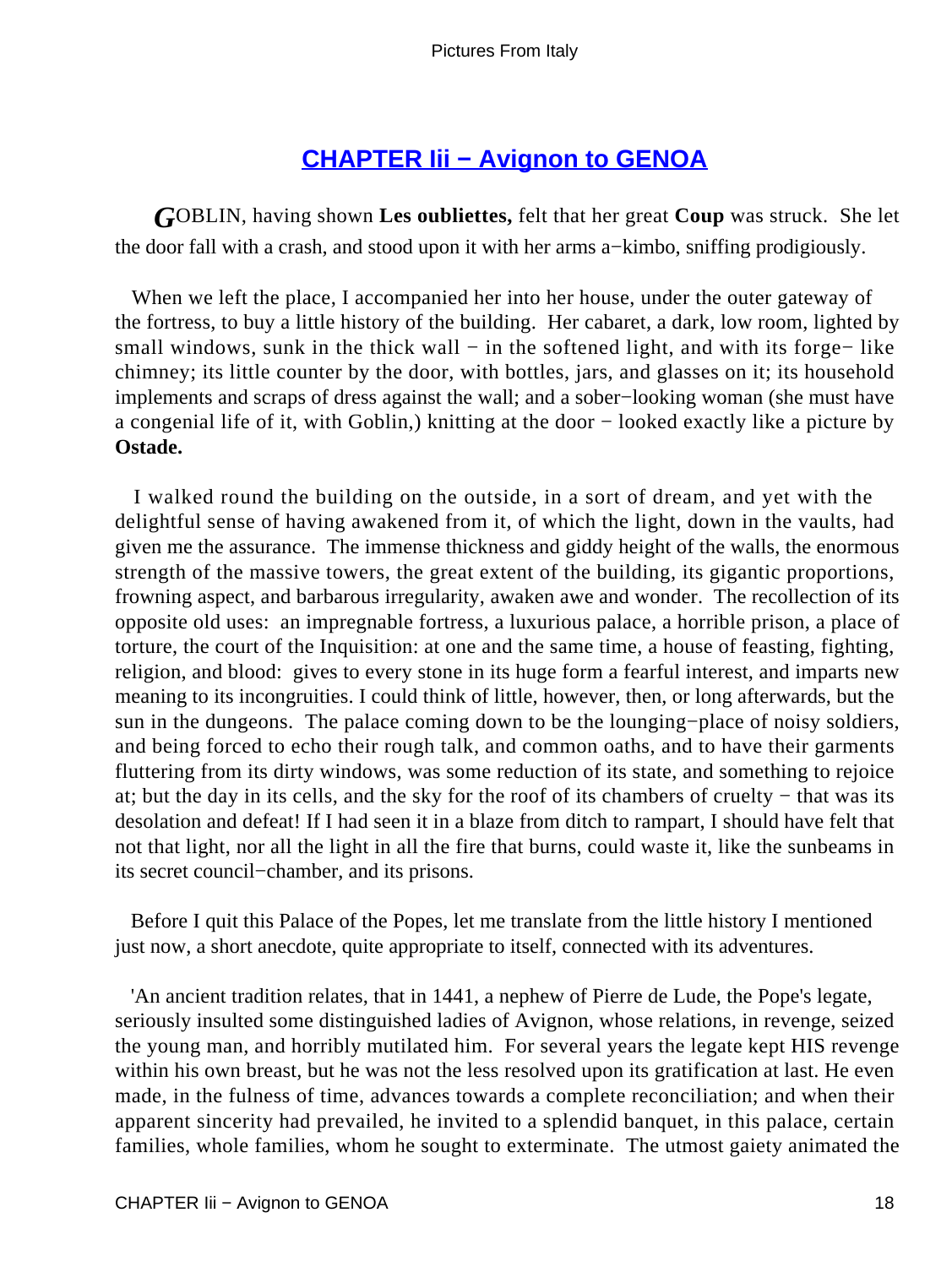repast; but the measures of the legate were well taken. When the dessert was on the board, a Swiss presented himself, with the announcement that a strange ambassador solicited an extraordinary audience. The legate, excusing himself, for the moment, to his guests, retired, followed by his officers. Within a few minutes afterwards, five hundred persons were reduced to ashes: the whole of that wing of the building having been blown into the air with a terrible explosion!'

 After seeing the churches (I will not trouble you with churches just now), we left Avignon that afternoon. The heat being very great, the roads outside the walls were strewn with people fast asleep in every little slip of shade, and with lazy groups, half asleep and half awake, who were waiting until the sun should be low enough to admit of their playing bowls among the burnt−up trees, and on the dusty road. The harvest here was already gathered in, and mules and horses were treading out the corn in the fields. We came, at dusk, upon a wild and hilly country, once famous for brigands; and travelled slowly up a steep ascent. So we went on, until eleven at night, when we halted at the town of Aix (within two stages of Marseilles) to sleep.

 The hotel, with all the blinds and shutters closed to keep the light and heat out, was comfortable and airy next morning, and the town was very clean; but so hot, and so intensely light, that when I walked out at noon it was like coming suddenly from the darkened room into crisp blue fire. The air was so very clear, that distant hills and rocky points appeared within an hour's walk; while the town immediately at hand − with a kind of blue wind between me and it − seemed to be white hot, and to be throwing off a fiery air from the surface.

We left this town towards evening, and took the road to Marseilles. A dusty road it was; the houses shut up close; and the vines powdered white. At nearly all the cottage doors, women were peeling and slicing onions into earthen bowls for supper. So they had been doing last night all the way from Avignon. We passed one or two shady dark chateaux, surrounded by trees, and embellished with cool basins of water: which were the more refreshing to behold, from the great scarcity of such residences on the road we had travelled. As we approached Marseilles, the road began to be covered with holiday people. Outside the public−houses were parties smoking, drinking, playing draughts and cards, and (once) dancing. But dust, dust, dust, everywhere. We went on, through a long, straggling, dirty suburb, thronged with people; having on our left a dreary slope of land, on which the country−houses of the Marseilles merchants, always staring white, are jumbled and heaped without the slightest order: backs, fronts, sides, and gables towards all points of the compass; until, at last, we entered the town.

 I was there, twice or thrice afterwards, in fair weather and foul; and I am afraid there is no doubt that it is a dirty and disagreeable place. But the prospect, from the fortified heights, of the beautiful Mediterranean, with its lovely rocks and islands, is most delightful. These heights are a desirable retreat, for less picturesque reasons – as an escape from a compound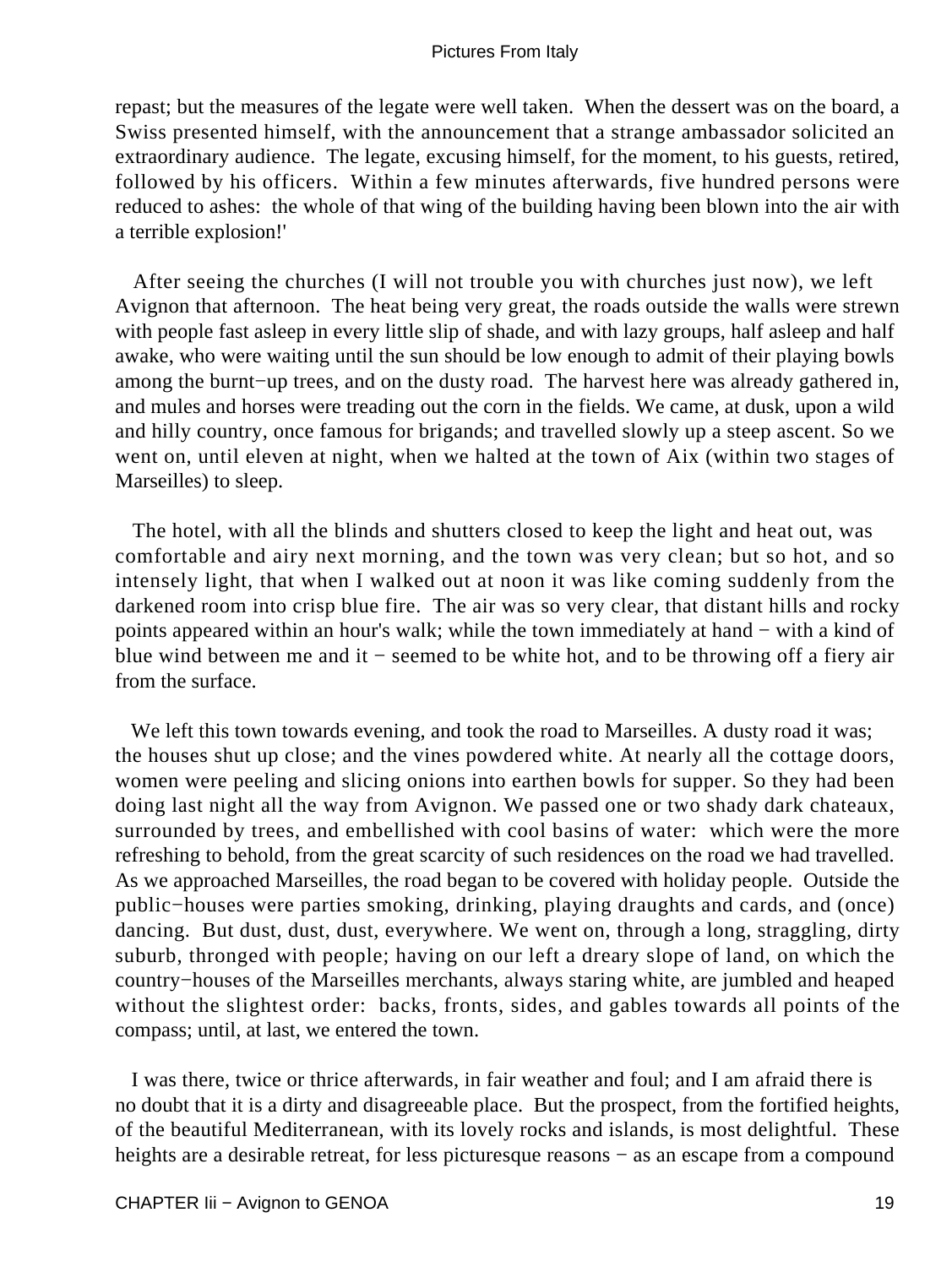of vile smells perpetually arising from a great harbour full of stagnant water, and befouled by the refuse of innumerable ships with all sorts of cargoes: which, in hot weather, is dreadful in the last degree.

 There were foreign sailors, of all nations, in the streets; with red shirts, blue shirts, buff shirts, tawny shirts, and shirts of orange colour; with red caps, blue caps, green caps, great beards, and no beards; in Turkish turbans, glazed English hats, and Neapolitan head−dresses. There were the townspeople sitting in clusters on the pavement, or airing themselves on the tops of their houses, or walking up and down the closest and least airy of Boulevards; and there were crowds of fierce−looking people of the lower sort, blocking up the way, constantly. In the very heart of all this stir and uproar, was the common madhouse; a low, contracted, miserable building, looking straight upon the street, without the smallest screen or court−yard; where chattering mad−men and mad−women were peeping out, through rusty bars, at the staring faces below, while the sun, darting fiercely aslant into their little cells, seemed to dry up their brains, and worry them, as if they were baited by a pack of dogs.

 We were pretty well accommodated at the Hotel du Paradis, situated in a narrow street of very high houses, with a hairdresser's shop opposite, exhibiting in one of its windows two full−length waxen ladies, twirling round and round: which so enchanted the hairdresser himself, that he and his family sat in arm−chairs, and in cool undresses, on the pavement outside, enjoying the gratification of the passers−by, with lazy dignity. The family had retired to rest when we went to bed, at midnight; but the hairdresser (a corpulent man, in drab slippers) was still sitting there, with his legs stretched out before him, and evidently couldn't bear to have the shutters put up.

 Next day we went down to the harbour, where the sailors of all nations were discharging and taking in cargoes of all kinds: fruits, wines, oils, silks, stuffs, velvets, and every manner of merchandise. Taking one of a great number of lively little boats with gay−striped awnings, we rowed away, under the sterns of great ships, under tow−ropes and cables, against and among other boats, and very much too near the sides of vessels that were faint with oranges, to the **Marie antoinette,** a handsome steamer bound for Genoa, lying near the mouth of the harbour. By−and−by, the carriage, that unwieldy 'trifle from the Pantechnicon,' on a flat barge, bumping against everything, and giving occasion for a prodigious quantity of oaths and grimaces, came stupidly alongside; and by five o'clock we were steaming out in the open sea. The vessel was beautifully clean; the meals were served under an awning on deck; the night was calm and clear; the quiet beauty of the sea and sky unspeakable.

 We were off Nice, early next morning, and coasted along, within a few miles of the Cornice road (of which more in its place) nearly all day. We could see Genoa before three; and watching it as it gradually developed its splendid amphitheatre, terrace rising above terrace, garden above garden, palace above palace, height upon height, was ample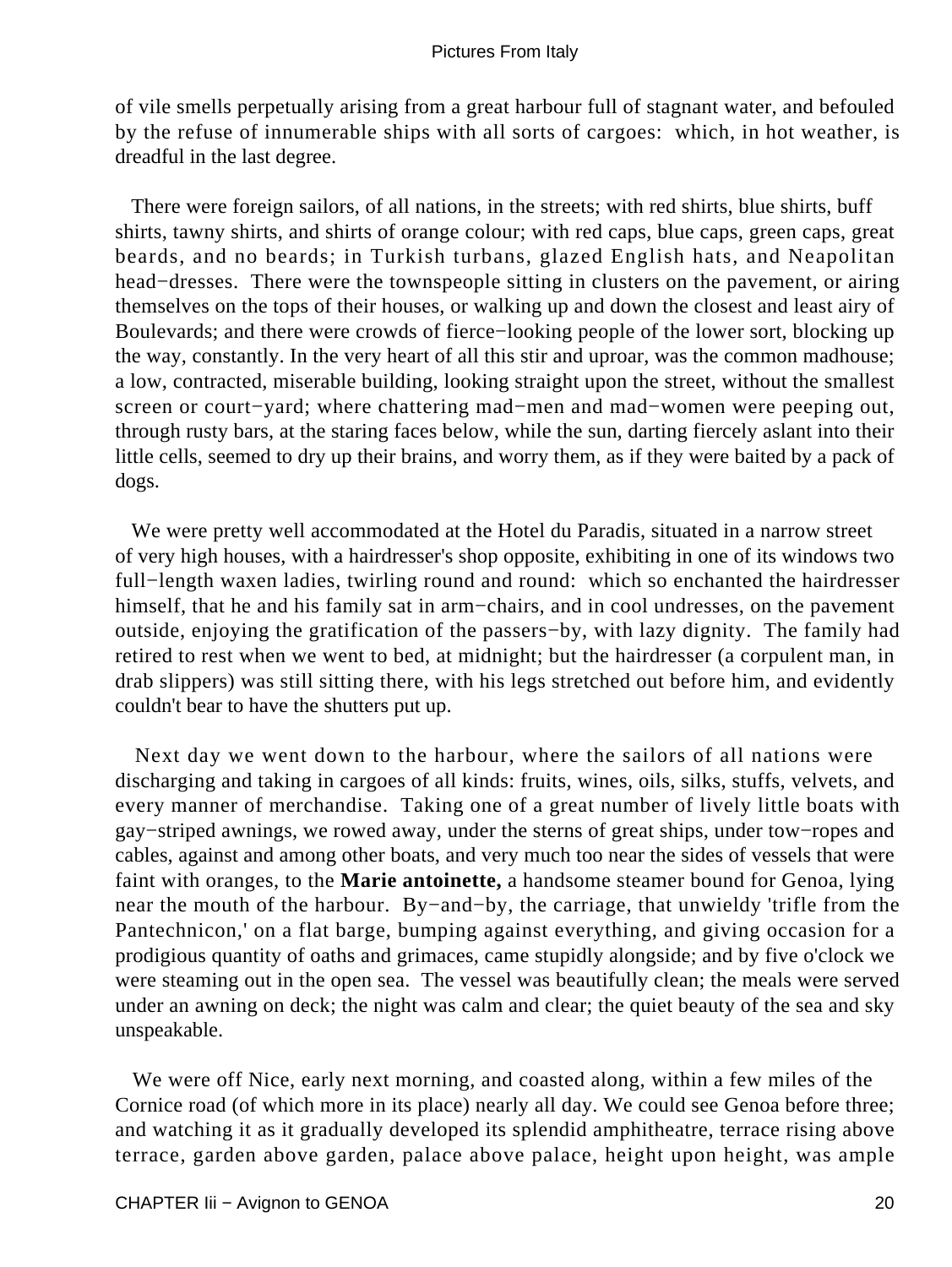occupation for us, till we ran into the stately harbour. Having been duly astonished, here, by the sight of a few Cappucini monks, who were watching the fair−weighing of some wood upon the wharf, we drove off to Albaro, two miles distant, where we had engaged a house.

 The way lay through the main streets, but not through the Strada Nuova, or the Strada Balbi, which are the famous streets of palaces. I never in my life was so dismayed! The wonderful novelty of everything, the unusual smells, the unaccountable filth (though it is reckoned the cleanest of Italian towns), the disorderly jumbling of dirty houses, one upon the roof of another; the passages more squalid and more close than any in St. Giles's or old Paris; in and out of which, not vagabonds, but well−dressed women, with white veils and great fans, were passing and repassing; the perfect absence of resemblance in any dwelling−house, or shop, or wall, or post, or pillar, to anything one had ever seen before; and the disheartening dirt, discomfort, and decay; perfectly confounded me. I fell into a dismal reverie. I am conscious of a feverish and bewildered vision of saints and virgins' shrines at the street corners − of great numbers of friars, monks, and soldiers − of vast red curtains, waving in the doorways of the churches − of always going up hill, and yet seeing every other street and passage going higher up − of fruit−stalls, with fresh lemons and oranges hanging in garlands made of vine−leaves − of a guard−house, and a drawbridge − and some gateways – and vendors of iced water, sitting with little trays upon the margin of the kennel − and this is all the consciousness I had, until I was set down in a rank, dull, weedy court−yard, attached to a kind of pink jail; and was told I lived there.

 I little thought, that day, that I should ever come to have an attachment for the very stones in the streets of Genoa, and to look back upon the city with affection as connected with many hours of happiness and quiet! But these are my first impressions honestly set down; and how they changed, I will set down too. At present, let us breathe after this long−winded journey.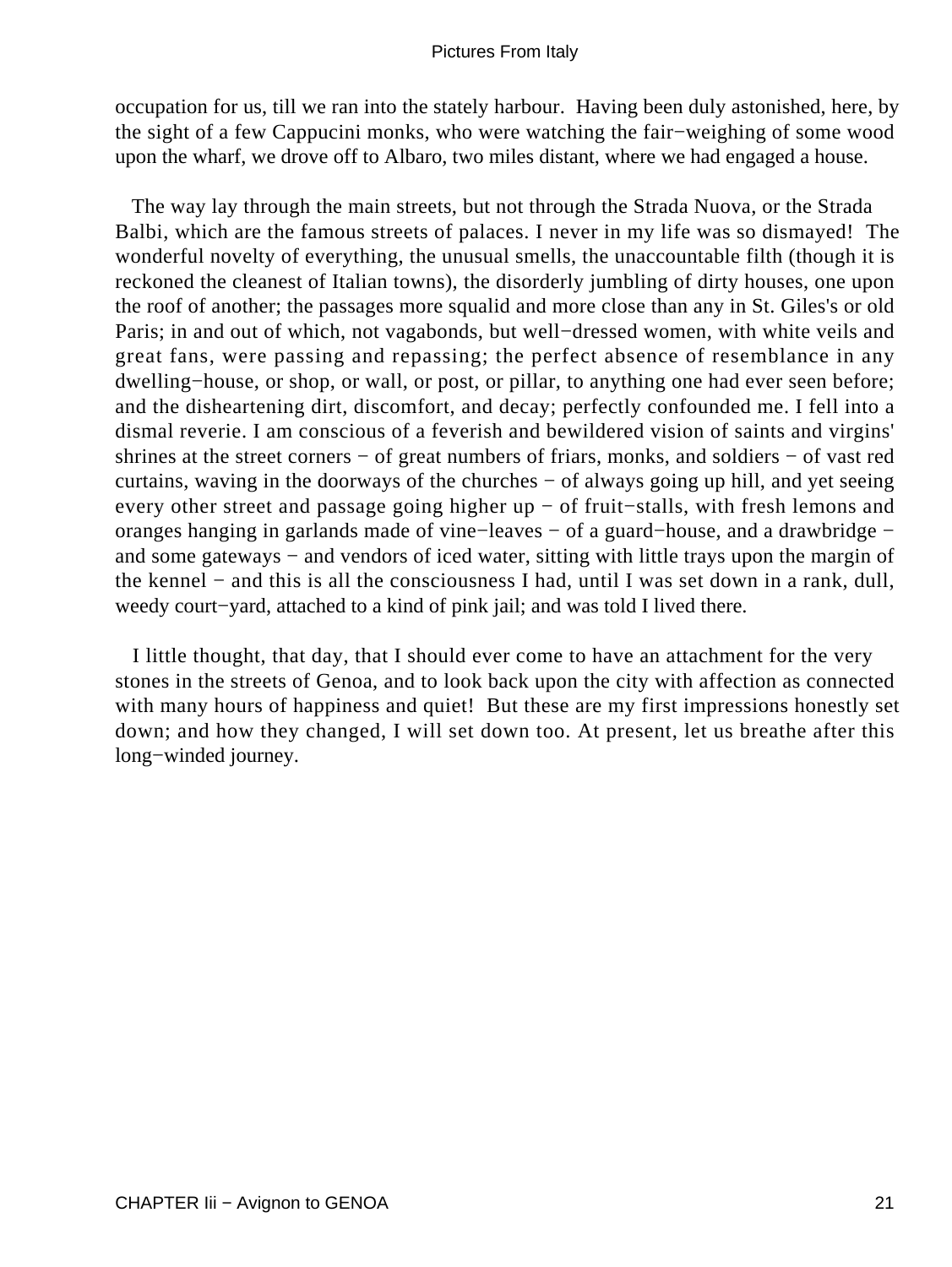## **[CHAPTER Iv − Genoa And its NEIGHBOURHOOD](#page-134-0)**

*T*HE first impressions of such a place as **Albaro,** the suburb of Genoa, where I am now, as my American friends would say, 'located,' can hardly fail, I should imagine, to be mournful and disappointing. It requires a little time and use to overcome the feeling of depression consequent, at first, on so much ruin and neglect. Novelty, pleasant to most people, is particularly delightful, I think, to me. I am not easily dispirited when I have the means of pursuing my own fancies and occupations; and I believe I have some natural aptitude for accommodating myself to circumstances. But, as yet, I stroll about here, in all the holes and corners of the neighbourhood, in a perpetual state of forlorn surprise; and returning to my villa: the Villa Bagnerello (it sounds romantic, but Signor Bagnerello is a butcher hard by): have sufficient occupation in pondering over my new experiences, and comparing them, very much to my own amusement, with my expectations, until I wander out again.

 The Villa Bagnerello: or the Pink Jail, a far more expressive name for the mansion: is in one of the most splendid situations imaginable. The noble bay of Genoa, with the deep blue Mediterranean, lies stretched out near at hand; monstrous old desolate houses and palaces are dotted all about; lofty hills, with their tops often hidden in the clouds, and with strong forts perched high up on their craggy sides, are close upon the left; and in front, stretching from the walls of the house, down to a ruined chapel which stands upon the bold and picturesque rocks on the sea− shore, are green vineyards, where you may wander all day long in partial shade, through interminable vistas of grapes, trained on a rough trellis−work across the narrow paths.

 This sequestered spot is approached by lanes so very narrow, that when we arrived at the Custom−house, we found the people here had **Taken the measure** of the narrowest among them, and were waiting to apply it to the carriage; which ceremony was gravely performed in the street, while we all stood by in breathless suspense. It was found to be a very tight fit, but just a possibility, and no more − as I am reminded every day, by the sight of various large holes which it punched in the walls on either side as it came along. We are more fortunate, I am told, than an old lady, who took a house in these parts not long ago, and who stuck fast in HER carriage in a lane; and as it was impossible to open one of the doors, she was obliged to submit to the indignity of being hauled through one of the little front windows, like a harlequin.

When you have got through these narrow lanes, you come to an archway, imperfectly stopped up by a rusty old gate − my gate. The rusty old gate has a bell to correspond, which you ring as long as you like, and which nobody answers, as it has no connection whatever with the house. But there is a rusty old knocker, too – very loose, so that it slides round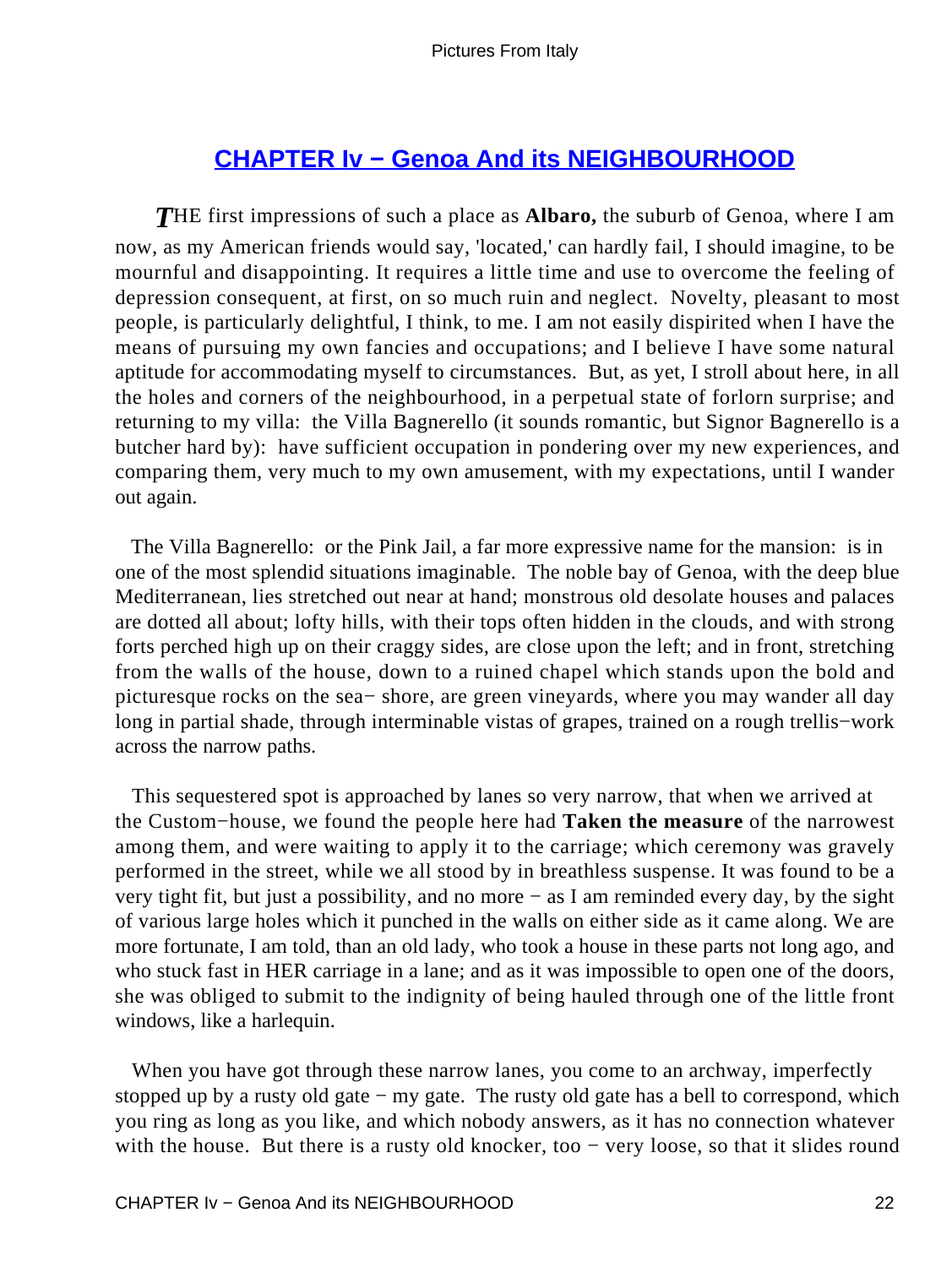when you touch it − and if you learn the trick of it, and knock long enough, somebody comes. The brave Courier comes, and gives you admittance. You walk into a seedy little garden, all wild and weedy, from which the vineyard opens; cross it, enter a square hall like a cellar, walk up a cracked marble staircase, and pass into a most enormous room with a vaulted roof and whitewashed walls: not unlike a great Methodist chapel. This is the **Sala.** It has five windows and five doors, and is decorated with pictures which would gladden the heart of one of those picture−cleaners in London who hang up, as a sign, a picture divided, like death and the lady, at the top of the old ballad: which always leaves you in a state of uncertainty whether the ingenious professor has cleaned one half, or dirtied the other. The furniture of this **Sala** is a sort of red brocade. All the chairs are immovable, and the sofa weighs several tons.

 On the same floor, and opening out of this same chamber, are dining−room, drawing−room, and divers bed−rooms: each with a multiplicity of doors and windows. Up−stairs are divers other gaunt chambers, and a kitchen; and down−stairs is another kitchen, which, with all sorts of strange contrivances for burning charcoal, looks like an alchemical laboratory. There are also some half− dozen small sitting−rooms, where the servants in this hot July, may escape from the heat of the fire, and where the brave Courier plays all sorts of musical instruments of his own manufacture, all the evening long. A mighty old, wandering, ghostly, echoing, grim, bare house it is, as ever I beheld or thought of.

There is a little vine–covered terrace, opening from the drawing– room; and under this terrace, and forming one side of the little garden, is what used to be the stable. It is now a cow−house, and has three cows in it, so that we get new milk by the bucketful. There is no pasturage near, and they never go out, but are constantly lying down, and surfeiting themselves with vine−leaves − perfect Italian cows enjoying the **Dolce far' Niente** all day long. They are presided over, and slept with, by an old man named Antonio, and his son; two burnt−sienna natives with naked legs and feet, who wear, each, a shirt, a pair of trousers, and a red sash, with a relic, or some sacred charm like the bonbon off a twelfth− cake, hanging round the neck. The old man is very anxious to convert me to the Catholic faith, and exhorts me frequently. We sit upon a stone by the door, sometimes in the evening, like Robinson Crusoe and Friday reversed; and he generally relates, towards my conversion, an abridgment of the History of Saint Peter − chiefly, I believe, from the unspeakable delight he has in his imitation of the cock.

 The view, as I have said, is charming; but in the day you must keep the lattice−blinds close shut, or the sun would drive you mad; and when the sun goes down you must shut up all the windows, or the mosquitoes would tempt you to commit suicide. So at this time of the year, you don't see much of the prospect within doors. As for the flies, you don't mind them. Nor the fleas, whose size is prodigious, and whose name is Legion, and who populate the coach− house to that extent that I daily expect to see the carriage going off bodily, drawn by myriads of industrious fleas in harness. The rats are kept away, quite comfortably, by scores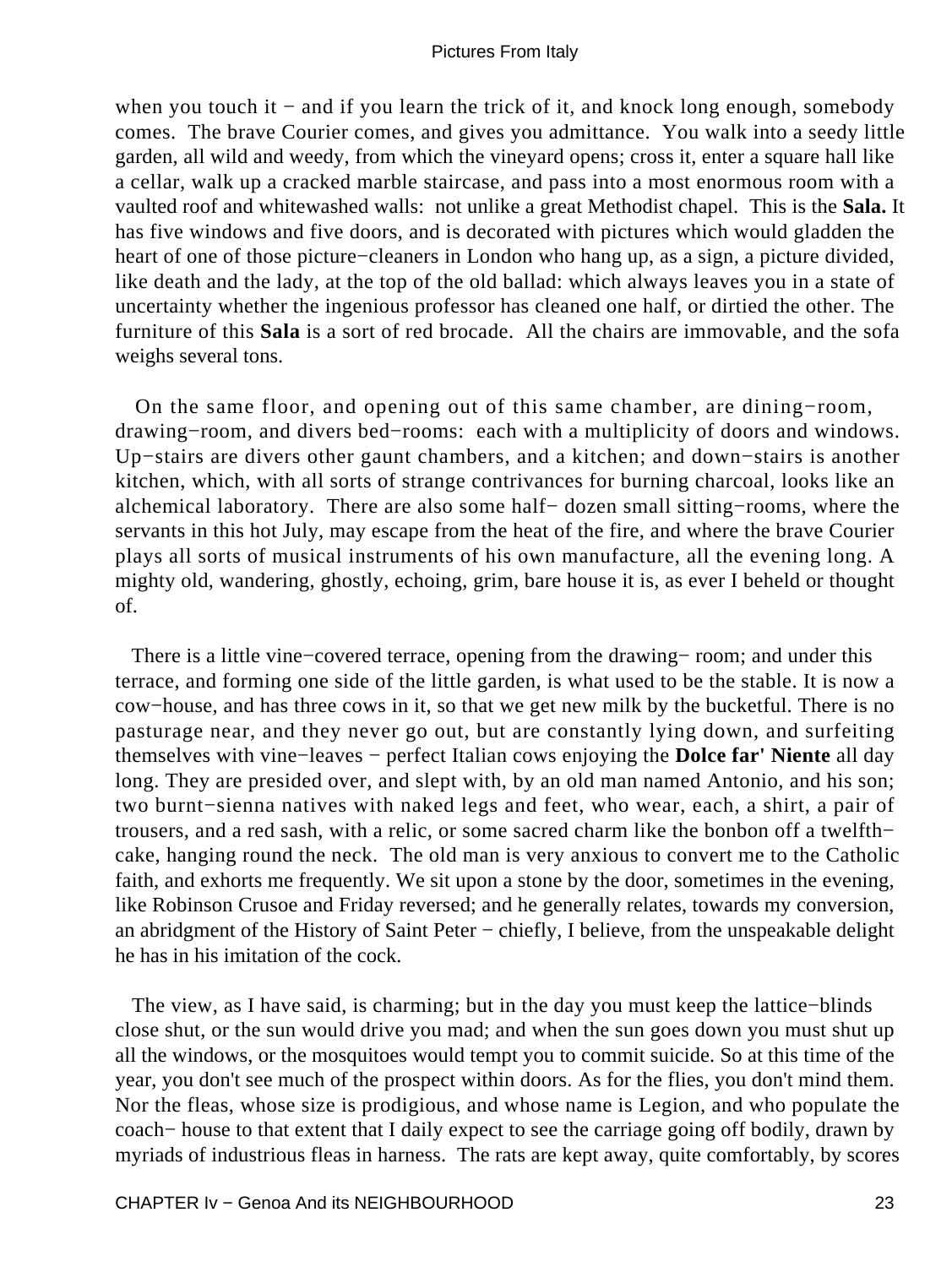of lean cats, who roam about the garden for that purpose. The lizards, of course, nobody cares for; they play in the sun, and don't bite. The little scorpions are merely curious. The beetles are rather late, and have not appeared yet. The frogs are company. There is a preserve of them in the grounds of the next villa; and after nightfall, one would think that scores upon scores of women in pattens were going up and down a wet stone pavement without a moment's cessation. That is exactly the noise they make.

 The ruined chapel, on the picturesque and beautiful seashore, was dedicated, once upon a time, to Saint John the Baptist. I believe there is a legend that Saint John's bones were received there, with various solemnities, when they were first brought to Genoa; for Genoa possesses them to this day. When there is any uncommon tempest at sea, they are brought out and exhibited to the raging weather, which they never fail to calm. In consequence of this connection of Saint John with the city, great numbers of the common people are christened Giovanni Baptista, which latter name is pronounced in the Genoese patois 'Batcheetcha,' like a sneeze. To hear everybody calling everybody else Batcheetcha, on a Sunday, or festa−day, when there are crowds in the streets, is not a little singular and amusing to a stranger.

 The narrow lanes have great villas opening into them, whose walls (outside walls, I mean) are profusely painted with all sorts of subjects, grim and holy. But time and the sea−air have nearly obliterated them; and they look like the entrance to Vauxhall Gardens on a sunny day. The court−yards of these houses are overgrown with grass and weeds; all sorts of hideous patches cover the bases of the statues, as if they were afflicted with a cutaneous disorder; the outer gates are rusty; and the iron bars outside the lower windows are all tumbling down. Firewood is kept in halls where costly treasures might be heaped up, mountains high; waterfalls are dry and choked; fountains, too dull to play, and too lazy to work, have just enough recollection of their identity, in their sleep, to make the neighbourhood damp; and the sirocco wind is often blowing over all these things for days together, like a gigantic oven out for a holiday.

 Not long ago, there was a festa−day, in honour of the VIRGIN'S **Mother,** when the young men of the neighbourhood, having worn green wreaths of the vine in some procession or other, bathed in them, by scores. It looked very odd and pretty. Though I am bound to confess (not knowing of the festa at that time), that I thought, and was quite satisfied, they wore them as horses do – to keep the flies off.

 Soon afterwards, there was another festa−day, in honour of St. Nazaro. One of the Albaro young men brought two large bouquets soon after breakfast, and coming up−stairs into the great **Sala,** presented them himself. This was a polite way of begging for a contribution towards the expenses of some music in the Saint's honour, so we gave him whatever it may have been, and his messenger departed: well satisfied. At six o'clock in the evening we went to the church − close at hand − a very gaudy place, hung all over with festoons and bright draperies, and filled, from the altar to the main door, with women, all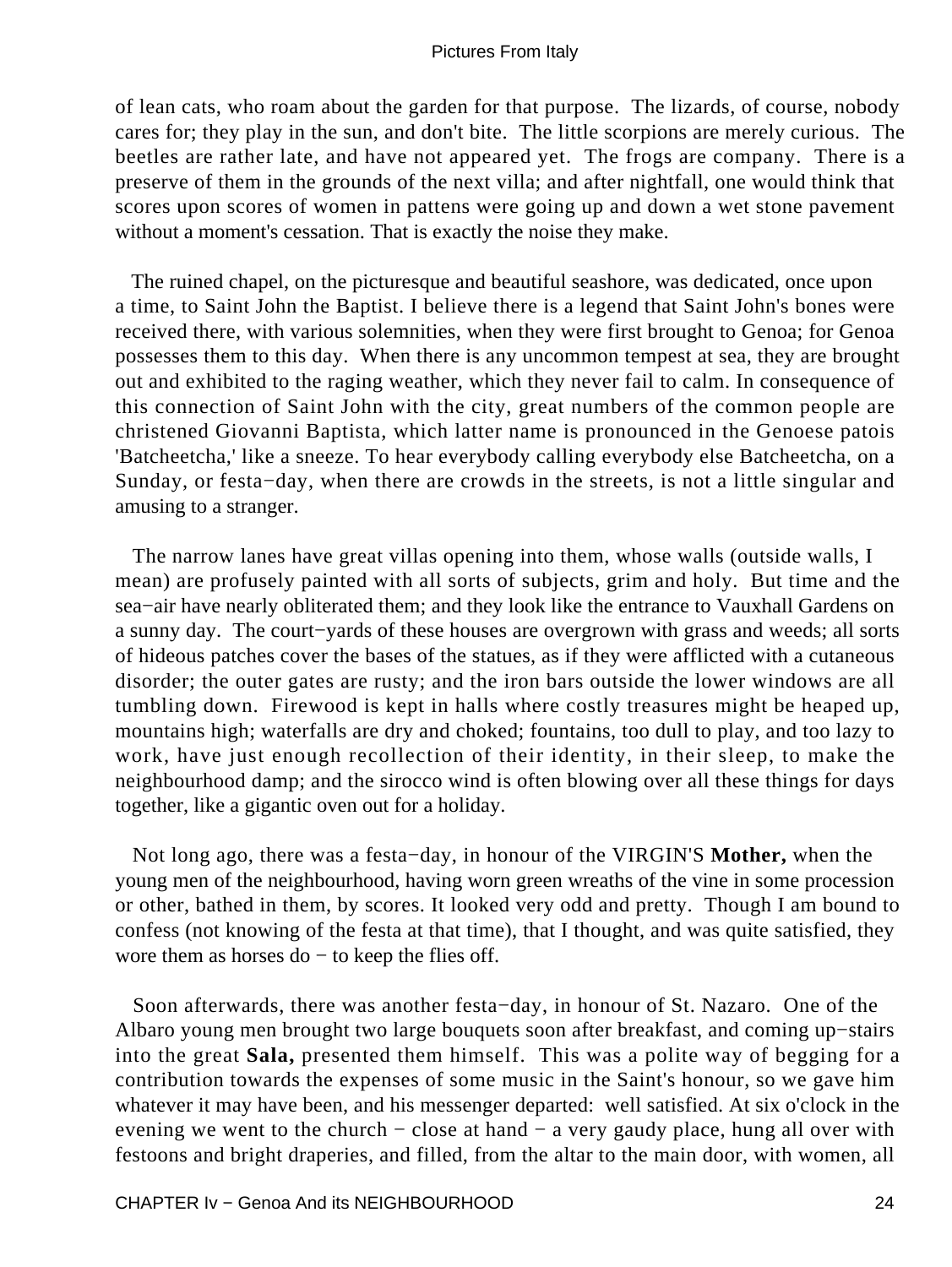seated. They wear no bonnets here, simply a long white veil – the 'mezzero;' and it was the most gauzy, ethereal−looking audience I ever saw. The young women are not generally pretty, but they walk remarkably well, and in their personal carriage and the management of their veils, display much innate grace and elegance. There were some men present: not very many: and a few of these were kneeling about the aisles, while everybody else tumbled over them. Innumerable tapers were burning in the church; the bits of silver and tin about the saints (especially in the Virgin's necklace) sparkled brilliantly; the priests were seated about the chief altar; the organ played away, lustily, and a full band did the like; while a conductor, in a little gallery opposite to the band, hammered away on the desk before him, with a scroll; and a tenor, without any voice, sang. The band played one way, the organ played another, the singer went a third, and the unfortunate conductor banged and banged, and flourished his scroll on some principle of his own: apparently well satisfied with the whole performance. I never did hear such a discordant din. The heat was intense all the time.

 The men, in red caps, and with loose coats hanging on their shoulders (they never put them on), were playing bowls, and buying sweetmeats, immediately outside the church. When half−a−dozen of them finished a game, they came into the aisle, crossed themselves with the holy water, knelt on one knee for an instant, and walked off again to play another game at bowls. They are remarkably expert at this diversion, and will play in the stony lanes and streets, and on the most uneven and disastrous ground for such a purpose, with as much nicety as on a billiard−table. But the most favourite game is the national one of Mora, which they pursue with surprising ardour, and at which they will stake everything they possess. It is a destructive kind of gambling, requiring no accessories but the ten fingers, which are always − I intend no pun − at hand. Two men play together. One calls a number − say the extreme one, ten. He marks what portion of it he pleases by throwing out three, or four, or five fingers; and his adversary has, in the same instant, at hazard, and without seeing his hand, to throw out as many fingers, as will make the exact balance. Their eyes and hands become so used to this, and act with such astonishing rapidity, that an uninitiated bystander would find it very difficult, if not impossible, to follow the progress of the game. The initiated, however, of whom there is always an eager group looking on, devour it with the most intense avidity; and as they are always ready to champion one side or the other in case of a dispute, and are frequently divided in their partisanship, it is often a very noisy proceeding. It is never the quietest game in the world; for the numbers are always called in a loud sharp voice, and follow as close upon each other as they can be counted. On a holiday evening, standing at a window, or walking in a garden, or passing through the streets, or sauntering in any quiet place about the town, you will hear this game in progress in a score of wine− shops at once; and looking over any vineyard walk, or turning almost any corner, will come upon a knot of players in full cry. It is observable that most men have a propensity to throw out some particular number oftener than another; and the vigilance with which two sharp−eyed players will mutually endeavour to detect this weakness, and adapt their game to it, is very curious and entertaining. The effect is greatly heightened by the universal suddenness and vehemence of gesture; two men playing for half a farthing with an intensity as all−absorbing as if the stake were life.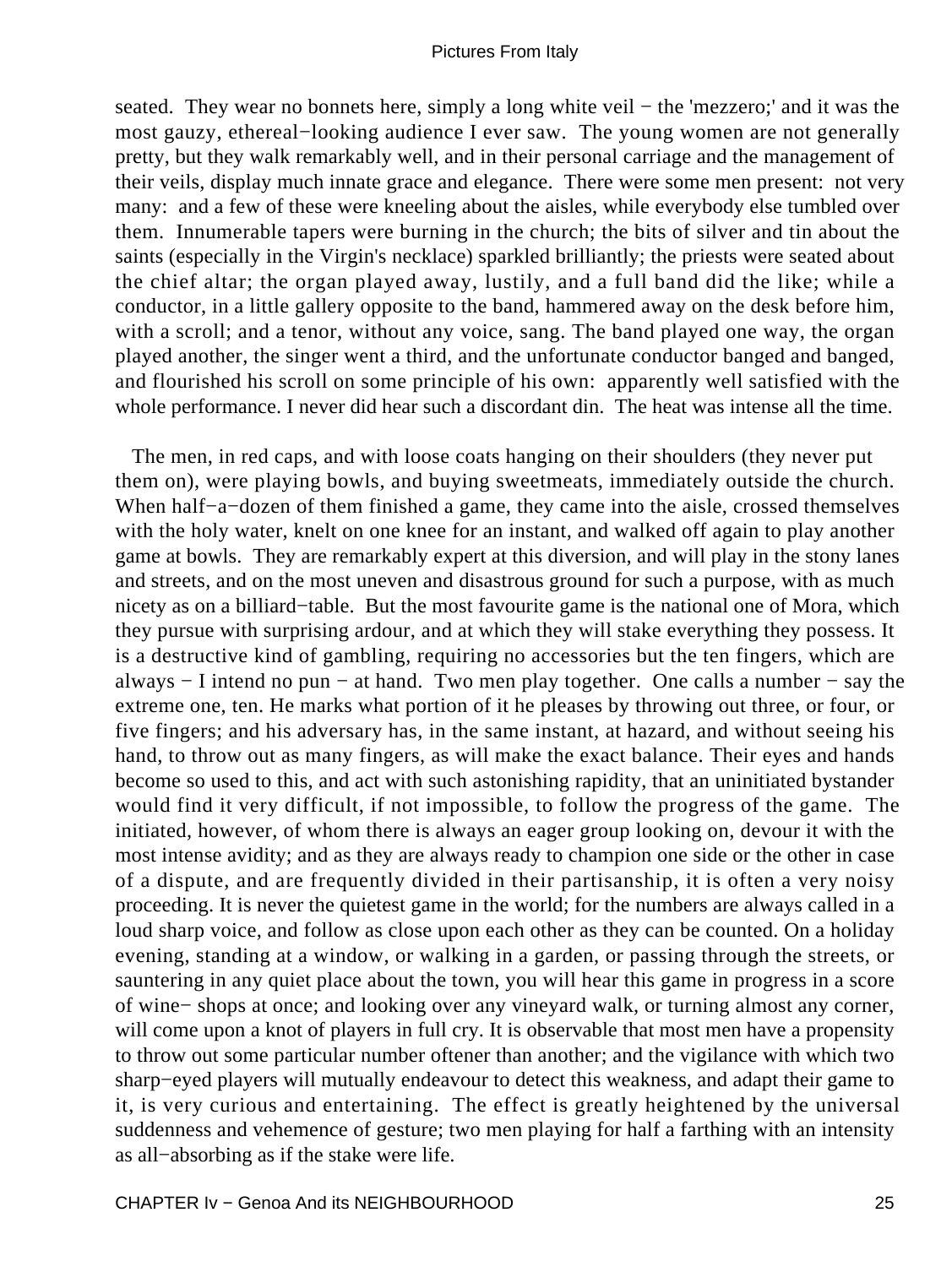Hard by here is a large Palazzo, formerly belonging to some member of the Brignole family, but just now hired by a school of Jesuits for their summer quarters. I walked into its dismantled precincts the other evening about sunset, and couldn't help pacing up and down for a little time, drowsily taking in the aspect of the place: which is repeated hereabouts in all directions.

 I loitered to and fro, under a colonnade, forming two sides of a weedy, grass−grown court−yard, whereof the house formed a third side, and a low terrace−walk, overlooking the garden and the neighbouring hills, the fourth. I don't believe there was an uncracked stone in the whole pavement. In the centre was a melancholy statue, so piebald in its decay, that it looked exactly as if it had been covered with sticking−plaster, and afterwards powdered. The stables, coach−houses, offices, were all empty, all ruinous, all utterly deserted.

 Doors had lost their hinges, and were holding on by their latches; windows were broken, painted plaster had peeled off, and was lying about in clods; fowls and cats had so taken possession of the out− buildings, that I couldn't help thinking of the fairy tales, and eyeing them with suspicion, as transformed retainers, waiting to be changed back again. One old Tom in particular: a scraggy brute, with a hungry green eye (a poor relation, in reality, I am inclined to think): came prowling round and round me, as if he half believed, for the moment, that I might be the hero come to marry the lady, and set all to−rights; but discovering his mistake, he suddenly gave a grim snarl, and walked away with such a tremendous tail, that he couldn't get into the little hole where he lived, but was obliged to wait outside, until his indignation and his tail had gone down together.

 In a sort of summer−house, or whatever it may be, in this colonnade, some Englishmen had been living, like grubs in a nut; but the Jesuits had given them notice to go, and they had gone, and **That** was shut up too. The house: a wandering, echoing, thundering barrack of a place, with the lower windows barred up, as usual, was wide open at the door: and I have no doubt I might have gone in, and gone to bed, and gone dead, and nobody a bit the wiser. Only one suite of rooms on an upper floor was tenanted; and from one of these, the voice of a young−lady vocalist, practising bravura lustily, came flaunting out upon the silent evening.

 I went down into the garden, intended to be prim and quaint, with avenues, and terraces, and orange−trees, and statues, and water in stone basins; and everything was green, gaunt, weedy, straggling, under grown or over grown, mildewy, damp, redolent of all sorts of slabby, clammy, creeping, and uncomfortable life. There was nothing bright in the whole scene but a firefly – one solitary firefly – showing against the dark bushes like the last little speck of the departed Glory of the house; and even it went flitting up and down at sudden angles, and leaving a place with a jerk, and describing an irregular circle, and returning to the same place with a twitch that startled one: as if it were looking for the rest of the Glory, and wondering (Heaven knows it might!) what had become of it.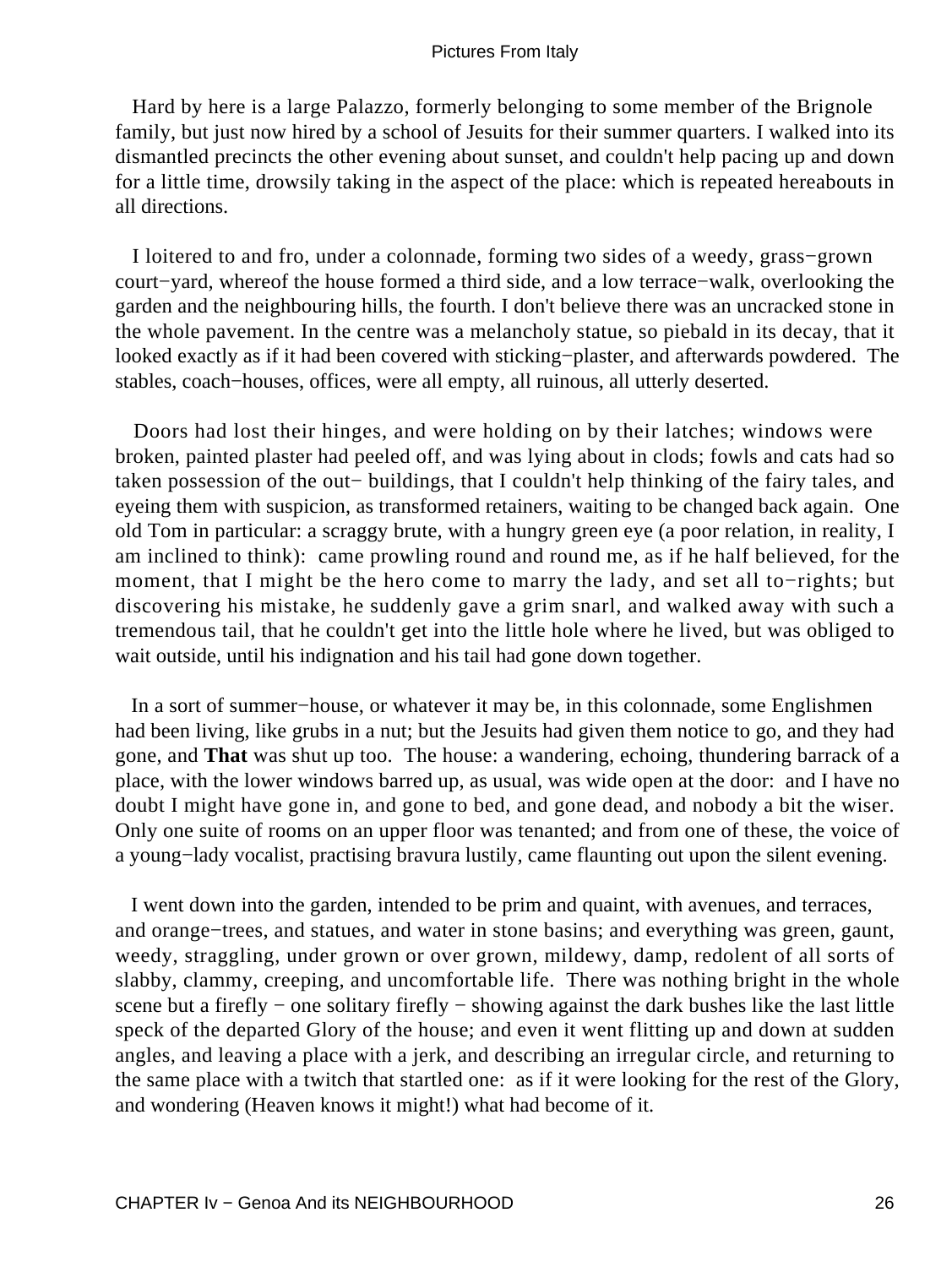In the course of two months, the flitting shapes and shadows of my dismal entering reverie gradually resolved themselves into familiar forms and substances; and I already began to think that when the time should come, a year hence, for closing the long holiday and turning back to England, I might part from Genoa with anything but a glad heart.

 It is a place that 'grows upon you' every day. There seems to be always something to find out in it. There are the most extraordinary alleys and by−ways to walk about in. You can lose your way (what a comfort that is, when you are idle!) twenty times a day, if you like; and turn up again, under the most unexpected and surprising difficulties. It abounds in the strangest contrasts; things that are picturesque, ugly, mean, magnificent, delightful, and offensive, break upon the view at every turn.

 They who would know how beautiful the country immediately surrounding Genoa is, should climb (in clear weather) to the top of Monte Faccio, or, at least, ride round the city walls: a feat more easily performed. No prospect can be more diversified and lovely than the changing views of the harbour, and the valleys of the two rivers, the Polcevera and the Bizagno, from the heights along which the strongly fortified walls are carried, like the great wall of China in little. In not the least picturesque part of this ride, there is a fair specimen of a real Genoese tavern, where the visitor may derive good entertainment from real Genoese dishes, such as Tagliarini; Ravioli; German sausages, strong of garlic, sliced and eaten with fresh green figs; cocks' combs and sheep– kidneys, chopped up with mutton chops and liver; small pieces of some unknown part of a calf, twisted into small shreds, fried, and served up in a great dish like white−bait; and other curiosities of that kind. They often get wine at these suburban Trattorie, from France and Spain and Portugal, which is brought over by small captains in little trading–vessels. They buy it at so much a bottle, without asking what it is, or caring to remember if anybody tells them, and usually divide it into two heaps; of which they label one Champagne, and the other Madeira. The various opposite flavours, qualities, countries, ages, and vintages that are comprised under these two general heads is quite extraordinary. The most limited range is probably from cool Gruel up to old Marsala, and down again to apple Tea.

 The great majority of the streets are as narrow as any thoroughfare can well be, where people (even Italian people) are supposed to live and walk about; being mere lanes, with here and there a kind of well, or breathing−place. The houses are immensely high, painted in all sorts of colours, and are in every stage and state of damage, dirt, and lack of repair. They are commonly let off in floors, or flats, like the houses in the old town of Edinburgh, or many houses in Paris. There are few street doors; the entrance halls are, for the most part, looked upon as public property; and any moderately enterprising scavenger might make a fine fortune by now and then clearing them out. As it is impossible for coaches to penetrate into these streets, there are sedan chairs, gilded and otherwise, for hire in divers places. A great many private chairs are also kept among the nobility and gentry; and at night these are trotted to and fro in all directions, preceded by bearers of great lanthorns, made of linen stretched upon a frame. The sedans and lanthorns are the legitimate successors of the long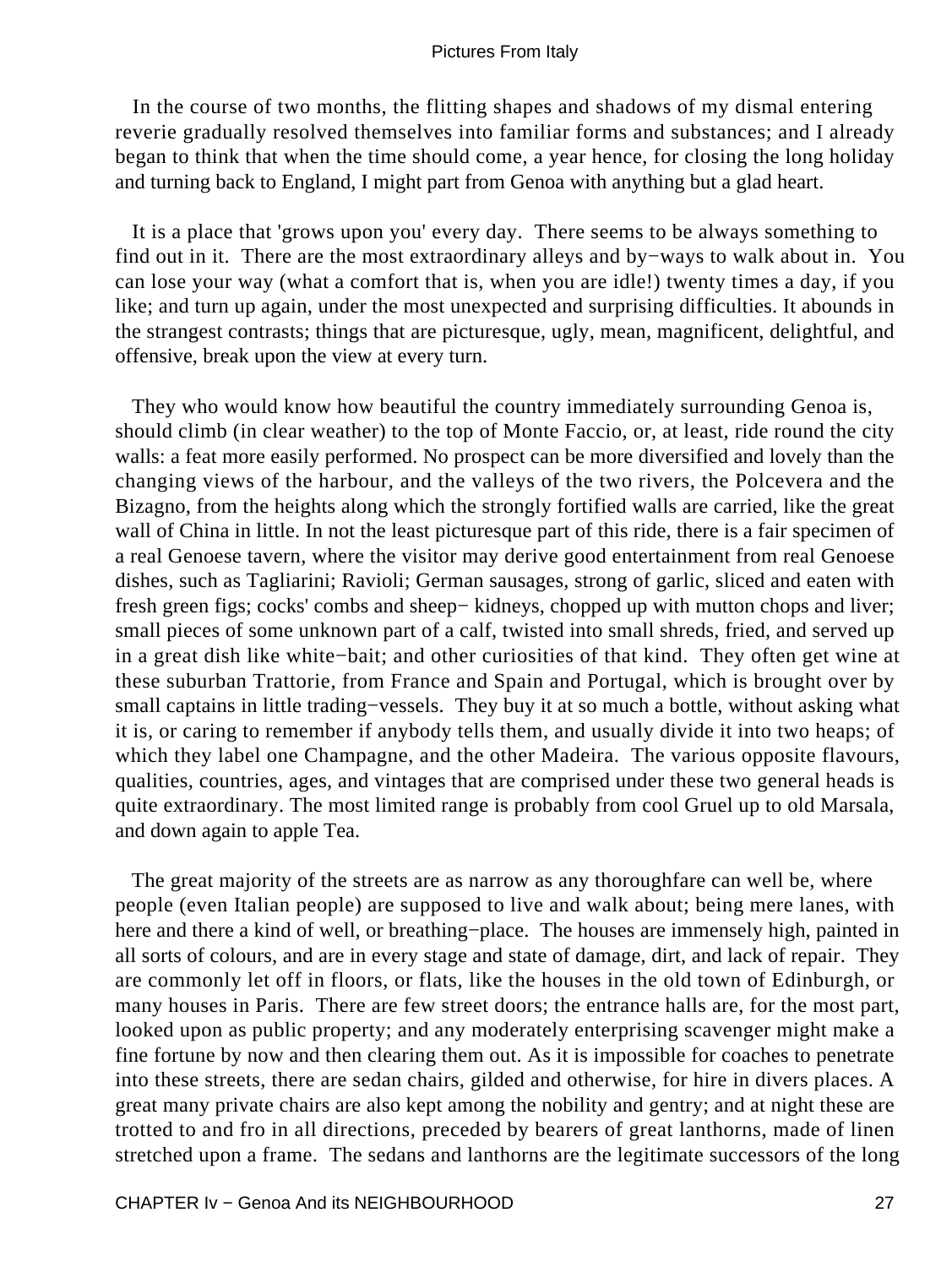strings of patient and much−abused mules, that go jingling their little bells through these confined streets all day long. They follow them, as regularly as the stars the sun.

 When shall I forget the Streets of Palaces: the Strada Nuova and the Strada Balbi! or how the former looked one summer day, when I first saw it underneath the brightest and most intensely blue of summer skies: which its narrow perspective of immense mansions, reduced to a tapering and most precious strip of brightness, looking down upon the heavy shade below! A brightness not too common, even in July and August, to be well esteemed: for, if the Truth must out, there were not eight blue skies in as many midsummer weeks, saving, sometimes, early in the morning; when, looking out to sea, the water and the firmament were one world of deep and brilliant blue. At other times, there were clouds and haze enough to make an Englishman grumble in his own climate.

 The endless details of these rich Palaces: the walls of some of them, within, alive with masterpieces by Vandyke! The great, heavy, stone balconies, one above another, and tier over tier: with here and there, one larger than the rest, towering high up − a huge marble platform; the doorless vestibules, massively barred lower windows, immense public staircases, thick marble pillars, strong dungeon−like arches, and dreary, dreaming, echoing vaulted chambers: among which the eye wanders again, and again, and again, as every palace is succeeded by another – the terrace gardens between house and house, with green arches of the vine, and groves of orange−trees, and blushing oleander in full bloom, twenty, thirty, forty feet above the street − the painted halls, mouldering, and blotting, and rotting in the damp corners, and still shining out in beautiful colours and voluptuous designs, where the walls are dry − the faded figures on the outsides of the houses, holding wreaths, and crowns, and flying upward, and downward, and standing in niches, and here and there looking fainter and more feeble than elsewhere, by contrast with some fresh little Cupids, who on a more recently decorated portion of the front, are stretching out what seems to be the semblance of a blanket, but is, indeed, a sun−dial − the steep, steep, up−hill streets of small palaces (but very large palaces for all that), with marble terraces looking down into close by−ways − the magnificent and innumerable Churches; and the rapid passage from a street of stately edifices, into a maze of the vilest squalor, steaming with unwholesome stenches, and swarming with half−naked children and whole worlds of dirty people − make up, altogether, such a scene of wonder: so lively, and yet so dead: so noisy, and yet so quiet: so obtrusive, and yet so shy and lowering: so wide awake, and yet so fast asleep: that it is a sort of intoxication to a stranger to walk on, and on, and on, and look about him. A bewildering phantasmagoria, with all the inconsistency of a dream, and all the pain and all the pleasure of an extravagant reality!

 The different uses to which some of these Palaces are applied, all at once, is characteristic. For instance, the English Banker (my excellent and hospitable friend) has his office in a good−sized Palazzo in the Strada Nuova. In the hall (every inch of which is elaborately painted, but which is as dirty as a police−station in London), a hook−nosed Saracen's Head with an immense quantity of black hair (there is a man attached to it) sells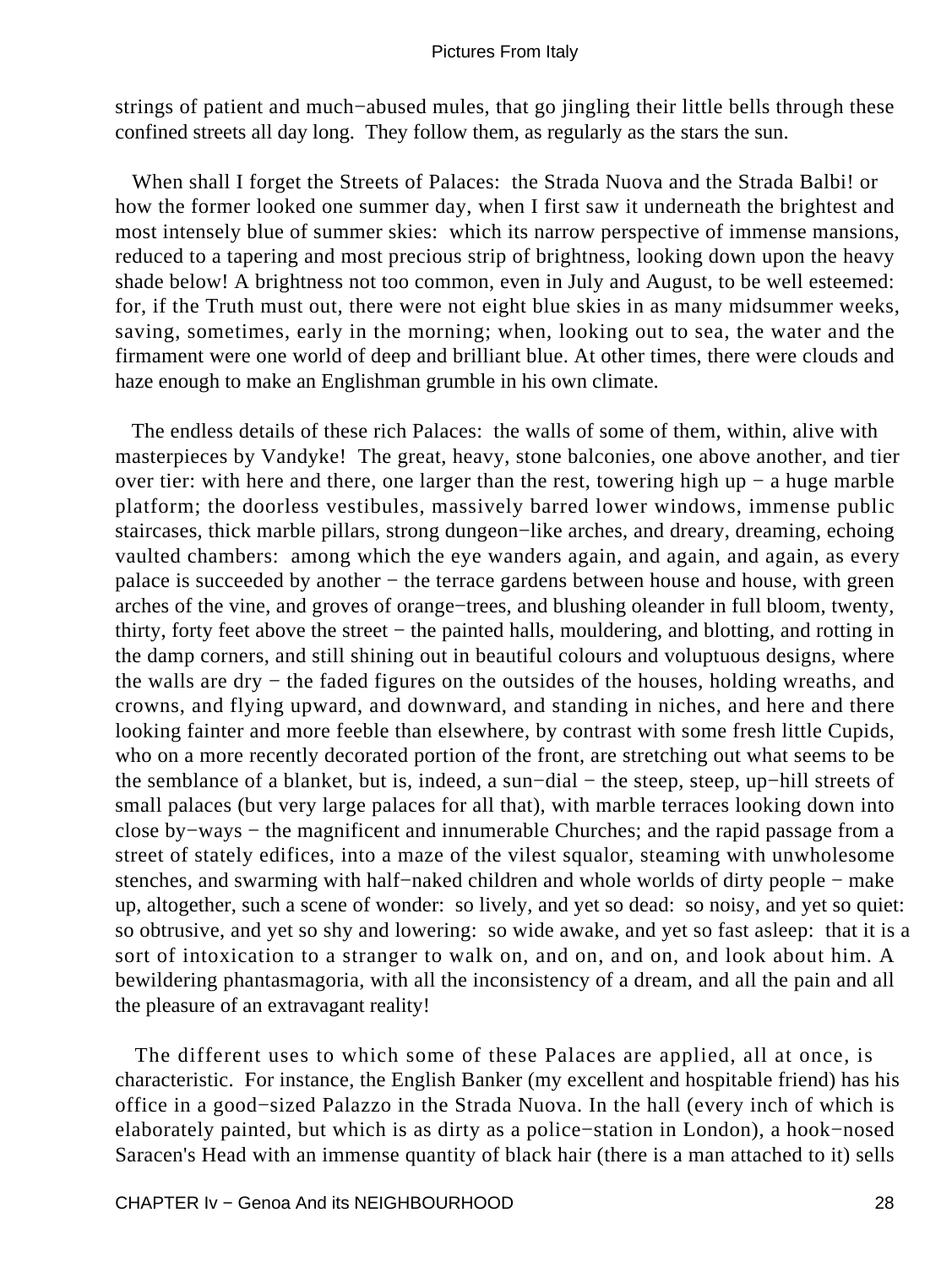walking−sticks. On the other side of the doorway, a lady with a showy handkerchief for head−dress (wife to the Saracen's Head, I believe) sells articles of her own knitting; and sometimes flowers. A little further in, two or three blind men occasionally beg. Sometimes, they are visited by a man without legs, on a little go−cart, but who has such a fresh−coloured, lively face, and such a respectable, well−conditioned body, that he looks as if he had sunk into the ground up to his middle, or had come, but partially, up a flight of cellar−steps to speak to somebody. A little further in, a few men, perhaps, lie asleep in the middle of the day; or they may be chairmen waiting for their absent freight. If so, they have brought their chairs in with them, and there **They** stand also. On the left of the hall is a little room: a hatter's shop. On the first floor, is the English bank. On the first floor also, is a whole house, and a good large residence too. Heaven knows what there may be above that; but when you are there, you have only just begun to go up−stairs. And yet, coming down−stairs again, thinking of this; and passing out at a great crazy door in the back of the hall, instead of turning the other way, to get into the street again; it bangs behind you, making the dismallest and most lonesome echoes, and you stand in a yard (the yard of the same house) which seems to have been unvisited by human foot, for a hundred years. Not a sound disturbs its repose. Not a head, thrust out of any of the grim, dark, jealous windows, within sight, makes the weeds in the cracked pavement faint of heart, by suggesting the possibility of there being hands to grub them up. Opposite to you, is a giant figure carved in stone, reclining, with an urn, upon a lofty piece of artificial rockwork; and out of the urn, dangles the fag end of a leaden pipe, which, once upon a time, poured a small torrent down the rocks. But the eye−sockets of the giant are not drier than this channel is now. He seems to have given his urn, which is nearly upside down, a final tilt; and after crying, like a sepulchral child, 'All gone!' to have lapsed into a stony silence.

 In the streets of shops, the houses are much smaller, but of great size notwithstanding, and extremely high. They are very dirty: quite undrained, if my nose be at all reliable: and emit a peculiar fragrance, like the smell of very bad cheese, kept in very hot blankets. Notwithstanding the height of the houses, there would seem to have been a lack of room in the City, for new houses are thrust in everywhere. Wherever it has been possible to cram a tumble−down tenement into a crack or corner, in it has gone. If there be a nook or angle in the wall of a church, or a crevice in any other dead wall, of any sort, there you are sure to find some kind of habitation: looking as if it had grown there, like a fungus. Against the Government House, against the old Senate House, round about any large building, little shops stick so close, like parasite vermin to the great carcase. And for all this, look where you may: up steps, down steps, anywhere, everywhere: there are irregular houses, receding, starting forward, tumbling down, leaning against their neighbours, crippling themselves or their friends by some means or other, until one, more irregular than the rest, chokes up the way, and you can't see any further.

 One of the rottenest−looking parts of the town, I think, is down by the landing−wharf: though it may be, that its being associated with a great deal of rottenness on the evening of our arrival, has stamped it deeper in my mind. Here, again, the houses are very high, and are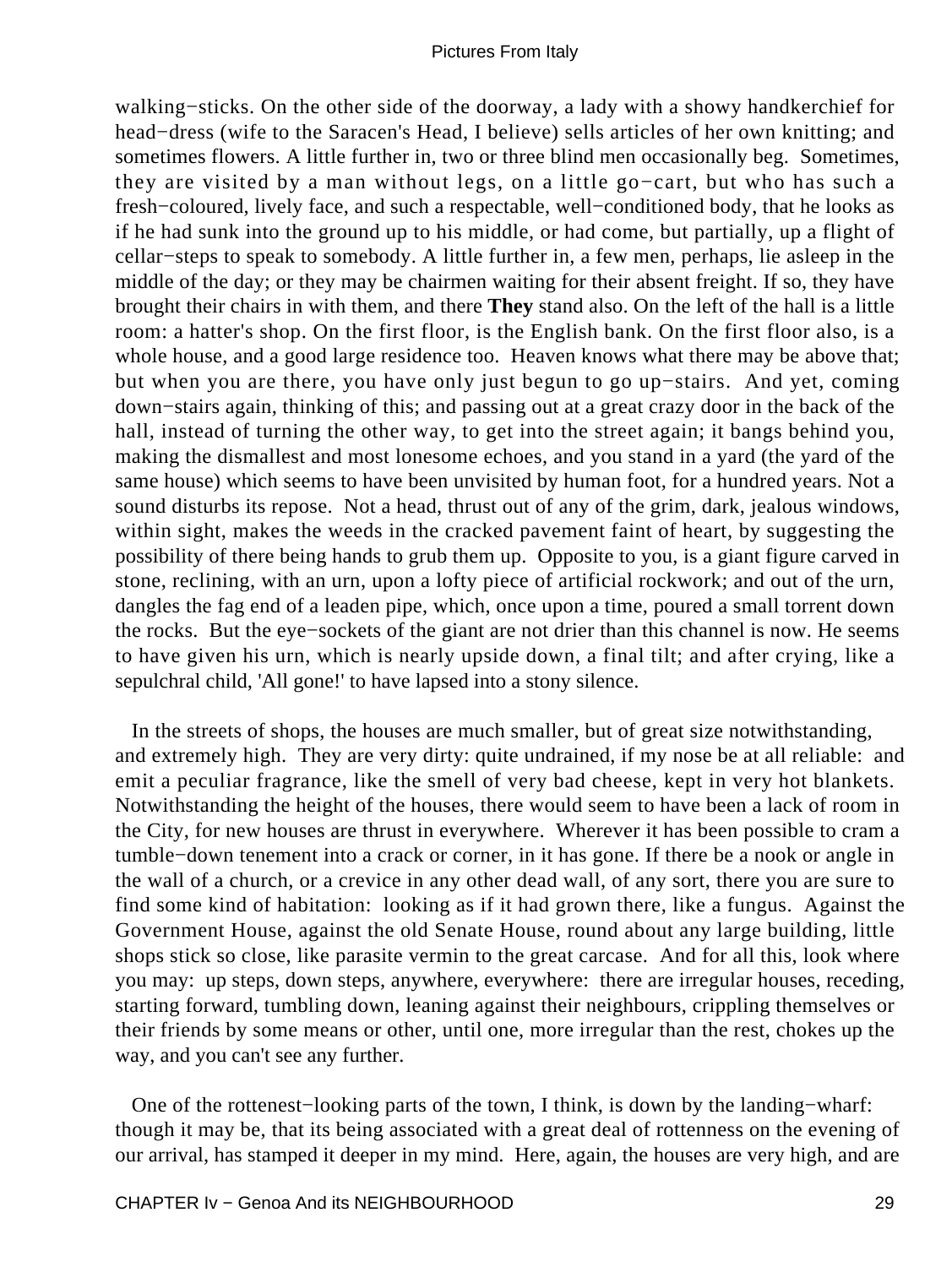of an infinite variety of deformed shapes, and have (as most of the houses have) something hanging out of a great many windows, and wafting its frowsy fragrance on the breeze. Sometimes, it is a curtain; sometimes, it is a carpet; sometimes, it is a bed; sometimes, a whole line−full of clothes; but there is almost always something. Before the basement of these houses, is an arcade over the pavement: very massive, dark, and low, like an old crypt. The stone, or plaster, of which it is made, has turned quite black; and against every one of these black piles, all sorts of filth and garbage seem to accumulate spontaneously. Beneath some of the arches, the sellers of macaroni and polenta establish their stalls, which are by no means inviting. The offal of a fish– market, near at hand – that is to say, of a back lane, where people sit upon the ground and on various old bulk−heads and sheds, and sell fish when they have any to dispose of – and of a vegetable market, constructed on the same principle − are contributed to the decoration of this quarter; and as all the mercantile business is transacted here, and it is crowded all day, it has a very decided flavour about it. The Porto Franco, or Free Port (where goods brought in from foreign countries pay no duty until they are sold and taken out, as in a bonded warehouse in England), is down here also; and two portentous officials, in cocked hats, stand at the gate to search you if they choose, and to keep out Monks and Ladies. For, Sanctity as well as Beauty has been known to yield to the temptation of smuggling, and in the same way: that is to say, by concealing the smuggled property beneath the loose folds of its dress. So Sanctity and Beauty may, by no means, enter.

 The streets of Genoa would be all the better for the importation of a few Priests of prepossessing appearance. Every fourth or fifth man in the streets is a Priest or a Monk; and there is pretty sure to be at least one itinerant ecclesiastic inside or outside every hackney carriage on the neighbouring roads. I have no knowledge, elsewhere, of more repulsive countenances than are to be found among these gentry. If Nature's handwriting be at all legible, greater varieties of sloth, deceit, and intellectual torpor, could hardly be observed among any class of men in the world.

 MR. **Pepys** once heard a clergyman assert in his sermon, in illustration of his respect for the Priestly office, that if he could meet a Priest and angel together, he would salute the Priest first. I am rather of the opinion of **Petrarch,** who, when his pupil **Boccaccio** wrote to him in great tribulation, that he had been visited and admonished for his writings by a Carthusian Friar who claimed to be a messenger immediately commissioned by Heaven for that purpose, replied, that for his own part, he would take the liberty of testing the reality of the commission by personal observation of the Messenger's face, eyes, forehead, behaviour, and discourse. I cannot but believe myself, from similar observation, that many unaccredited celestial messengers may be seen skulking through the streets of Genoa, or droning away their lives in other Italian towns.

 Perhaps the Cappuccini, though not a learned body, are, as an order, the best friends of the people. They seem to mingle with them more immediately, as their counsellors and comforters; and to go among them more, when they are sick; and to pry less than some other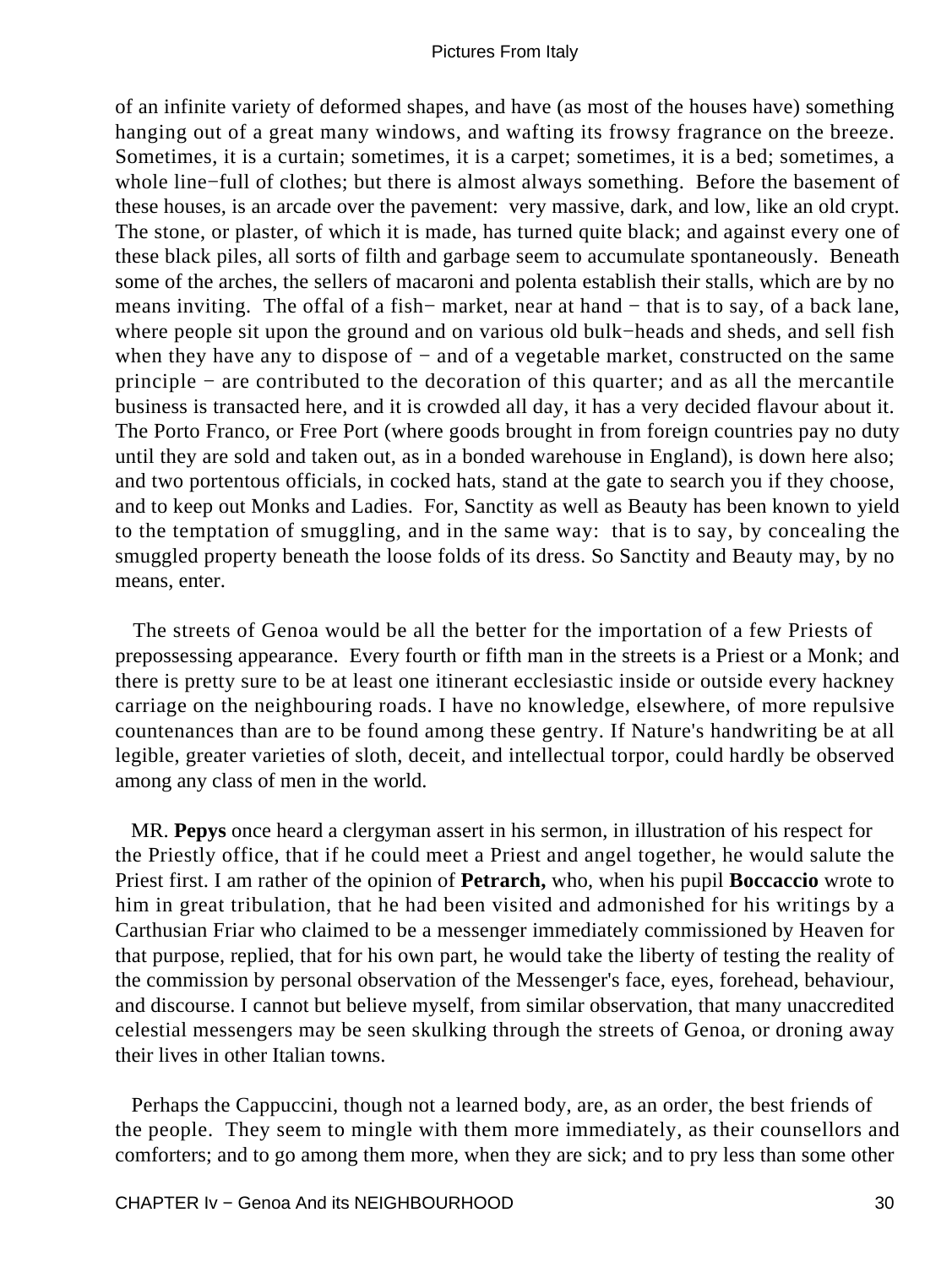orders, into the secrets of families, for the purpose of establishing a baleful ascendency over their weaker members; and to be influenced by a less fierce desire to make converts, and once made, to let them go to ruin, soul and body. They may be seen, in their coarse dress, in all parts of the town at all times, and begging in the markets early in the morning. The Jesuits too, muster strong in the streets, and go slinking noiselessly about, in pairs, like black cats.

 In some of the narrow passages, distinct trades congregate. There is a street of jewellers, and there is a row of booksellers; but even down in places where nobody ever can, or ever could, penetrate in a carriage, there are mighty old palaces shut in among the gloomiest and closest walls, and almost shut out from the sun. Very few of the tradesmen have any idea of setting forth their goods, or disposing them for show. If you, a stranger, want to buy anything, you usually look round the shop till you see it; then clutch it, if it be within reach, and inquire how much. Everything is sold at the most unlikely place. If you want coffee, you go to a sweetmeat shop; and if you want meat, you will probably find it behind an old checked curtain, down half−a−dozen steps, in some sequestered nook as hard to find as if the commodity were poison, and Genoa's law were death to any that uttered it.

 Most of the apothecaries' shops are great lounging−places. Here, grave men with sticks, sit down in the shade for hours together, passing a meagre Genoa paper from hand to hand, and talking, drowsily and sparingly, about the News. Two or three of these are poor physicians, ready to proclaim themselves on an emergency, and tear off with any messenger who may arrive. You may know them by the way in which they stretch their necks to listen, when you enter; and by the sigh with which they fall back again into their dull corners, on finding that you only want medicine. Few people lounge in the barbers' shops; though they are very numerous, as hardly any man shaves himself. But the apothecary's has its group of loungers, who sit back among the bottles, with their hands folded over the tops of their sticks. So still and quiet, that either you don't see them in the darkened shop, or mistake them − as I did one ghostly man in bottle−green, one day, with a hat like a stopper − for Horse Medicine.

 On a summer evening the Genoese are as fond of putting themselves, as their ancestors were of putting houses, in every available inch of space in and about the town. In all the lanes and alleys, and up every little ascent, and on every dwarf wall, and on every flight of steps, they cluster like bees. Meanwhile (and especially on festa−days) the bells of the churches ring incessantly; not in peals, or any known form of sound, but in a horrible, irregular, jerking, dingle, dingle, dingle: with a sudden stop at every fifteenth dingle or so, which is maddening. This performance is usually achieved by a boy up in the steeple, who takes hold of the clapper, or a little rope attached to it, and tries to dingle louder than every other boy similarly employed. The noise is supposed to be particularly obnoxious to Evil Spirits; but looking up into the steeples, and seeing (and hearing) these young Christians thus engaged, one might very naturally mistake them for the Enemy.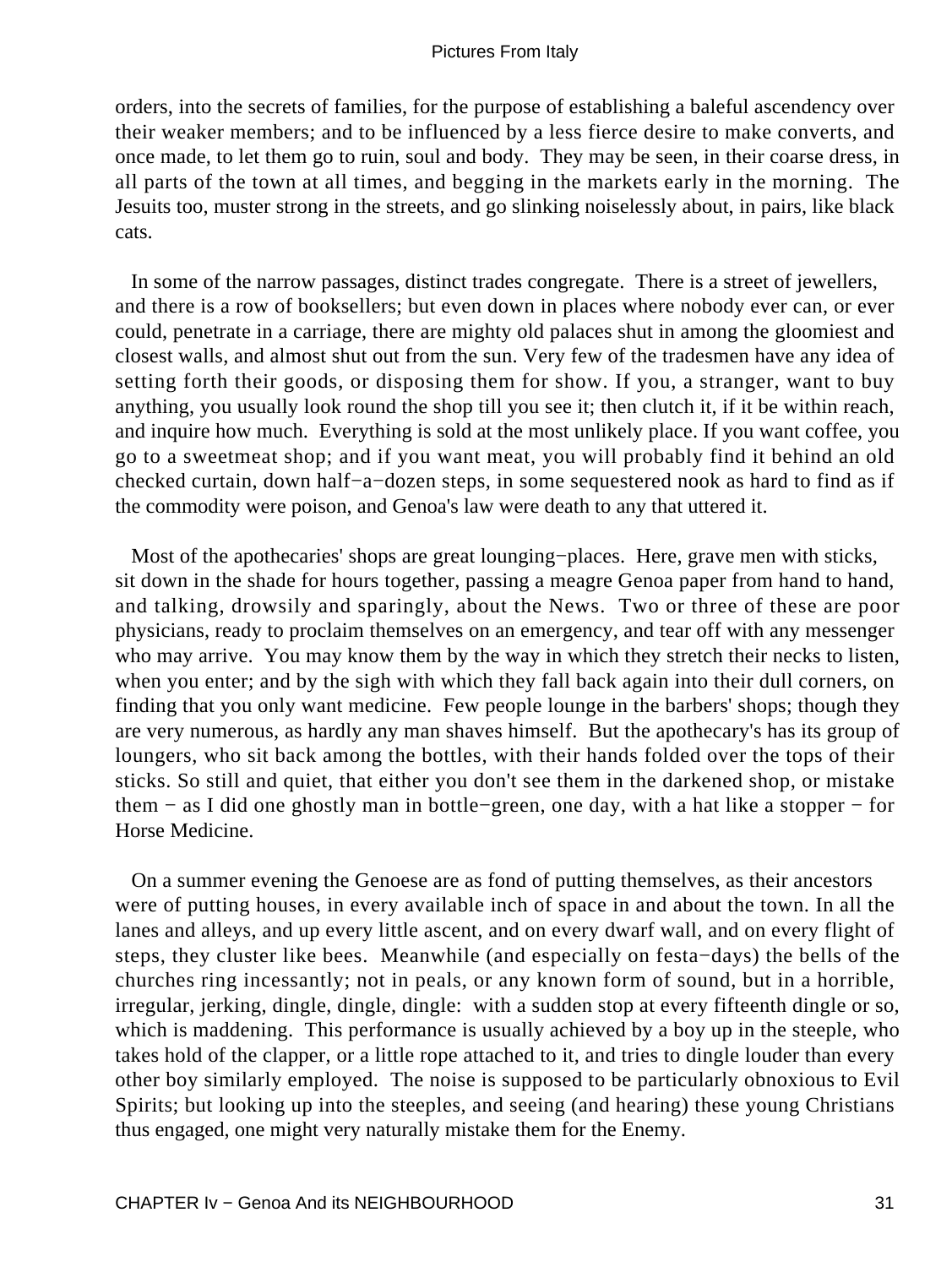Festa−days, early in the autumn, are very numerous. All the shops were shut up, twice within a week, for these holidays; and one night, all the houses in the neighbourhood of a particular church were illuminated, while the church itself was lighted, outside, with torches; and a grove of blazing links was erected, in an open space outside one of the city gates. This part of the ceremony is prettier and more singular a little way in the country, where you can trace the illuminated cottages all the way up a steep hill− side; and where you pass festoons of tapers, wasting away in the starlight night, before some lonely little house upon the road.

 On these days, they always dress the church of the saint in whose honour the festa is holden, very gaily. Gold−embroidered festoons of different colours, hang from the arches; the altar furniture is set forth; and sometimes, even the lofty pillars are swathed from top to bottom in tight−fitting draperies. The cathedral is dedicated to St. Lorenzo. On St. Lorenzo's day, we went into it, just as the sun was setting. Although these decorations are usually in very indifferent taste, the effect, just then, was very superb indeed. For the whole building was dressed in red; and the sinking sun, streaming in, through a great red curtain in the chief doorway, made all the gorgeousness its own. When the sun went down, and it gradually grew quite dark inside, except for a few twinkling tapers on the principal altar, and some small dangling silver lamps, it was very mysterious and effective. But, sitting in any of the churches towards evening, is like a mild dose of opium.

 With the money collected at a festa, they usually pay for the dressing of the church, and for the hiring of the band, and for the tapers. If there be any left (which seldom happens, I believe), the souls in Purgatory get the benefit of it. They are also supposed to have the benefit of the exertions of certain small boys, who shake money−boxes before some mysterious little buildings like rural turnpikes, which (usually shut up close) fly open on Red−letter days, and disclose an image and some flowers inside.

 Just without the city gate, on the Albara road, is a small house, with an altar in it, and a stationary money−box: also for the benefit of the souls in Purgatory. Still further to stimulate the charitable, there is a monstrous painting on the plaster, on either side of the grated door, representing a select party of souls, frying. One of them has a grey moustache, and an elaborate head of grey hair: as if he had been taken out of a hairdresser's window and cast into the furnace. There he is: a most grotesque and hideously comic old soul: for ever blistering in the real sun, and melting in the mimic fire, for the gratification and improvement (and the contributions) of the poor Genoese.

 They are not a very joyous people, and are seldom seen to dance on their holidays: the staple places of entertainment among the women, being the churches and the public walks. They are very good−tempered, obliging, and industrious. Industry has not made them clean, for their habitations are extremely filthy, and their usual occupation on a fine Sunday morning, is to sit at their doors, hunting in each other's heads. But their dwellings are so close and confined that if those parts of the city had been beaten down by Massena in the time of the terrible Blockade, it would have at least occasioned one public benefit among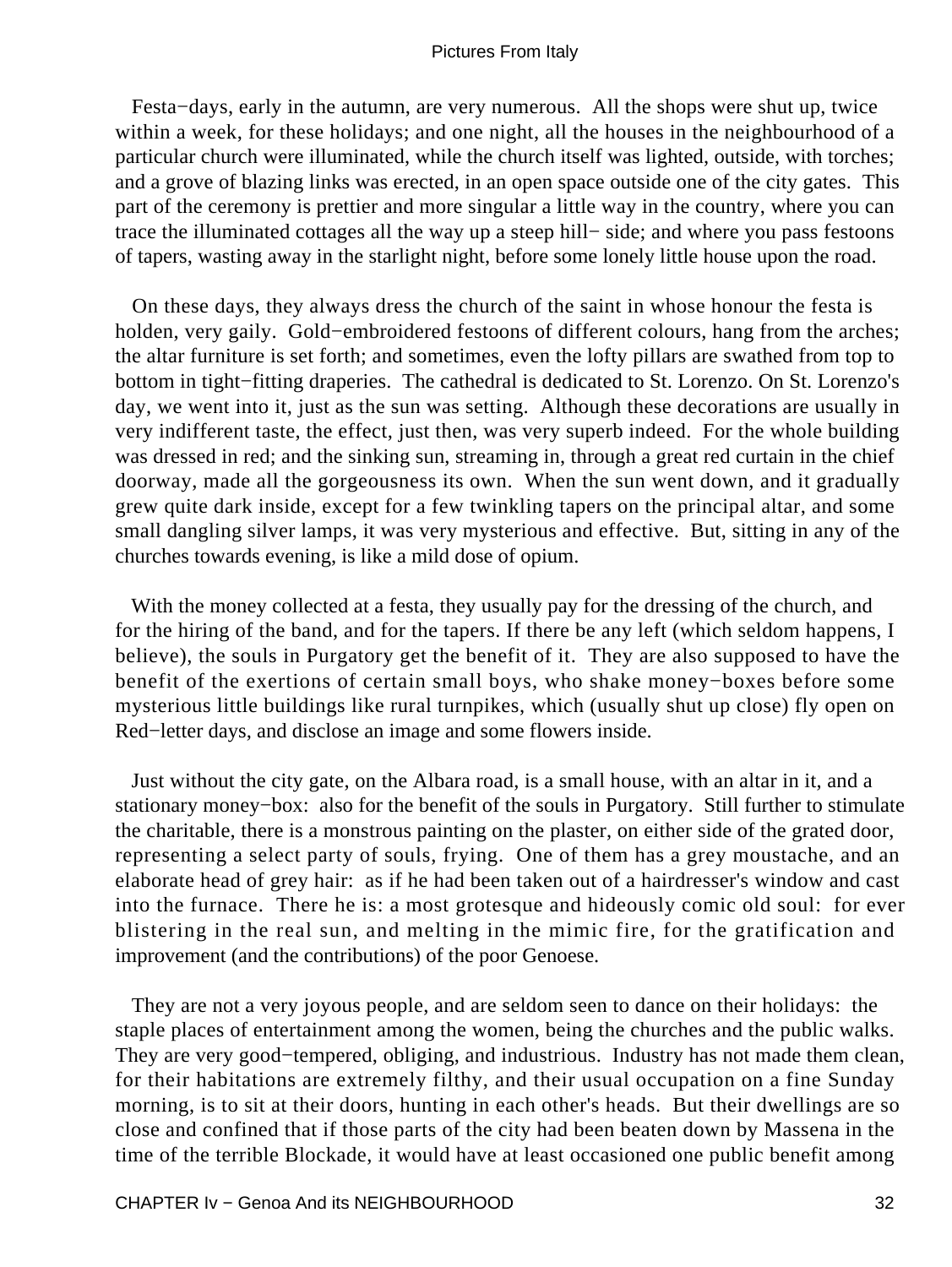many misfortunes.

 The Peasant Women, with naked feet and legs, are so constantly washing clothes, in the public tanks, and in every stream and ditch, that one cannot help wondering, in the midst of all this dirt, who wears them when they are clean. The custom is to lay the wet linen which is being operated upon, on a smooth stone, and hammer away at it, with a flat wooden mallet. This they do, as furiously as if they were revenging themselves on dress in general for being connected with the Fall of Mankind.

 It is not unusual to see, lying on the edge of the tank at these times, or on another flat stone, an unfortunate baby, tightly swathed up, arms and legs and all, in an enormous quantity of wrapper, so that it is unable to move a toe or finger. This custom (which we often see represented in old pictures) is universal among the common people. A child is left anywhere without the possibility of crawling away, or is accidentally knocked off a shelf, or tumbled out of bed, or is hung up to a hook now and then, and left dangling like a doll at an English rag−shop, without the least inconvenience to anybody.

 I was sitting, one Sunday, soon after my arrival, in the little country church of San Martino, a couple of miles from the city, while a baptism took place. I saw the priest, and an attendant with a large taper, and a man, and a woman, and some others; but I had no more idea, until the ceremony was all over, that it was a baptism, or that the curious little stiff instrument, that was passed from one to another, in the course of the ceremony, by the handle − like a short poker − was a child, than I had that it was my own christening. I borrowed the child afterwards, for a minute or two (it was lying across the font then), and found it very red in the face but perfectly quiet, and not to be bent on any terms. The number of cripples in the streets, soon ceased to surprise me.

 There are plenty of Saints' and Virgin's Shrines, of course; generally at the corners of streets. The favourite memento to the Faithful, about Genoa, is a painting, representing a peasant on his knees, with a spade and some other agricultural implements beside him; and the Madonna, with the Infant Saviour in her arms, appearing to him in a cloud. This is the legend of the Madonna della Guardia: a chapel on a mountain within a few miles, which is in high repute. It seems that this peasant lived all alone by himself, tilling some land atop of the mountain, where, being a devout man, he daily said his prayers to the Virgin in the open air; for his hut was a very poor one. Upon a certain day, the Virgin appeared to him, as in the picture, and said, 'Why do you pray in the open air, and without a priest?' The peasant explained because there was neither priest nor church at hand − a very uncommon complaint indeed in Italy. 'I should wish, then,' said the Celestial Visitor, 'to have a chapel built here, in which the prayers of the Faithful may be offered up.' 'But, Santissima Madonna,' said the peasant, 'I am a poor man; and chapels cannot be built without money. They must be supported, too, Santissima; for to have a chapel and not support it liberally, is a wickedness − a deadly sin.' This sentiment gave great satisfaction to the visitor. 'Go!' said she. 'There is such a village in the valley on the left, and such another village in the valley on the right,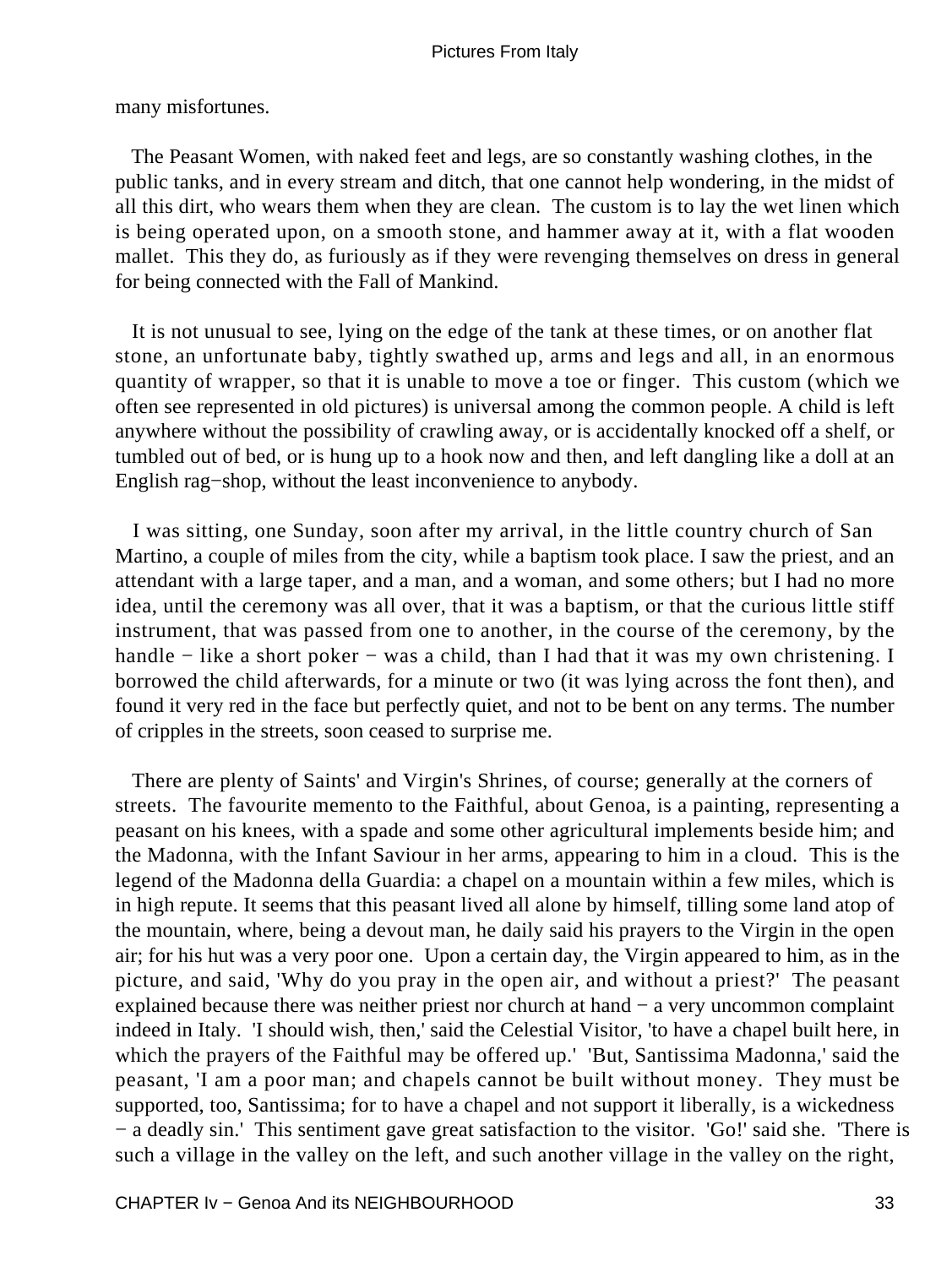and such another village elsewhere, that will gladly contribute to the building of a chapel. Go to them! Relate what you have seen; and do not doubt that sufficient money will be forthcoming to erect my chapel, or that it will, afterwards, be handsomely maintained.' All of which (miraculously) turned out to be quite true. And in proof of this prediction and revelation, there is the chapel of the Madonna della Guardia, rich and flourishing at this day.

 The splendour and variety of the Genoese churches, can hardly be exaggerated. The church of the Annunciata especially: built, like many of the others, at the cost of one noble family, and now in slow progress of repair: from the outer door to the utmost height of the high cupola, is so elaborately painted and set in gold, that it looks (as **Simond** describes it, in his charming book on Italy) like a great enamelled snuff−box. Most of the richer churches contain some beautiful pictures, or other embellishments of great price, almost universally set, side by side, with sprawling effigies of maudlin monks, and the veriest trash and tinsel ever seen.

 It may be a consequence of the frequent direction of the popular mind, and pocket, to the souls in Purgatory, but there is very little tenderness for the **Bodies** of the dead here. For the very poor, there are, immediately outside one angle of the walls, and behind a jutting point of the fortification, near the sea, certain common pits – one for every day in the year – which all remain closed up, until the turn of each comes for its daily reception of dead bodies. Among the troops in the town, there are usually some Swiss: more or less. When any of these die, they are buried out of a fund maintained by such of their countrymen as are resident in Genoa. Their providing coffins for these men is matter of great astonishment to the authorities.

 Certainly, the effect of this promiscuous and indecent splashing down of dead people in so many wells, is bad. It surrounds Death with revolting associations, that insensibly become connected with those whom Death is approaching. Indifference and avoidance are the natural result; and all the softening influences of the great sorrow are harshly disturbed.

 There is a ceremony when an old Cavaliere or the like, expires, of erecting a pile of benches in the cathedral, to represent his bier; covering them over with a pall of black velvet; putting his hat and sword on the top; making a little square of seats about the whole; and sending out formal invitations to his friends and acquaintances to come and sit there, and hear Mass: which is performed at the principal Altar, decorated with an infinity of candles for that purpose.

 When the better kind of people die, or are at the point of death, their nearest relations generally walk off: retiring into the country for a little change, and leaving the body to be disposed of, without any superintendence from them. The procession is usually formed, and the coffin borne, and the funeral conducted, by a body of persons called a Confraternita, who, as a kind of voluntary penance, undertake to perform these offices, in regular rotation, for the dead; but who, mingling something of pride with their humility, are dressed in a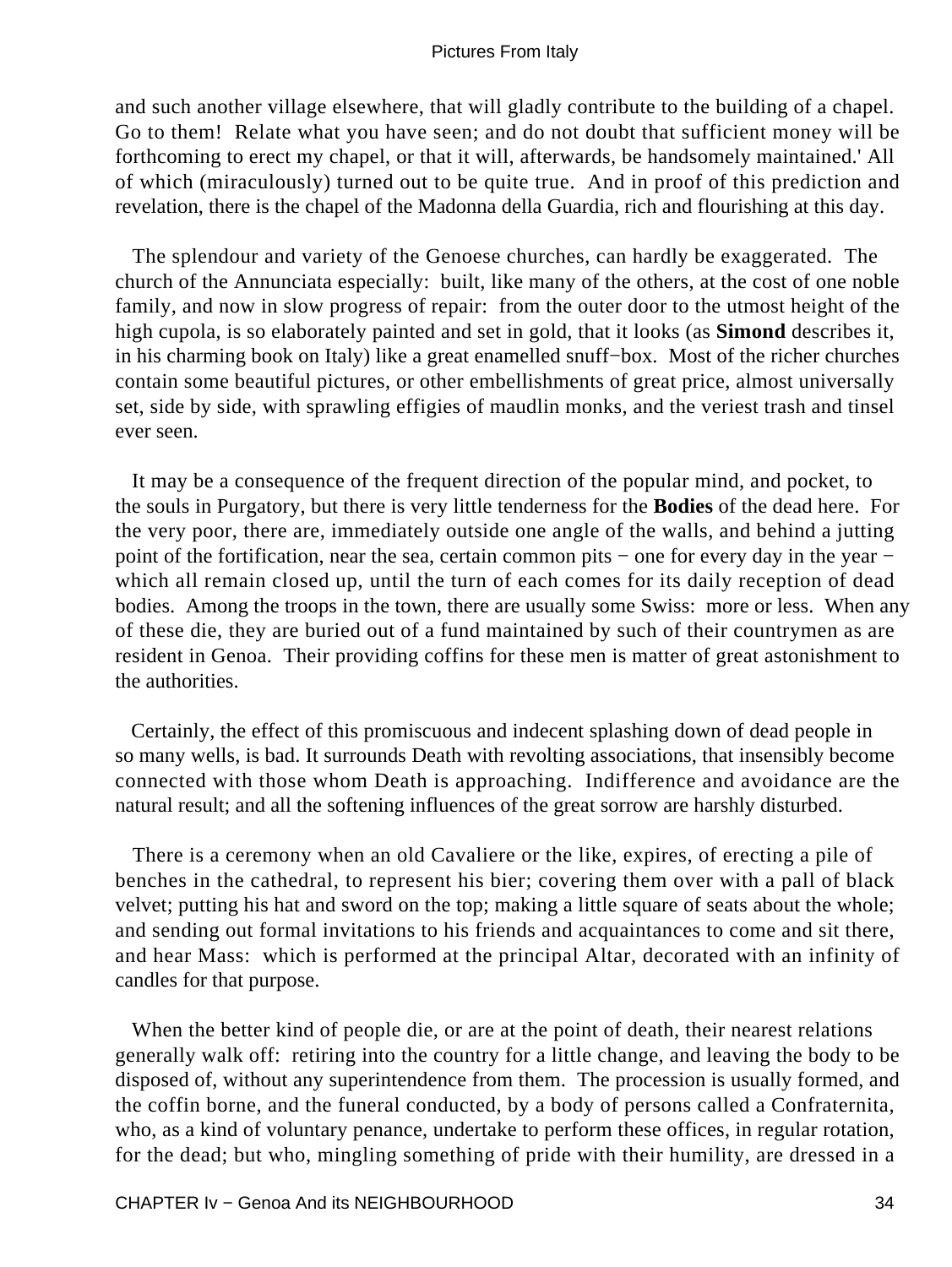loose garment covering their whole person, and wear a hood concealing the face; with breathing−holes and apertures for the eyes. The effect of this costume is very ghastly: especially in the case of a certain Blue Confraternita belonging to Genoa, who, to say the least of them, are very ugly customers, and who look − suddenly encountered in their pious ministration in the streets − as if they were Ghoules or Demons, bearing off the body for themselves.

 Although such a custom may be liable to the abuse attendant on many Italian customs, of being recognised as a means of establishing a current account with Heaven, on which to draw, too easily, for future bad actions, or as an expiation for past misdeeds, it must be admitted to be a good one, and a practical one, and one involving unquestionably good works. A voluntary service like this, is surely better than the imposed penance (not at all an infrequent one) of giving so many licks to such and such a stone in the pavement of the cathedral; or than a vow to the Madonna to wear nothing but blue for a year or two. This is supposed to give great delight above; blue being (as is well known) the Madonna's favourite colour. Women who have devoted themselves to this act of Faith, are very commonly seen walking in the streets.

 There are three theatres in the city, besides an old one now rarely opened. The most important − the Carlo Felice: the opera−house of Genoa − is a very splendid, commodious, and beautiful theatre. A company of comedians were acting there, when we arrived: and soon after their departure, a second−rate opera company came. The great season is not until the carnival time − in the spring. Nothing impressed me, so much, in my visits here (which were pretty numerous) as the uncommonly hard and cruel character of the audience, who resent the slightest defect, take nothing good− humouredly, seem to be always lying in wait for an opportunity to hiss, and spare the actresses as little as the actors.

 But, as there is nothing else of a public nature at which they are allowed to express the least disapprobation, perhaps they are resolved to make the most of this opportunity.

 There are a great number of Piedmontese officers too, who are allowed the privilege of kicking their heels in the pit, for next to nothing: gratuitous, or cheap accommodation for these gentlemen being insisted on, by the Governor, in all public or semi−public entertainments. They are lofty critics in consequence, and infinitely more exacting than if they made the unhappy manager's fortune.

 The **Teatro diurno,** or Day Theatre, is a covered stage in the open air, where the performances take place by daylight, in the cool of the afternoon; commencing at four or five o'clock, and lasting, some three hours. It is curious, sitting among the audience, to have a fine view of the neighbouring hills and houses, and to see the neighbours at their windows looking on, and to hear the bells of the churches and convents ringing at most complete cross− purposes with the scene. Beyond this, and the novelty of seeing a play in the fresh pleasant air, with the darkening evening closing in, there is nothing very exciting or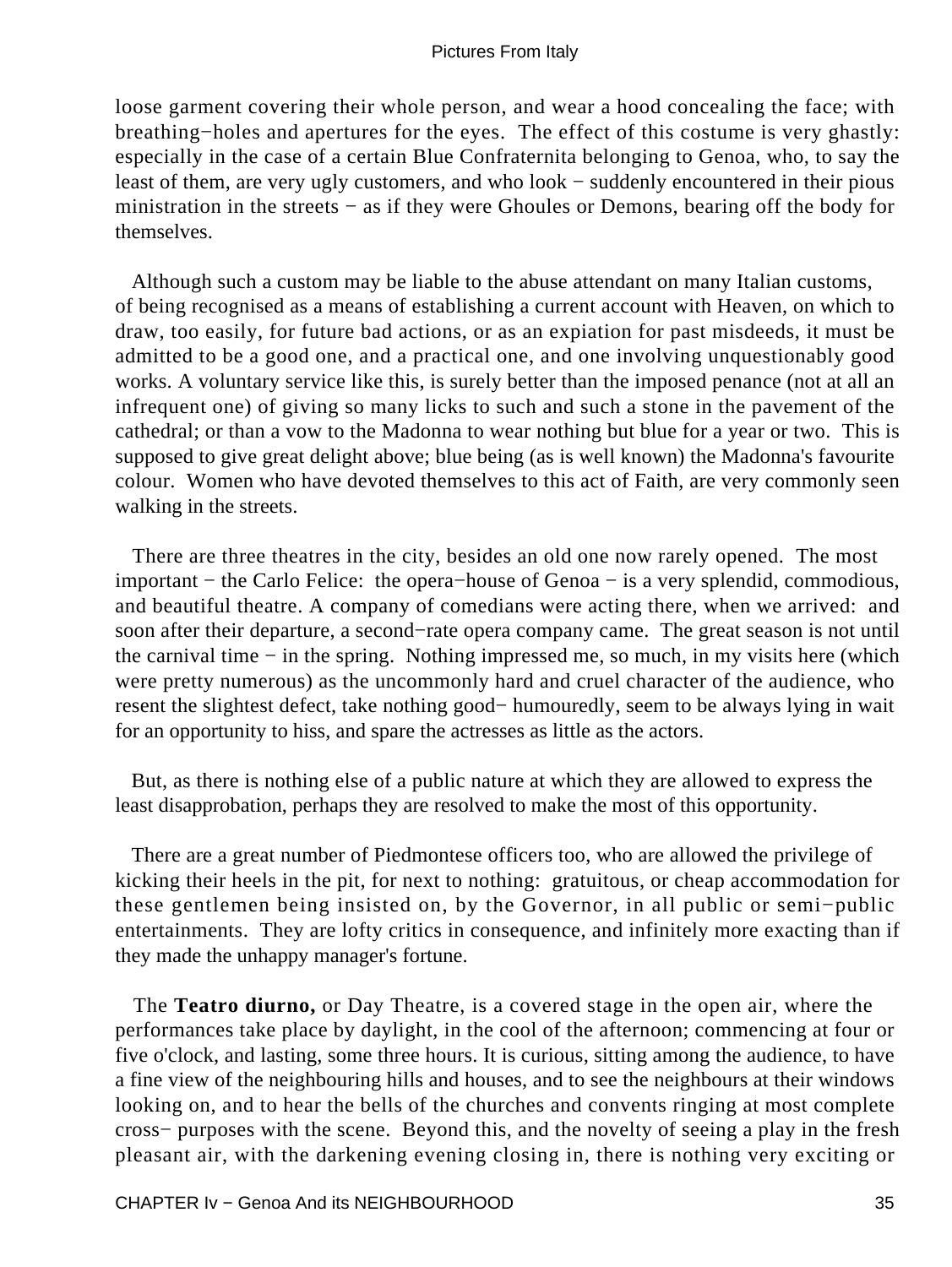characteristic in the performances. The actors are indifferent; and though they sometimes represent one of Goldoni's comedies, the staple of the Drama is French. Anything like nationality is dangerous to despotic governments, and Jesuit−beleaguered kings.

The Theatre of Puppets, or Marionetti – a famous company from Milan – is, without any exception, the drollest exhibition I ever beheld in my life. I never saw anything so exquisitely ridiculous. They **Look** between four and five feet high, but are really much smaller; for when a musician in the orchestra happens to put his hat on the stage, it becomes alarmingly gigantic, and almost blots out an actor. They usually play a comedy, and a ballet. The comic man in the comedy I saw one summer night, is a waiter in an hotel. There never was such a locomotive actor, since the world began. Great pains are taken with him. He has extra joints in his legs: and a practical eye, with which he winks at the pit, in a manner that is absolutely insupportable to a stranger, but which the initiated audience, mainly composed of the common people, receive (so they do everything else) quite as a matter of course, and as if he were a man. His spirits are prodigious. He continually shakes his legs, and winks his eye. And there is a heavy father with grey hair, who sits down on the regular conventional stage−bank, and blesses his daughter in the regular conventional way, who is tremendous. No one would suppose it possible that anything short of a real man could be so tedious. It is the triumph of art.

 In the ballet, an Enchanter runs away with the Bride, in the very hour of her nuptials, He brings her to his cave, and tries to soothe her. They sit down on a sofa (the regular sofa! in the regular place, O. P. Second Entrance!) and a procession of musicians enters; one creature playing a drum, and knocking himself off his legs at every blow. These failing to delight her, dancers appear. Four first; then two; THE two; the flesh−coloured two. The way in which they dance; the height to which they spring; the impossible and inhuman extent to which they pirouette; the revelation of their preposterous legs; the coming down with a pause, on the very tips of their toes, when the music requires it; the gentleman's retiring up, when it is the lady's turn; and the lady's retiring up, when it is the gentleman's turn; the final passion of a pas−de−deux; and the going off with a bound! − I shall never see a real ballet, with a composed countenance again.

 I went, another night, to see these Puppets act a play called 'St. Helena, or the Death of Napoleon.' It began by the disclosure of Napoleon, with an immense head, seated on a sofa in his chamber at St. Helena; to whom his valet entered with this obscure announcement:

'Sir Yew ud se on Low?' (the OW, as in cow).

 Sir Hudson (that you could have seen his regimentals!) was a perfect mammoth of a man, to Napoleon; hideously ugly, with a monstrously disproportionate face, and a great clump for the lower− jaw, to express his tyrannical and obdurate nature. He began his system of persecution, by calling his prisoner 'General Buonaparte;' to which the latter replied, with the deepest tragedy, 'Sir Yew ud se on Low, call me not thus. Repeat that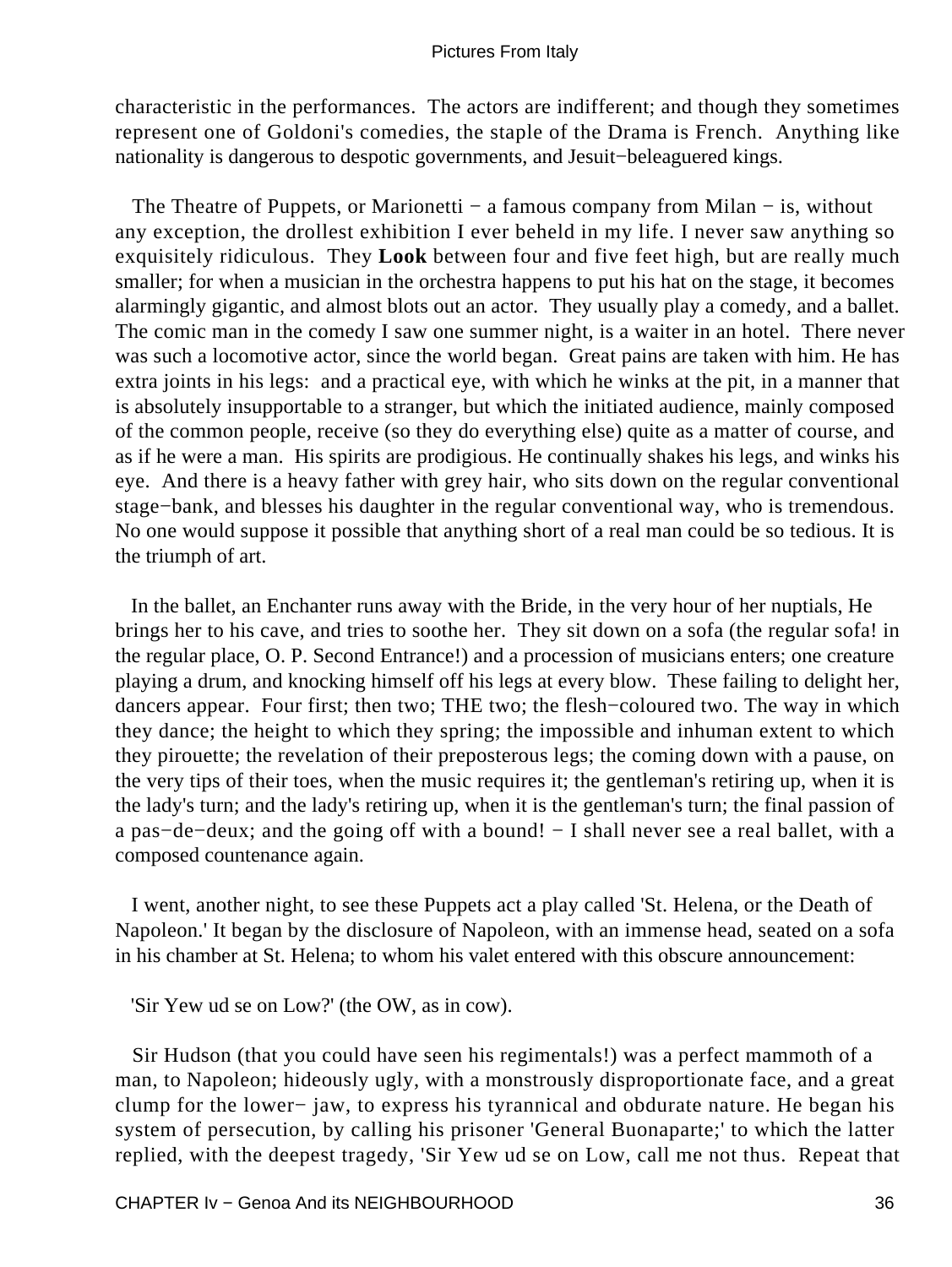phrase and leave me! I am Napoleon, Emperor of France!' Sir Yew ud se on, nothing daunted, proceeded to entertain him with an ordinance of the British Government, regulating the state he should preserve, and the furniture of his rooms: and limiting his attendants to four or five persons. 'Four or five for ME!' said Napoleon. 'Me! One hundred thousand men were lately at my sole command; and this English officer talks of four or five for ME!' Throughout the piece, Napoleon (who talked very like the real Napoleon, and was, for ever, having small soliloquies by himself) was very bitter on 'these English officers,' and 'these English soldiers;' to the great satisfaction of the audience, who were perfectly delighted to have Low bullied; and who, whenever Low said 'General Buonaparte' (which he always did: always receiving the same correction), quite execrated him. It would be hard to say why; for Italians have little cause to sympathise with Napoleon, Heaven knows.

 There was no plot at all, except that a French officer, disguised as an Englishman, came to propound a plan of escape; and being discovered, but not before Napoleon had magnanimously refused to steal his freedom, was immediately ordered off by Low to be hanged. In two very long speeches, which Low made memorable, by winding up with 'Yas!' − to show that he was English − which brought down thunders of applause. Napoleon was so affected by this catastrophe, that he fainted away on the spot, and was carried out by two other puppets. Judging from what followed, it would appear that he never recovered the shock; for the next act showed him, in a clean shirt, in his bed (curtains crimson and white), where a lady, prematurely dressed in mourning, brought two little children, who kneeled down by the bedside, while he made a decent end; the last word on his lips being 'Vatterlo.'

 It was unspeakably ludicrous. Buonaparte's boots were so wonderfully beyond control, and did such marvellous things of their own accord: doubling themselves up, and getting under tables, and dangling in the air, and sometimes skating away with him, out of all human knowledge, when he was in full speech − mischances which were not rendered the less absurd, by a settled melancholy depicted in his face. To put an end to one conference with Low, he had to go to a table, and read a book: when it was the finest spectacle I ever beheld, to see his body bending over the volume, like a boot− jack, and his sentimental eyes glaring obstinately into the pit. He was prodigiously good, in bed, with an immense collar to his shirt, and his little hands outside the coverlet. So was Dr. Antommarchi, represented by a puppet with long lank hair, like Mawworm's, who, in consequence of some derangement of his wires, hovered about the couch like a vulture, and gave medical opinions in the air. He was almost as good as Low, though the latter was great at all times – a decided brute and villain, beyond all possibility of mistake. Low was especially fine at the last, when, hearing the doctor and the valet say, 'The Emperor is dead!' he pulled out his watch, and wound up the piece (not the watch) by exclaiming, with characteristic brutality, 'Ha! ha! Eleven minutes to six! The General dead! and the spy hanged!' This brought the curtain down, triumphantly.

 There is not in Italy, they say (and I believe them), a lovelier residence than the Palazzo Peschiere, or Palace of the Fishponds, whither we removed as soon as our three months'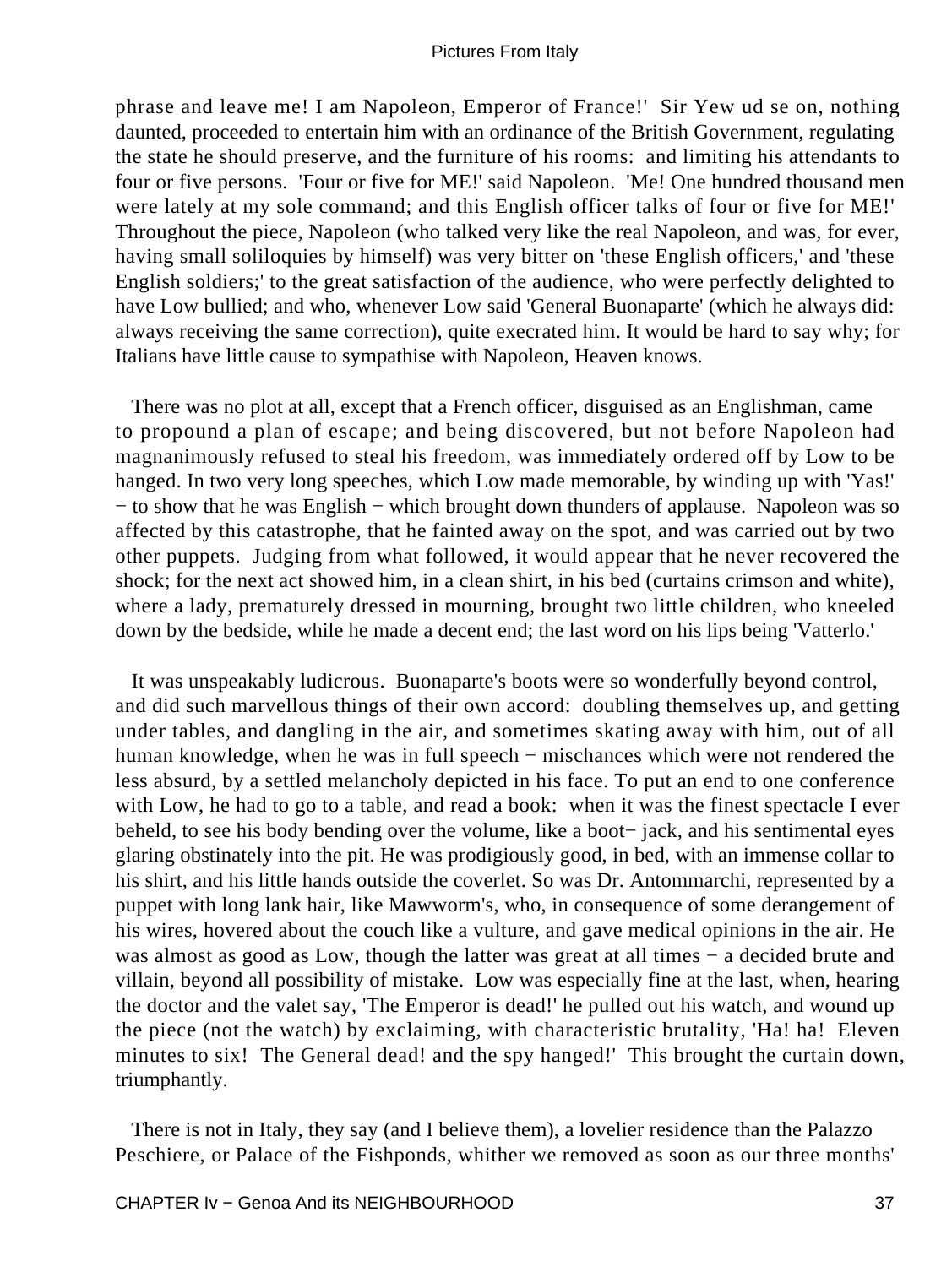tenancy of the Pink Jail at Albaro had ceased and determined.

 It stands on a height within the walls of Genoa, but aloof from the town: surrounded by beautiful gardens of its own, adorned with statues, vases, fountains, marble basins, terraces, walks of orange−trees and lemon−trees, groves of roses and camellias. All its apartments are beautiful in their proportions and decorations; but the great hall, some fifty feet in height, with three large windows at the end, overlooking the whole town of Genoa, the harbour, and the neighbouring sea, affords one of the most fascinating and delightful prospects in the world. Any house more cheerful and habitable than the great rooms are, within, it would be difficult to conceive; and certainly nothing more delicious than the scene without, in sunshine or in moonlight, could be imagined. It is more like an enchanted place in an Eastern story than a grave and sober lodging.

 How you may wander on, from room to room, and never tire of the wild fancies on the walls and ceilings, as bright in their fresh colouring as if they had been painted yesterday; or how one floor, or even the great hall which opens on eight other rooms, is a spacious promenade; or how there are corridors and bed−chambers above, which we never use and rarely visit, and scarcely know the way through; or how there is a view of a perfectly different character on each of the four sides of the building; matters little. But that prospect from the hall is like a vision to me. I go back to it, in fancy, as I have done in calm reality a hundred times a day; and stand there, looking out, with the sweet scents from the garden rising up about me, in a perfect dream of happiness.

 There lies all Genoa, in beautiful confusion, with its many churches, monasteries, and convents, pointing up into the sunny sky; and down below me, just where the roofs begin, a solitary convent parapet, fashioned like a gallery, with an iron across at the end, where sometimes early in the morning, I have seen a little group of dark−veiled nuns gliding sorrowfully to and fro, and stopping now and then to peep down upon the waking world in which they have no part. Old Monte Faccio, brightest of hills in good weather, but sulkiest when storms are coming on, is here, upon the left. The Fort within the walls (the good King built it to command the town, and beat the houses of the Genoese about their ears, in case they should be discontented) commands that height upon the right. The broad sea lies beyond, in front there; and that line of coast, beginning by the light−house, and tapering away, a mere speck in the rosy distance, is the beautiful coast road that leads to Nice. The garden near at hand, among the roofs and houses: all red with roses and fresh with little fountains: is the Acqua Sola − a public promenade, where the military band plays gaily, and the white veils cluster thick, and the Genoese nobility ride round, and round, and round, in state−clothes and coaches at least, if not in absolute wisdom. Within a stone's−throw, as it seems, the audience of the Day Theatre sit: their faces turned this way. But as the stage is hidden, it is very odd, without a knowledge of the cause, to see their faces changed so suddenly from earnestness to laughter; and odder still, to hear the rounds upon rounds of applause, rattling in the evening air, to which the curtain falls. But, being Sunday night, they act their best and most attractive play. And now, the sun is going down, in such magnificent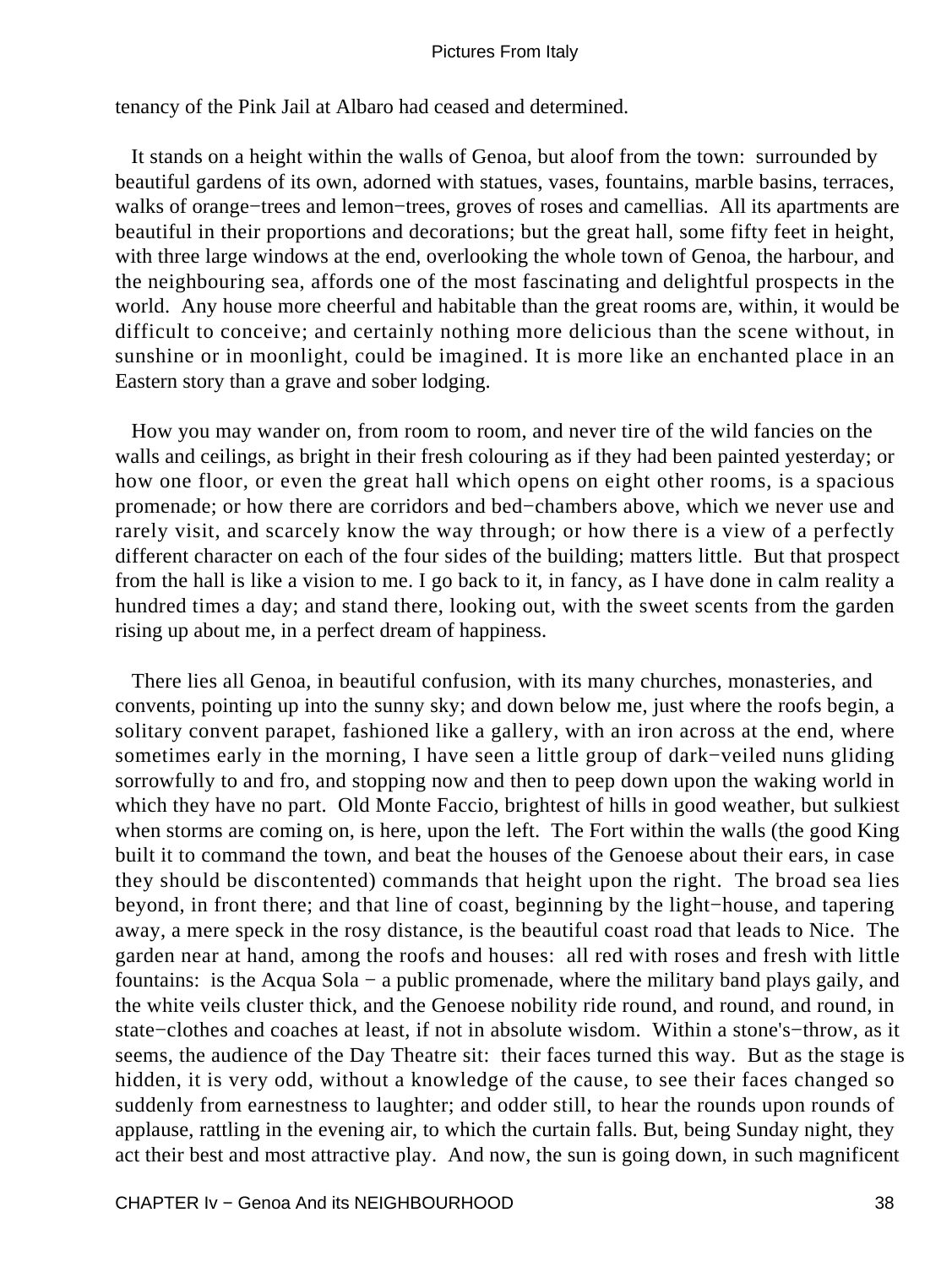array of red, and green, and golden light, as neither pen nor pencil could depict; and to the ringing of the vesper bells, darkness sets in at once, without a twilight. Then, lights begin to shine in Genoa, and on the country road; and the revolving lanthorn out at sea there, flashing, for an instant, on this palace front and portico, illuminates it as if there were a bright moon bursting from behind a cloud; then, merges it in deep obscurity. And this, so far as I know, is the only reason why the Genoese avoid it after dark, and think it haunted.

 My memory will haunt it, many nights, in time to come; but nothing worse, I will engage. The same Ghost will occasionally sail away, as I did one pleasant autumn evening, into the bright prospect, and sniff the morning air at Marseilles.

The corpulent hairdresser was still sitting in his slippers outside his shop–door there, but the twirling ladies in the window, with the natural inconstancy of their sex, had ceased to twirl, and were languishing, stock still, with their beautiful faces addressed to blind corners of the establishment, where it was impossible for admirers to penetrate.

 The steamer had come from Genoa in a delicious run of eighteen hours, and we were going to run back again by the Cornice road from Nice: not being satisfied to have seen only the outsides of the beautiful towns that rise in picturesque white clusters from among the olive woods, and rocks, and hills, upon the margin of the Sea.

 The Boat which started for Nice that night, at eight o'clock, was very small, and so crowded with goods that there was scarcely room to move; neither was there anything to cat on board, except bread; nor to drink, except coffee. But being due at Nice at about eight or so in the morning, this was of no consequence; so when we began to wink at the bright stars, in involuntary acknowledgment of their winking at us, we turned into our berths, in a crowded, but cool little cabin, and slept soundly till morning.

 The Boat, being as dull and dogged a little boat as ever was built, it was within an hour of noon when we turned into Nice Harbour, where we very little expected anything but breakfast. But we were laden with wool. Wool must not remain in the Custom−house at Marseilles more than twelve months at a stretch, without paying duty. It is the custom to make fictitious removals of unsold wool to evade this law; to take it somewhere when the twelve months are nearly out; bring it straight back again; and warehouse it, as a new cargo, for nearly twelve months longer. This wool of ours, had come originally from some place in the East. It was recognised as Eastern produce, the moment we entered the harbour. Accordingly, the gay little Sunday boats, full of holiday people, which had come off to greet us, were warned away by the authorities; we were declared in quarantine; and a great flag was solemnly run up to the mast−head on the wharf, to make it known to all the town.

 It was a very hot day indeed. We were unshaved, unwashed, undressed, unfed, and could hardly enjoy the absurdity of lying blistering in a lazy harbour, with the town looking on from a respectful distance, all manner of whiskered men in cocked hats discussing our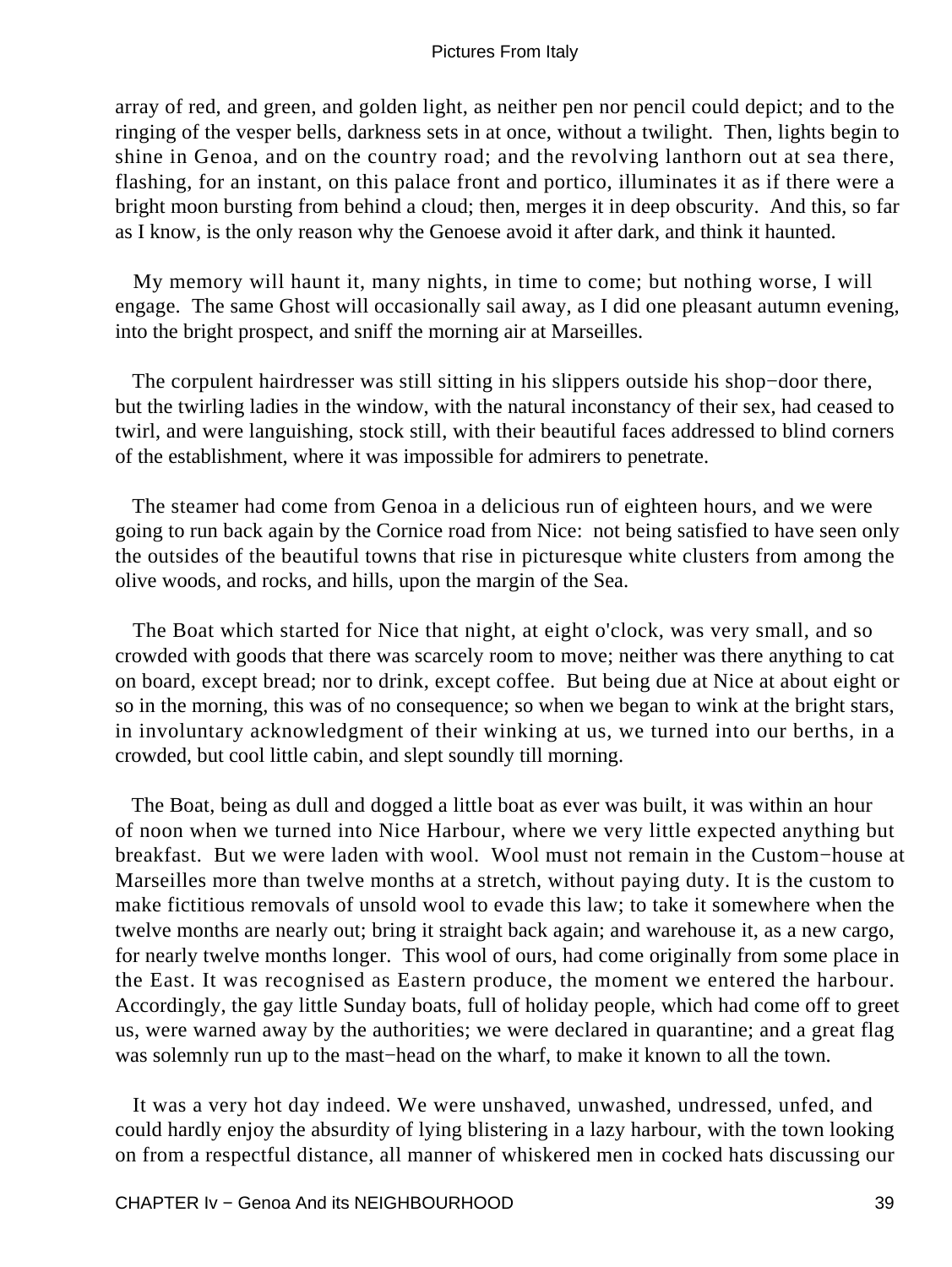fate at a remote guard−house, with gestures (we looked very hard at them through telescopes) expressive of a week's detention at least: and nothing whatever the matter all the time. But even in this crisis the brave Courier achieved a triumph. He telegraphed somebody (I saw nobody) either naturally connected with the hotel, or put **En rapport** with the establishment for that occasion only. The telegraph was answered, and in half an hour or less, there came a loud shout from the guard−house. The captain was wanted. Everybody helped the captain into his boat. Everybody got his luggage, and said we were going. The captain rowed away, and disappeared behind a little jutting corner of the Galley− slaves' Prison: and presently came back with something, very sulkily. The brave Courier met him at the side, and received the something as its rightful owner. It was a wicker basket, folded in a linen cloth; and in it were two great bottles of wine, a roast fowl, some salt fish chopped with garlic, a great loaf of bread, a dozen or so of peaches, and a few other trifles. When we had selected our own breakfast, the brave Courier invited a chosen party to partake of these refreshments, and assured them that they need not be deterred by motives of delicacy, as he would order a second basket to be furnished at their expense. Which he did − no one knew how − and by−and−by, the captain being again summoned, again sulkily returned with another something; over which my popular attendant presided as before: carving with a clasp−knife, his own personal property, something smaller than a Roman sword.

 The whole party on board were made merry by these unexpected supplies; but none more so than a loquacious little Frenchman, who got drunk in five minutes, and a sturdy Cappuccino Friar, who had taken everybody's fancy mightily, and was one of the best friars in the world, I verily believe.

 He had a free, open countenance; and a rich brown, flowing beard; and was a remarkably handsome man, of about fifty. He had come up to us, early in the morning, and inquired whether we were sure to be at Nice by eleven; saying that he particularly wanted to know, because if we reached it by that time he would have to perform Mass, and must deal with the consecrated wafer, fasting; whereas, if there were no chance of his being in time, he would immediately breakfast. He made this communication, under the idea that the brave Courier was the captain; and indeed he looked much more like it than anybody else on board. Being assured that we should arrive in good time, he fasted, and talked, fasting, to everybody, with the most charming good humour; answering jokes at the expense of friars, with other jokes at the expense of laymen, and saying that, friar as he was, he would engage to take up the two strongest men on board, one after the other, with his teeth, and carry them along the deck. Nobody gave him the opportunity, but I dare say he could have done it; for he was a gallant, noble figure of a man, even in the Cappuccino dress, which is the ugliest and most ungainly that can well be.

 All this had given great delight to the loquacious Frenchman, who gradually patronised the Friar very much, and seemed to commiserate him as one who might have been born a Frenchman himself, but for an unfortunate destiny. Although his patronage was such as a mouse might bestow upon a lion, he had a vast opinion of its condescension; and in the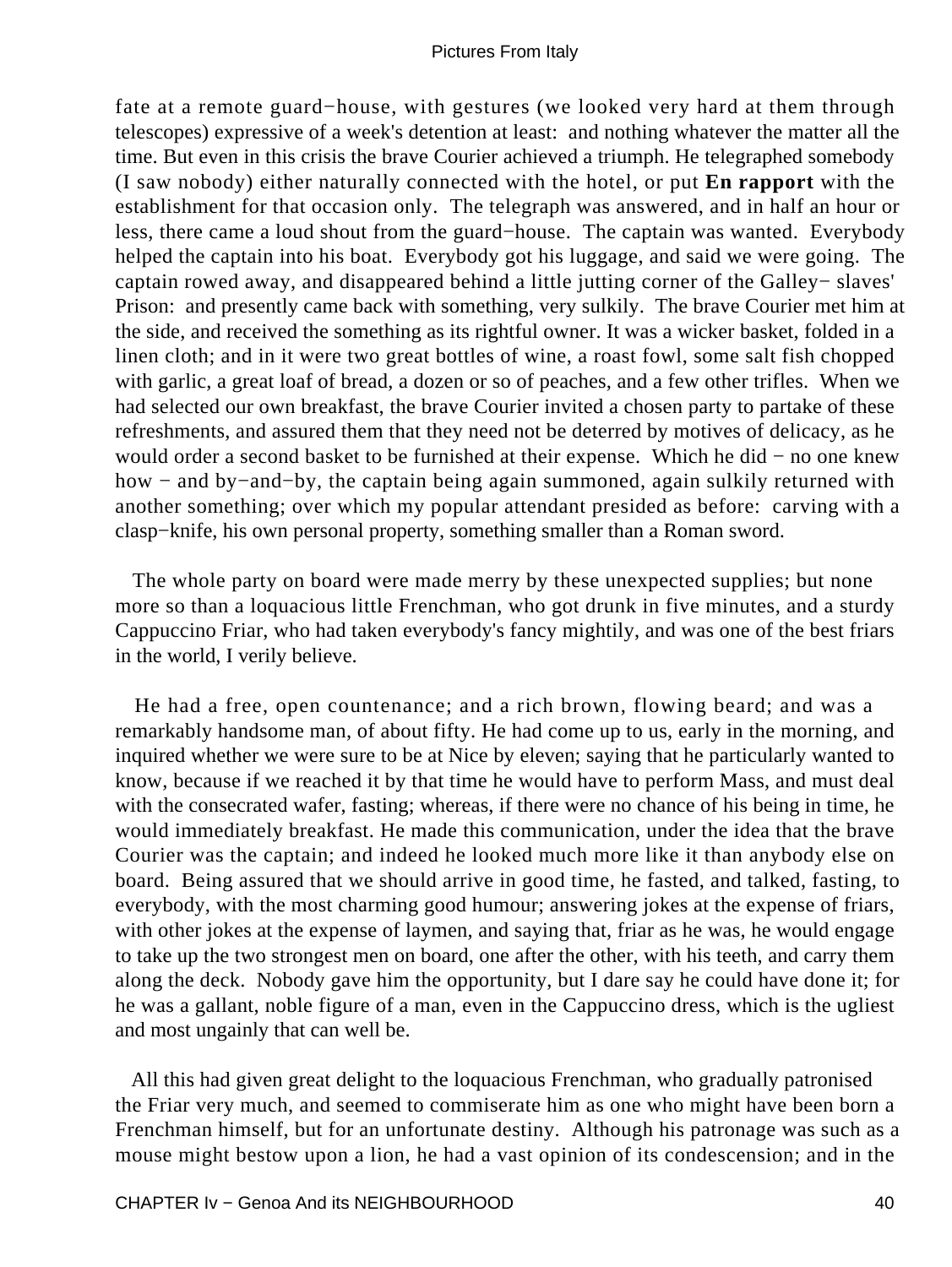warmth of that sentiment, occasionally rose on tiptoe, to slap the Friar on the back.

When the baskets arrived: it being then too late for Mass: the Friar went to work bravely: eating prodigiously of the cold meat and bread, drinking deep draughts of the wine, smoking cigars, taking snuff, sustaining an uninterrupted conversation with all hands, and occasionally running to the boat's side and hailing somebody on shore with the intelligence that we **Must** be got out of this quarantine somehow or other, as he had to take part in a great religious procession in the afternoon. After this, he would come back, laughing lustily from pure good humour: while the Frenchman wrinkled his small face into ten thousand creases, and said how droll it was, and what a brave boy was that Friar! At length the heat of the sun without, and the wine within, made the Frenchman sleepy. So, in the noontide of his patronage of his gigantic protege, he lay down among the wool, and began to snore.

 It was four o'clock before we were released; and the Frenchman, dirty and woolly, and snuffy, was still sleeping when the Friar went ashore. As soon as we were free, we all hurried away, to wash and dress, that we might make a decent appearance at the procession; and I saw no more of the Frenchman until we took up our station in the main street to see it pass, when he squeezed himself into a front place, elaborately renovated; threw back his little coat, to show a broad−barred velvet waistcoat, sprinkled all over with stars; then adjusted himself and his cane so as utterly to bewilder and transfix the Friar, when he should appear.

 The procession was a very long one, and included an immense number of people divided into small parties; each party chanting nasally, on its own account, without reference to any other, and producing a most dismal result. There were angels, crosses, Virgins carried on flat boards surrounded by Cupids, crowns, saints, missals, infantry, tapers, monks, nuns, relics, dignitaries of the church in green hats, walking under crimson parasols: and, here and there, a species of sacred street−lamp hoisted on a pole. We looked out anxiously for the Cappuccini, and presently their brown robes and corded girdles were seen coming on, in a body.

 I observed the little Frenchman chuckle over the idea that when the Friar saw him in the broad−barred waistcoat, he would mentally exclaim, 'Is that my Patron! **That** distinguished man!' and would be covered with confusion. Ah! never was the Frenchman so deceived. As our friend the Cappuccino advanced, with folded arms, he looked straight into the visage of the little Frenchman, with a bland, serene, composed abstraction, not to be described. There was not the faintest trace of recognition or amusement on his features; not the smallest consciousness of bread and meat, wine, snuff, or cigars. 'C'est lui−meme,' I heard the little Frenchman say, in some doubt. Oh yes, it was himself. It was not his brother or his nephew, very like him. It was he. He walked in great state: being one of the Superiors of the Order: and looked his part to admiration. There never was anything so perfect of its kind as the contemplative way in which he allowed his placid gaze to rest on us, his late companions, as if he had never seen us in his life and didn't see us then. The Frenchman, quite humbled,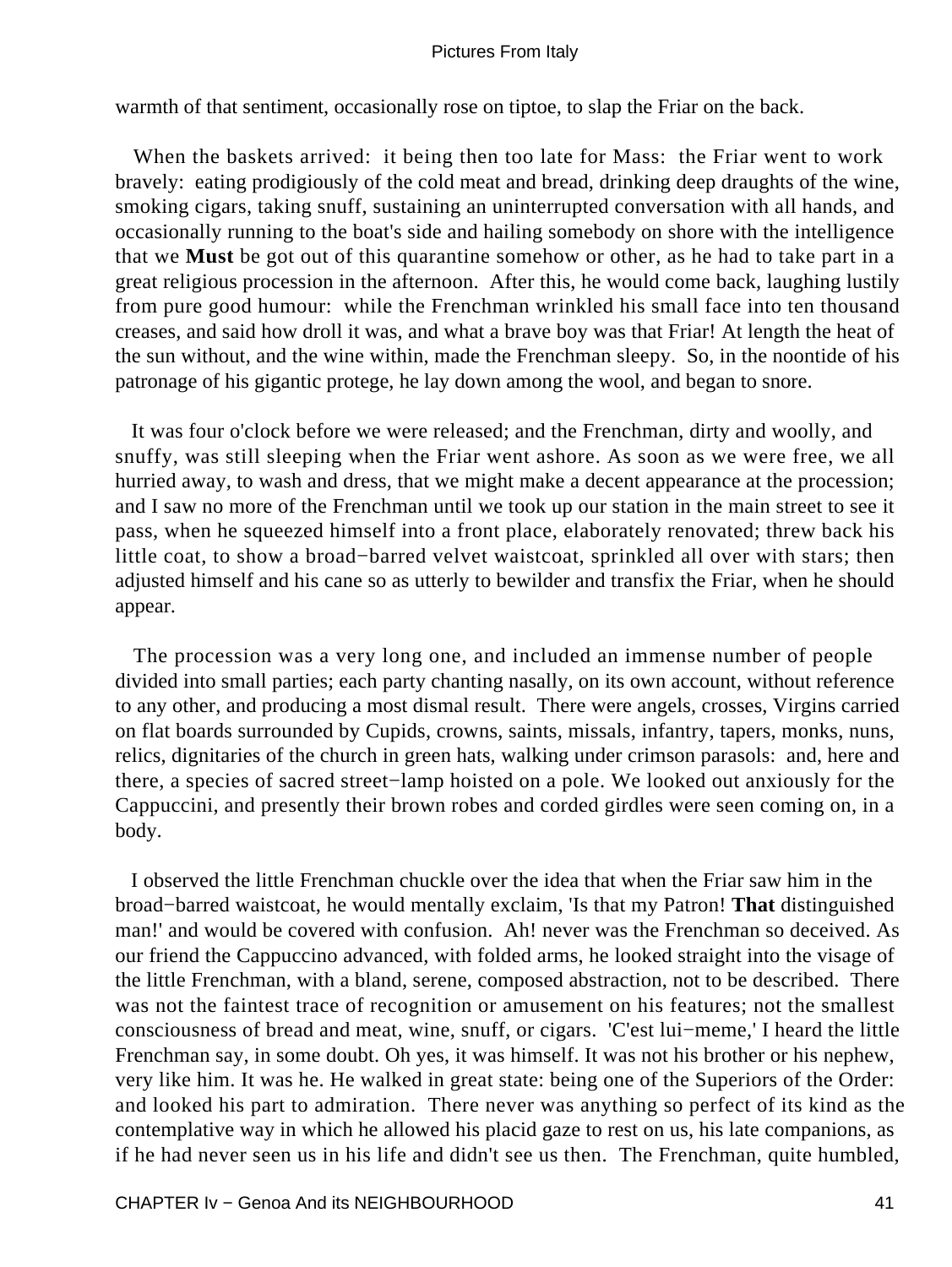took off his hat at last, but the Friar still passed on, with the same imperturbable serenity; and the broad−barred waistcoat, fading into the crowd, was seen no more.

 The procession wound up with a discharge of musketry that shook all the windows in the town. Next afternoon we started for Genoa, by the famed Cornice road.

 The half−French, half−Italian Vetturino, who undertook, with his little rattling carriage and pair, to convey us thither in three days, was a careless, good−looking fellow, whose light−heartedness and singing propensities knew no bounds as long as we went on smoothly. So long, he had a word and a smile, and a flick of his whip, for all the peasant girls, and odds and ends of the Sonnambula for all the echoes. So long, he went jingling through every little village, with bells on his horses and rings in his ears: a very meteor of gallantry and cheerfulness. But, it was highly characteristic to see him under a slight reverse of circumstances, when, in one part of the journey, we came to a narrow place where a waggon had broken down and stopped up the road. His hands were twined in his hair immediately, as if a combination of all the direst accidents in life had suddenly fallen on his devoted head. He swore in French, prayed in Italian, and went up and down, beating his feet on the ground in a very ecstasy of despair. There were various carters and mule−drivers assembled round the broken waggon, and at last some man of an original turn of mind, proposed that a general and joint effort should be made to get things to−rights again, and clear the way − an idea which I verily believe would never have presented itself to our friend, though we had remained there until now. It was done at no great cost of labour; but at every pause in the doing, his hands were wound in his hair again, as if there were no ray of hope to lighten his misery. The moment he was on his box once more, and clattering briskly down hill, he returned to the Sonnambula and the peasant girls, as if it were not in the power of misfortune to depress him.

 Much of the romance of the beautiful towns and villages on this beautiful road, disappears when they are entered, for many of them are very miserable. The streets are narrow, dark, and dirty; the inhabitants lean and squalid; and the withered old women, with their wiry grey hair twisted up into a knot on the top of the head, like a pad to carry loads on, are so intensely ugly, both along the Riviera, and in Genoa, too, that, seen straggling about in dim door−ways with their spindles, or crooning together in by−corners, they are like a population of Witches − except that they certainly are not to be suspected of brooms or any other instrument of cleanliness. Neither are the pig−skins, in common use to hold wine, and hung out in the sun in all directions, by any means ornamental, as they always preserve the form of very bloated pigs, with their heads and legs cut off, dangling upside−down by their own tails.

 These towns, as they are seen in the approach, however: nestling, with their clustering roofs and towers, among trees on steep hill− sides, or built upon the brink of noble bays: are charming. The vegetation is, everywhere, luxuriant and beautiful, and the Palm− tree makes a novel feature in the novel scenery. In one town, San Remo − a most extraordinary place,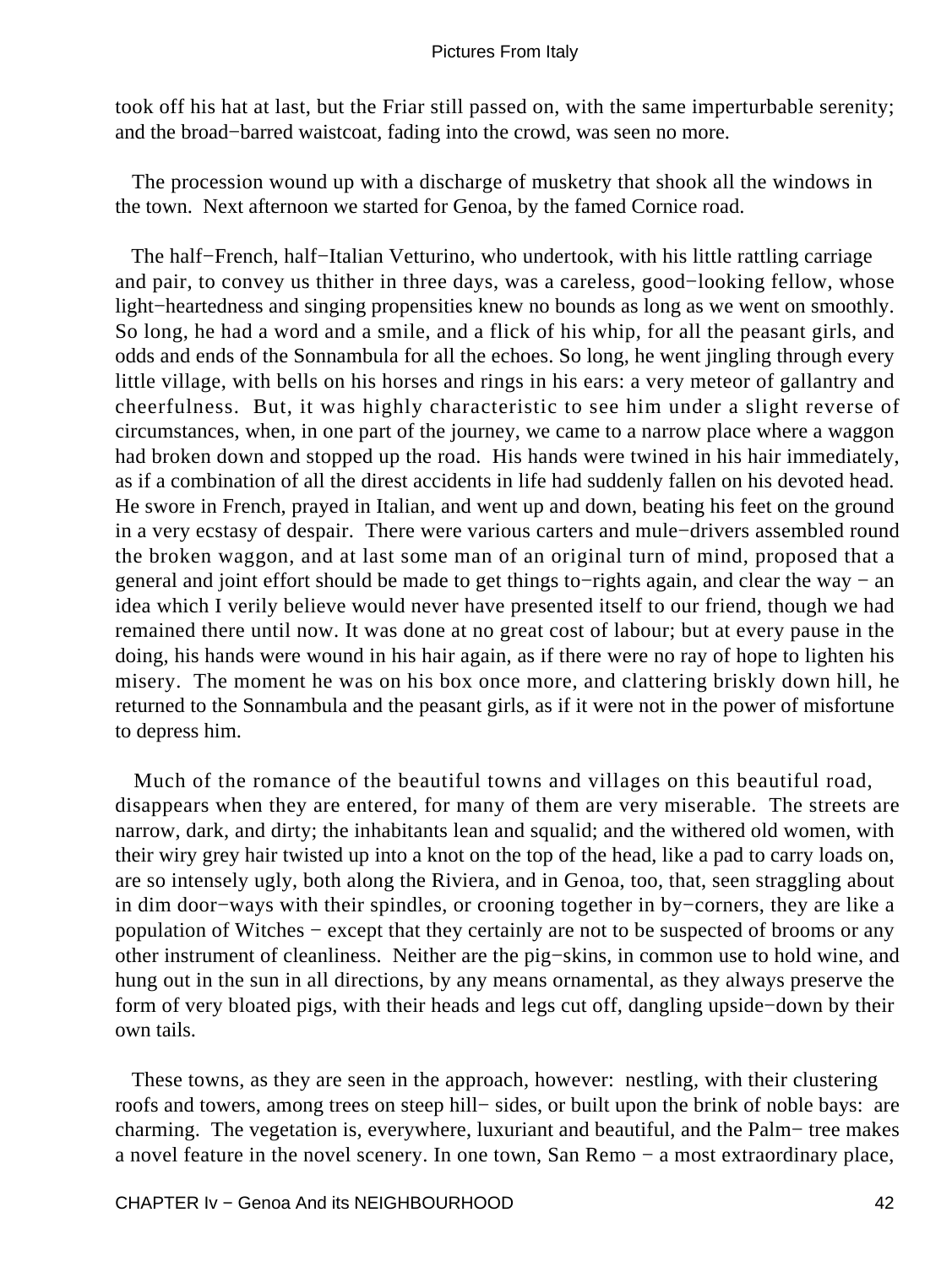built on gloomy open arches, so that one might ramble underneath the whole town − there are pretty terrace gardens; in other towns, there is the clang of shipwrights' hammers, and the building of small vessels on the beach. In some of the broad bays, the fleets of Europe might ride at anchor. In every case, each little group of houses presents, in the distance, some enchanting confusion of picturesque and fanciful shapes.

The road itself – now high above the glittering sea, which breaks against the foot of the precipice: now turning inland to sweep the shore of a bay: now crossing the stony bed of a mountain stream: now low down on the beach: now winding among riven rocks of many forms and colours: now chequered by a solitary ruined tower, one of a chain of towers built, in old time, to protect the coast from the invasions of the Barbary Corsairs − presents new beauties every moment. When its own striking scenery is passed, and it trails on through a long line of suburb, lying on the flat seashore, to Genoa, then, the changing glimpses of that noble city and its harbour, awaken a new source of interest; freshened by every huge, unwieldy, half−inhabited old house in its outskirts: and coming to its climax when the city gate is reached, and all Genoa with its beautiful harbour, and neighbouring hills, bursts proudly on the view.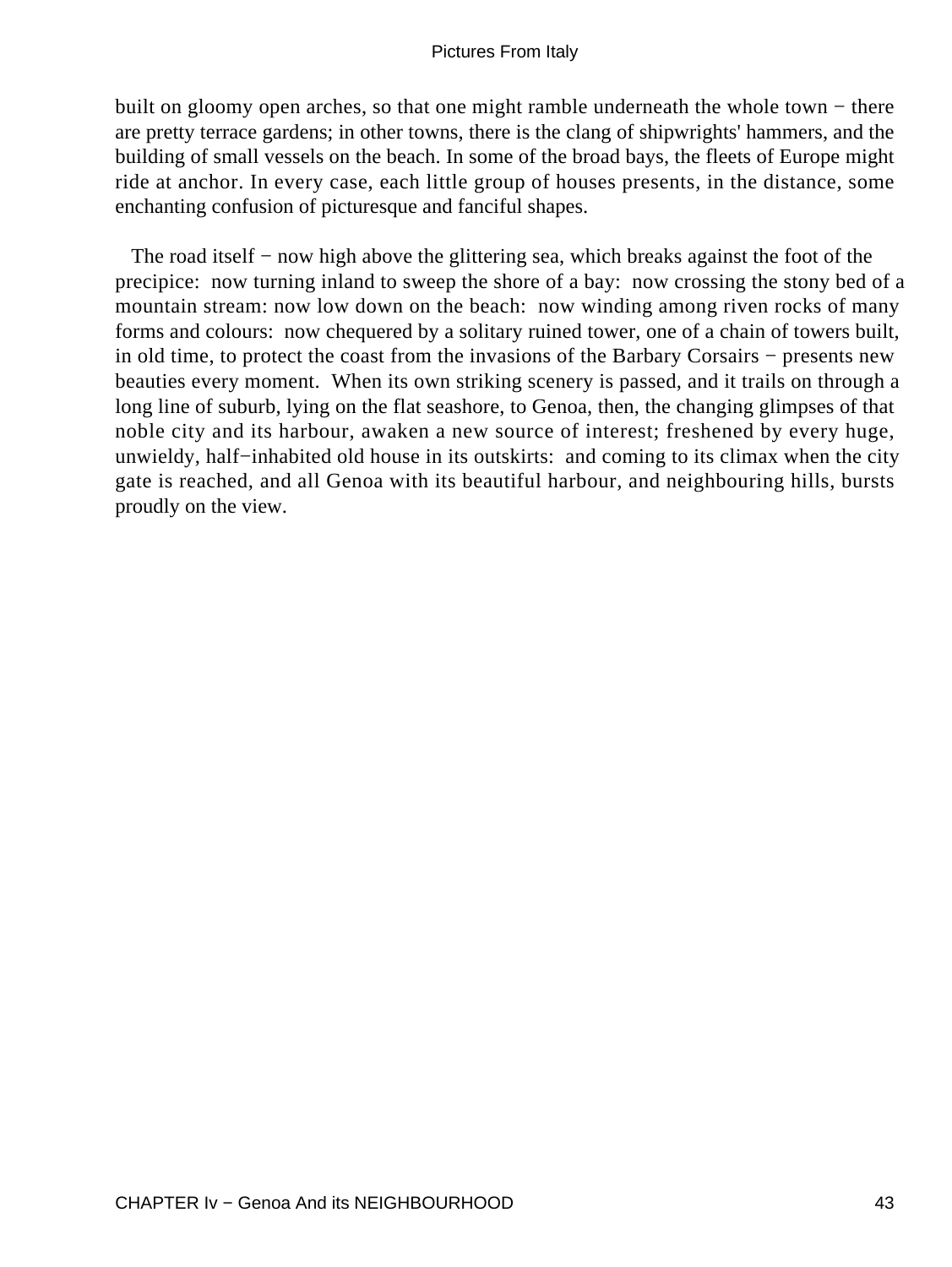# **[CHAPTER V − TO Parma, Modena, AND BOLOGNA](#page-134-0)**

*I* **Strolled** away from Genoa on the 6th of November, bound for a good many places (England among them), but first for Piacenza; for which town I started in the **Coupe** of a machine something like a travelling caravan, in company with the brave Courier, and a lady with a large dog, who howled dolefully, at intervals, all night. It was very wet, and very cold; very dark, and very dismal; we travelled at the rate of barely four miles an hour, and stopped nowhere for refreshment. At ten o'clock next morning, we changed coaches at Alessandria, where we were packed up in another coach (the body whereof would have been small for a fly), in company with a very old priest; a young Jesuit, his companion – who carried their breviaries and other books, and who, in the exertion of getting into the coach, had made a gash of pink leg between his black stocking and his black knee−shorts, that reminded one of Hamlet in Ophelia's closet, only it was visible on both legs − a provincial Avvocato; and a gentleman with a red nose that had an uncommon and singular sheen upon it, which I never observed in the human subject before. In this way we travelled on, until four o'clock in the afternoon; the roads being still very heavy, and the coach very slow. To mend the matter, the old priest was troubled with cramps in his legs, so that he had to give a terrible yell every ten minutes or so, and be hoisted out by the united efforts of the company; the coach always stopping for him, with great gravity. This disorder, and the roads, formed the main subject of conversation. Finding, in the afternoon, that the **Coupe** had discharged two people, and had only one passenger inside − a monstrous ugly Tuscan, with a great purple moustache, of which no man could see the ends when he had his hat on − I took advantage of its better accommodation, and in company with this gentleman (who was very conversational and good−humoured) travelled on, until nearly eleven o'clock at night, when the driver reported that he couldn't think of going any farther, and we accordingly made a halt at a place called Stradella.

 The inn was a series of strange galleries surrounding a yard where our coach, and a waggon or two, and a lot of fowls, and firewood, were all heaped up together, higgledy−piggledy; so that you didn't know, and couldn't have taken your oath, which was a fowl and which was a cart. We followed a sleepy man with a flaring torch, into a great, cold room, where there were two immensely broad beds, on what looked like two immensely broad deal dining−tables; another deal table of similar dimensions in the middle of the bare floor; four windows; and two chairs. Somebody said it was my room; and I walked up and down it, for half an hour or so, staring at the Tuscan, the old priest, the young priest, and the Avvocato (Red− Nose lived in the town, and had gone home), who sat upon their beds, and stared at me in return.

 The rather dreary whimsicality of this stage of the proceedings, is interrupted by an announcement from the Brave (he had been cooking) that supper is ready; and to the priest's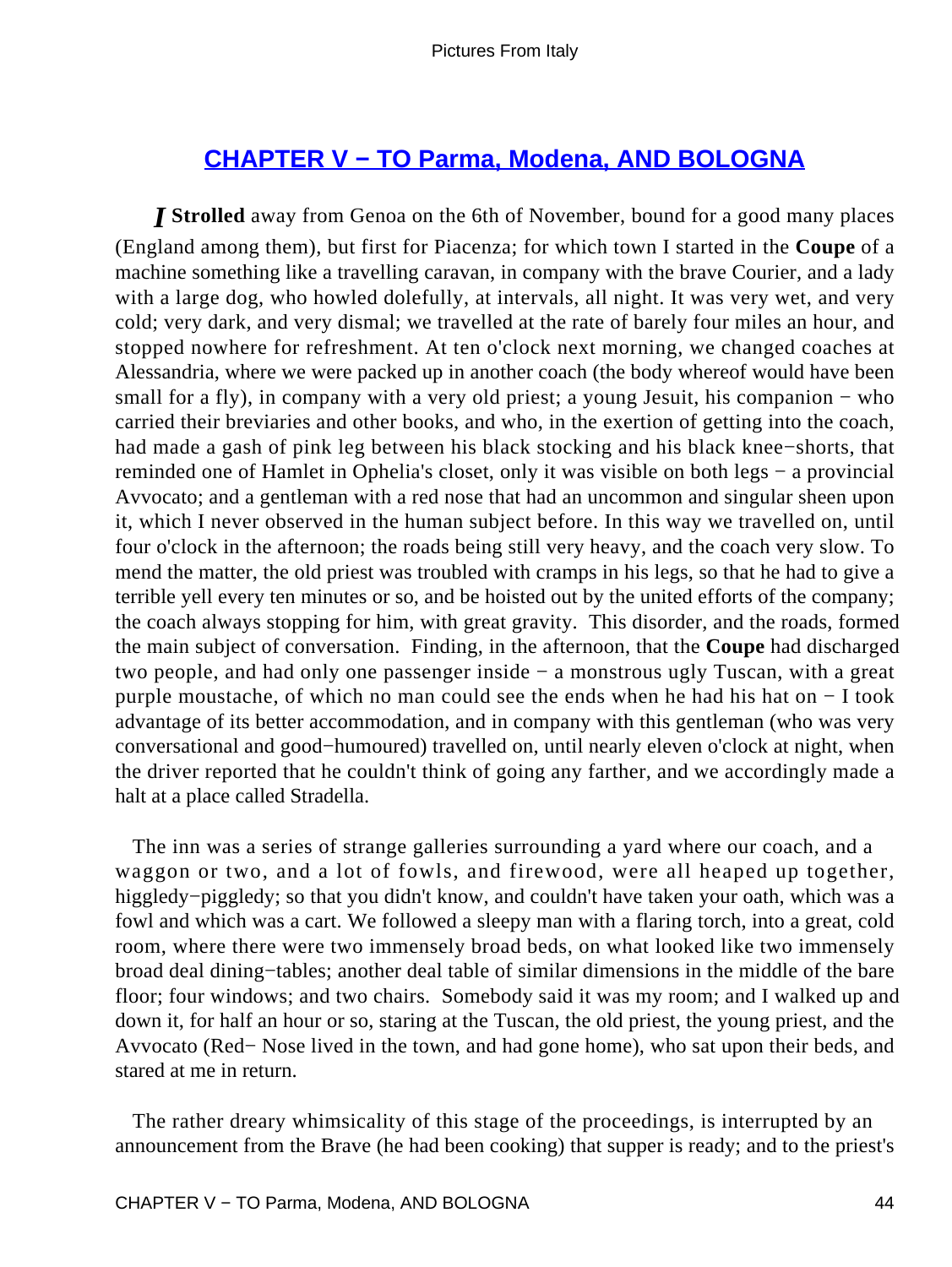chamber (the next room and the counterpart of mine) we all adjourn. The first dish is a cabbage, boiled with a great quantity of rice in a tureen full of water, and flavoured with cheese. It is so hot, and we are so cold, that it appears almost jolly. The second dish is some little bits of pork, fried with pigs' kidneys. The third, two red fowls. The fourth, two little red turkeys. The fifth, a huge stew of garlic and truffles, and I don't know what else; and this concludes the entertainment.

 Before I can sit down in my own chamber, and think it of the dampest, the door opens, and the Brave comes moving in, in the middle of such a quantity of fuel that he looks like Birnam Wood taking a winter walk. He kindles this heap in a twinkling, and produces a jorum of hot brandy and water; for that bottle of his keeps company with the seasons, and now holds nothing but the purest **Eau de vie.** When he has accomplished this feat, he retires for the night; and I hear him, for an hour afterwards, and indeed until I fall asleep, making jokes in some outhouse (apparently under the pillow), where he is smoking cigars with a party of confidential friends. He never was in the house in his life before; but he knows everybody everywhere, before he has been anywhere five minutes; and is certain to have attracted to himself, in the meantime, the enthusiastic devotion of the whole establishment.

 This is at twelve o'clock at night. At four o'clock next morning, he is up again, fresher than a full−blown rose; making blazing fires without the least authority from the landlord; producing mugs of scalding coffee when nobody else can get anything but cold water; and going out into the dark streets, and roaring for fresh milk, on the chance of somebody with a cow getting up to supply it. While the horses are 'coming,' I stumble out into the town too. It seems to be all one little Piazza, with a cold damp wind blowing in and out of the arches, alternately, in a sort of pattern. But it is profoundly dark, and raining heavily; and I shouldn't know it to−morrow, if I were taken there to try. Which Heaven forbid.

 The horses arrive in about an hour. In the interval, the driver swears; sometimes Christian oaths, sometimes Pagan oaths. Sometimes, when it is a long, compound oath, he begins with Christianity and merges into Paganism. Various messengers are despatched; not so much after the horses, as after each other; for the first messenger never comes back, and all the rest imitate him. At length the horses appear, surrounded by all the messengers; some kicking them, and some dragging them, and all shouting abuse to them. Then, the old priest, the young priest, the Avvocato, the Tuscan, and all of us, take our places; and sleepy voices proceeding from the doors of extraordinary hutches in divers parts of the yard, cry out 'Addio corriere mio! Buon' viaggio, corriere!' Salutations which the courier, with his face one monstrous grin, returns in like manner as we go jolting and wallowing away, through the mud.

 At Piacenza, which was four or five hours' journey from the inn at Stradella, we broke up our little company before the hotel door, with divers manifestations of friendly feeling on all sides. The old priest was taken with the cramp again, before he had got half− way down the street; and the young priest laid the bundle of books on a door−step, while he dutifully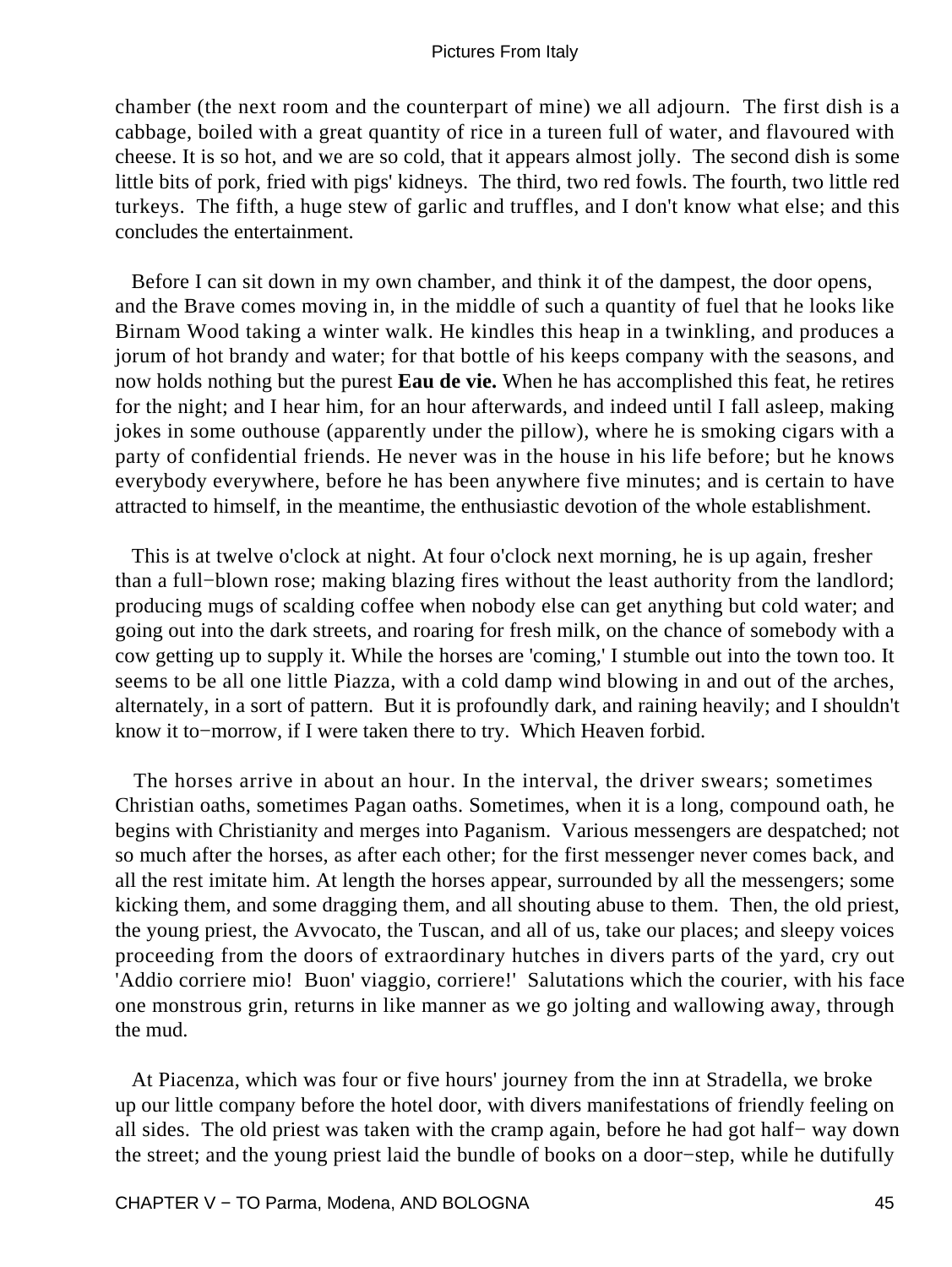rubbed the old gentleman's legs. The client of the Avvocato was waiting for him at the yard−gate, and kissed him on each cheek, with such a resounding smack, that I am afraid he had either a very bad case, or a scantily−furnished purse. The Tuscan, with a cigar in his mouth, went loitering off, carrying his hat in his hand that he might the better trail up the ends of his dishevelled moustache. And the brave Courier, as he and I strolled away to look about us, began immediately to entertain me with the private histories and family affairs of the whole party.

 A brown, decayed, old town, Piacenza is. A deserted, solitary, grass−grown place, with ruined ramparts; half filled−up trenches, which afford a frowsy pasturage to the lean kine that wander about them; and streets of stern houses, moodily frowning at the other houses over the way. The sleepiest and shabbiest of soldiery go wandering about, with the double curse of laziness and poverty, uncouthly wrinkling their misfitting regimentals; the dirtiest of children play with their impromptu toys (pigs and mud) in the feeblest of gutters; and the gauntest of dogs trot in and out of the dullest of archways, in perpetual search of something to eat, which they never seem to find. A mysterious and solemn Palace, guarded by two colossal statues, twin Genii of the place, stands gravely in the midst of the idle town; and the king with the marble legs, who flourished in the time of the thousand and one Nights, might live contentedly inside of it, and never have the energy, in his upper half of flesh and blood, to want to come out.

 What a strange, half−sorrowful and half−delicious doze it is, to ramble through these places gone to sleep and basking in the sun! Each, in its turn, appears to be, of all the mouldy, dreary, God− forgotten towns in the wide world, the chief. Sitting on this hillock where a bastion used to be, and where a noisy fortress was, in the time of the old Roman station here, I became aware that I have never known till now, what it is to be lazy. A dormouse must surely be in very much the same condition before he retires under the wool in his cage; or a tortoise before he buries himself.

 I feel that I am getting rusty. That any attempt to think, would be accompanied with a creaking noise. That there is nothing, anywhere, to be done, or needing to be done. That there is no more human progress, motion, effort, or advancement, of any kind beyond this. That the whole scheme stopped here centuries ago, and laid down to rest until the Day of Judgment.

 Never while the brave Courier lives! Behold him jingling out of Piacenza, and staggering this way, in the tallest posting−chaise ever seen, so that he looks out of the front window as if he were peeping over a garden wall; while the postilion, concentrated essence of all the shabbiness of Italy, pauses for a moment in his animated conversation, to touch his hat to a blunt−nosed little Virgin, hardly less shabby than himself, enshrined in a plaster Punch's show outside the town.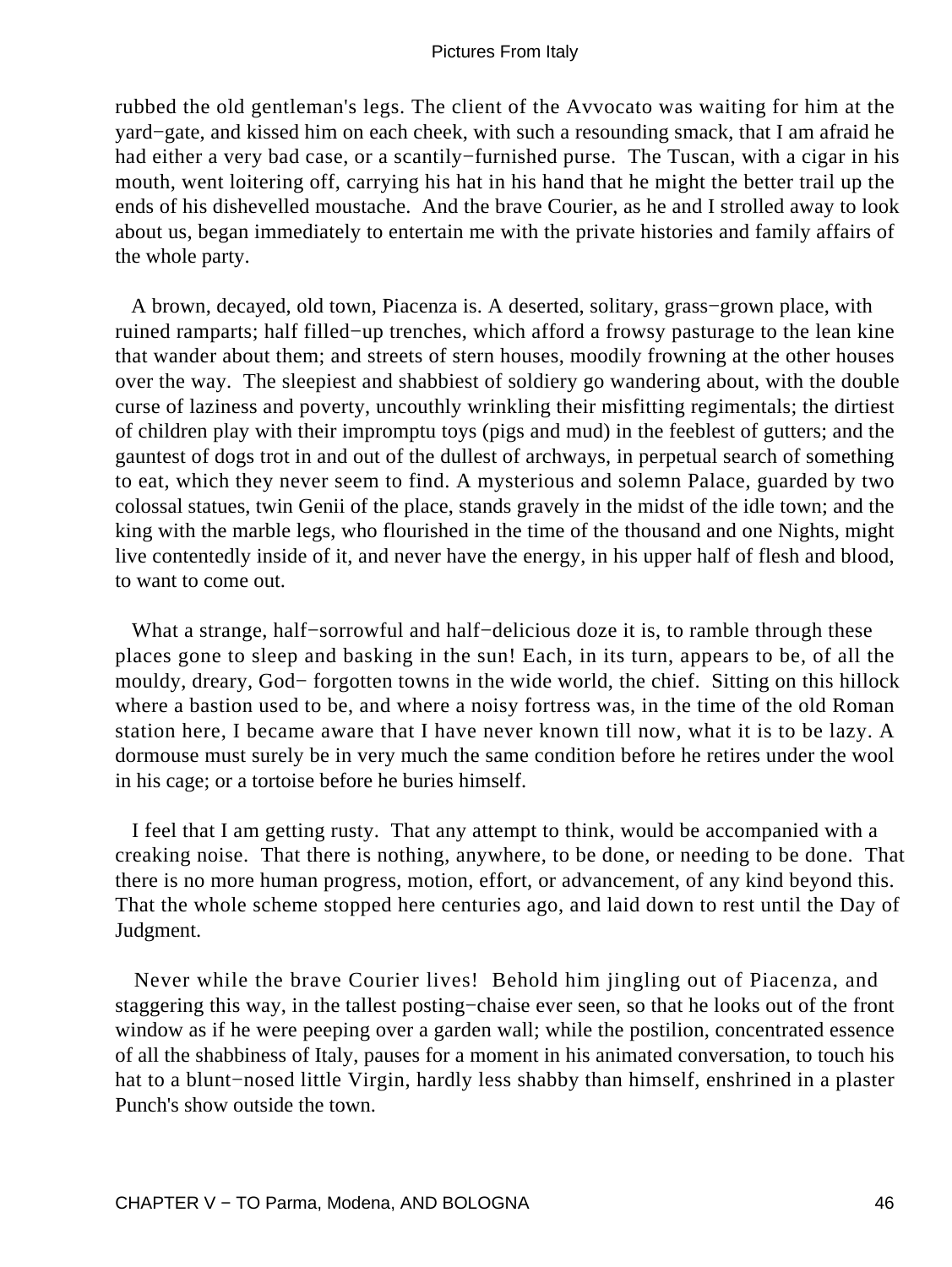In Genoa, and thereabouts, they train the vines on trellis−work, supported on square clumsy pillars, which, in themselves, are anything but picturesque. But, here, they twine them around trees, and let them trail among the hedges; and the vineyards are full of trees, regularly planted for this purpose, each with its own vine twining and clustering about it. Their leaves are now of the brightest gold and deepest red; and never was anything so enchantingly graceful and full of beauty. Through miles of these delightful forms and colours, the road winds its way. The wild festoons, the elegant wreaths, and crowns, and garlands of all shapes; the fairy nets flung over great trees, and making them prisoners in sport; the tumbled heaps and mounds of exquisite shapes upon the ground; how rich and beautiful they are! And every now and then, a long, long line of trees, will be all bound and garlanded together: as if they had taken hold of one another, and were coming dancing down the field!

 Parma has cheerful, stirring streets, for an Italian town; and consequently is not so characteristic as many places of less note. Always excepting the retired Piazza, where the Cathedral, Baptistery, and Campanile − ancient buildings, of a sombre brown, embellished with innumerable grotesque monsters and dreamy−looking creatures carved in marble and red stone − are clustered in a noble and magnificent repose. Their silent presence was only invaded, when I saw them, by the twittering of the many birds that were flying in and out of the crevices in the stones and little nooks in the architecture, where they had made their nests. They were busy, rising from the cold shade of Temples made with hands, into the sunny air of Heaven. Not so the worshippers within, who were listening to the same drowsy chaunt, or kneeling before the same kinds of images and tapers, or whispering, with their heads bowed down, in the selfsame dark confessionals, as I had left in Genoa and everywhere else.

 The decayed and mutilated paintings with which this church is covered, have, to my thinking, a remarkably mournful and depressing influence. It is miserable to see great works of art − something of the Souls of Painters − perishing and fading away, like human forms. This cathedral is odorous with the rotting of Correggio's frescoes in the Cupola. Heaven knows how beautiful they may have been at one time. Connoisseurs fall into raptures with them now; but such a labyrinth of arms and legs: such heaps of fore− shortened limbs, entangled and involved and jumbled together: no operative surgeon, gone mad, could imagine in his wildest delirium.

 There is a very interesting subterranean church here: the roof supported by marble pillars, behind each of which there seemed to be at least one beggar in ambush: to say nothing of the tombs and secluded altars. From every one of these lurking−places, such crowds of phantom−looking men and women, leading other men and women with twisted limbs, or chattering jaws, or paralytic gestures, or idiotic heads, or some other sad infirmity, came hobbling out to beg, that if the ruined frescoes in the cathedral above, had been suddenly animated, and had retired to this lower church, they could hardly have made a greater confusion, or exhibited a more confounding display of arms and legs.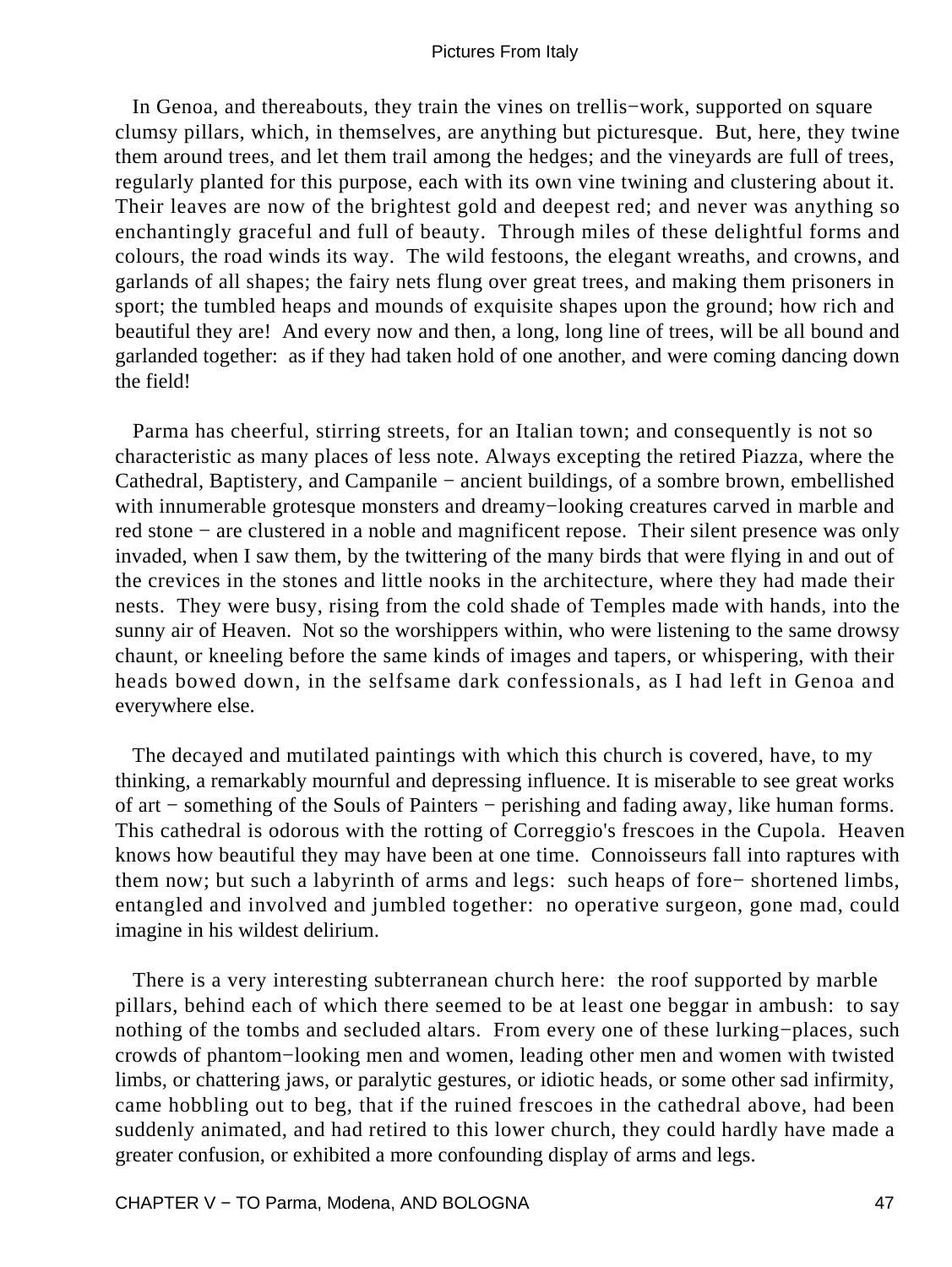There is Petrarch's Monument, too; and there is the Baptistery, with its beautiful arches and immense font; and there is a gallery containing some very remarkable pictures, whereof a few were being copied by hairy−faced artists, with little velvet caps more off their heads than on. There is the Farnese Palace, too; and in it one of the dreariest spectacles of decay that ever was seen − a grand, old, gloomy theatre, mouldering away.

 It is a large wooden structure, of the horse−shoe shape; the lower seats arranged upon the Roman plan, but above them, great heavy chambers; rather than boxes, where the Nobles sat, remote in their proud state. Such desolation as has fallen on this theatre, enhanced in the spectator's fancy by its gay intention and design, none but worms can be familiar with. A hundred and ten years have passed, since any play was acted here. The sky shines in through the gashes in the roof; the boxes are dropping down, wasting away, and only tenanted by rats; damp and mildew smear the faded colours, and make spectral maps upon the panels; lean rags are dangling down where there were gay festoons on the Proscenium; the stage has rotted so, that a narrow wooden gallery is thrown across it, or it would sink beneath the tread, and bury the visitor in the gloomy depth beneath. The desolation and decay impress themselves on all the senses. The air has a mouldering smell, and an earthy taste; any stray outer sounds that straggle in with some lost sunbeam, are muffled and heavy; and the worm, the maggot, and the rot have changed the surface of the wood beneath the touch, as time will seam and roughen a smooth hand. If ever Ghosts act plays, they act them on this ghostly stage.

 It was most delicious weather, when we came into Modena, where the darkness of the sombre colonnades over the footways skirting the main street on either side, was made refreshing and agreeable by the bright sky, so wonderfully blue. I passed from all the glory of the day, into a dim cathedral, where High Mass was performing, feeble tapers were burning, people were kneeling in all directions before all manner of shrines, and officiating priests were crooning the usual chant, in the usual, low, dull, drawling, melancholy tone.

 Thinking how strange it was, to find, in every stagnant town, this same Heart beating with the same monotonous pulsation, the centre of the same torpid, listless system, I came out by another door, and was suddenly scared to death by a blast from the shrillest trumpet that ever was blown. Immediately, came tearing round the corner, an equestrian company from Paris: marshalling themselves under the walls of the church, and flouting, with their horses' heels, the griffins, lions, tigers, and other monsters in stone and marble, decorating its exterior. First, there came a stately nobleman with a great deal of hair, and no hat, bearing an enormous banner, on which was inscribed, **Mazeppa!** TO−NIGHT! Then, a Mexican chief, with a great pear−shaped club on his shoulder, like Hercules. Then, six or eight Roman chariots: each with a beautiful lady in extremely short petticoats, and unnaturally pink tights, erect within: shedding beaming looks upon the crowd, in which there was a latent expression of discomposure and anxiety, for which I couldn't account, until, as the open back of each chariot presented itself, I saw the immense difficulty with which the pink legs maintained their perpendicular, over the uneven pavement of the town: which gave me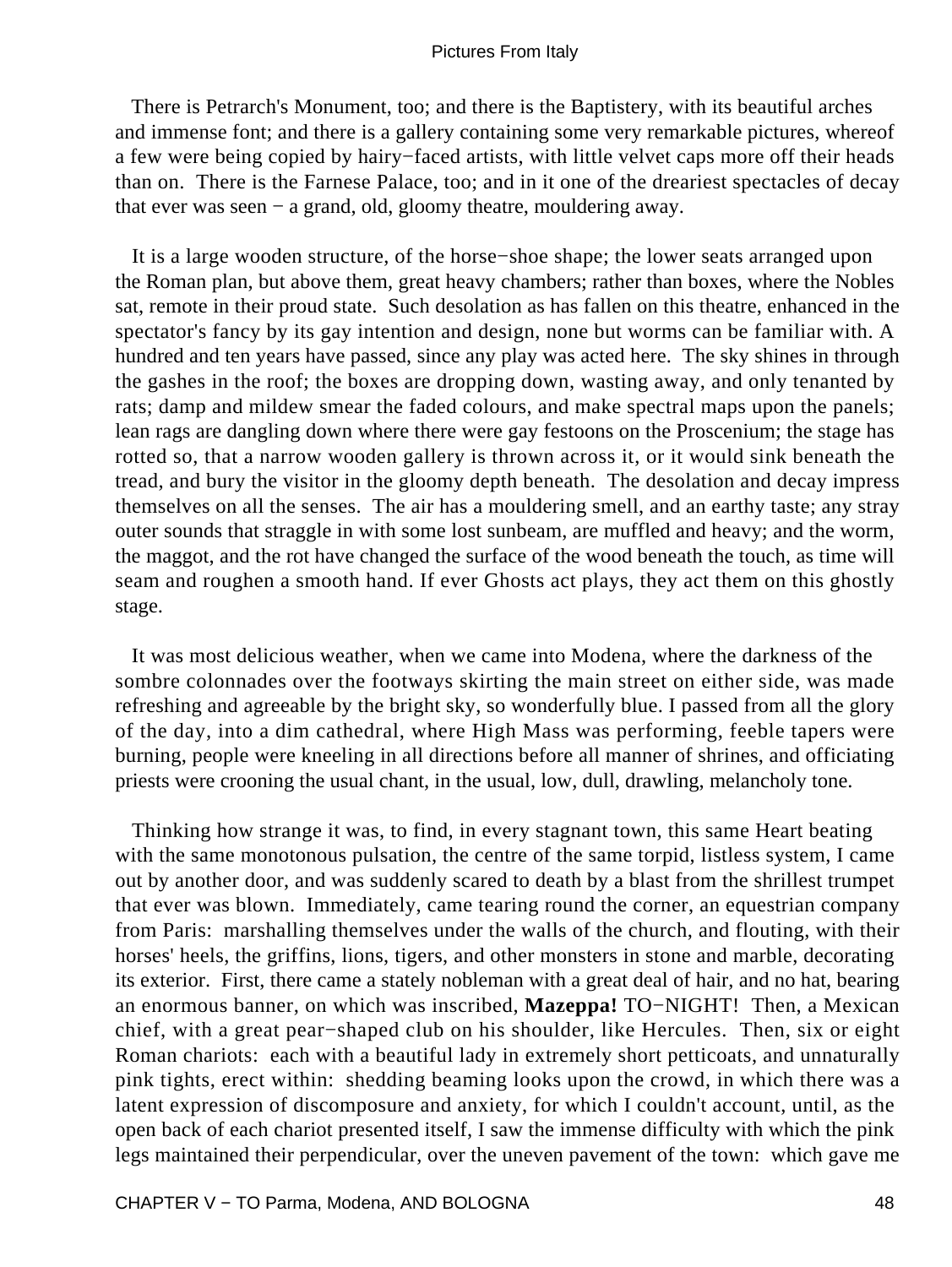quite a new idea of the ancient Romans and Britons. The procession was brought to a close, by some dozen indomitable warriors of different nations, riding two and two, and haughtily surveying the tame population of Modena: among whom, however, they occasionally condescended to scatter largesse in the form of a few handbills. After caracolling among the lions and tigers, and proclaiming that evening's entertainments with blast of trumpet, it then filed off, by the other end of the square, and left a new and greatly increased dulness behind.

 When the procession had so entirely passed away, that the shrill trumpet was mild in the distance, and the tail of the last horse was hopelessly round the corner, the people who had come out of the church to stare at it, went back again. But one old lady, kneeling on the pavement within, near the door, had seen it all, and had been immensely interested, without getting up; and this old lady's eye, at that juncture, I happened to catch: to our mutual confusion. She cut our embarrassment very short, however, by crossing herself devoutly, and going down, at full length, on her face, before a figure in a fancy petticoat and a gilt crown; which was so like one of the procession−figures, that perhaps at this hour she may think the whole appearance a celestial vision. Anyhow, I must certainly have forgiven her her interest in the Circus, though I had been her Father Confessor.

 There was a little fiery−eyed old man with a crooked shoulder, in the cathedral, who took it very ill that I made no effort to see the bucket (kept in an old tower) which the people of Modena took away from the people of Bologna in the fourteenth century, and about which there was war made and a mock−heroic poem by **Tassone,** too. Being quite content, however, to look at the outside of the tower, and feast, in imagination, on the bucket within; and preferring to loiter in the shade of the tall Campanile, and about the cathedral; I have no personal knowledge of this bucket, even at the present time.

 Indeed, we were at Bologna, before the little old man (or the Guide−Book) would have considered that we had half done justice to the wonders of Modena. But it is such a delight to me to leave new scenes behind, and still go on, encountering newer scenes − and, moreover, I have such a perverse disposition in respect of sights that are cut, and dried, and dictated − that I fear I sin against similar authorities in every place I visit.

 Be this as it may, in the pleasant Cemetery at Bologna, I found myself walking next Sunday morning, among the stately marble tombs and colonnades, in company with a crowd of Peasants, and escorted by a little Cicerone of that town, who was excessively anxious for the honour of the place, and most solicitous to divert my attention from the bad monuments: whereas he was never tired of extolling the good ones. Seeing this little man (a good−humoured little man he was, who seemed to have nothing in his face but shining teeth and eyes) looking wistfully at a certain plot of grass, I asked him who was buried there. 'The poor people, Signore,' he said, with a shrug and a smile, and stopping to look back at me − for he always went on a little before, and took off his hat to introduce every new monument. 'Only the poor, Signore! It's very cheerful. It's very lively. How green it is, how cool! It's like a meadow! There are five,' − holding up all the fingers of his right hand to express the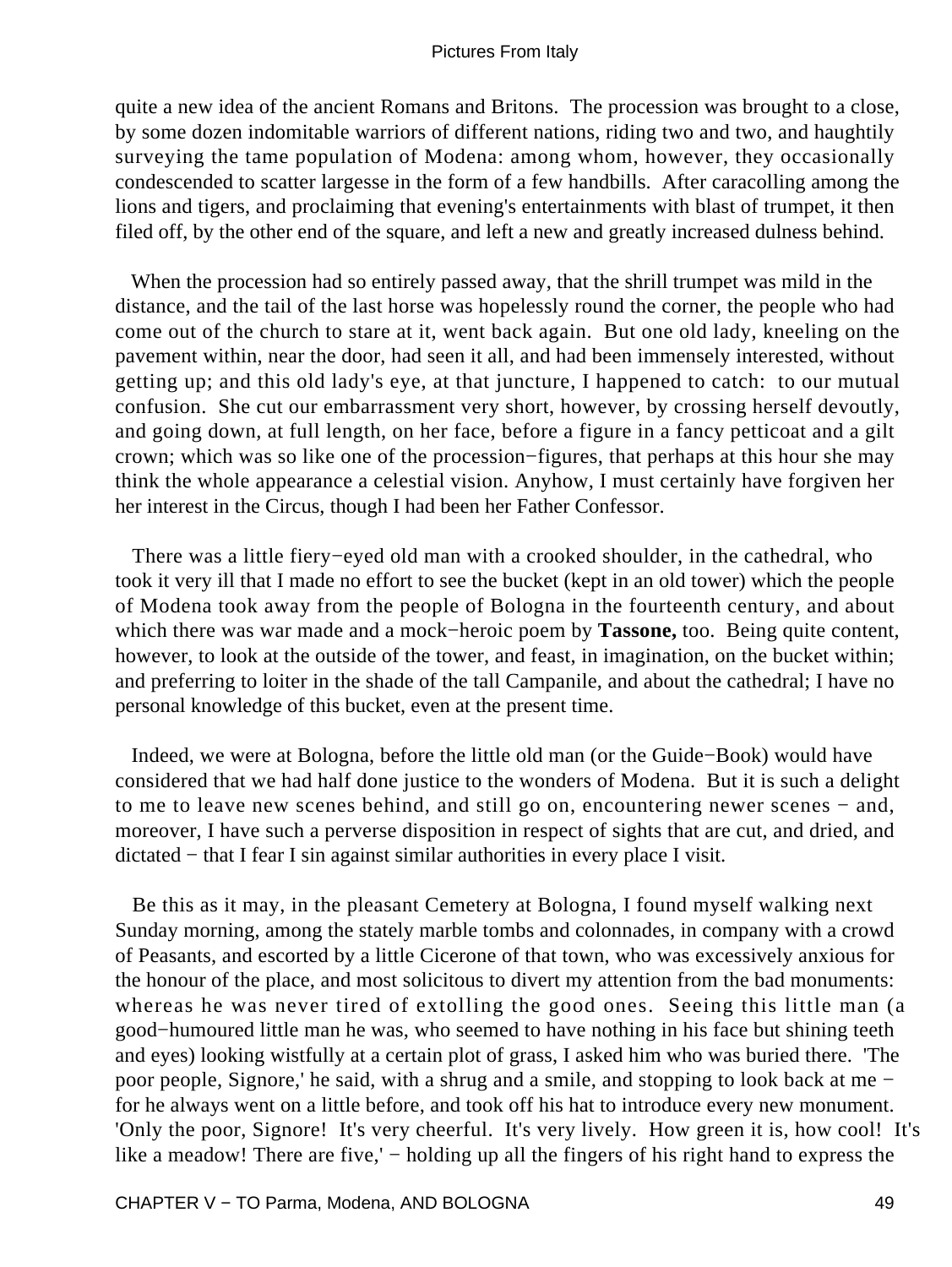number, which an Italian peasant will always do, if it be within the compass of his ten fingers, – 'there are five of my little children buried there, Signore; just there; a little to the right. Well! Thanks to God! It's very cheerful. How green it is, how cool it is! It's quite a meadow!'

 He looked me very hard in the face, and seeing I was sorry for him, took a pinch of snuff (every Cicerone takes snuff), and made a little bow; partly in deprecation of his having alluded to such a subject, and partly in memory of the children and of his favourite saint. It was as unaffected and as perfectly natural a little bow, as ever man made. Immediately afterwards, he took his hat off altogether, and begged to introduce me to the next monument; and his eyes and his teeth shone brighter than before.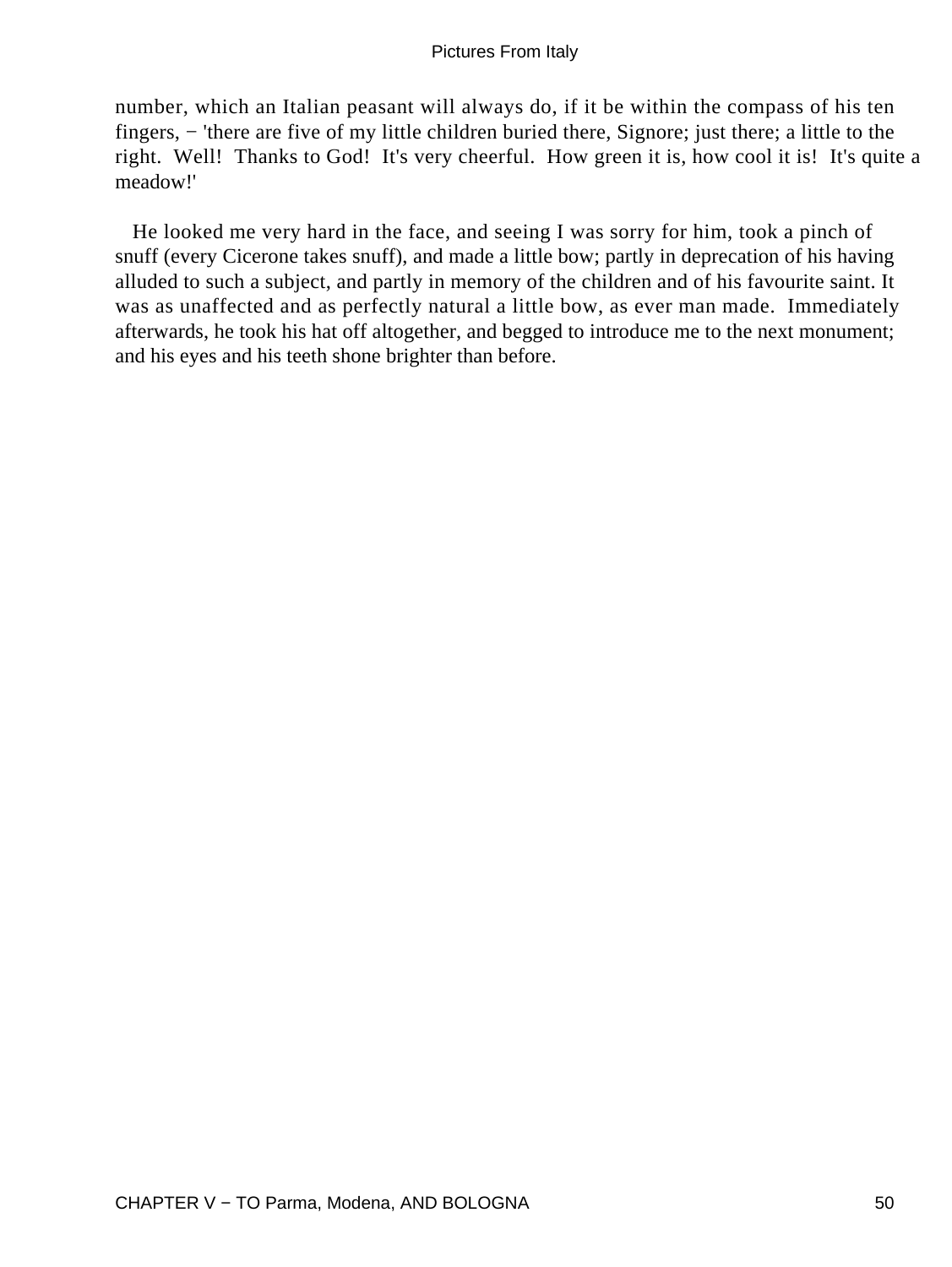# **[CHAPTER Vi − Through Bologna and FERRARA](#page-134-0)**

**THERE** was such a very smart official in attendance at the Cemetery where the little Cicerone had buried his children, that when the little Cicerone suggested to me, in a whisper, that there would be no offence in presenting this officer, in return for some slight extra service, with a couple of pauls (about tenpence, English money), I looked incredulously at his cocked hat, wash−leather gloves, well−made uniform, and dazzling buttons, and rebuked the little Cicerone with a grave shake of the head. For, in splendour of appearance, he was at least equal to the Deputy Usher of the Black Rod; and the idea of his carrying, as Jeremy Diddler would say, 'such a thing as tenpence' away with him, seemed monstrous. He took it in excellent part, however, when I made bold to give it him, and pulled off his cocked hat with a flourish that would have been a bargain at double the money.

 It seemed to be his duty to describe the monuments to the people − at all events he was doing so; and when I compared him, like Gulliver in Brobdingnag, 'with the Institutions of my own beloved country, I could not refrain from tears of pride and exultation.' He had no pace at all; no more than a tortoise. He loitered as the people loitered, that they might gratify their curiosity; and positively allowed them, now and then, to read the inscriptions on the tombs. He was neither shabby, nor insolent, nor churlish, nor ignorant. He spoke his own language with perfect propriety, and seemed to consider himself, in his way, a kind of teacher of the people, and to entertain a just respect both for himself and them. They would no more have such a man for a Verger in Westminster Abbey, than they would let the people in (as they do at Bologna) to see the monuments for nothing.

 Again, an ancient sombre town, under the brilliant sky; with heavy arcades over the footways of the older streets, and lighter and more cheerful archways in the newer portions of the town. Again, brown piles of sacred buildings, with more birds flying in and out of chinks in the stones; and more snarling monsters for the bases of the pillars. Again, rich churches, drowsy Masses, curling incense, tinkling bells, priests in bright vestments: pictures, tapers, laced altar cloths, crosses, images, and artificial flowers.

 There is a grave and learned air about the city, and a pleasant gloom upon it, that would leave it, a distinct and separate impression in the mind, among a crowd of cities, though it were not still further marked in the traveller's remembrance by the two brick leaning towers (sufficiently unsightly in themselves, it must be acknowledged), inclining cross−wise as if they were bowing stiffly to each other − a most extraordinary termination to the perspective of some of the narrow streets. The colleges, and churches too, and palaces: and above all the academy of Fine Arts, where there are a host of interesting pictures, especially by **Guido, Domenichino,** and **Ludovico caracci:** give it a place of its own in the memory.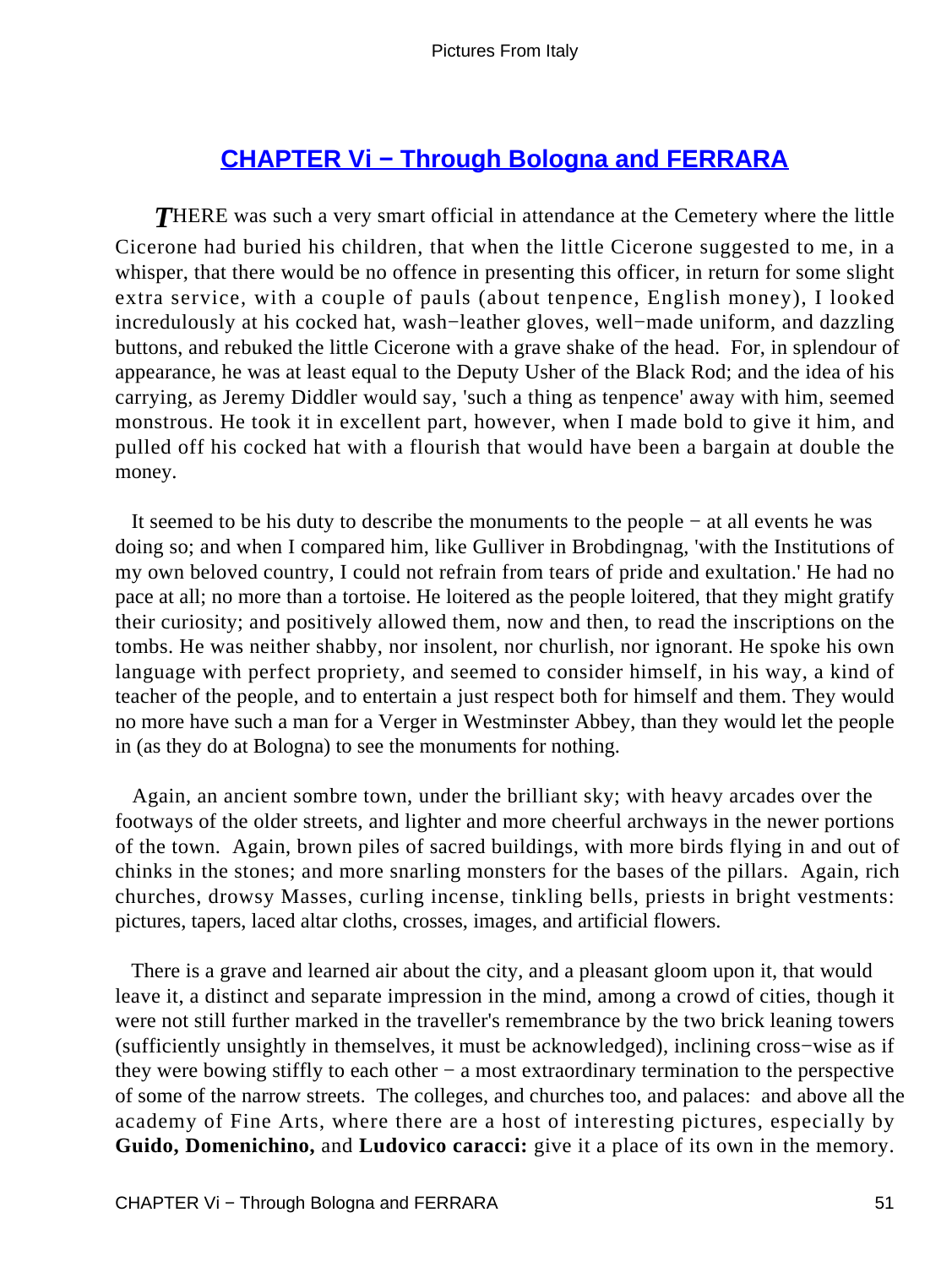Even though these were not, and there were nothing else to remember it by, the great Meridian on the pavement of the church of San Petronio, where the sunbeams mark the time among the kneeling people, would give it a fanciful and pleasant interest.

 Bologna being very full of tourists, detained there by an inundation which rendered the road to Florence impassable, I was quartered up at the top of an hotel, in an out−of−the−way room which I never could find: containing a bed, big enough for a boarding−school, which I couldn't fall asleep in. The chief among the waiters who visited this lonely retreat, where there was no other company but the swallows in the broad eaves over the window, was a man of one idea in connection with the English; and the subject of this harmless monomania, was Lord Byron. I made the discovery by accidentally remarking to him, at breakfast, that the matting with which the floor was covered, was very comfortable at that season, when he immediately replied that Milor Beeron had been much attached to that kind of matting. Observing, at the same moment, that I took no milk, he exclaimed with enthusiasm, that Milor Beeron had never touched it. At first, I took it for granted, in my innocence, that he had been one of the Beeron servants; but no, he said, no, he was in the habit of speaking about my Lord, to English gentlemen; that was all. He knew all about him, he said. In proof of it, he connected him with every possible topic, from the Monte Pulciano wine at dinner (which was grown on an estate he had owned), to the big bed itself, which was the very model of his. When I left the inn, he coupled with his final bow in the yard, a parting assurance that the road by which I was going, had been Milor Beeron's favourite ride; and before the horse's feet had well begun to clatter on the pavement, he ran briskly up−stairs again, I dare say to tell some other Englishman in some other solitary room that the guest who had just departed was Lord Beeron's living image.

 I had entered Bologna by night − almost midnight − and all along the road thither, after our entrance into the Papal territory: which is not, in any part, supremely well governed, Saint Peter's keys being rather rusty now; the driver had so worried about the danger of robbers in travelling after dark, and had so infected the brave Courier, and the two had been so constantly stopping and getting up and down to look after a portmanteau which was tied on behind, that I should have felt almost obliged to any one who would have had the goodness to take it away. Hence it was stipulated, that, whenever we left Bologna, we should start so as not to arrive at Ferrara later than eight at night; and a delightful afternoon and evening journey it was, albeit through a flat district which gradually became more marshy from the overflow of brooks and rivers in the recent heavy rains.

 At sunset, when I was walking on alone, while the horses rested, I arrived upon a little scene, which, by one of those singular mental operations of which we are all conscious, seemed perfectly familiar to me, and which I see distinctly now. There was not much in it. In the blood red light, there was a mournful sheet of water, just stirred by the evening wind; upon its margin a few trees. In the foreground was a group of silent peasant girls leaning over the parapet of a little bridge, and looking, now up at the sky, now down into the water; in the distance, a deep bell; the shade of approaching night on everything. If I had been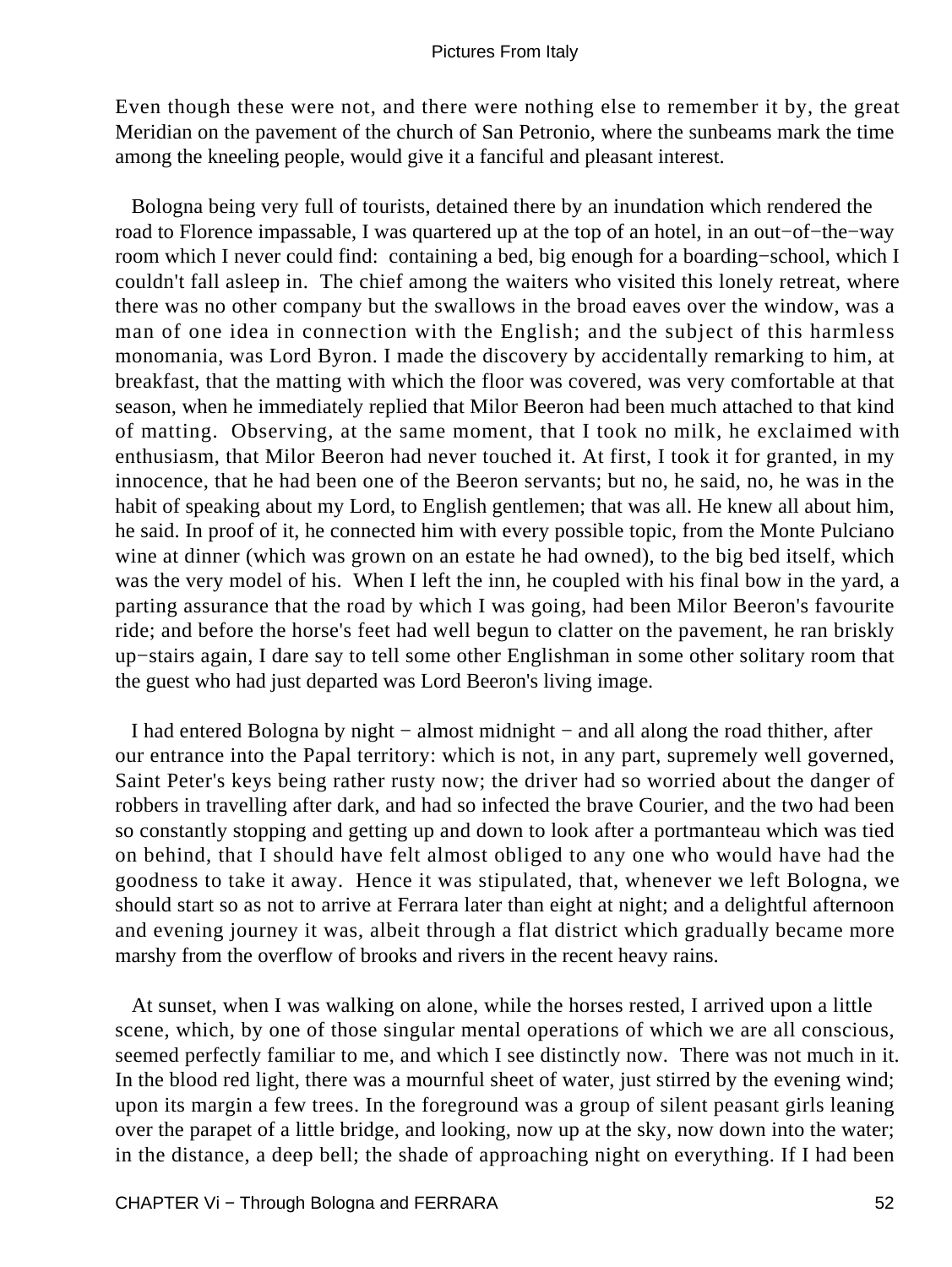murdered there, in some former life, I could not have seemed to remember the place more thoroughly, or with a more emphatic chilling of the blood; and the mere remembrance of it acquired in that minute, is so strengthened by the imaginary recollection, that I hardly think I could forget it.

 More solitary, more depopulated, more deserted, old Ferrara, than any city of the solemn brotherhood! The grass so grows up in the silent streets, that any one might make hay there, literally, while the sun shines. But the sun shines with diminished cheerfulness in grim Ferrara; and the people are so few who pass and re−pass through the places, that the flesh of its inhabitants might be grass indeed, and growing in the squares.

 I wonder why the head coppersmith in an Italian town, always lives next door to the Hotel, or opposite: making the visitor feel as if the beating hammers were his own heart, palpitating with a deadly energy! I wonder why jealous corridors surround the bedroom on all sides, and fill it with unnecessary doors that can't be shut, and will not open, and abut on pitchy darkness! I wonder why it is not enough that these distrustful genii stand agape at one's dreams all night, but there must also be round open portholes, high in the wall, suggestive, when a mouse or rat is heard behind the wainscot, of a somebody scraping the wall with his toes, in his endeavours to reach one of these portholes and look in! I wonder why the faggots are so constructed, as to know of no effect but an agony of heat when they are lighted and replenished, and an agony of cold and suffocation at all other times! I wonder, above all, why it is the great feature of domestic architecture in Italian inns, that all the fire goes up the chimney, except the smoke!

 The answer matters little. Coppersmiths, doors, portholes, smoke, and faggots, are welcome to me. Give me the smiling face of the attendant, man or woman; the courteous manner; the amiable desire to please and to be pleased; the light−hearted, pleasant, simple air − so many jewels set in dirt − and I am theirs again to−morrow!

 ARIOSTO'S house, TASSO'S prison, a rare old Gothic cathedral, and more churches of course, are the sights of Ferrara. But the long silent streets, and the dismantled palaces, where ivy waves in lieu of banners, and where rank weeds are slowly creeping up the long− untrodden stairs, are the best sights of all.

 The aspect of this dreary town, half an hour before sunrise one fine morning, when I left it, was as picturesque as it seemed unreal and spectral. It was no matter that the people were not yet out of bed; for if they had all been up and busy, they would have made but little difference in that desert of a place. It was best to see it, without a single figure in the picture; a city of the dead, without one solitary survivor. Pestilence might have ravaged streets, squares, and market−places; and sack and siege have ruined the old houses, battered down their doors and windows, and made breaches in their roofs. In one part, a great tower rose into the air; the only landmark in the melancholy view. In another, a prodigious castle, with a moat about it, stood aloof: a sullen city in itself. In the black dungeons of this castle,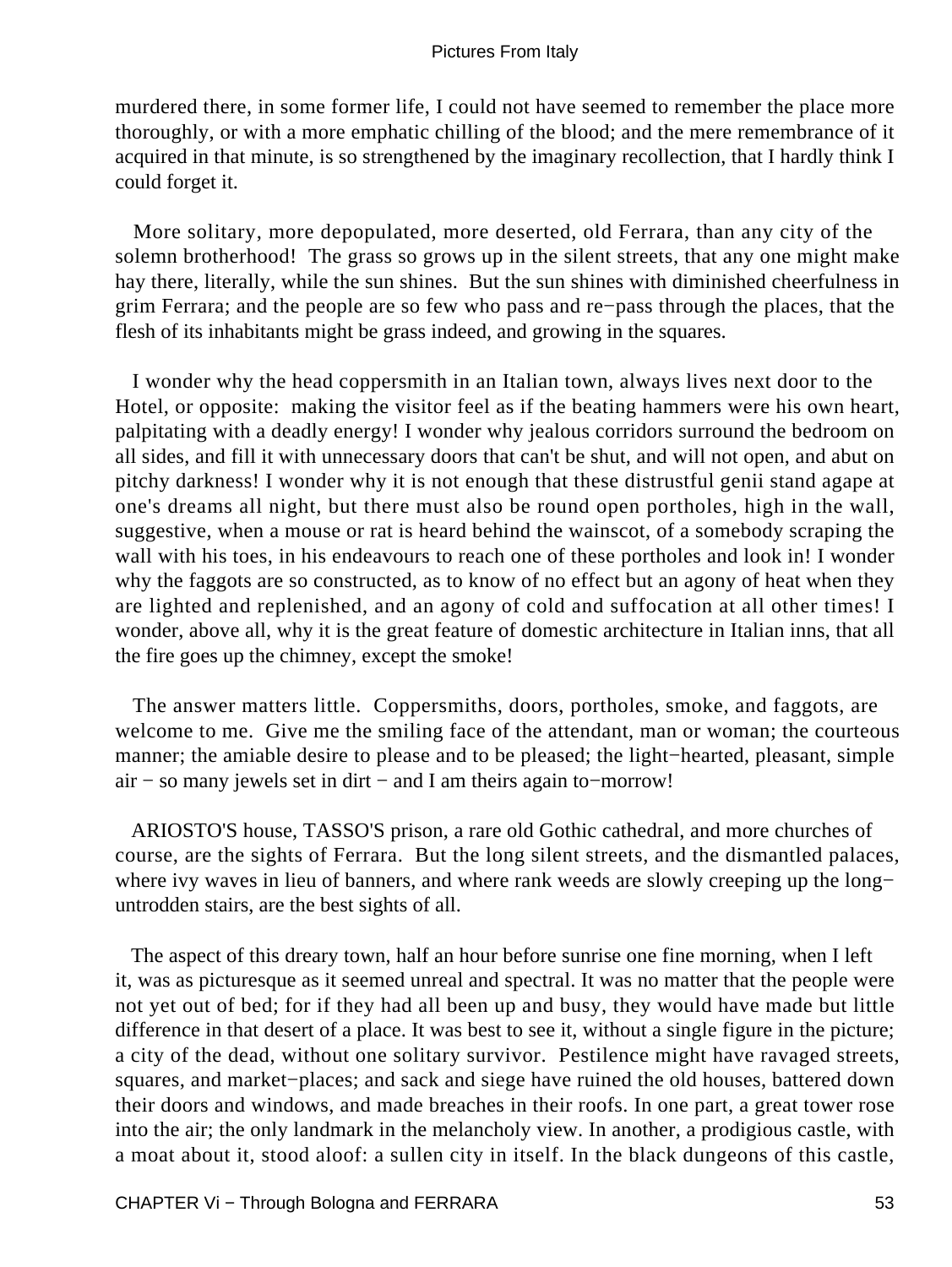Parisina and her lover were beheaded in the dead of night. The red light, beginning to shine when I looked back upon it, stained its walls without, as they have, many a time, been stained within, in old days; but for any sign of life they gave, the castle and the city might have been avoided by all human creatures, from the moment when the axe went down upon the last of the two lovers: and might have never vibrated to another sound

Beyond the blow that to the block Pierced through with forced and sullen shock.

 Coming to the Po, which was greatly swollen, and running fiercely, we crossed it by a floating bridge of boats, and so came into the Austrian territory, and resumed our journey: through a country of which, for some miles, a great part was under water. The brave Courier and the soldiery had first quarrelled, for half an hour or more, over our eternal passport. But this was a daily relaxation with the Brave, who was always stricken deaf when shabby functionaries in uniform came, as they constantly did come, plunging out of wooden boxes to look at it − or in other words to beg − and who, stone deaf to my entreaties that the man might have a trifle given him, and we resume our journey in peace, was wont to sit reviling the functionary in broken English: while the unfortunate man's face was a portrait of mental agony framed in the coach window, from his perfect ignorance of what was being said to his disparagement.

 There was a postilion, in the course of this day's journey, as wild and savagely good−looking a vagabond as you would desire to see. He was a tall, stout−made, dark−complexioned fellow, with a profusion of shaggy black hair hanging all over his face, and great black whiskers stretching down his throat. His dress was a torn suit of rifle green, garnished here and there with red; a steeple− crowned hat, innocent of nap, with a broken and bedraggled feather stuck in the band; and a flaming red neckerchief hanging on his shoulders. He was not in the saddle, but reposed, quite at his ease, on a sort of low foot−board in front of the postchaise, down amongst the horses' tails − convenient for having his brains kicked out, at any moment. To this Brigand, the brave Courier, when we were at a reasonable trot, happened to suggest the practicability of going faster. He received the proposal with a perfect yell of derision; brandished his whip about his head (such a whip! it was more like a home−made bow); flung up his heels, much higher than the horses; and disappeared, in a paroxysm, somewhere in the neighbourhood of the axletree. I fully expected to see him lying in the road, a hundred yards behind, but up came the steeple− crowned hat again, next minute, and he was seen reposing, as on a sofa, entertaining himself with the idea, and crying, 'Ha, ha! what next! Oh the devil! Faster too! Shoo – hoo – o – o!' (This last ejaculation, an inexpressibly defiant hoot.) Being anxious to reach our immediate destination that night, I ventured, by−and−by, to repeat the experiment on my own account. It produced exactly the same effect. Round flew the whip with the same scornful flourish, up came the heels, down went the steeple−crowned hat, and presently he reappeared, reposing as before and saying to himself, 'Ha ha! what next! Faster too! Oh the devil! Shoo − hoo − o − o!'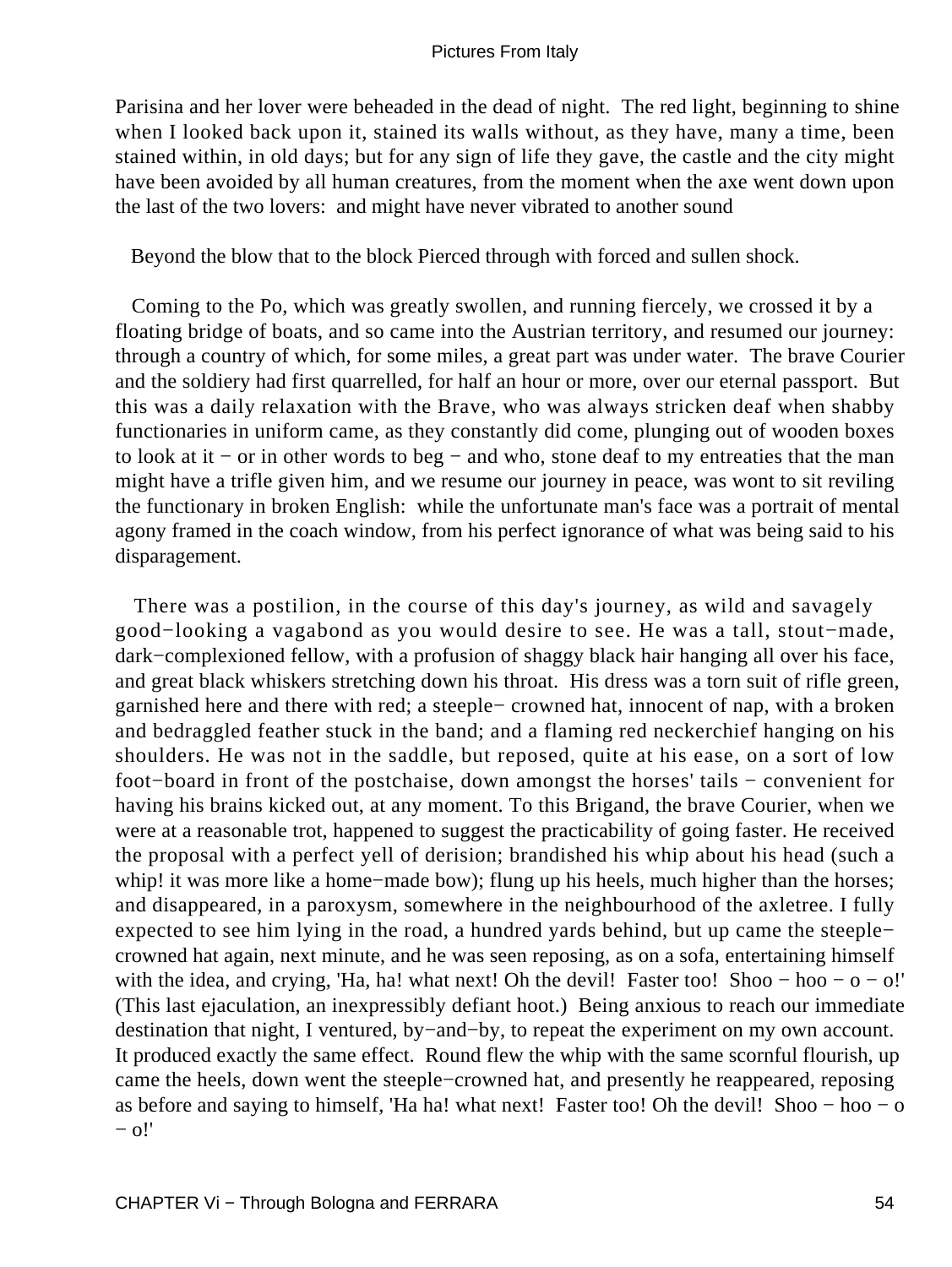# **[CHAPTER Vii − AN Italian DREAM](#page-134-0)**

*I* HAD been travelling, for some days; resting very little in the night, and never in the day. The rapid and unbroken succession of novelties that had passed before me, came back like half−formed dreams; and a crowd of objects wandered in the greatest confusion through my mind, as I travelled on, by a solitary road. At intervals, some one among them would stop, as it were, in its restless flitting to and fro, and enable me to look at it, quite steadily, and behold it in full distinctness. After a few moments, it would dissolve, like a view in a magic−lantern; and while I saw some part of it quite plainly, and some faintly, and some not at all, would show me another of the many places I had lately seen, lingering behind it, and coming through it. This was no sooner visible than, in its turn, it melted into something else.

 At one moment, I was standing again, before the brown old rugged churches of Modena. As I recognised the curious pillars with grim monsters for their bases, I seemed to see them, standing by themselves in the quiet square at Padua, where there were the staid old University, and the figures, demurely gowned, grouped here and there in the open space about it. Then, I was strolling in the outskirts of that pleasant city, admiring the unusual neatness of the dwelling−houses, gardens, and orchards, as I had seen them a few hours before. In their stead arose, immediately, the two towers of Bologna; and the most obstinate of all these objects, failed to hold its ground, a minute, before the monstrous moated castle of Ferrara, which, like an illustration to a wild romance, came back again in the red sunrise, lording it over the solitary, grass−grown, withered town. In short, I had that incoherent but delightful jumble in my brain, which travellers are apt to have, and are indolently willing to encourage. Every shake of the coach in which I sat, half dozing in the dark, appeared to jerk some new recollection out of its place, and to jerk some other new recollection into it; and in this state I fell asleep.

 I was awakened after some time (as I thought) by the stopping of the coach. It was now quite night, and we were at the waterside. There lay here, a black boat, with a little house or cabin in it of the same mournful colour. When I had taken my seat in this, the boat was paddled, by two men, towards a great light, lying in the distance on the sea.

 Ever and again, there was a dismal sigh of wind. It ruffled the water, and rocked the boat, and sent the dark clouds flying before the stars. I could not but think how strange it was, to be floating away at that hour: leaving the land behind, and going on, towards this light upon the sea. It soon began to burn brighter; and from being one light became a cluster of tapers, twinkling and shining out of the water, as the boat approached towards them by a dreamy kind of track, marked out upon the sea by posts and piles.

We had floated on, five miles or so, over the dark water, when I heard it rippling in my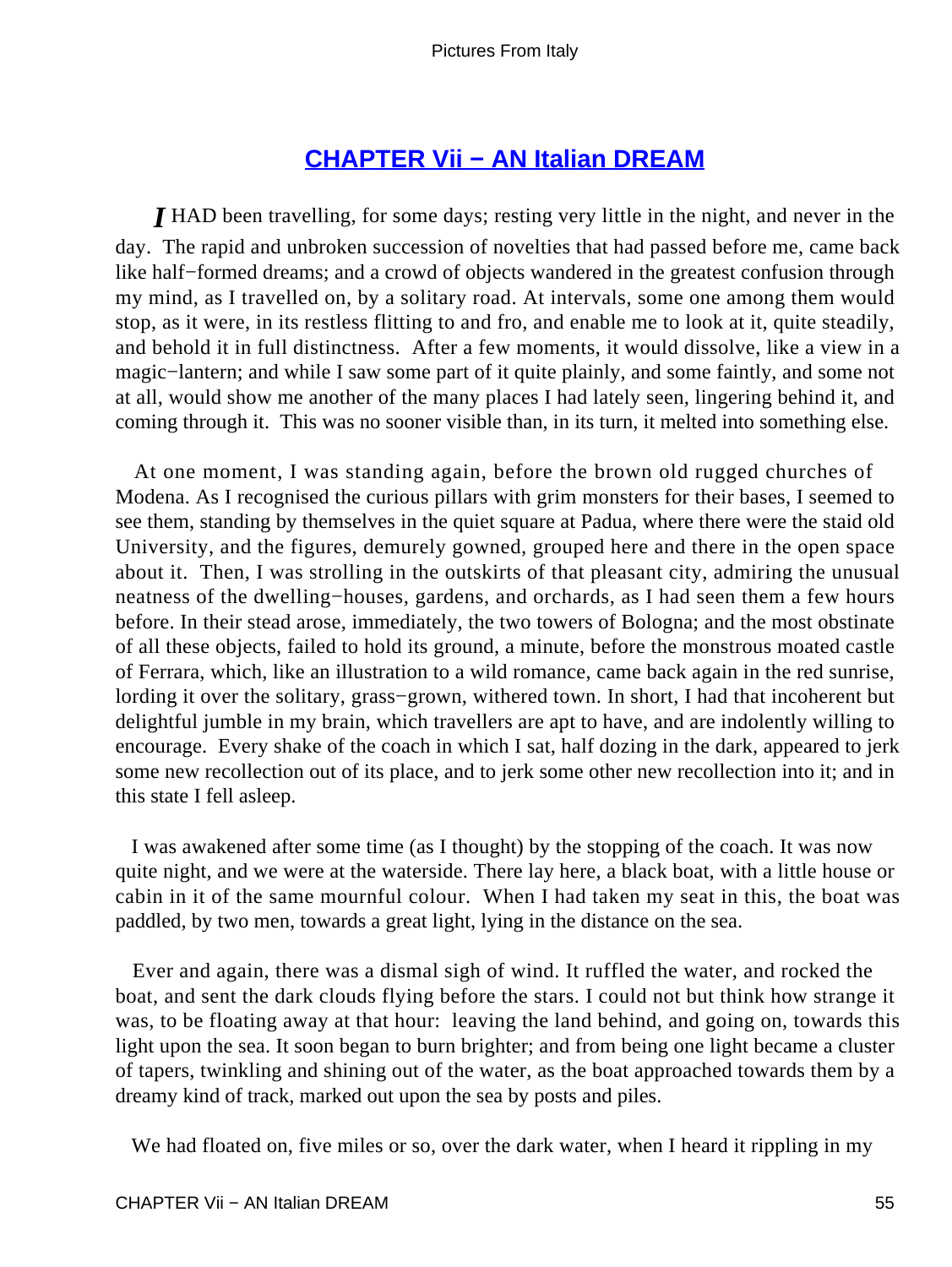dream, against some obstruction near at hand. Looking out attentively, I saw, through the gloom, a something black and massive − like a shore, but lying close and flat upon the water, like a raft – which we were gliding past. The chief of the two rowers said it was a burial−place.

 Full of the interest and wonder which a cemetery lying out there, in the lonely sea, inspired, I turned to gaze upon it as it should recede in our path, when it was quickly shut out from my view. Before I knew by what, or how, I found that we were gliding up a street − a phantom street; the houses rising on both sides, from the water, and the black boat gliding on beneath their windows. Lights were shining from some of these casements, plumbing the depth of the black stream with their reflected rays, but all was profoundly silent.

 So we advanced into this ghostly city, continuing to hold our course through narrow streets and lanes, all filled and flowing with water. Some of the corners where our way branched off, were so acute and narrow, that it seemed impossible for the long slender boat to turn them; but the rowers, with a low melodious cry of warning, sent it skimming on without a pause. Sometimes, the rowers of another black boat like our own, echoed the cry, and slackening their speed (as I thought we did ours) would come flitting past us like a dark shadow. Other boats, of the same sombre hue, were lying moored, I thought, to painted pillars, near to dark mysterious doors that opened straight upon the water. Some of these were empty; in some, the rowers lay asleep; towards one, I saw some figures coming down a gloomy archway from the interior of a palace: gaily dressed, and attended by torch−bearers. It was but a glimpse I had of them; for a bridge, so low and close upon the boat that it seemed ready to fall down and crush us: one of the many bridges that perplexed the Dream: blotted them out, instantly. On we went, floating towards the heart of this strange place − with water all about us where never water was elsewhere – clusters of houses, churches, heaps of stately buildings growing out of it – and, everywhere, the same extraordinary silence. Presently, we shot across a broad and open stream; and passing, as I thought, before a spacious paved quay, where the bright lamps with which it was illuminated showed long rows of arches and pillars, of ponderous construction and great strength, but as light to the eye as garlands of hoarfrost or gossamer – and where, for the first time, I saw people walking − arrived at a flight of steps leading from the water to a large mansion, where, having passed through corridors and galleries innumerable, I lay down to rest; listening to the black boats stealing up and down below the window on the rippling water, till I fell asleep.

 The glory of the day that broke upon me in this Dream; its freshness, motion, buoyancy; its sparkles of the sun in water; its clear blue sky and rustling air; no waking words can tell. But, from my window, I looked down on boats and barks; on masts, sails, cordage, flags; on groups of busy sailors, working at the cargoes of these vessels; on wide quays, strewn with bales, casks, merchandise of many kinds; on great ships, lying near at hand in stately indolence; on islands, crowned with gorgeous domes and turrets: and where golden crosses glittered in the light, atop of wondrous churches, springing from the sea! Going down upon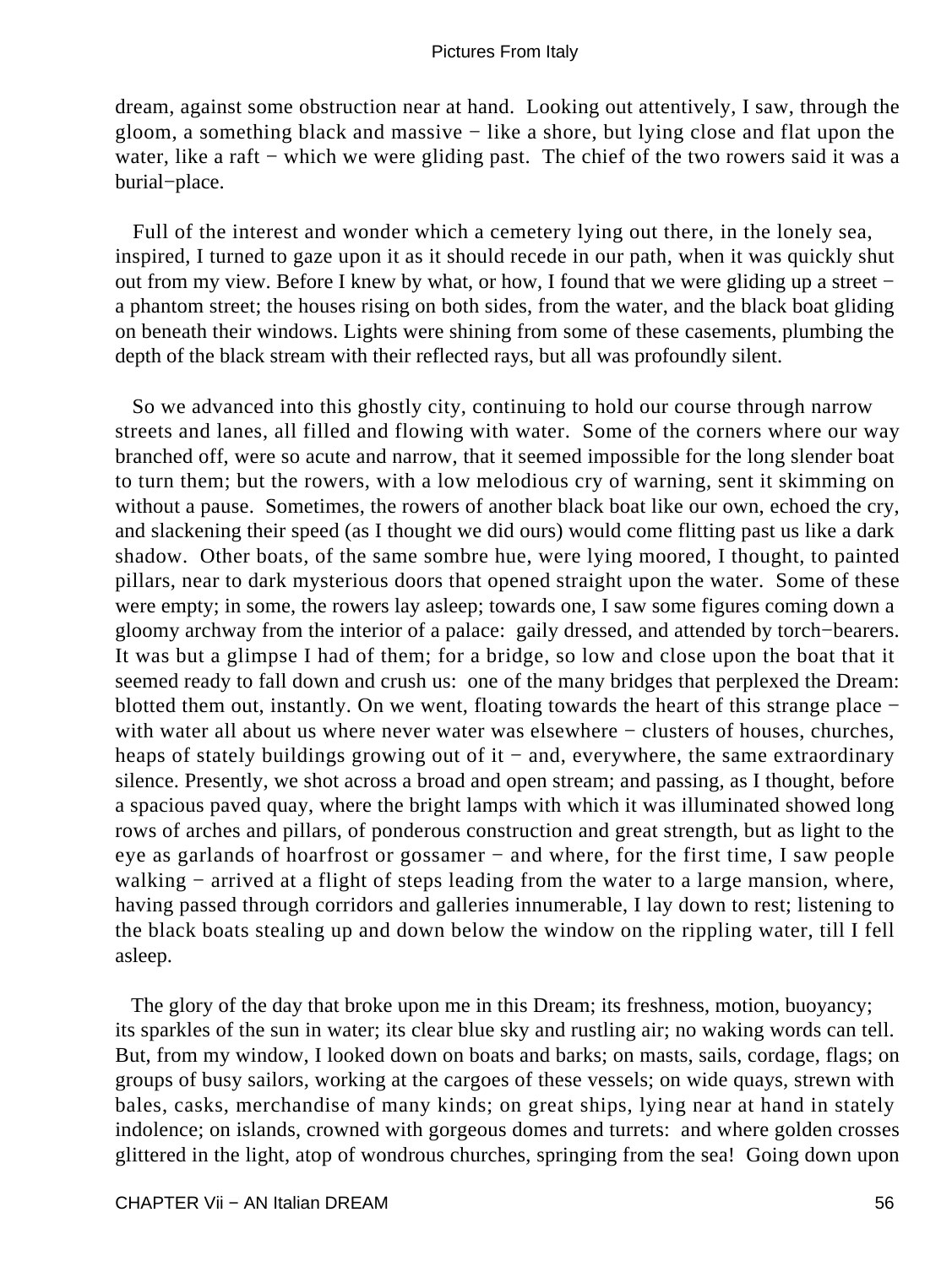the margin of the green sea, rolling on before the door, and filling all the streets, I came upon a place of such surpassing beauty, and such grandeur, that all the rest was poor and faded, in comparison with its absorbing loveliness.

 It was a great Piazza, as I thought; anchored, like all the rest, in the deep ocean. On its broad bosom, was a Palace, more majestic and magnificent in its old age, than all the buildings of the earth, in the high prime and fulness of their youth. Cloisters and galleries: so light, they might have been the work of fairy hands: so strong that centuries had battered them in vain: wound round and round this palace, and enfolded it with a Cathedral, gorgeous in the wild luxuriant fancies of the East. At no great distance from its porch, a lofty tower, standing by itself, and rearing its proud head, alone, into the sky, looked out upon the Adriatic Sea. Near to the margin of the stream, were two ill−omened pillars of red granite; one having on its top, a figure with a sword and shield; the other, a winged lion. Not far from these again, a second tower: richest of the rich in all its decorations: even here, where all was rich: sustained aloft, a great orb, gleaming with gold and deepest blue: the Twelve Signs painted on it, and a mimic sun revolving in its course around them: while above, two bronze giants hammered out the hours upon a sounding bell. An oblong square of lofty houses of the whitest stone, surrounded by a light and beautiful arcade, formed part of this enchanted scene; and, here and there, gay masts for flags rose, tapering, from the pavement of the unsubstantial ground.

 I thought I entered the Cathedral, and went in and out among its many arches: traversing its whole extent. A grand and dreamy structure, of immense proportions; golden with old mosaics; redolent of perfumes; dim with the smoke of incense; costly in treasure of precious stones and metals, glittering through iron bars; holy with the bodies of deceased saints; rainbow−hued with windows of stained glass; dark with carved woods and coloured marbles; obscure in its vast heights, and lengthened distances; shining with silver lamps and winking lights; unreal, fantastic, solemn, inconceivable throughout. I thought I entered the old palace; pacing silent galleries and council−chambers, where the old rulers of this mistress of the waters looked sternly out, in pictures, from the walls, and where her high−prowed galleys, still victorious on canvas, fought and conquered as of old. I thought I wandered through its halls of state and triumph – bare and empty now! – and musing on its pride and might, extinct: for that was past; all past: heard a voice say, 'Some tokens of its ancient rule and some consoling reasons for its downfall, may be traced here, yet!'

 I dreamed that I was led on, then, into some jealous rooms, communicating with a prison near the palace; separated from it by a lofty bridge crossing a narrow street; and called, I dreamed, The Bridge of Sighs.

 But first I passed two jagged slits in a stone wall; the lions' mouths − now toothless − where, in the distempered horror of my sleep, I thought denunciations of innocent men to the old wicked Council, had been dropped through, many a time, when the night was dark. So, when I saw the council−room to which such prisoners were taken for examination, and the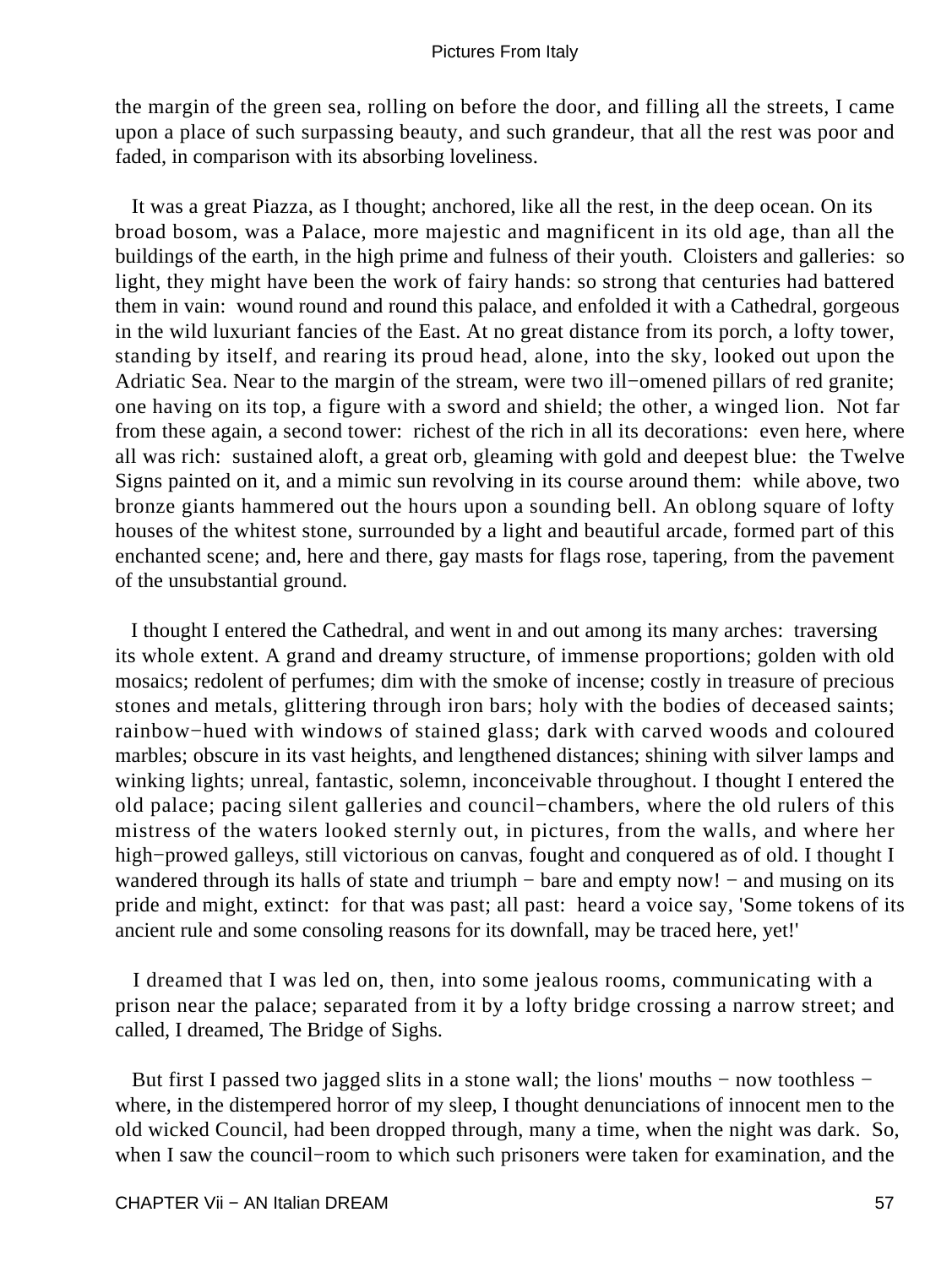door by which they passed out, when they were condemned − a door that never closed upon a man with life and hope before him − my heart appeared to die within me.

 It was smitten harder though, when, torch in hand, I descended from the cheerful day into two ranges, one below another, of dismal, awful, horrible stone cells. They were quite dark. Each had a loop−hole in its massive wall, where, in the old time, every day, a torch was placed − I dreamed − to light the prisoner within, for half an hour. The captives, by the glimmering of these brief rays, had scratched and cut inscriptions in the blackened vaults. I saw them. For their labour with a rusty nail's point, had outlived their agony and them, through many generations.

 One cell, I saw, in which no man remained for more than four−and− twenty hours; being marked for dead before he entered it. Hard by, another, and a dismal one, whereto, at midnight, the confessor came − a monk brown−robed, and hooded − ghastly in the day, and free bright air, but in the midnight of that murky prison, Hope's extinguisher, and Murder's herald. I had my foot upon the spot, where, at the same dread hour, the shriven prisoner was strangled; and struck my hand upon the guilty door − low–browed and stealthy − through which the lumpish sack was carried out into a boat, and rowed away, and drowned where it was death to cast a net.

 Around this dungeon stronghold, and above some part of it: licking the rough walls without, and smearing them with damp and slime within: stuffing dank weeds and refuse into chinks and crevices, as if the very stones and bars had mouths to stop: furnishing a smooth road for the removal of the bodies of the secret victims of the State – a road so ready that it went along with them, and ran before them, like a cruel officer − flowed the same water that filled this Dream of mine, and made it seem one, even at the time.

Descending from the palace by a staircase, called, I thought, the Giant's − I had some imaginary recollection of an old man abdicating, coming, more slowly and more feebly, down it, when he heard the bell, proclaiming his successor − I glided off, in one of the dark boats, until we came to an old arsenal guarded by four marble lions. To make my Dream more monstrous and unlikely, one of these had words and sentences upon its body, inscribed there, at an unknown time, and in an unknown language; so that their purport was a mystery to all men.

 There was little sound of hammers in this place for building ships, and little work in progress; for the greatness of the city was no more, as I have said. Indeed, it seemed a very wreck found drifting on the sea; a strange flag hoisted in its honourable stations, and strangers standing at its helm. A splendid barge in which its ancient chief had gone forth, pompously, at certain periods, to wed the ocean, lay here, I thought, no more; but, in its place, there was a tiny model, made from recollection like the city's greatness; and it told of what had been (so are the strong and weak confounded in the dust) almost as eloquently as the massive pillars, arches, roofs, reared to overshadow stately ships that had no other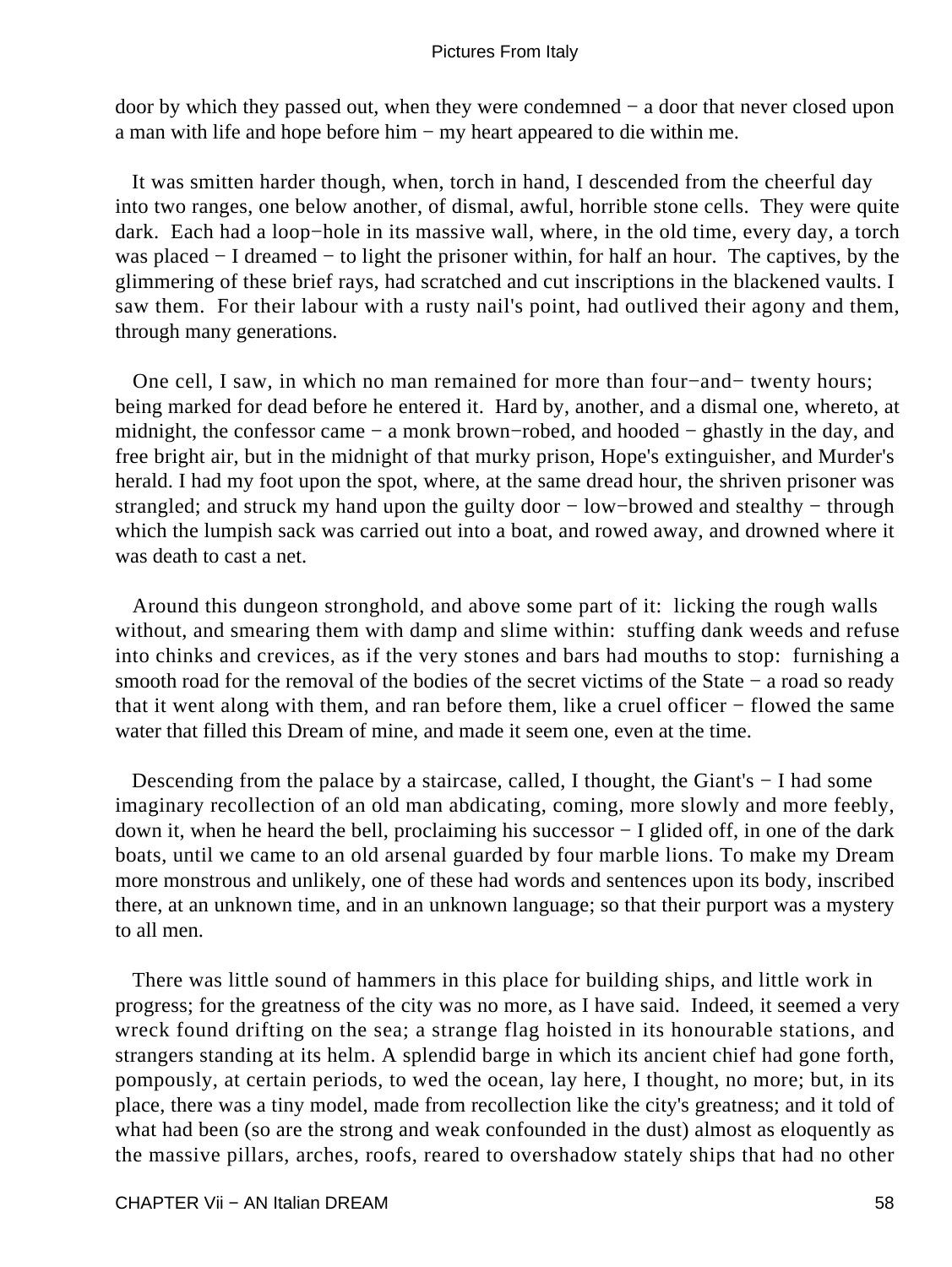shadow now, upon the water or the earth.

 An armoury was there yet. Plundered and despoiled; but an armoury. With a fierce standard taken from the Turks, drooping in the dull air of its cage. Rich suits of mail worn by great warriors were hoarded there; crossbows and bolts; quivers full of arrows; spears; swords, daggers, maces, shields, and heavy−headed axes. Plates of wrought steel and iron, to make the gallant horse a monster cased in metal scales; and one spring−weapon (easy to be carried in the breast) designed to do its office noiselessly, and made for shooting men with poisoned darts.

 One press or case I saw, full of accursed instruments of torture horribly contrived to cramp, and pinch, and grind and crush men's bones, and tear and twist them with the torment of a thousand deaths. Before it, were two iron helmets, with breast−pieces: made to close up tight and smooth upon the heads of living sufferers; and fastened on to each, was a small knob or anvil, where the directing devil could repose his elbow at his ease, and listen, near the walled−up ear, to the lamentations and confessions of the wretch within. There was that grim resemblance in them to the human shape − they were such moulds of sweating faces, pained and cramped − that it was difficult to think them empty; and terrible distortions lingering within them, seemed to follow me, when, taking to my boat again, I rowed off to a kind of garden or public walk in the sea, where there were grass and trees. But I forgot them when I stood upon its farthest brink − I stood there, in my dream − and looked, along the ripple, to the setting sun; before me, in the sky and on the deep, a crimson flush; and behind me the whole city resolving into streaks of red and purple, on the water.

 In the luxurious wonder of so rare a dream, I took but little heed of time, and had but little understanding of its flight. But there were days and nights in it; and when the sun was high, and when the rays of lamps were crooked in the running water, I was still afloat, I thought: plashing the slippery walls and houses with the cleavings of the tide, as my black boat, borne upon it, skimmed along the streets.

 Sometimes, alighting at the doors of churches and vast palaces, I wandered on, from room to room, from aisle to aisle, through labyrinths of rich altars, ancient monuments; decayed apartments where the furniture, half awful, half grotesque, was mouldering away. Pictures were there, replete with such enduring beauty and expression: with such passion, truth and power: that they seemed so many young and fresh realities among a host of spectres. I thought these, often intermingled with the old days of the city: with its beauties, tyrants, captains, patriots, merchants, counters, priests: nay, with its very stones, and bricks, and public places; all of which lived again, about me, on the walls. Then, coming down some marble staircase where the water lapped and oozed against the lower steps, I passed into my boat again, and went on in my dream.

 Floating down narrow lanes, where carpenters, at work with plane and chisel in their shops, tossed the light shaving straight upon the water, where it lay like weed, or ebbed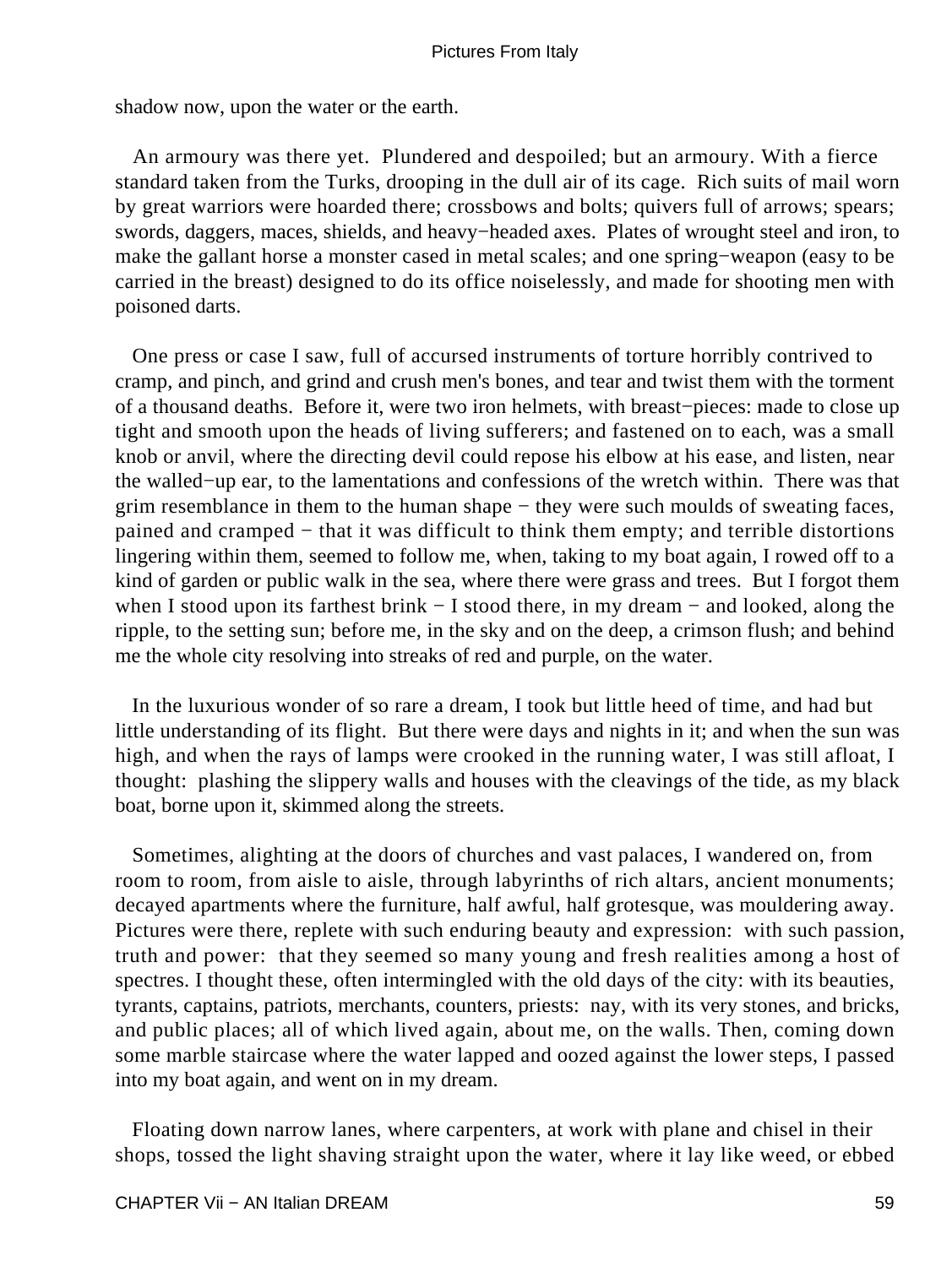away before me in a tangled heap. Past open doors, decayed and rotten from long steeping in the wet, through which some scanty patch of vine shone green and bright, making unusual shadows on the pavement with its trembling leaves. Past quays and terraces, where women, gracefully veiled, were passing and repassing, and where idlers were reclining in the sun–shine, on flag–stones and on flights of steps. Past bridges, where there were idlers too; loitering and looking over. Below stone balconies, erected at a giddy height, before the loftiest windows of the loftiest houses. Past plots of garden, theatres, shrines, prodigious piles of architecture − Gothic − Saracenic − fanciful with all the fancies of all times and countries. Past buildings that were high, and low, and black, and white, and straight, and crooked; mean and grand, crazy and strong. Twining among a tangled lot of boats and barges, and shooting out at last into a Grand Canal! There, in the errant fancy of my dream, I saw old Shylock passing to and fro upon a bridge, all built upon with shops and humming with the tongues of men; a form I seemed to know for Desdemona's, leaned down through a latticed blind to pluck a flower. And, in the dream, I thought that Shakespeare's spirit was abroad upon the water somewhere: stealing through the city.

 At night, when two votive lamps burnt before an image of the Virgin, in a gallery outside the great cathedral, near the roof, I fancied that the great piazza of the Winged Lion was a blaze of cheerful light, and that its whole arcade was thronged with people; while crowds were diverting themselves in splendid coffee−houses opening from it − which were never shut, I thought, but open all night long. When the bronze giants struck the hour of midnight on the bell, I thought the life and animation of the city were all centred here; and as I rowed away, abreast the silent quays, I only saw them dotted, here and there, with sleeping boatmen wrapped up in their cloaks, and lying at full length upon the stones.

 But close about the quays and churches, palaces and prisons sucking at their walls, and welling up into the secret places of the town: crept the water always. Noiseless and watchful: coiled round and round it, in its many folds, like an old serpent: waiting for the time, I thought, when people should look down into its depths for any stone of the old city that had claimed to be its mistress.

 Thus it floated me away, until I awoke in the old market−place at Verona. I have, many and many a time, thought since, of this strange Dream upon the water: half−wondering if it lie there yet, and if its name be **Venice.**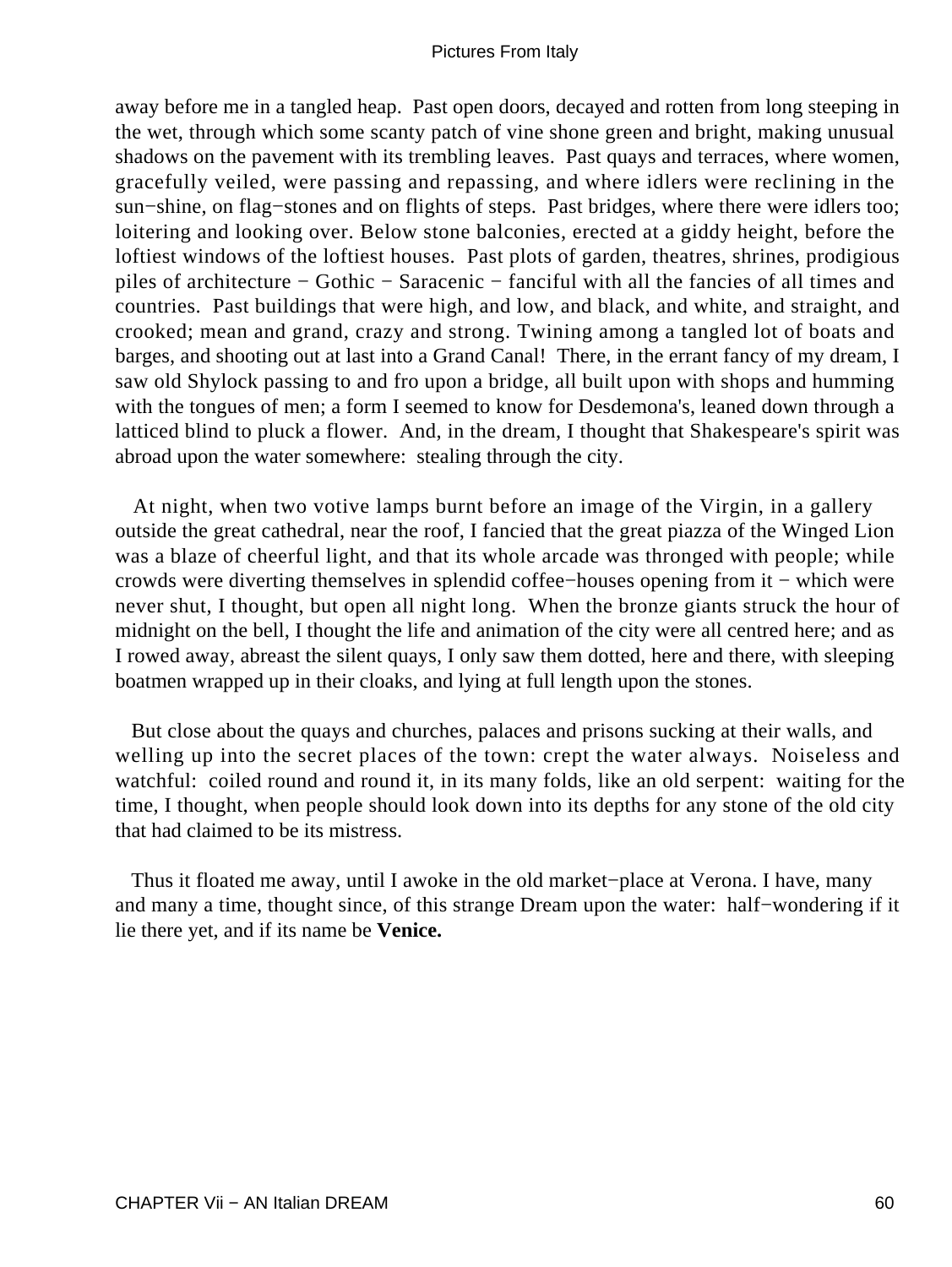# **[CHAPTER Viii − BY Verona, Mantua, And milan, Across The pass](#page-134-0) [of THE](#page-134-0)**

# *S*IMPLON **Into switzerland**

**I had** been half afraid to go to Verona, lest it should at all put me out of conceit with Romeo and Juliet. But, I was no sooner come into the old market−place, than the misgiving vanished. It is so fanciful, quaint, and picturesque a place, formed by such an extraordinary and rich variety of fantastic buildings, that there could be nothing better at the core of even this romantic town: scene of one of the most romantic and beautiful of stories.

 It was natural enough, to go straight from the Market−place, to the House of the Capulets, now degenerated into a most miserable little inn. Noisy vetturini and muddy market−carts were disputing possession of the yard, which was ankle−deep in dirt, with a brood of splashed and bespattered geese; and there was a grim−visaged dog, viciously panting in a doorway, who would certainly have had Romeo by the leg, the moment he put it over the wall, if he had existed and been at large in those times. The orchard fell into other hands, and was parted off many years ago; but there used to be one attached to the house − or at all events there may have, been, − and the hat (Cappello) the ancient cognizance of the family, may still be seen, carved in stone, over the gateway of the yard. The geese, the market−carts, their drivers, and the dog, were somewhat in the way of the story, it must be confessed; and it would have been pleasanter to have found the house empty, and to have been able to walk through the disused rooms. But the hat was unspeakably comfortable; and the place where the garden used to be, hardly less so. Besides, the house is a distrustful, jealous− looking house as one would desire to see, though of a very moderate size. So I was quite satisfied with it, as the veritable mansion of old Capulet, and was correspondingly grateful in my acknowledgments to an extremely unsentimental middle−aged lady, the Padrona of the Hotel, who was lounging on the threshold looking at the geese; and who at least resembled the Capulets in the one particular of being very great indeed in the 'Family' way.

 From Juliet's home, to Juliet's tomb, is a transition as natural to the visitor, as to fair Juliet herself, or to the proudest Juliet that ever has taught the torches to burn bright in any time. So, I went off, with a guide, to an old, old garden, once belonging to an old, old convent, I suppose; and being admitted, at a shattered gate, by a bright−eyed woman who was washing clothes, went down some walks where fresh plants and young flowers were prettily growing among fragments of old wall, and ivy−coloured mounds; and was shown a little tank, or water−trough, which the bright−eyed woman − drying her arms upon her 'kerchief, called 'La tomba di Giulietta la sfortunata.' With the best disposition in the world to believe, I could do no more than believe that the bright−eyed woman believed; so I gave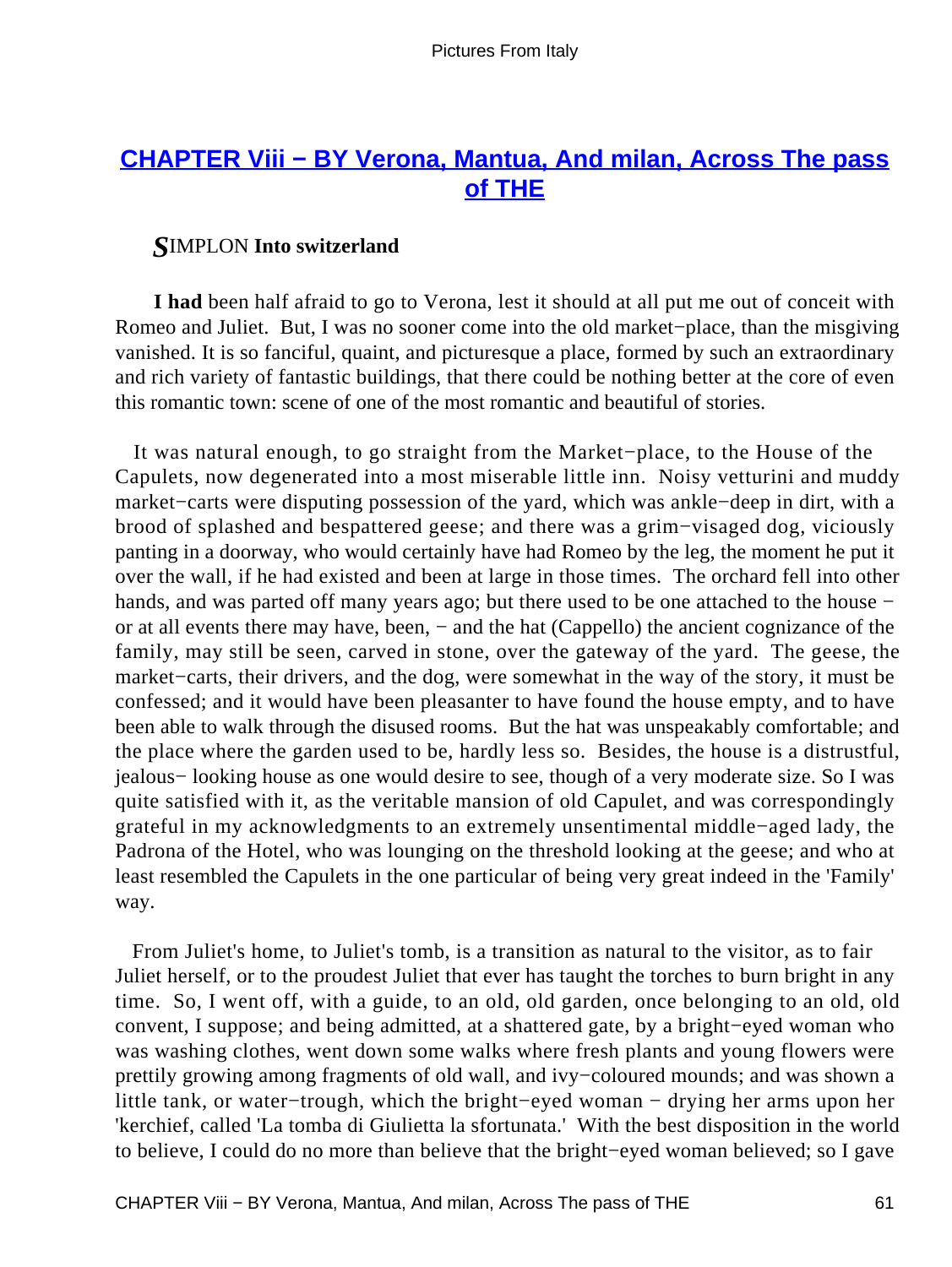her that much credit, and her customary fee in ready money. It was a pleasure, rather than a disappointment, that Juliet's resting−place was forgotten. However consolatory it may have been to Yorick's Ghost, to hear the feet upon the pavement overhead, and, twenty times a day, the repetition of his name, it is better for Juliet to lie out of the track of tourists, and to have no visitors but such as come to graves in spring−rain, and sweet air, and sunshine.

 Pleasant Verona! With its beautiful old palaces, and charming country in the distance, seen from terrace walks, and stately, balustraded galleries. With its Roman gates, still spanning the fair street, and casting, on the sunlight of to−day, the shade of fifteen hundred years ago. With its marble−fitted churches, lofty towers, rich architecture, and quaint old quiet thoroughfares, where shouts of Montagues and Capulets once resounded,

 And made Verona's ancient citizens Cast by their grave, beseeming ornaments, To wield old partizans.

 With its fast−rushing river, picturesque old bridge, great castle, waving cypresses, and prospect so delightful, and so cheerful! Pleasant Verona!

 In the midst of it, in the Piazza di Bra − a spirit of old time among the familiar realities of the passing hour − is the great Roman Amphitheatre. So well preserved, and carefully maintained, that every row of seats is there, unbroken. Over certain of the arches, the old Roman numerals may yet be seen; and there are corridors, and staircases, and subterranean passages for beasts, and winding ways, above ground and below, as when the fierce thousands hurried in and out, intent upon the bloody shows of the arena. Nestling in some of the shadows and hollow places of the walls, now, are smiths with their forges, and a few small dealers of one kind or other; and there are green weeds, and leaves, and grass, upon the parapet. But little else is greatly changed.

 When I had traversed all about it, with great interest, and had gone up to the topmost round of seats, and turning from the lovely panorama closed in by the distant Alps, looked down into the building, it seemed to lie before me like the inside of a prodigious hat of plaited straw, with an enormously broad brim and a shallow crown; the plaits being represented by the four−and−forty rows of seats. The comparison is a homely and fantastic one, in sober remembrance and on paper, but it was irresistibly suggested at the moment, nevertheless.

 An equestrian troop had been there, a short time before − the same troop, I dare say, that appeared to the old lady in the church at Modena − and had scooped out a little ring at one end of the area; where their performances had taken place, and where the marks of their horses' feet were still fresh. I could not but picture to myself, a handful of spectators gathered together on one or two of the old stone seats, and a spangled Cavalier being gallant, or a Policinello funny, with the grim walls looking on. Above all, I thought how strangely those Roman mutes would gaze upon the favourite comic scene of the travelling English,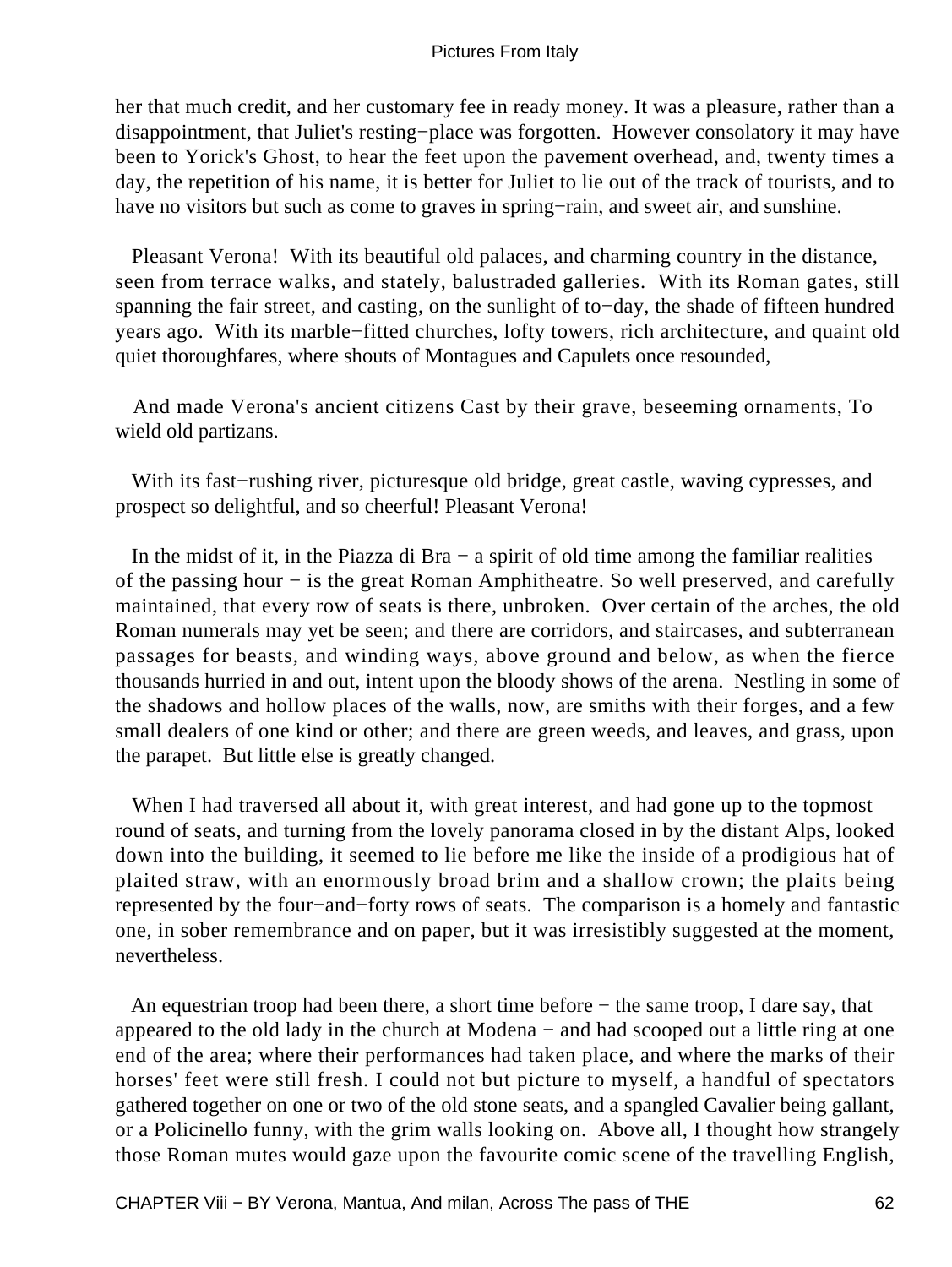where a British nobleman (Lord John), with a very loose stomach: dressed in a blue−tailed coat down to his heels, bright yellow breeches, and a white hat: comes abroad, riding double on a rearing horse, with an English lady (Lady Betsy) in a straw bonnet and green veil, and a red spencer; and who always carries a gigantic reticule, and a put− up parasol.

 I walked through and through the town all the rest of the day, and could have walked there until now, I think. In one place, there was a very pretty modern theatre, where they had just performed the opera (always popular in Verona) of Romeo and Juliet. In another there was a collection, under a colonnade, of Greek, Roman, and Etruscan remains, presided over by an ancient man who might have been an Etruscan relic himself; for he was not strong enough to open the iron gate, when he had unlocked it, and had neither voice enough to be audible when he described the curiosities, nor sight enough to see them: he was so very old. In another place, there was a gallery of pictures: so abominably bad, that it was quite delightful to see them mouldering away. But anywhere: in the churches, among the palaces, in the streets, on the bridge, or down beside the river: it was always pleasant Verona, and in my remembrance always will be.

 I read Romeo and Juliet in my own room at the inn that night − of course, no Englishman had ever read it there, before − and set out for Mantua next day at sunrise, repeating to myself (in the **Coupe** of an omnibus, and next to the conductor, who was reading the Mysteries of Paris),

 There is no world without Verona's walls But purgatory, torture, hell itself. Hence−banished is banished from the world, And world's exile is death −

 which reminded me that Romeo was only banished five−and−twenty miles after all, and rather disturbed my confidence in his energy and boldness.

Was the way to Mantua as beautiful, in his time, I wonder! Did it wind through pasture land as green, bright with the same glancing streams, and dotted with fresh clumps of graceful trees! Those purple mountains lay on the horizon, then, for certain; and the dresses of these peasant girls, who wear a great, knobbed, silver pin like an English 'life−preserver' through their hair behind, can hardly be much changed. The hopeful feeling of so bright a morning, and so exquisite a sunrise, can have been no stranger, even to an exiled lover's breast; and Mantua itself must have broken on him in the prospect, with its towers, and walls, and water, pretty much as on a common−place and matrimonial omnibus. He made the same sharp twists and turns, perhaps, over two rumbling drawbridges; passed through the like long, covered, wooden bridge; and leaving the marshy water behind, approached the rusty gate of stagnant Mantua.

 If ever a man were suited to his place of residence, and his place of residence to him, the lean Apothecary and Mantua came together in a perfect fitness of things. It may have been more stirring then, perhaps. If so, the Apothecary was a man in advance of his time,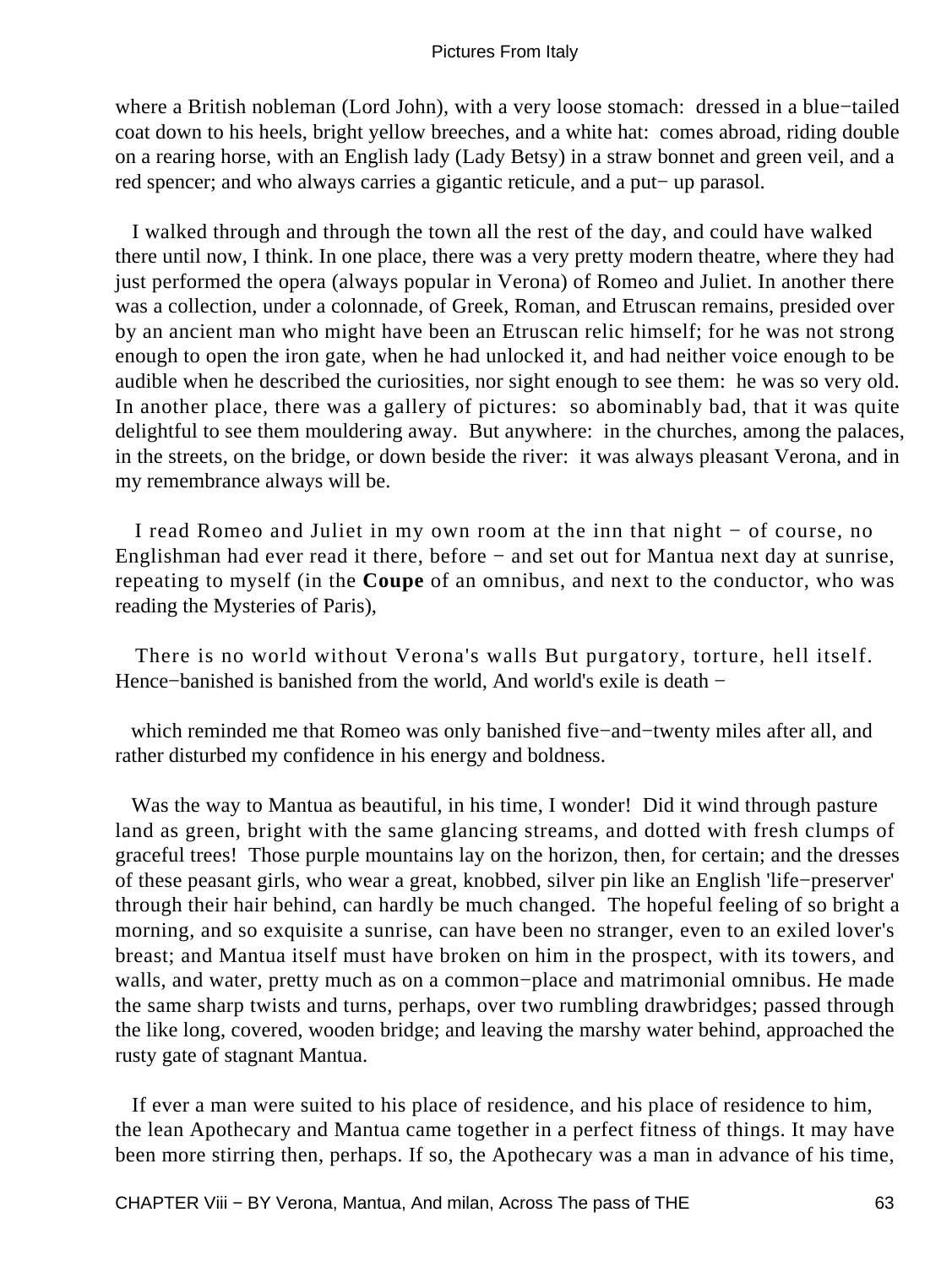and knew what Mantua would be, in eighteen hundred and forty− four. He fasted much, and that assisted him in his foreknowledge.

 I put up at the Hotel of the Golden Lion, and was in my own room arranging plans with the brave Courier, when there came a modest little tap at the door, which opened on an outer gallery surrounding a court−yard; and an intensely shabby little man looked in, to inquire if the gentleman would have a Cicerone to show the town. His face was so very wistful and anxious, in the half−opened doorway, and there was so much poverty expressed in his faded suit and little pinched hat, and in the thread–bare worsted glove with which he held it – not expressed the less, because these were evidently his genteel clothes, hastily slipped on − that I would as soon have trodden on him as dismissed him. I engaged him on the instant, and he stepped in directly.

 While I finished the discussion in which I was engaged, he stood, beaming by himself in a corner, making a feint of brushing my hat with his arm. If his fee had been as many napoleons as it was francs, there could not have shot over the twilight of his shabbiness such a gleam of sun, as lighted up the whole man, now that he was hired.

'Well!' said I, when I was ready, 'shall we go out now?'

 'If the gentleman pleases. It is a beautiful day. A little fresh, but charming; altogether charming. The gentleman will allow me to open the door. This is the Inn Yard. The court−yard of the Golden Lion! The gentleman will please to mind his footing on the stairs.'

We were now in the street.

 'This is the street of the Golden Lion. This, the outside of the Golden Lion. The interesting window up there, on the first Piano, where the pane of glass is broken, is the window of the gentleman's chamber!'

 Having viewed all these remarkable objects, I inquired if there were much to see in Mantua.

'Well! Truly, no. Not much! So, so,' he said, shrugging his shoulders apologetically.

'Many churches?'

'No. Nearly all suppressed by the French.'

'Monasteries or convents?'

'No. The French again! Nearly all suppressed by Napoleon.'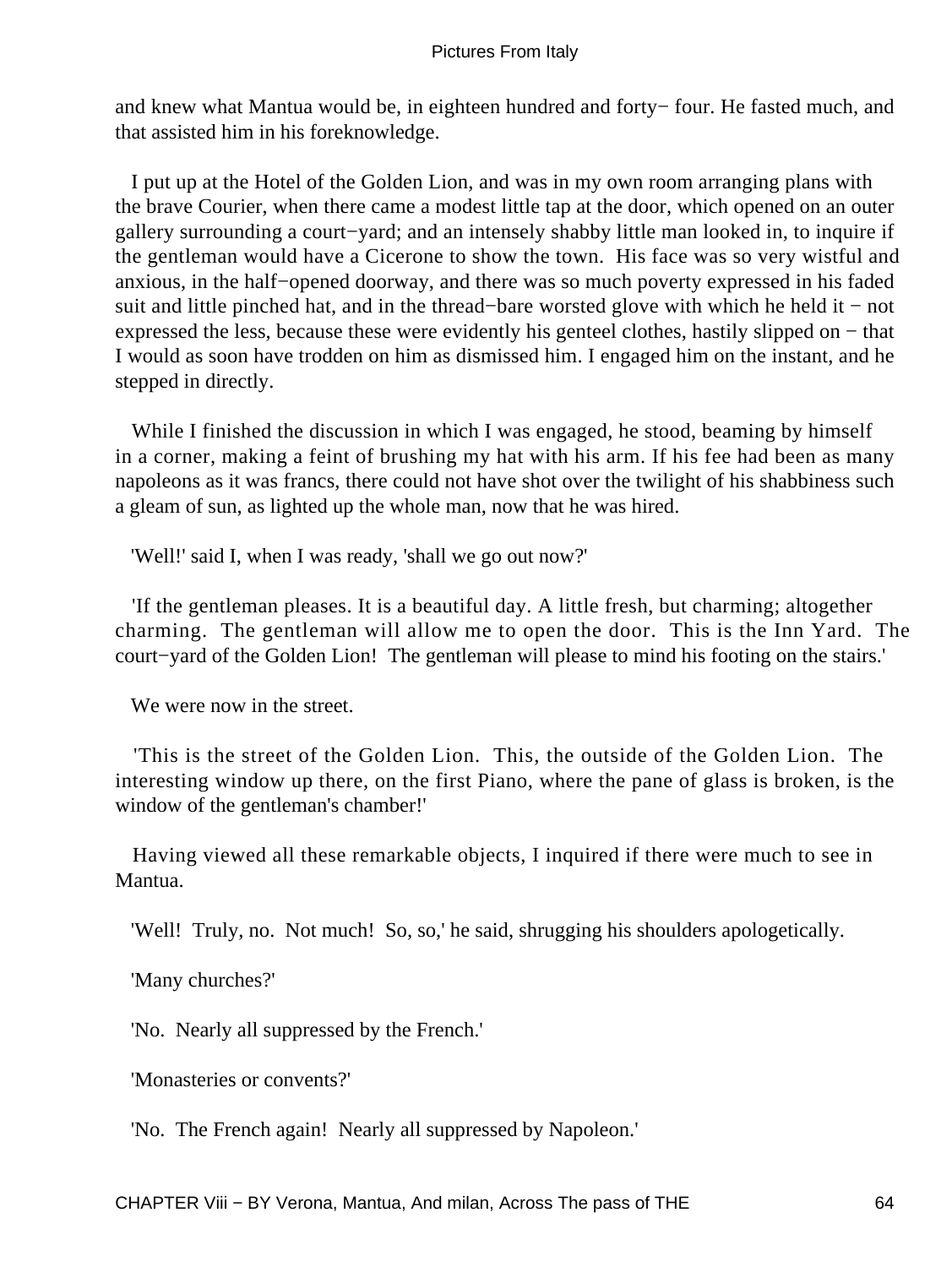'Much business?'

'Very little business.'

'Many strangers?'

'Ah Heaven!'

I thought he would have fainted.

'Then, when we have seen the two large churches yonder, what shall we do next?' said I.

 He looked up the street, and down the street, and rubbed his chin timidly; and then said, glancing in my face as if a light had broken on his mind, yet with a humble appeal to my forbearance that was perfectly irresistible:

 'We can take a little turn about the town, Signore!' (Si puo far 'un piccolo giro della citta).

 It was impossible to be anything but delighted with the proposal, so we set off together in great good−humour. In the relief of his mind, he opened his heart, and gave up as much of Mantua as a Cicerone could.

'One must eat,' he said; 'but, bah! it was a dull place, without doubt!'

He made as much as possible of the Basilica of Santa Andrea – a noble church – and of an inclosed portion of the pavement, about which tapers were burning, and a few people kneeling, and under which is said to be preserved the Sangreal of the old Romances. This church disposed of, and another after it (the cathedral of San Pietro), we went to the Museum, which was shut up. 'It was all the same,' he said. 'Bah! There was not much inside!' Then, we went to see the Piazza del Diavolo, built by the Devil (for no particular purpose) in a single night; then, the Piazza Virgiliana; then, the statue of Virgil − OUR Poet, my little friend said, plucking up a spirit, for the moment, and putting his hat a little on one side. Then, we went to a dismal sort of farm−yard, by which a picture−gallery was approached. The moment the gate of this retreat was opened, some five hundred geese came waddling round us, stretching out their necks, and clamouring in the most hideous manner, as if they were ejaculating, 'Oh! here's somebody come to see the Pictures! Don't go up! Don't go up!' While we went up, they waited very quietly about the door in a crowd, cackling to one another occasionally, in a subdued tone; but the instant we appeared again, their necks came out like telescopes, and setting up a great noise, which meant, I have no doubt, 'What, you would go, would you! What do you think of it! How do you like it!' they attended us to the outer gate, and cast us forth, derisively, into Mantua.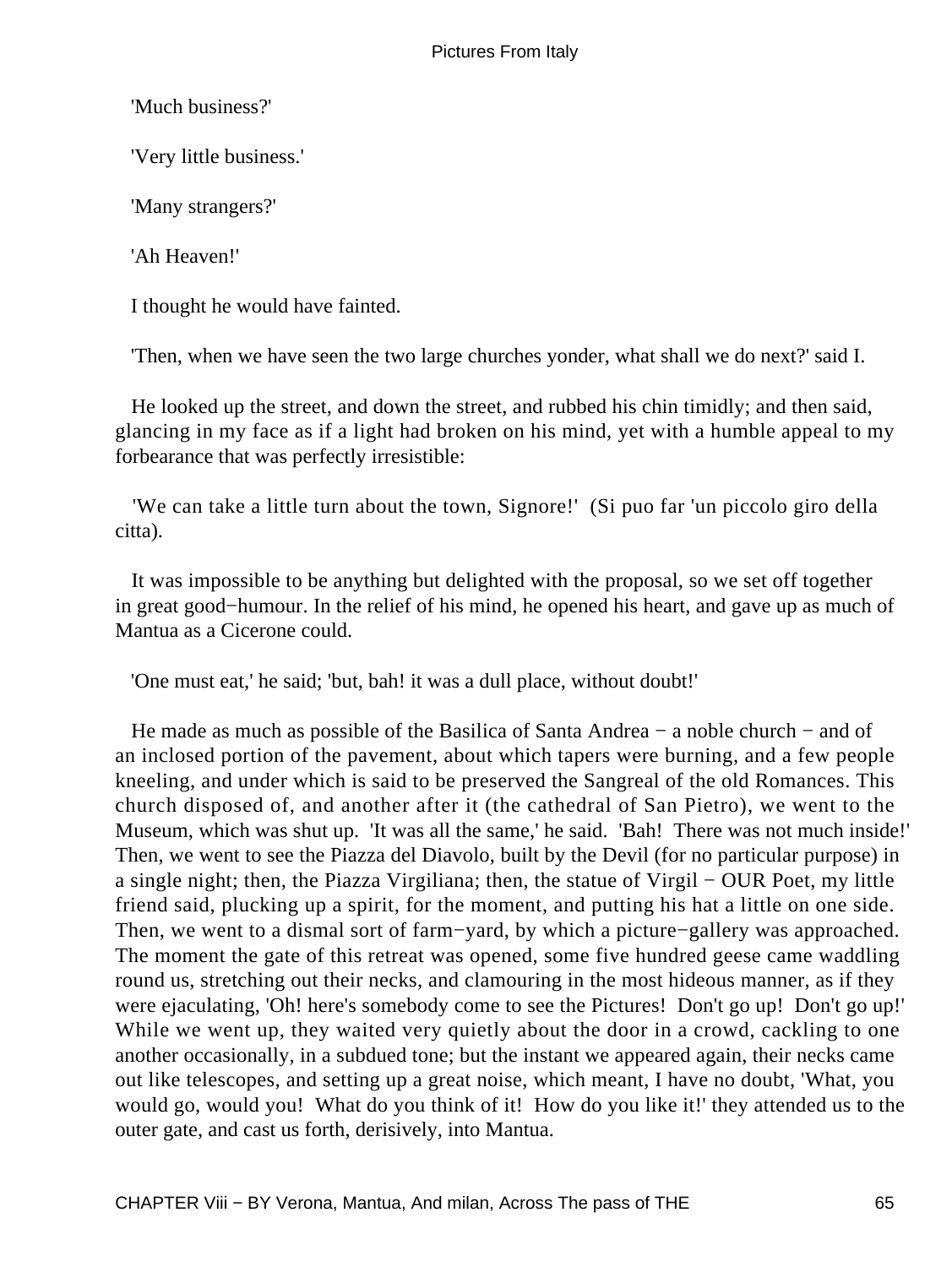The geese who saved the Capitol, were, as compared to these, Pork to the learned Pig. What a gallery it was! I would take their opinion on a question of art, in preference to the discourses of Sir Joshua Reynolds.

 Now that we were standing in the street, after being thus ignominiouly escorted thither, my little friend was plainly reduced to the 'piccolo giro,' or little circuit of the town, he had formerly proposed. But my suggestion that we should visit the Palazzo Te (of which I had heard a great deal, as a strange wild place) imparted new life to him, and away we went.

 The secret of the length of Midas's ears, would have been more extensively known, if that servant of his, who whispered it to the reeds, had lived in Mantua, where there are reeds and rushes enough to have published it to all the world. The Palazzo Te stands in a swamp, among this sort of vegetation; and is, indeed, as singular a place as I ever saw.

 Not for its dreariness, though it is very dreary. Not for its dampness, though it is very damp. Nor for its desolate condition, though it is as desolate and neglected as house can be. But chiefly for the unaccountable nightmares with which its interior has been decorated (among other subjects of more delicate execution), by Giulio Romano. There is a leering Giant over a certain chimney−piece, and there are dozens of Giants (Titans warring with Jove) on the walls of another room, so inconceivably ugly and grotesque, that it is marvellous how any man can have imagined such creatures. In the chamber in which they abound, these monsters, with swollen faces and cracked cheeks, and every kind of distortion of look and limb, are depicted as staggering under the weight of falling buildings, and being overwhelmed in the ruins; upheaving masses of rock, and burying themselves beneath; vainly striving to sustain the pillars of heavy roofs that topple down upon their heads; and, in a word, undergoing and doing every kind of mad and demoniacal destruction. The figures are immensely large, and exaggerated to the utmost pitch of uncouthness; the colouring is harsh and disagreeable; and the whole effect more like (I should imagine) a violent rush of blood to the head of the spectator, than any real picture set before him by the hand of an artist. This apoplectic performance was shown by a sickly−looking woman, whose appearance was referable, I dare say, to the bad air of the marshes; but it was difficult to help feeling as if she were too much haunted by the Giants, and they were frightening her to death, all alone in that exhausted cistern of a Palace, among the reeds and rushes, with the mists hovering about outside, and stalking round and round it continually.

 Our walk through Mantua showed us, in almost every street, some suppressed church: now used for a warehouse, now for nothing at all: all as crazy and dismantled as they could be, short of tumbling down bodily. The marshy town was so intensely dull and flat, that the dirt upon it seemed not to have come there in the ordinary course, but to have settled and mantled on its surface as on standing water. And yet there were some business−dealings going on, and some profits realising; for there were arcades full of Jews, where those extraordinary people were sitting outside their shops, contemplating their stores of stuffs, and woollens, and bright handkerchiefs, and trinkets: and looking, in all respects, as wary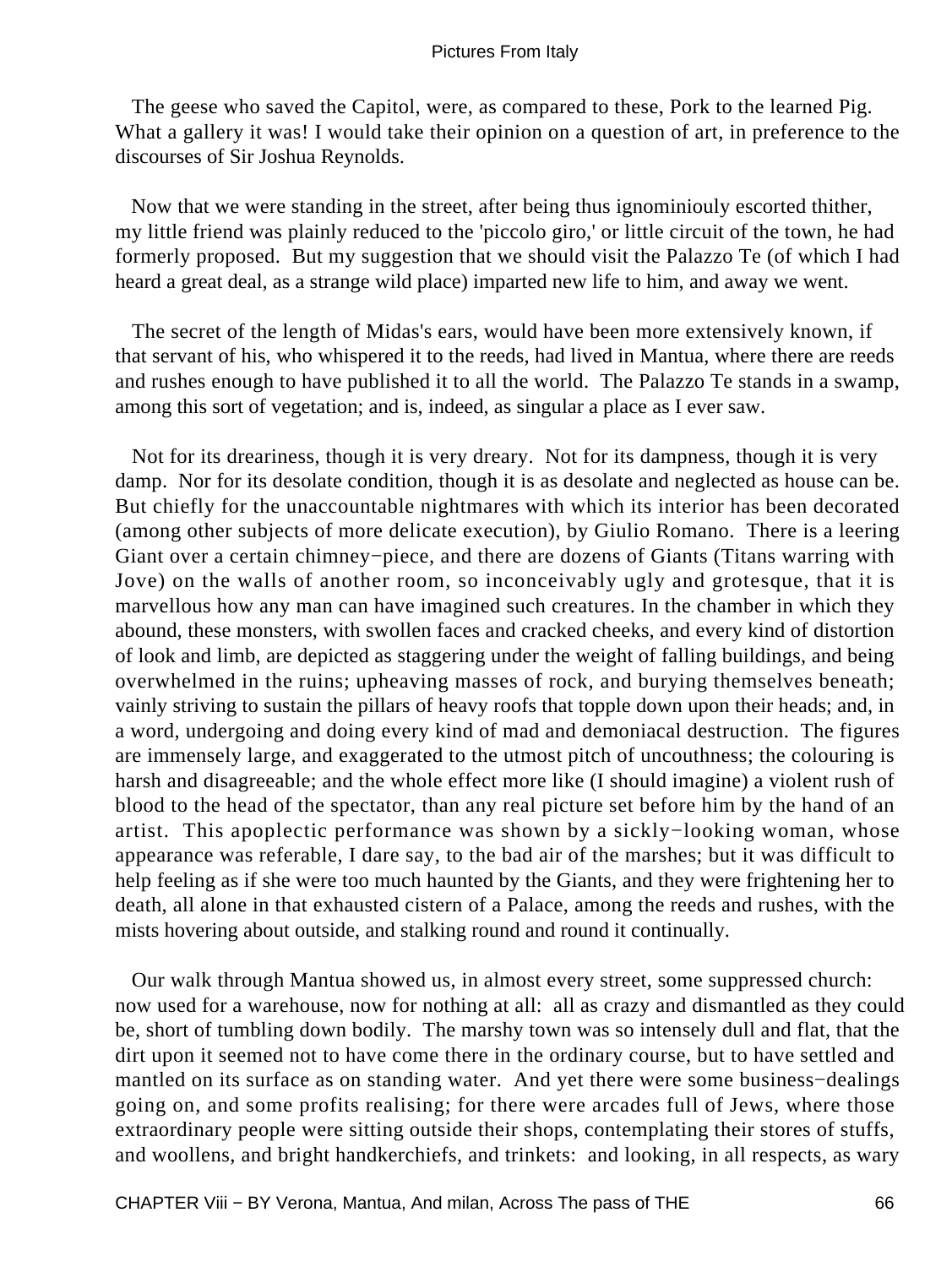and business−like, as their brethren in Houndsditch, London.

 Having selected a Vetturino from among the neighbouring Christians, who agreed to carry us to Milan in two days and a half, and to start, next morning, as soon as the gates were opened, I returned to the Golden Lion, and dined luxuriously in my own room, in a narrow passage between two bedsteads: confronted by a smoky fire, and backed up by a chest of drawers. At six o'clock next morning, we were jingling in the dark through the wet cold mist that enshrouded the town; and, before noon, the driver (a native of Mantua, and sixty years of age or thereabouts) began **To ask the way** to Milan.

 It lay through Bozzolo; formerly a little republic, and now one of the most deserted and poverty−stricken of towns: where the landlord of the miserable inn (God bless him! it was his weekly custom) was distributing infinitesimal coins among a clamorous herd of women and children, whose rags were fluttering in the wind and rain outside his door, where they were gathered to receive his charity. It lay through mist, and mud, and rain, and vines trained low upon the ground, all that day and the next; the first sleeping− place being Cremona, memorable for its dark brick churches, and immensely high tower, the Torrazzo − to say nothing of its violins, of which it certainly produces none in these degenerate days; and the second, Lodi. Then we went on, through more mud, mist, and rain, and marshy ground: and through such a fog, as Englishmen, strong in the faith of their own grievances, are apt to believe is nowhere to be found but in their own country, until we entered the paved streets of Milan.

 The fog was so dense here, that the spire of the far−famed Cathedral might as well have been at Bombay, for anything that could be seen of it at that time. But as we halted to refresh, for a few days then, and returned to Milan again next summer, I had ample opportunities of seeing the glorious structure in all its majesty and beauty.

 All Christian homage to the saint who lies within it! There are many good and true saints in the calendar, but San Carlo Borromeo has – if I may quote Mrs. Primrose on such a subject − 'my warm heart.' A charitable doctor to the sick, a munificent friend to the poor, and this, not in any spirit of blind bigotry, but as the bold opponent of enormous abuses in the Romish church, I honour his memory. I honour it none the less, because he was nearly slain by a priest, suborned, by priests, to murder him at the altar: in acknowledgment of his endeavours to reform a false and hypocritical brotherhood of monks. Heaven shield all imitators of San Carlo Borromeo as it shielded him! A reforming Pope would need a little shielding, even now.

 The subterranean chapel in which the body of San Carlo Borromeo is preserved, presents as striking and as ghastly a contrast, perhaps, as any place can show. The tapers which are lighted down there, flash and gleam on alti−rilievi in gold and silver, delicately wrought by skilful hands, and representing the principal events in the life of the saint. Jewels, and precious metals, shine and sparkle on every side. A windlass slowly removes the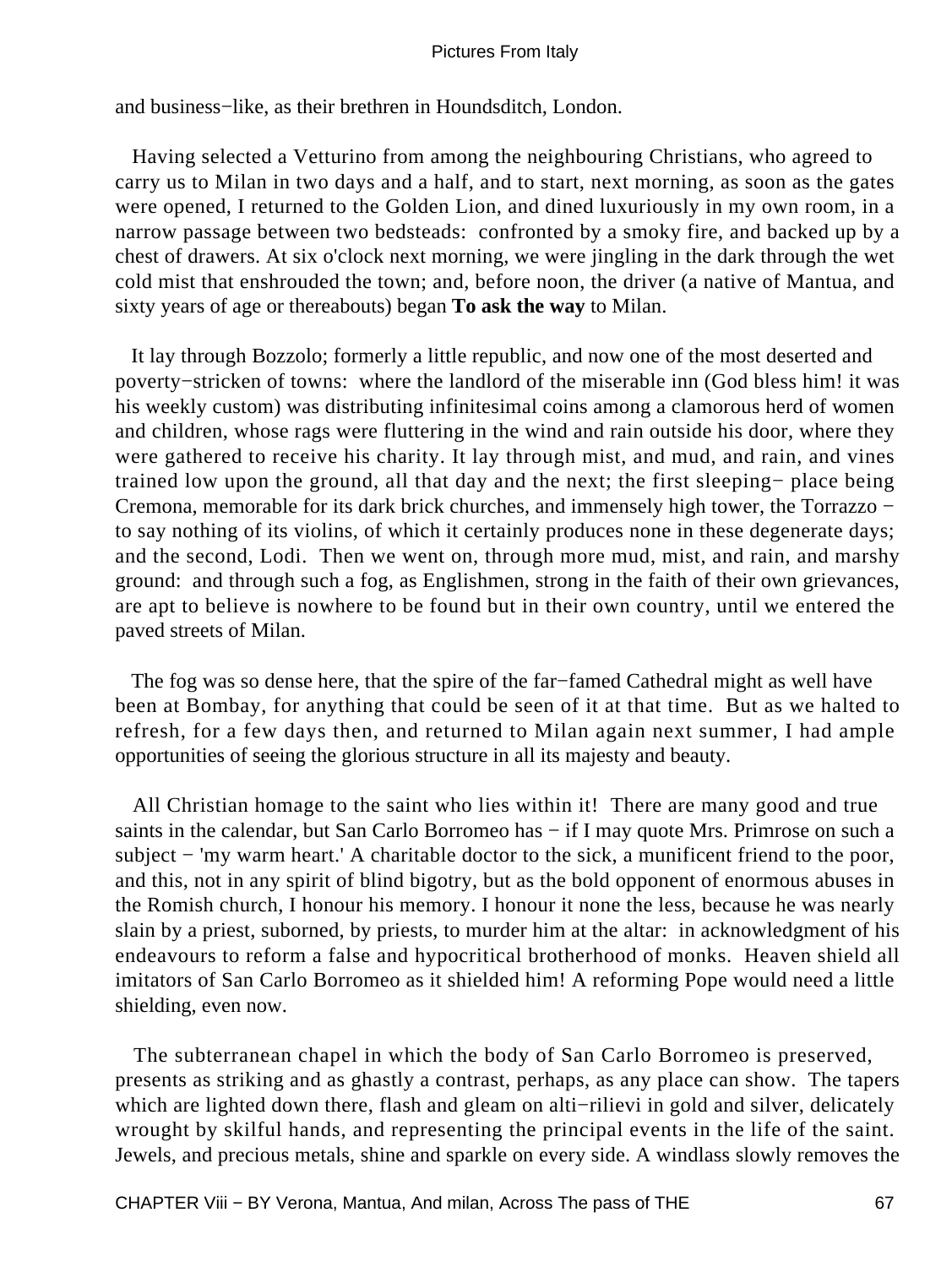front of the altar; and, within it, in a gorgeous shrine of gold and silver, is seen, through alabaster, the shrivelled mummy of a man: the pontifical robes with which it is adorned, radiant with diamonds, emeralds, rubies: every costly and magnificent gem. The shrunken heap of poor earth in the midst of this great glitter, is more pitiful than if it lay upon a dung−hill. There is not a ray of imprisoned light in all the flash and fire of jewels, but seems to mock the dusty holes where eyes were, once. Every thread of silk in the rich vestments seems only a provision from the worms that spin, for the behoof of worms that propagate in sepulchres.

 In the old refectory of the dilapidated Convent of Santa Maria delle Grazie, is the work of art, perhaps, better known than any other in the world: the Last Supper, by Leonardo da Vinci − with a door cut through it by the intelligent Dominican friars, to facilitate their operations at dinner−time.

 I am not mechanically acquainted with the art of painting, and have no other means of judging of a picture than as I see it resembling and refining upon nature, and presenting graceful combinations of forms and colours. I am, therefore, no authority whatever, in reference to the 'touch' of this or that master; though I know very well (as anybody may, who chooses to think about the matter) that few very great masters can possibly have painted, in the compass of their lives, one−half of the pictures that bear their names, and that are recognised by many aspirants to a reputation for taste, as undoubted originals. But this, by the way. Of the Last Supper, I would simply observe, that in its beautiful composition and arrangement, there it is, at Milan, a wonderful picture; and that, in its original colouring, or in its original expression of any single face or feature, there it is not. Apart from the damage it has sustained from damp, decay, or neglect, it has been (as Barry shows) so retouched upon, and repainted, and that so clumsily, that many of the heads are, now, positive deformities, with patches of paint and plaster sticking upon them like wens, and utterly distorting the expression. Where the original artist set that impress of his genius on a face, which, almost in a line or touch, separated him from meaner painters and made him what he was, succeeding bunglers, filling up, or painting across seams and cracks, have been quite unable to imitate his hand; and putting in some scowls, or frowns, or wrinkles, of their own, have blotched and spoiled the work. This is so well established as an historical fact, that I should not repeat it, at the risk of being tedious, but for having observed an English gentleman before the picture, who was at great pains to fall into what I may describe as mild convulsions, at certain minute details of expression which are not left in it. Whereas, it would be comfortable and rational for travellers and critics to arrive at a general understanding that it cannot fail to have been a work of extraordinary merit, once: when, with so few of its original beauties remaining, the grandeur of the general design is yet sufficient to sustain it, as a piece replete with interest and dignity.

 We achieved the other sights of Milan, in due course, and a fine city it is, though not so unmistakably Italian as to possess the characteristic qualities of many towns far less important in themselves. The Corso, where the Milanese gentry ride up and down in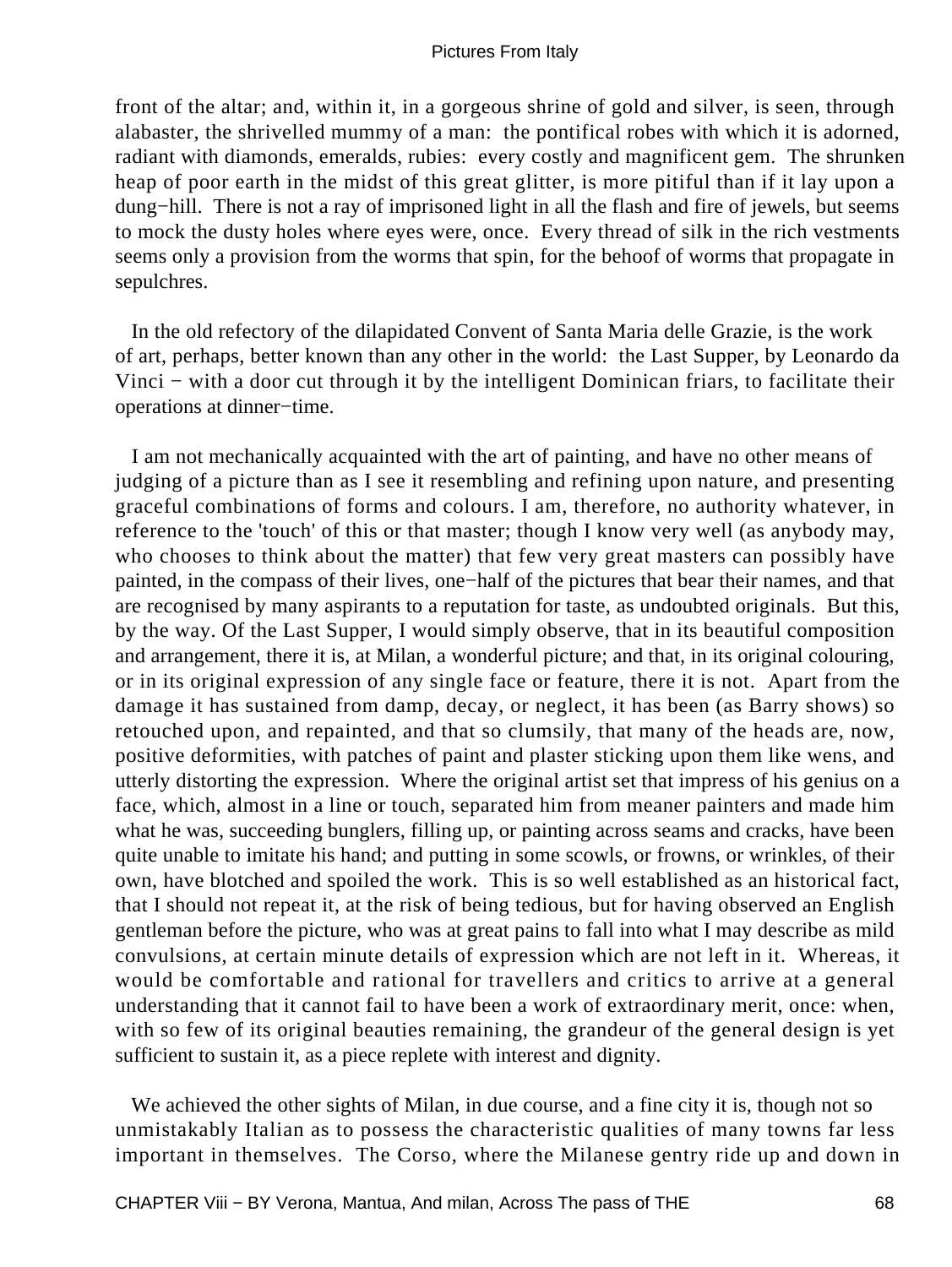carriages, and rather than not do which, they would half starve themselves at home, is a most noble public promenade, shaded by long avenues of trees. In the splendid theatre of La Scala, there was a ballet of action performed after the opera, under the title of Prometheus: in the beginning of which, some hundred or two of men and women represented our mortal race before the refinements of the arts and sciences, and loves and graces, came on earth to soften them. I never saw anything more effective. Generally speaking, the pantomimic action of the Italians is more remarkable for its sudden and impetuous character than for its delicate expression, but, in this case, the drooping monotony: the weary, miserable, listless, moping life: the sordid passions and desires of human creatures, destitute of those elevating influences to which we owe so much, and to whose promoters we render so little: were expressed in a manner really powerful and affecting. I should have thought it almost impossible to present such an idea so strongly on the stage, without the aid of speech.

 Milan soon lay behind us, at five o'clock in the morning; and before the golden statue on the summit of the cathedral spire was lost in the blue sky, the Alps, stupendously confused in lofty peaks and ridges, clouds and snow, were towering in our path.

 Still, we continued to advance toward them until nightfall; and, all day long, the mountain tops presented strangely shifting shapes, as the road displayed them in different points of view. The beautiful day was just declining, when we came upon the Lago Maggiore, with its lovely islands. For however fanciful and fantastic the Isola Bella may be, and is, it still is beautiful. Anything springing out of that blue water, with that scenery around it, must be.

 It was ten o'clock at night when we got to Domo d'Ossola, at the foot of the Pass of the Simplon. But as the moon was shining brightly, and there was not a cloud in the starlit sky, it was no time for going to bed, or going anywhere but on. So, we got a little carriage, after some delay, and began the ascent.

 It was late in November; and the snow lying four or five feet thick in the beaten road on the summit (in other parts the new drift was already deep), the air was piercing cold. But, the serenity of the night, and the grandeur of the road, with its impenetrable shadows, and deep glooms, and its sudden turns into the shining of the moon and its incessant roar of falling water, rendered the journey more and more sublime at every step.

 Soon leaving the calm Italian villages below us, sleeping in the moonlight, the road began to wind among dark trees, and after a time emerged upon a barer region, very steep and toilsome, where the moon shone bright and high. By degrees, the roar of water grew louder; and the stupendous track, after crossing the torrent by a bridge, struck in between two massive perpendicular walls of rock that quite shut out the moonlight, and only left a few stars shining in the narrow strip of sky above. Then, even this was lost, in the thick darkness of a cavern in the rock, through which the way was pierced; the terrible cataract thundering and roaring close below it, and its foam and spray hanging, in a mist, about the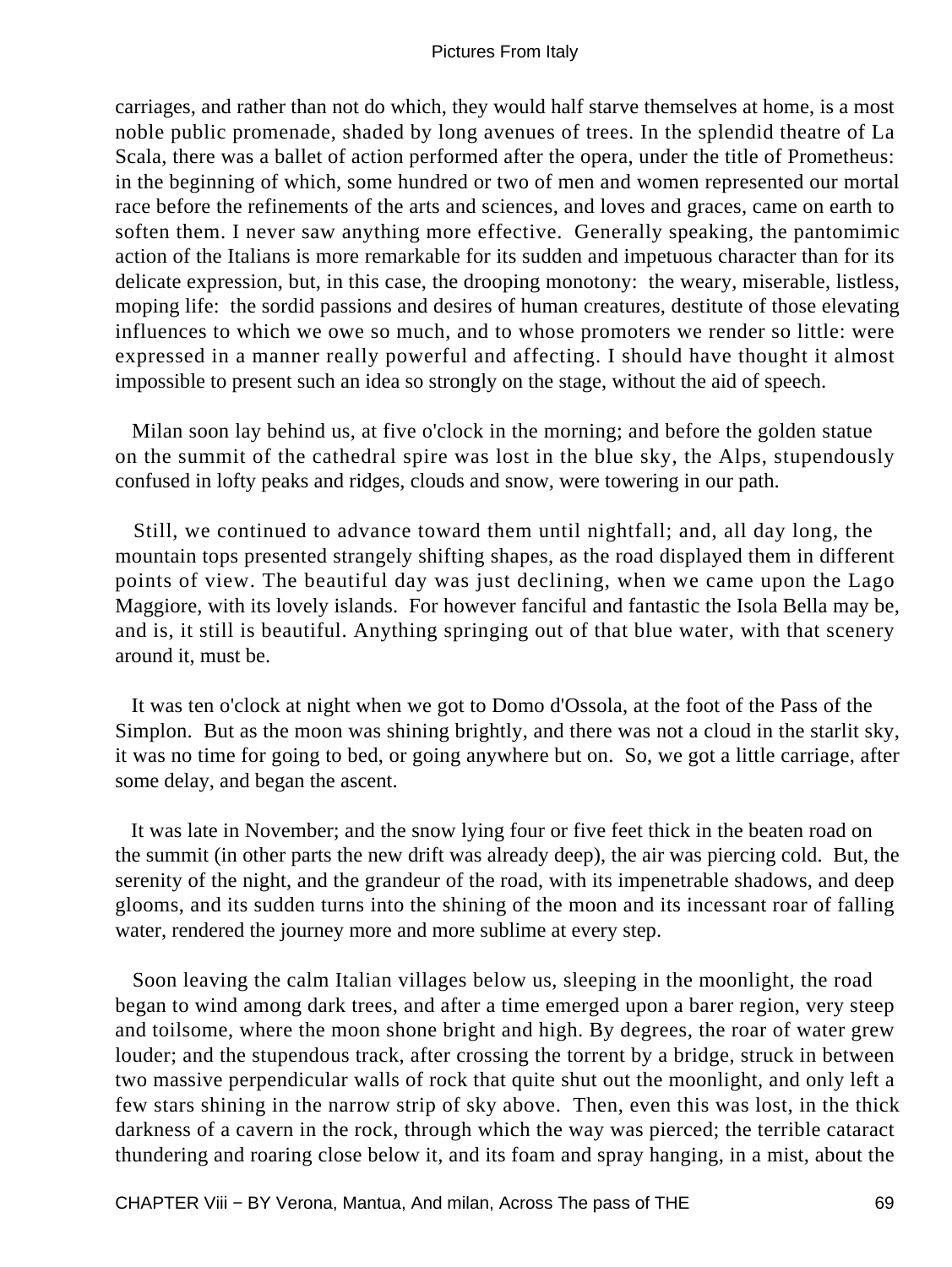entrance. Emerging from this cave, and coming again into the moonlight, and across a dizzy bridge, it crept and twisted upward, through the Gorge of Gondo, savage and grand beyond description, with smooth−fronted precipices, rising up on either hand, and almost meeting overhead. Thus we went, climbing on our rugged way, higher and higher all night, without a moment's weariness: lost in the contemplation of the black rocks, the tremendous heights and depths, the fields of smooth snow lying, in the clefts and hollows, and the fierce torrents thundering headlong down the deep abyss.

 Towards daybreak, we came among the snow, where a keen wind was blowing fiercely. Having, with some trouble, awakened the inmates of a wooden house in this solitude: round which the wind was howling dismally, catching up the snow in wreaths and hurling it away: we got some breakfast in a room built of rough timbers, but well warmed by a stove, and well contrived (as it had need to be) for keeping out the bitter storms. A sledge being then made ready, and four horses harnessed to it, we went, ploughing, through the snow. Still upward, but now in the cold light of morning, and with the great white desert on which we travelled, plain and clear.

 We were well upon the summit of the mountain: and had before us the rude cross of wood, denoting its greatest altitude above the sea: when the light of the rising sun, struck, all at once, upon the waste of snow, and turned it a deep red. The lonely grandeur of the scene was then at its height.

 As we went sledging on, there came out of the Hospice founded by Napoleon, a group of Peasant travellers, with staves and knapsacks, who had rested there last night: attended by a Monk or two, their hospitable entertainers, trudging slowly forward with them, for company's sake. It was pleasant to give them good morning, and pretty, looking back a long way after them, to see them looking back at us, and hesitating presently, when one of our horses stumbled and fell, whether or no they should return and help us. But he was soon up again, with the assistance of a rough waggoner whose team had stuck fast there too; and when we had helped him out of his difficulty, in return, we left him slowly ploughing towards them, and went slowly and swiftly forward, on the brink of a steep precipice, among the mountain pines.

 Taking to our wheels again, soon afterwards, we began rapidly to descend; passing under everlasting glaciers, by means of arched galleries, hung with clusters of dripping icicles; under and over foaming waterfalls; near places of refuge, and galleries of shelter against sudden danger; through caverns over whose arched roofs the avalanches slide, in spring, and bury themselves in the unknown gulf beneath. Down, over lofty bridges, and through horrible ravines: a little shifting speck in the vast desolation of ice and snow, and monstrous granite rocks; down through the deep Gorge of the Saltine, and deafened by the torrent plunging madly down, among the riven blocks of rock, into the level country, far below. Gradually down, by zig−zag roads, lying between an upward and a downward precipice, into warmer weather, calmer air, and softer scenery, until there lay before us,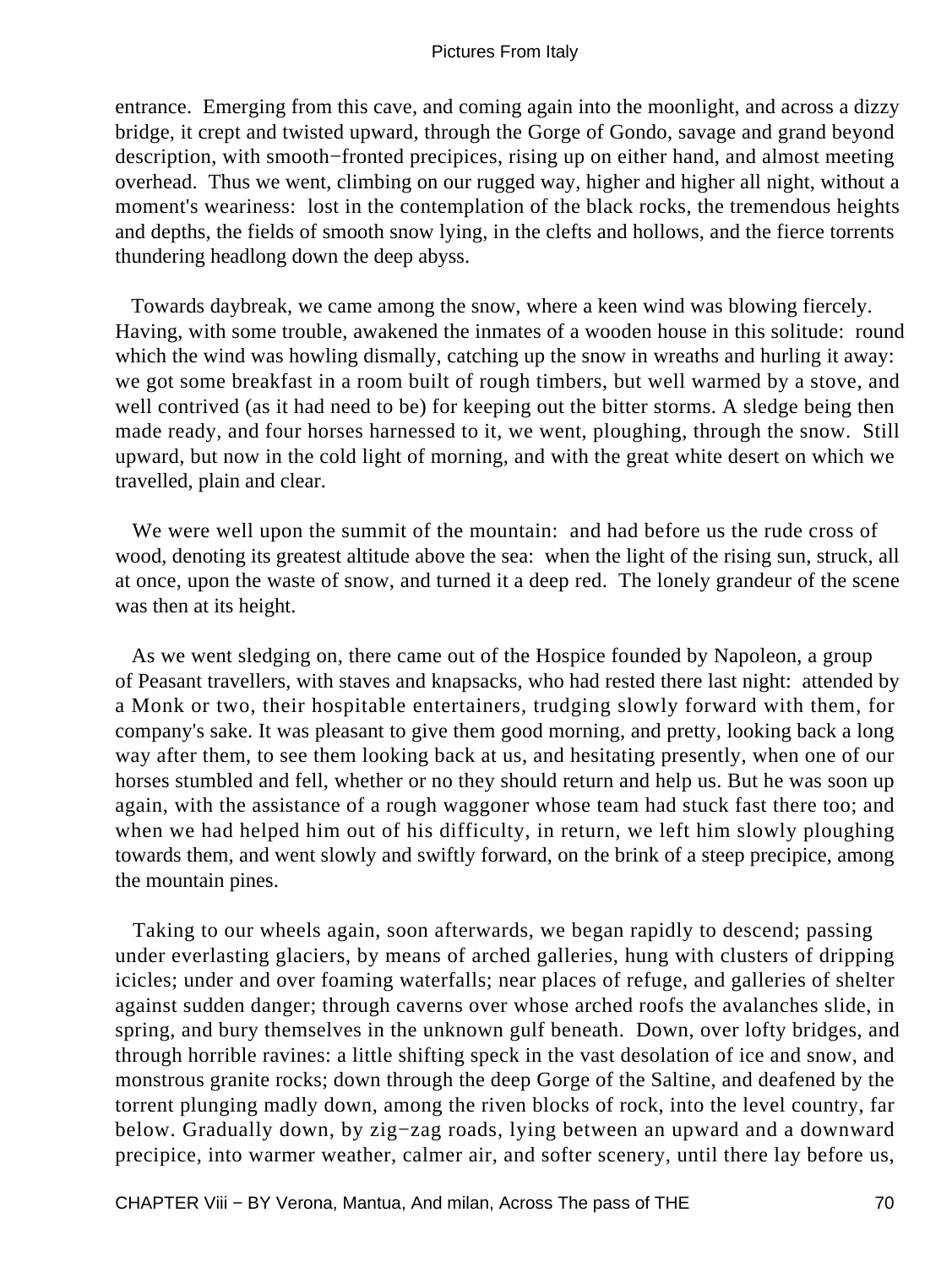glittering like gold or silver in the thaw and sunshine, the metal−covered, red, green, yellow, domes and church−spires of a Swiss town.

 The business of these recollections being with Italy, and my business, consequently, being to scamper back thither as fast as possible, I will not recall (though I am sorely tempted) how the Swiss villages, clustered at the feet of Giant mountains, looked like playthings; or how confusedly the houses were heaped and piled together; or how there were very narrow streets to shut the howling winds out in the winter−time; and broken bridges, which the impetuous torrents, suddenly released in spring, had swept away. Or how there were peasant women here, with great round fur caps: looking, when they peeped out of casements and only their heads were seen, like a population of Sword−bearers to the Lord Mayor of London; or how the town of Vevey, lying on the smooth lake of Geneva, was beautiful to see; or how the statue of Saint Peter in the street at Fribourg, grasps the largest key that ever was beheld; or how Fribourg is illustrious for its two suspension bridges, and its grand cathedral organ.

 Or how, between that town and Bale, the road meandered among thriving villages of wooden cottages, with overhanging thatched roofs, and low protruding windows, glazed with small round panes of glass like crown−pieces; or how, in every little Swiss homestead, with its cart or waggon carefully stowed away beside the house, its little garden, stock of poultry, and groups of red−cheeked children, there was an air of comfort, very new and very pleasant after Italy; or how the dresses of the women changed again, and there were no more sword−bearers to be seen; and fair white stomachers, and great black, fan−shaped, gauzy−looking caps, prevailed instead.

 Or how the country by the Jura mountains, sprinkled with snow, and lighted by the moon, and musical with falling water, was delightful; or how, below the windows of the great hotel of the Three Kings at Bale, the swollen Rhine ran fast and green; or how, at Strasbourg, it was quite as fast but not as green: and was said to be foggy lower down: and, at that late time of the year, was a far less certain means of progress, than the highway road to Paris.

 Or how Strasbourg itself, in its magnificent old Gothic Cathedral, and its ancient houses with their peaked roofs and gables, made a little gallery of quaint and interesting views; or how a crowd was gathered inside the cathedral at noon, to see the famous mechanical clock in motion, striking twelve. How, when it struck twelve, a whole army of puppets went through many ingenious evolutions; and, among them, a huge puppet−cock, perched on the top, crowed twelve times, loud and clear. Or how it was wonderful to see this cock at great pains to clap its wings, and strain its throat; but obviously having no connection whatever with its own voice; which was deep within the clock, a long way down.

 Or how the road to Paris, was one sea of mud, and thence to the coast, a little better for a hard frost. Or how the cliffs of Dover were a pleasant sight, and England was so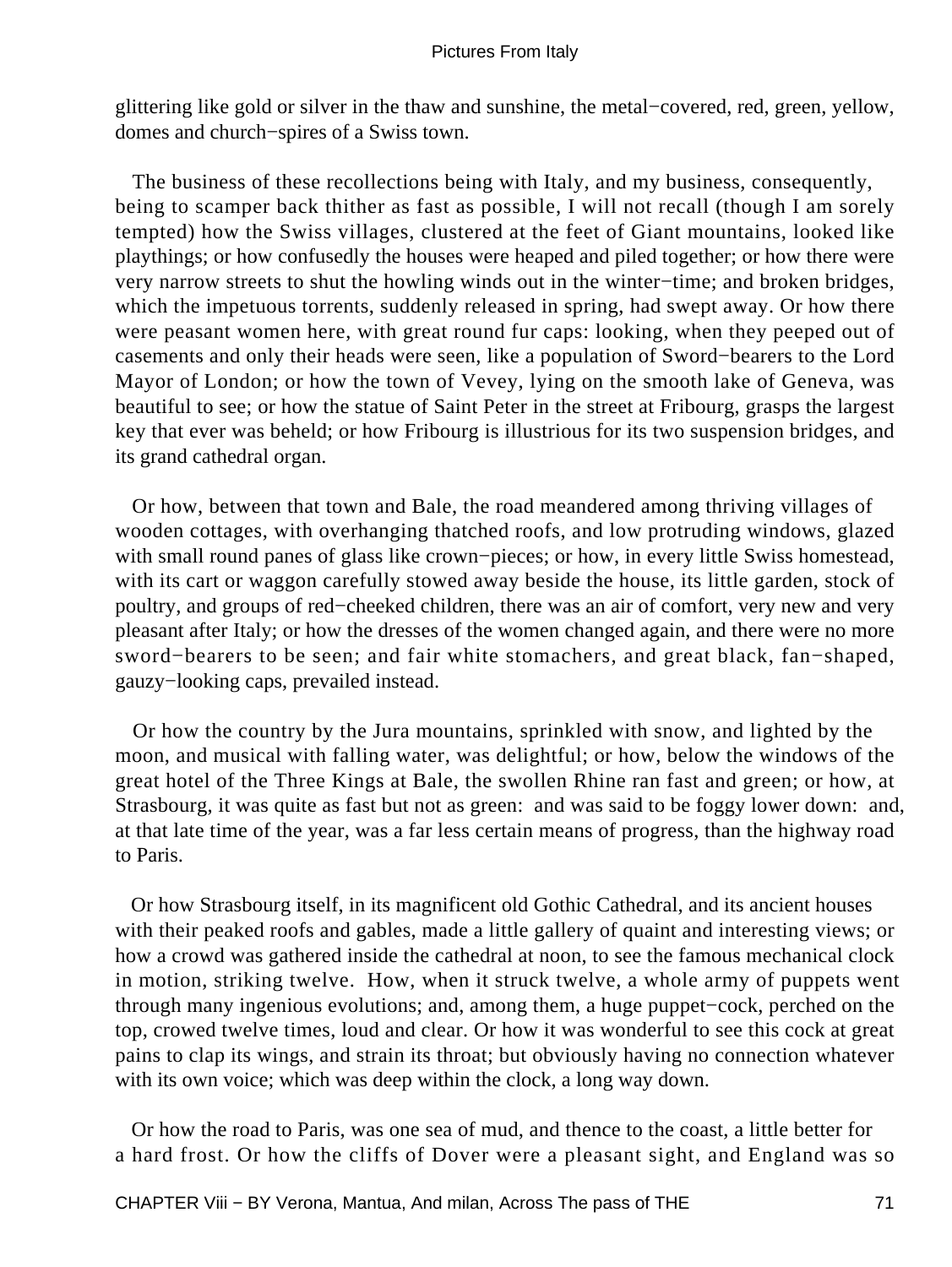wonderfully neat − though dark, and lacking colour on a winter's day, it must be conceded.

 Or how, a few days afterwards, it was cool, re−crossing the channel, with ice upon the decks, and snow lying pretty deep in France. Or how the Malle Poste scrambled through the snow, headlong, drawn in the hilly parts by any number of stout horses at a canter; or how there were, outside the Post−office Yard in Paris, before daybreak, extraordinary adventurers in heaps of rags, groping in the snowy streets with little rakes, in search of odds and ends.

 Or how, between Paris and Marseilles, the snow being then exceeding deep, a thaw came on, and the mail waded rather than rolled for the next three hundred miles or so; breaking springs on Sunday nights, and putting out its two passengers to warm and refresh themselves pending the repairs, in miserable billiard−rooms, where hairy company, collected about stoves, were playing cards; the cards being very like themselves − extremely limp and dirty.

 Or how there was detention at Marseilles from stress of weather; and steamers were advertised to go, which did not go; or how the good Steam−packet Charlemagne at length put out, and met such weather that now she threatened to run into Toulon, and now into Nice, but, the wind moderating, did neither, but ran on into Genoa harbour instead, where the familiar Bells rang sweetly in my ear. Or how there was a travelling party on board, of whom one member was very ill in the cabin next to mine, and being ill was cross, and therefore declined to give up the Dictionary, which he kept under his pillow; thereby obliging his companions to come down to him, constantly, to ask what was the Italian for a lump of sugar − a glass of brandy and water − what's o'clock? and so forth: which he always insisted on looking out, with his own sea−sick eyes, declining to entrust the book to any man alive.

 Like **Grumio,** I might have told you, in detail, all this and something more − but to as little purpose − were I not deterred by the remembrance that my business is with Italy. Therefore, like GRUMIO'S story, 'it shall die in oblivion.'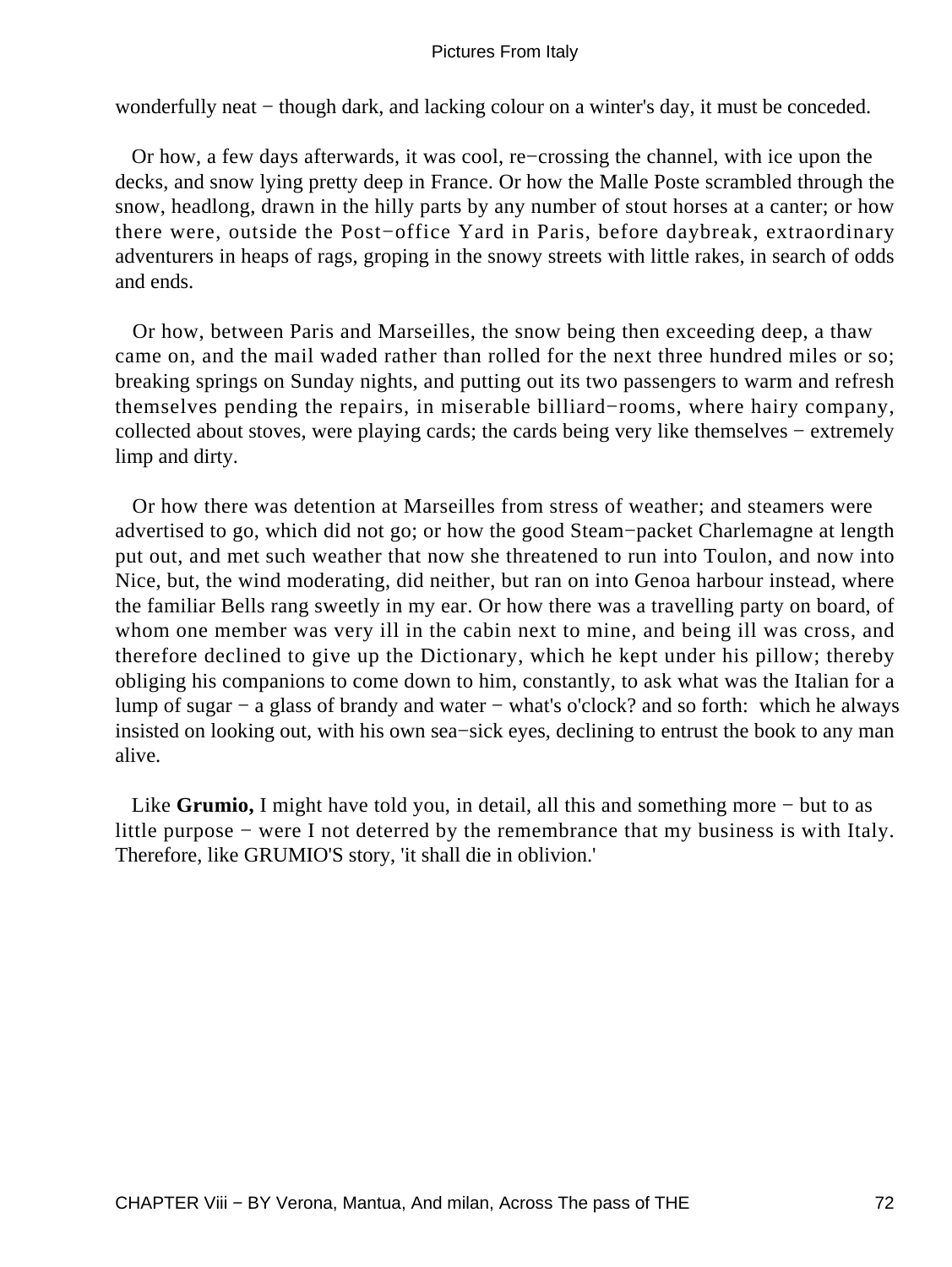# **[CHAPTER Ix − TO Rome by pisa and SIENA](#page-134-0)**

*T*HERE is nothing in Italy, more beautiful to me, than the coast− road between Genoa and Spezzia. On one side: sometimes far below, sometimes nearly on a level with the road, and often skirted by broken rocks of many shapes: there is the free blue sea, with here and there a picturesque felucca gliding slowly on; on the other side are lofty hills, ravines besprinkled with white cottages, patches of dark olive woods, country churches with their light open towers, and country houses gaily painted. On every bank and knoll by the wayside, the wild cactus and aloe flourish in exuberant profusion; and the gardens of the bright villages along the road, are seen, all blushing in the summer−time with clusters of the Belladonna, and are fragrant in the autumn and winter with golden oranges and lemons.

 Some of the villages are inhabited, almost exclusively, by fishermen; and it is pleasant to see their great boats hauled up on the beach, making little patches of shade, where they lie asleep, or where the women and children sit romping and looking out to sea, while they mend their nets upon the shore. There is one town, Camoglia, with its little harbour on the sea, hundreds of feet below the road; where families of mariners live, who, time out of mind, have owned coasting−vessels in that place, and have traded to Spain and elsewhere. Seen from the road above, it is like a tiny model on the margin of the dimpled water, shining in the sun. Descended into, by the winding mule−tracks, it is a perfect miniature of a primitive seafaring town; the saltest, roughest, most piratical little place that ever was seen. Great rusty iron rings and mooring−chains, capstans, and fragments of old masts and spars, choke up the way; hardy rough−weather boats, and seamen's clothing, flutter in the little harbour or are drawn out on the sunny stones to dry; on the parapet of the rude pier, a few amphibious−looking fellows lie asleep, with their legs dangling over the wall, as though earth or water were all one to them, and if they slipped in, they would float away, dozing comfortably among the fishes; the church is bright with trophies of the sea, and votive offerings, in commemoration of escape from storm and shipwreck. The dwellings not immediately abutting on the harbour are approached by blind low archways, and by crooked steps, as if in darkness and in difficulty of access they should be like holds of ships, or inconvenient cabins under water; and everywhere, there is a smell of fish, and sea−weed, and old rope.

 The coast−road whence Camoglia is descried so far below, is famous, in the warm season, especially in some parts near Genoa, for fire− flies. Walking there on a dark night, I have seen it made one sparkling firmament by these beautiful insects: so that the distant stars were pale against the flash and glitter that spangled every olive wood and hill−side, and pervaded the whole air.

It was not in such a season, however, that we traversed this road on our way to Rome.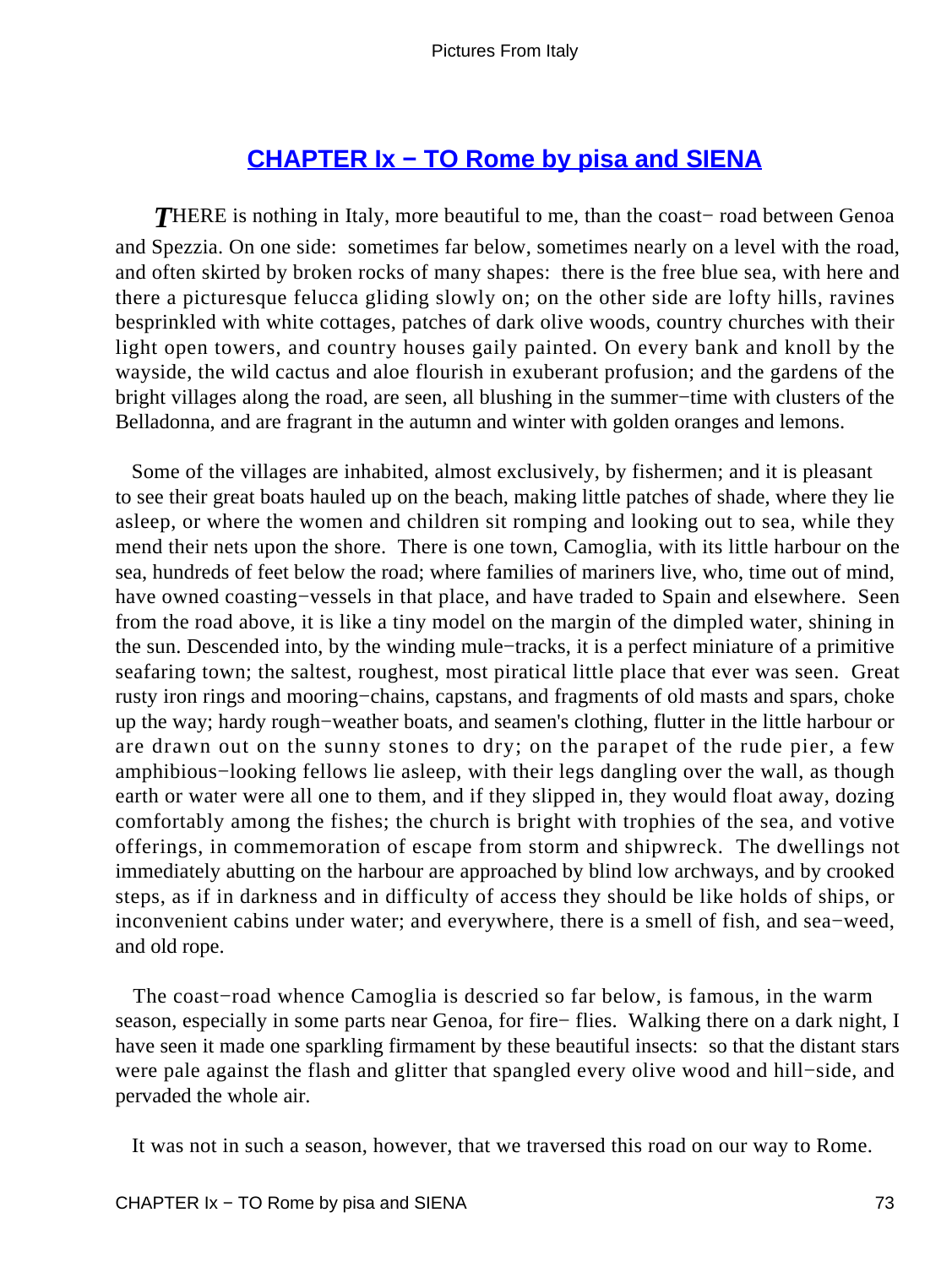The middle of January was only just past, and it was very gloomy and dark weather; very wet besides. In crossing the fine pass of Bracco, we encountered such a storm of mist and rain, that we travelled in a cloud the whole way. There might have been no Mediterranean in the world, for anything that we saw of it there, except when a sudden gust of wind, clearing the mist before it, for a moment, showed the agitated sea at a great depth below, lashing the distant rocks, and spouting up its foam furiously. The rain was incessant; every brook and torrent was greatly swollen; and such a deafening leaping, and roaring, and thundering of water, I never heard the like of in my life.

 Hence, when we came to Spezzia, we found that the Magra, an unbridged river on the high−road to Pisa, was too high to be safely crossed in the Ferry Boat, and were fain to wait until the afternoon of next day, when it had, in some degree, subsided. Spezzia, however, is a good place to tarry at; by reason, firstly, of its beautiful bay; secondly, of its ghostly Inn; thirdly, of the head−dress of the women, who wear, on one side of their head, a small doll's straw hat, stuck on to the hair; which is certainly the oddest and most roguish head−gear that ever was invented.

The Magra safely crossed in the Ferry Boat – the passage is not by any means agreeable, when the current is swollen and strong − we arrived at Carrara, within a few hours. In good time next morning, we got some ponies, and went out to see the marble quarries.

 They are four or five great glens, running up into a range of lofty hills, until they can run no longer, and are stopped by being abruptly strangled by Nature. The quarries, 'or caves,' as they call them there, are so many openings, high up in the hills, on either side of these passes, where they blast and excavate for marble: which may turn out good or bad: may make a man's fortune very quickly, or ruin him by the great expense of working what is worth nothing. Some of these caves were opened by the ancient Romans, and remain as they left them to this hour. Many others are being worked at this moment; others are to be begun to−morrow, next week, next month; others are unbought, unthought of; and marble enough for more ages than have passed since the place was resorted to, lies hidden everywhere: patiently awaiting its time of discovery.

 As you toil and clamber up one of these steep gorges (having left your pony soddening his girths in water, a mile or two lower down) you hear, every now and then, echoing among the hills, in a low tone, more silent than the previous silence, a melancholy warning bugle, − a signal to the miners to withdraw. Then, there is a thundering, and echoing from hill to hill, and perhaps a splashing up of great fragments of rock into the air; and on you toil again until some other bugle sounds, in a new direction, and you stop directly, lest you should come within the range of the new explosion.

There were numbers of men, working high up in these hills – on the sides – clearing away, and sending down the broken masses of stone and earth, to make way for the blocks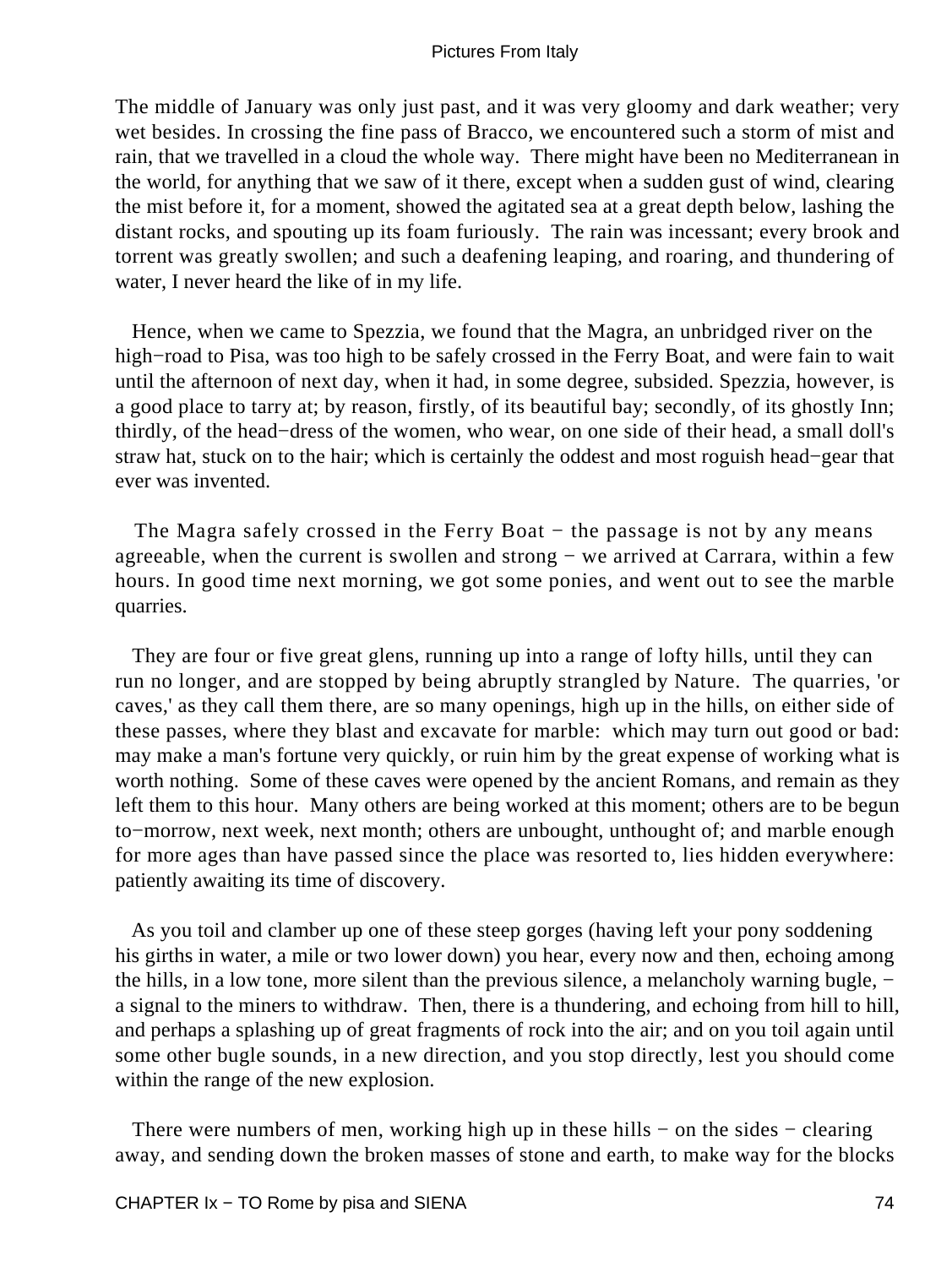of marble that had been discovered. As these came rolling down from unseen hands into the narrow valley, I could not help thinking of the deep glen (just the same sort of glen) where the Roc left Sindbad the Sailor; and where the merchants from the heights above, flung down great pieces of meat for the diamonds to stick to. There were no eagles here, to darken the sun in their swoop, and pounce upon them; but it was as wild and fierce as if there had been hundreds.

 But the road, the road down which the marble comes, however immense the blocks! The genius of the country, and the spirit of its institutions, pave that road: repair it, watch it, keep it going! Conceive a channel of water running over a rocky bed, beset with great heaps of stone of all shapes and sizes, winding down the middle of this valley; and **That** being the road − because it was the road five hundred years ago! Imagine the clumsy carts of five hundred years ago, being used to this hour, and drawn, as they used to be, five hundred years ago, by oxen, whose ancestors were worn to death five hundred years ago, as their unhappy descendants are now, in twelve months, by the suffering and agony of this cruel work! Two pair, four pair, ten pair, twenty pair, to one block, according to its size; down it must come, this way. In their struggling from stone to stone, with their enormous loads behind them, they die frequently upon the spot; and not they alone; for their passionate drivers, sometimes tumbling down in their energy, are crushed to death beneath the wheels. But it was good five hundred years ago, and it must be good now: and a railroad down one of these steeps (the easiest thing in the world) would be flat blasphemy.

 When we stood aside, to see one of these cars drawn by only a pair of oxen (for it had but one small block of marble on it), coming down, I hailed, in my heart, the man who sat upon the heavy yoke, to keep it on the neck of the poor beasts − and who faced backwards: not before him − as the very Devil of true despotism. He had a great rod in his hand, with an iron point; and when they could plough and force their way through the loose bed of the torrent no longer, and came to a stop, he poked it into their bodies, beat it on their heads, screwed it round and round in their nostrils, got them on a yard or two, in the madness of intense pain; repeated all these persuasions, with increased intensity of purpose, when they stopped again; got them on, once more; forced and goaded them to an abrupter point of the descent; and when their writhing and smarting, and the weight behind them, bore them plunging down the precipice in a cloud of scattered water, whirled his rod above his head, and gave a great whoop and hallo, as if he had achieved something, and had no idea that they might shake him off, and blindly mash his brains upon the road, in the noon−tide of his triumph.

 Standing in one of the many studii of Carrara, that afternoon − for it is a great workshop, full of beautifully−finished copies in marble, of almost every figure, group, and bust, we know − it seemed, at first, so strange to me that those exquisite shapes, replete with grace, and thought, and delicate repose, should grow out of all this toil, and sweat, and torture! But I soon found a parallel to it, and an explanation of it, in every virtue that springs up in miserable ground, and every good thing that has its birth in sorrow and distress. And,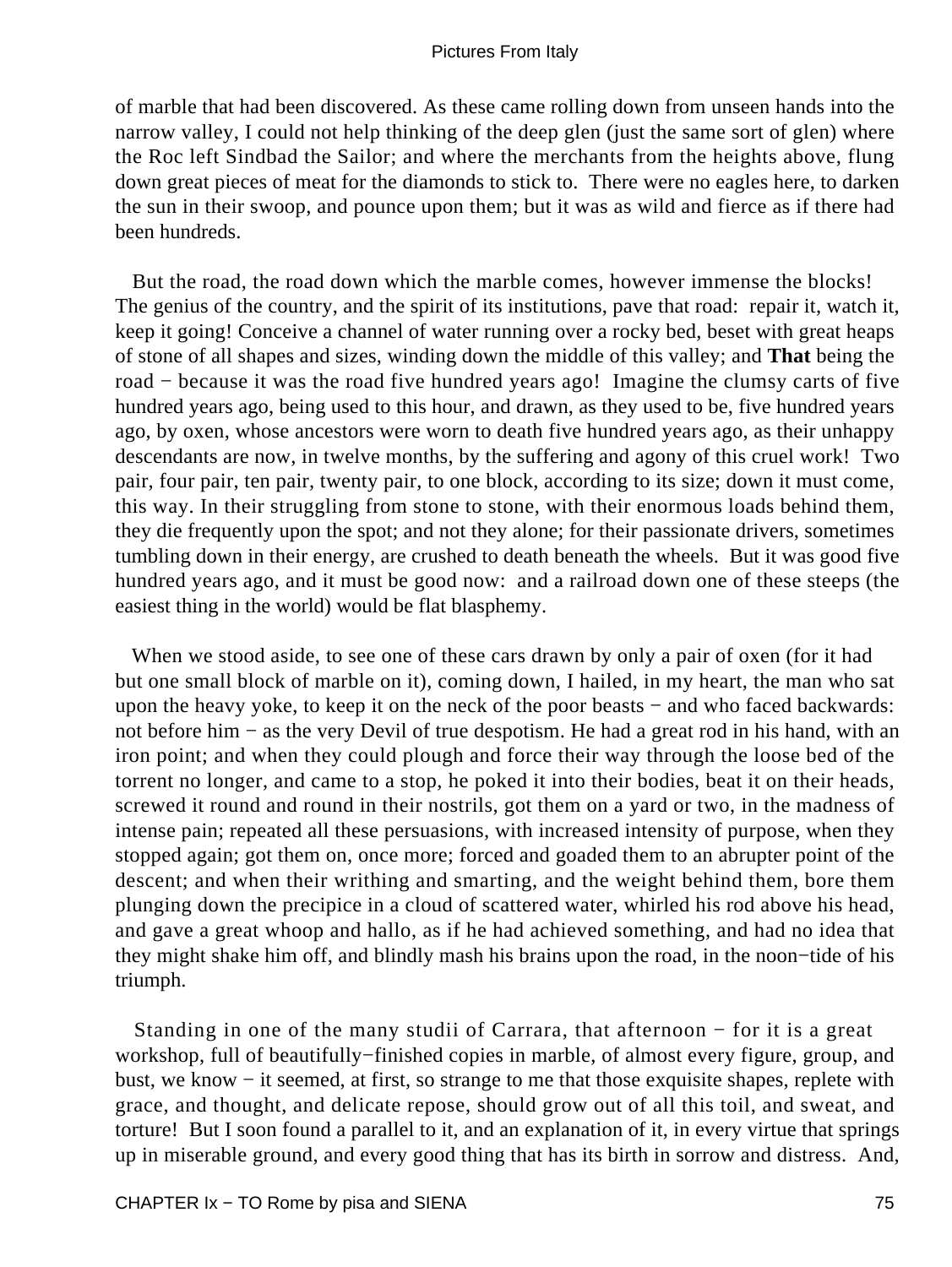looking out of the sculptor's great window, upon the marble mountains, all red and glowing in the decline of day, but stern and solemn to the last, I thought, my God! how many quarries of human hearts and souls, capable of far more beautiful results, are left shut up and mouldering away: while pleasure−travellers through life, avert their faces, as they pass, and shudder at the gloom and ruggedness that conceal them!

 The then reigning Duke of Modena, to whom this territory in part belonged, claimed the proud distinction of being the only sovereign in Europe who had not recognised Louis−Philippe as King of the French! He was not a wag, but quite in earnest. He was also much opposed to railroads; and if certain lines in contemplation by other potentates, on either side of him, had been executed, would have probably enjoyed the satisfaction of having an omnibus plying to and fro across his not very vast dominions, to forward travellers from one terminus to another.

 Carrara, shut in by great hills, is very picturesque and bold. Few tourists stay there; and the people are nearly all connected, in one way or other, with the working of marble. There are also villages among the caves, where the workmen live. It contains a beautiful little Theatre, newly built; and it is an interesting custom there, to form the chorus of labourers in the marble quarries, who are self−taught and sing by ear. I heard them in a comic opera, and in an act of 'Norma;' and they acquitted themselves very well; unlike the common people of Italy generally, who (with some exceptions among the Neapolitans) sing vilely out of tune, and have very disagreeable singing voices.

 From the summit of a lofty hill beyond Carrara, the first view of the fertile plain in which the town of Pisa lies – with Leghorn, a purple spot in the flat distance – is enchanting. Nor is it only distance that lends enchantment to the view; for the fruitful country, and rich woods of olive−trees through which the road subsequently passes, render it delightful.

 The moon was shining when we approached Pisa, and for a long time we could see, behind the wall, the leaning Tower, all awry in the uncertain light; the shadowy original of the old pictures in school−books, setting forth 'The Wonders of the World.' Like most things connected in their first associations with school−books and school−times, it was too small. I felt it keenly. It was nothing like so high above the wall as I had hoped. It was another of the many deceptions practised by Mr. Harris, Bookseller, at the corner of St. Paul's Churchyard, London. HIS Tower was a fiction, but this was a reality − and, by comparison, a short reality. Still, it looked very well, and very strange, and was quite as much out of the perpendicular as Harris had represented it to be. The quiet air of Pisa too; the big guard−house at the gate, with only two little soldiers in it; the streets with scarcely any show of people in them; and the Arno, flowing quaintly through the centre of the town; were excellent. So, I bore no malice in my heart against Mr. Harris (remembering his good intentions), but forgave him before dinner, and went out, full of confidence, to see the Tower next morning.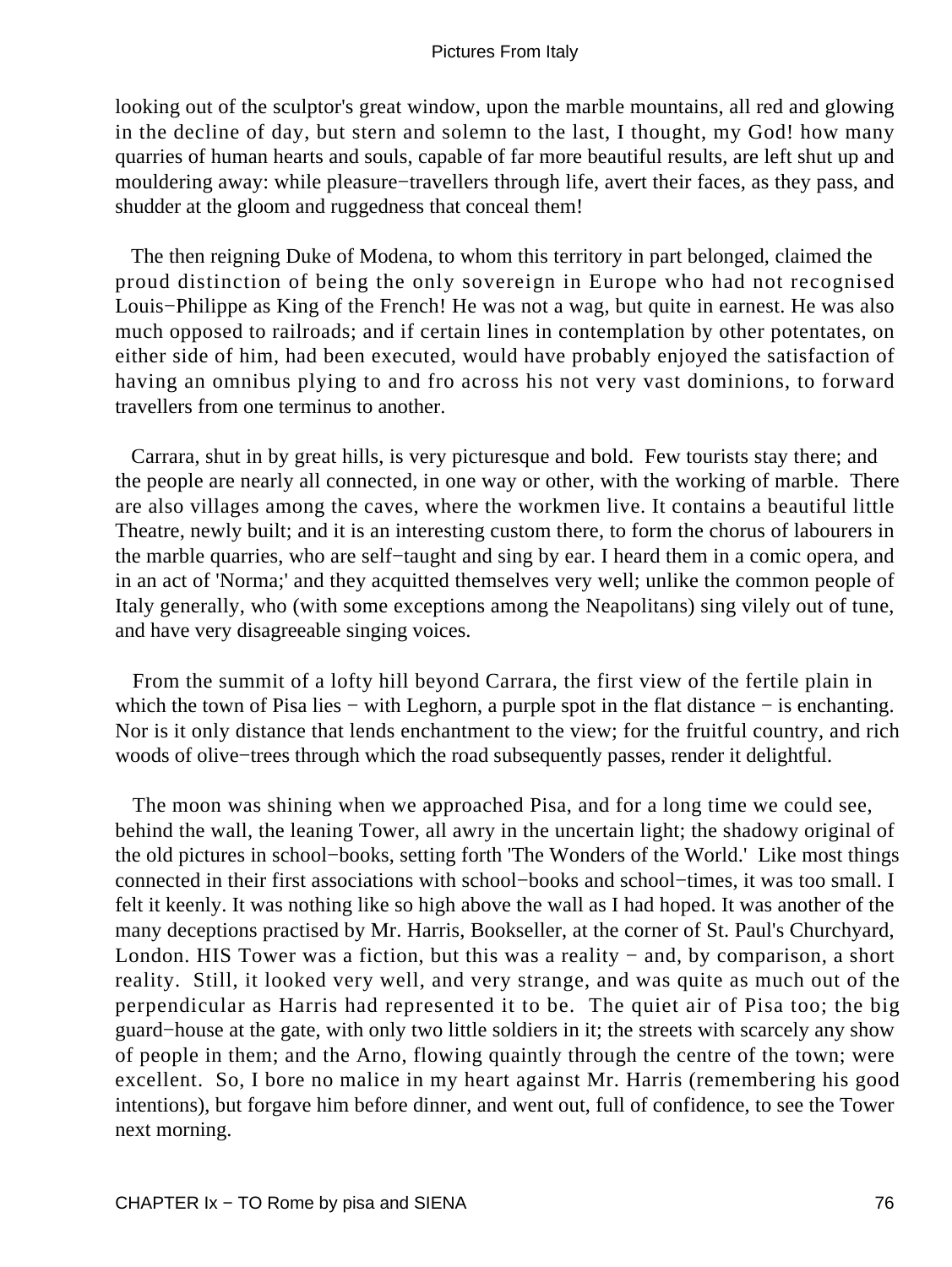I might have known better; but, somehow, I had expected to see it, casting its long shadow on a public street where people came and went all day. It was a surprise to me to find it in a grave retired place, apart from the general resort, and carpeted with smooth green turf. But, the group of buildings, clustered on and about this verdant carpet: comprising the Tower, the Baptistery, the Cathedral, and the Church of the Campo Santo: is perhaps the most remarkable and beautiful in the whole world; and from being clustered there, together, away from the ordinary transactions and details of the town, they have a singularly venerable and impressive character. It is the architectural essence of a rich old city, with all its common life and common habitations pressed out, and filtered away.

**Simond** compares the Tower to the usual pictorial representations in children's books of the Tower of Babel. It is a happy simile, and conveys a better idea of the building than chapters of laboured description. Nothing can exceed the grace and lightness of the structure; nothing can be more remarkable than its general appearance. In the course of the ascent to the top (which is by an easy staircase), the inclination is not very apparent; but, at the summit, it becomes so, and gives one the sensation of being in a ship that has heeled over, through the action of an ebb−tide. The effect **Upon the low side,** so to speak − looking over from the gallery, and seeing the shaft recede to its base − is very startling; and I saw a nervous traveller hold on to the Tower involuntarily, after glancing down, as if he had some idea of propping it up. The view within, from the ground − looking up, as through a slanted tube − is also very curious. It certainly inclines as much as the most sanguine tourist could desire. The natural impulse of ninety−nine people out of a hundred, who were about to recline upon the grass below it, to rest, and contemplate the adjacent buildings, would probably be, not to take up their position under the leaning side; it is so very much aslant.

 The manifold beauties of the Cathedral and Baptistery need no recapitulation from me; though in this case, as in a hundred others, I find it difficult to separate my own delight in recalling them, from your weariness in having them recalled. There is a picture of St. Agnes, by Andrea del Sarto, in the former, and there are a variety of rich columns in the latter, that tempt me strongly.

 It is, I hope, no breach of my resolution not to be tempted into elaborate descriptions, to remember the Campo Santo; where grass− grown graves are dug in earth brought more than six hundred years ago, from the Holy Land; and where there are, surrounding them, such cloisters, with such playing lights and shadows falling through their delicate tracery on the stone pavement, as surely the dullest memory could never forget. On the walls of this solemn and lovely place, are ancient frescoes, very much obliterated and decayed, but very curious. As usually happens in almost any collection of paintings, of any sort, in Italy, where there are many heads, there is, in one of them, a striking accidental likeness of Napoleon. At one time, I used to please my fancy with the speculation whether these old painters, at their work, had a foreboding knowledge of the man who would one day arise to wreak such destruction upon art: whose soldiers would make targets of great pictures, and stable their horses among triumphs of architecture. But the same Corsican face is so plentiful in some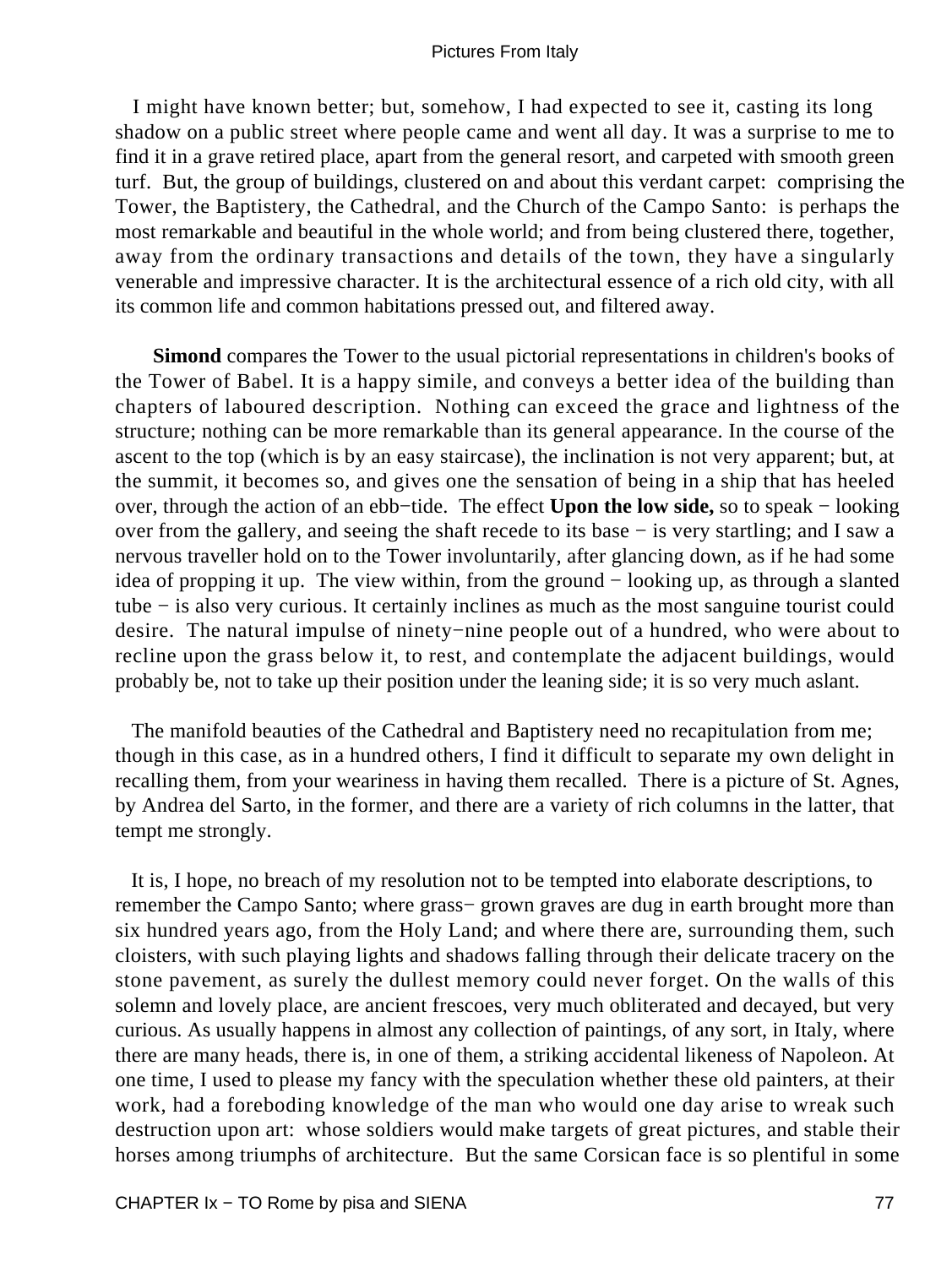parts of Italy at this day, that a more commonplace solution of the coincidence is unavoidable.

 If Pisa be the seventh wonder of the world in right of its Tower, it may claim to be, at least, the second or third in right of its beggars. They waylay the unhappy visitor at every turn, escort him to every door he enters at, and lie in wait for him, with strong reinforcements, at every door by which they know he must come out. The grating of the portal on its hinges is the signal for a general shout, and the moment he appears, he is hemmed in, and fallen on, by heaps of rags and personal distortions. The beggars seem to embody all the trade and enterprise of Pisa. Nothing else is stirring, but warm air. Going through the streets, the fronts of the sleepy houses look like backs. They are all so still and quiet, and unlike houses with people in them, that the greater part of the city has the appearance of a city at daybreak, or during a general siesta of the population. Or it is yet more like those backgrounds of houses in common prints, or old engravings, where windows and doors are squarely indicated, and one figure (a beggar of course) is seen walking off by itself into illimitable perspective.

 Not so Leghorn (made illustrious by SMOLLETT'S grave), which is a thriving, business−like, matter−of−fact place, where idleness is shouldered out of the way by commerce. The regulations observed there, in reference to trade and merchants, are very liberal and free; and the town, of course, benefits by them. Leghorn had a bad name in connection with stabbers, and with some justice it must be allowed; for, not many years ago, there was an assassination club there, the members of which bore no ill−will to anybody in particular, but stabbed people (quite strangers to them) in the streets at night, for the pleasure and excitement of the recreation. I think the president of this amiable society was a shoemaker. He was taken, however, and the club was broken up. It would, probably, have disappeared in the natural course of events, before the railroad between Leghorn and Pisa, which is a good one, and has already begun to astonish Italy with a precedent of punctuality, order, plain dealing, and improvement – the most dangerous and heretical astonisher of all. There must have been a slight sensation, as of earthquake, surely, in the Vatican, when the first Italian railroad was thrown open.

 Returning to Pisa, and hiring a good−tempered Vetturino, and his four horses, to take us on to Rome, we travelled through pleasant Tuscan villages and cheerful scenery all day. The roadside crosses in this part of Italy are numerous and curious. There is seldom a figure on the cross, though there is sometimes a face, but they are remarkable for being garnished with little models in wood, of every possible object that can be connected with the Saviour's death. The cock that crowed when Peter had denied his Master thrice, is usually perched on the tip−top; and an ornithological phenomenon he generally is. Under him, is the inscription. Then, hung on to the cross−beam, are the spear, the reed with the sponge of vinegar and water at the end, the coat without seam for which the soldiers cast lots, the dice−box with which they threw for it, the hammer that drove in the nails, the pincers that pulled them out, the ladder which was set against the cross, the crown of thorns, the instrument of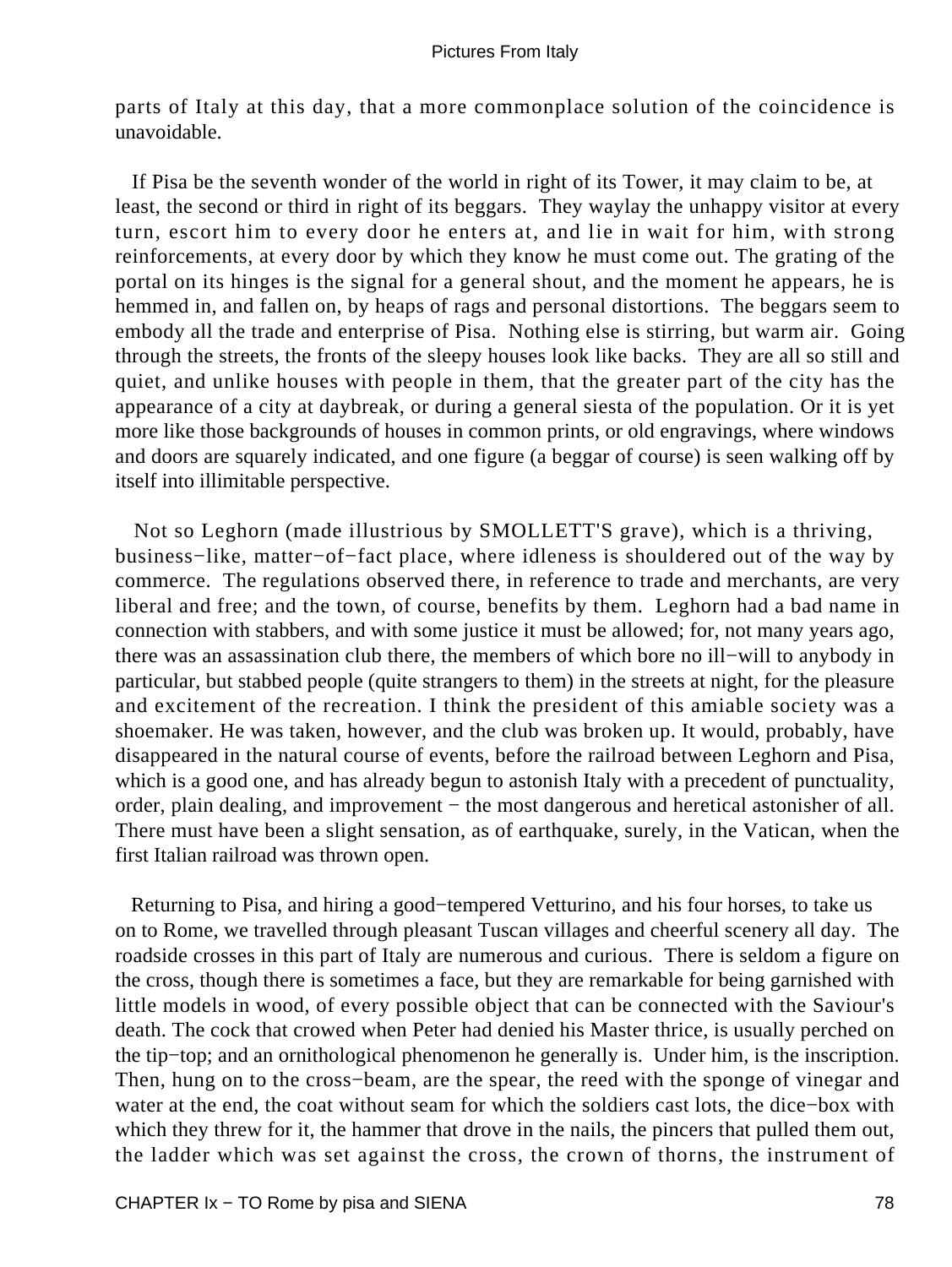flagellation, the lanthorn with which Mary went to the tomb (I suppose), and the sword with which Peter smote the servant of the high priest, – a perfect toy–shop of little objects, repeated at every four or five miles, all along the highway.

 On the evening of the second day from Pisa, we reached the beautiful old city of Siena. There was what they called a Carnival, in progress; but, as its secret lay in a score or two of melancholy people walking up and down the principal street in common toy−shop masks, and being more melancholy, if possible, than the same sort of people in England, I say no more of it. We went off, betimes next morning, to see the Cathedral, which is wonderfully picturesque inside and out, especially the latter − also the market−place, or great Piazza, which is a large square, with a great broken−nosed fountain in it: some quaint Gothic houses: and a high square brick tower; **Outside** the top of which − a curious feature in such views in Italy − hangs an enormous bell. It is like a bit of Venice, without the water. There are some curious old Palazzi in the town, which is very ancient; and without having (for me) the interest of Verona, or Genoa, it is very dreamy and fantastic, and most interesting.

We went on again, as soon as we had seen these things, and going over a rather bleak country (there had been nothing but vines until now: mere walking−sticks at that season of the year), stopped, as usual, between one and two hours in the middle of the day, to rest the horses; that being a part of every Vetturino contract. We then went on again, through a region gradually becoming bleaker and wilder, until it became as bare and desolate as any Scottish moors. Soon after dark, we halted for the night, at the osteria of La Scala: a perfectly lone house, where the family were sitting round a great fire in the kitchen, raised on a stone platform three or four feet high, and big enough for the roasting of an ox. On the upper, and only other floor of this hotel, there was a great, wild, rambling sala, with one very little window in a by−corner, and four black doors opening into four black bedrooms in various directions. To say nothing of another large black door, opening into another large black sala, with the staircase coming abruptly through a kind of trap−door in the floor, and the rafters of the roof looming above: a suspicious little press skulking in one obscure corner: and all the knives in the house lying about in various directions. The fireplace was of the purest Italian architecture, so that it was perfectly impossible to see it for the smoke. The waitress was like a dramatic brigand's wife, and wore the same style of dress upon her head. The dogs barked like mad; the echoes returned the compliments bestowed upon them; there was not another house within twelve miles; and things had a dreary, and rather a cut−throat, appearance.

 They were not improved by rumours of robbers having come out, strong and boldly, within a few nights; and of their having stopped the mail very near that place. They were known to have waylaid some travellers not long before, on Mount Vesuvius itself, and were the talk at all the roadside inns. As they were no business of ours, however (for we had very little with us to lose), we made ourselves merry on the subject, and were very soon as comfortable as need be. We had the usual dinner in this solitary house; and a very good dinner it is, when you are used to it. There is something with a vegetable or some rice in it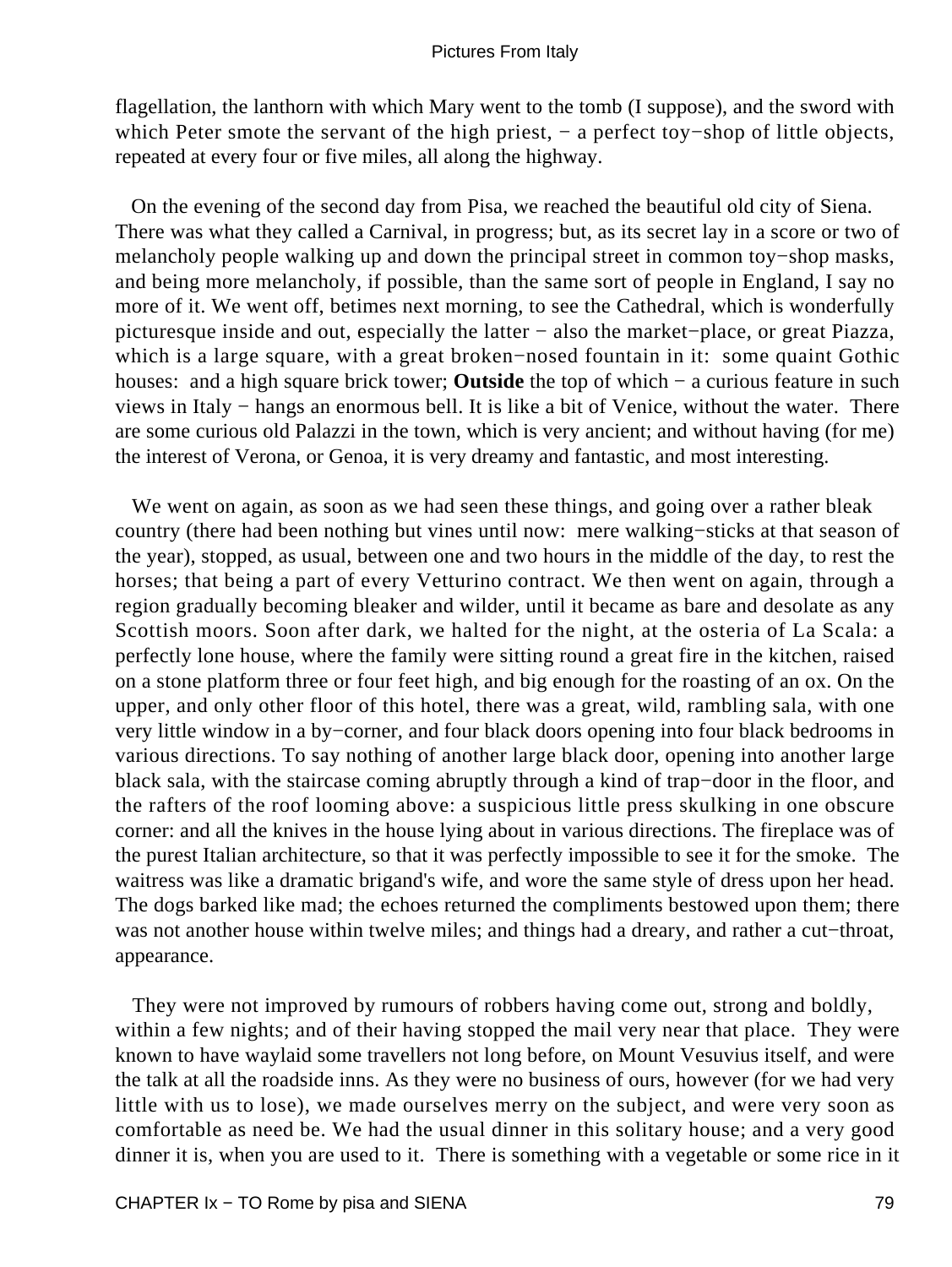which is a sort of shorthand or arbitrary character for soup, and which tastes very well, when you have flavoured it with plenty of grated cheese, lots of salt, and abundance of pepper. There is the half fowl of which this soup has been made. There is a stewed pigeon, with the gizzards and livers of himself and other birds stuck all round him. There is a bit of roast beef, the size of a small French roll. There are a scrap of Parmesan cheese, and five little withered apples, all huddled together on a small plate, and crowding one upon the other, as if each were trying to save itself from the chance of being eaten. Then there is coffee; and then there is bed. You don't mind brick floors; you don't mind yawning doors, nor banging windows; you don't mind your own horses being stabled under the bed: and so close, that every time a horse coughs or sneezes, he wakes you. If you are good−humoured to the people about you, and speak pleasantly, and look cheerful, take my word for it you may be well entertained in the very worst Italian Inn, and always in the most obliging manner, and may go from one end of the country to the other (despite all stories to the contrary) without any great trial of your patience anywhere. Especially, when you get such wine in flasks, as the Orvieto, and the Monte Pulciano.

 It was a bad morning when we left this place; and we went, for twelve miles, over a country as barren, as stony, and as wild, as Cornwall in England, until we came to Radicofani, where there is a ghostly, goblin inn: once a hunting−seat, belonging to the Dukes of Tuscany. It is full of such rambling corridors, and gaunt rooms, that all the murdering and phantom tales that ever were written might have originated in that one house. There are some horrible old Palazzi in Genoa: one in particular, not unlike it, outside: but there is a winding, creaking, wormy, rustling, door− opening, foot−on−staircase−falling character about this Radicofani Hotel, such as I never saw, anywhere else. The town, such as it is, hangs on a hill−side above the house, and in front of it. The inhabitants are all beggars; and as soon as they see a carriage coming, they swoop down upon it, like so many birds of prey.

 When we got on the mountain pass, which lies beyond this place, the wind (as they had forewarned us at the inn) was so terrific, that we were obliged to take my other half out of the carriage, lest she should be blown over, carriage and all, and to hang to it, on the windy side (as well as we could for laughing), to prevent its going, Heaven knows where. For mere force of wind, this land−storm might have competed with an Atlantic gale, and had a reasonable chance of coming off victorious. The blast came sweeping down great gullies in a range of mountains on the right: so that we looked with positive awe at a great morass on the left, and saw that there was not a bush or twig to hold by. It seemed as if, once blown from our feet, we must be swept out to sea, or away into space. There was snow, and hail, and rain, and lightning, and thunder; and there were rolling mists, travelling with incredible velocity. It was dark, awful, and solitary to the last degree; there were mountains above mountains, veiled in angry clouds; and there was such a wrathful, rapid, violent, tumultuous hurry, everywhere, as rendered the scene unspeakably exciting and grand.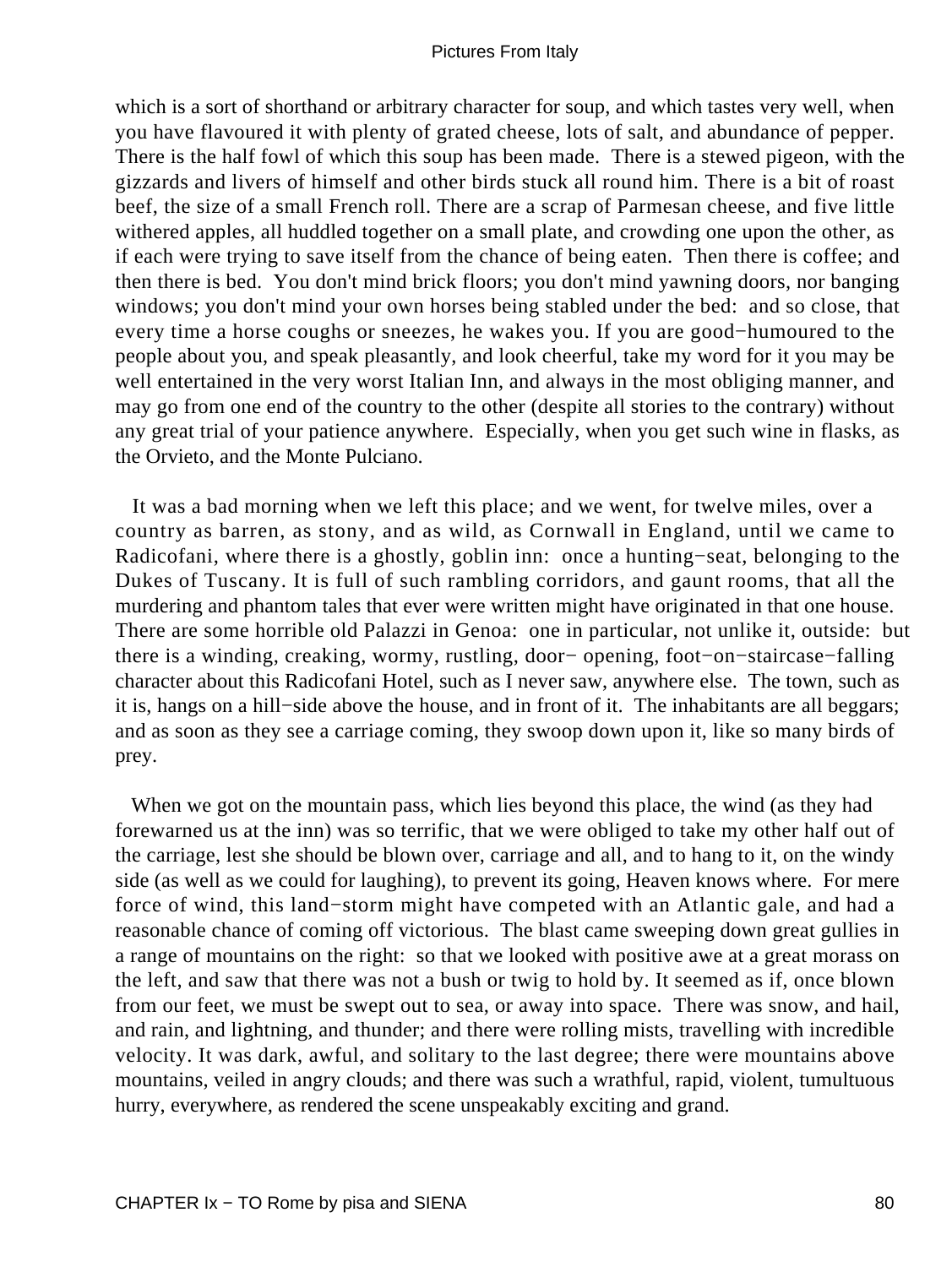It was a relief to get out of it, notwithstanding; and to cross even the dismal, dirty Papal Frontier. After passing through two little towns; in one of which, Acquapendente, there was also a 'Carnival' in progress: consisting of one man dressed and masked as a woman, and one woman dressed and masked as a man, walking ankle−deep, through the muddy streets, in a very melancholy manner: we came, at dusk, within sight of the Lake of Bolsena, on whose bank there is a little town of the same name, much celebrated for malaria. With the exception of this poor place, there is not a cottage on the banks of the lake, or near it (for nobody dare sleep there); not a boat upon its waters; not a stick or stake to break the dismal monotony of seven−and−twenty watery miles. We were late in getting in, the roads being very bad from heavy rains; and, after dark, the dulness of the scene was quite intolerable.

 We entered on a very different, and a finer scene of desolation, next night, at sunset. We had passed through Montefiaschone (famous for its wine) and Viterbo (for its fountains): and after climbing up a long hill of eight or ten miles' extent, came suddenly upon the margin of a solitary lake: in one part very beautiful, with a luxuriant wood; in another, very barren, and shut in by bleak volcanic hills. Where this lake flows, there stood, of old, a city. It was swallowed up one day; and in its stead, this water rose. There are ancient traditions (common to many parts of the world) of the ruined city having been seen below, when the water was clear; but however that may be, from this spot of earth it vanished. The ground came bubbling up above it; and the water too; and here they stand, like ghosts on whom the other world closed suddenly, and who have no means of getting back again. They seem to be waiting the course of ages, for the next earthquake in that place; when they will plunge below the ground, at its first yawning, and be seen no more. The unhappy city below, is not more lost and dreary, than these fire−charred hills and the stagnant water, above. The red sun looked strangely on them, as with the knowledge that they were made for caverns and darkness; and the melancholy water oozed and sucked the mud, and crept quietly among the marshy grass and reeds, as if the overthrow of all the ancient towers and house−tops, and the death of all the ancient people born and bred there, were yet heavy on its conscience.

 A short ride from this lake, brought us to Ronciglione; a little town like a large pig−sty, where we passed the night. Next morning at seven o'clock, we started for Rome.

 As soon as we were out of the pig−sty, we entered on the Campagna Romana; an undulating flat (as you know), where few people can live; and where, for miles and miles, there is nothing to relieve the terrible monotony and gloom. Of all kinds of country that could, by possibility, lie outside the gates of Rome, this is the aptest and fittest burial−ground for the Dead City. So sad, so quiet, so sullen; so secret in its covering up of great masses of ruin, and hiding them; so like the waste places into which the men possessed with devils used to go and howl, and rend themselves, in the old days of Jerusalem. We had to traverse thirty miles of this Campagna; and for two−and−twenty we went on and on, seeing nothing but now and then a lonely house, or a villainous−looking shepherd: with matted hair all over his face, and himself wrapped to the chin in a frowsy brown mantle, tending his sheep. At the end of that distance, we stopped to refresh the horses, and to get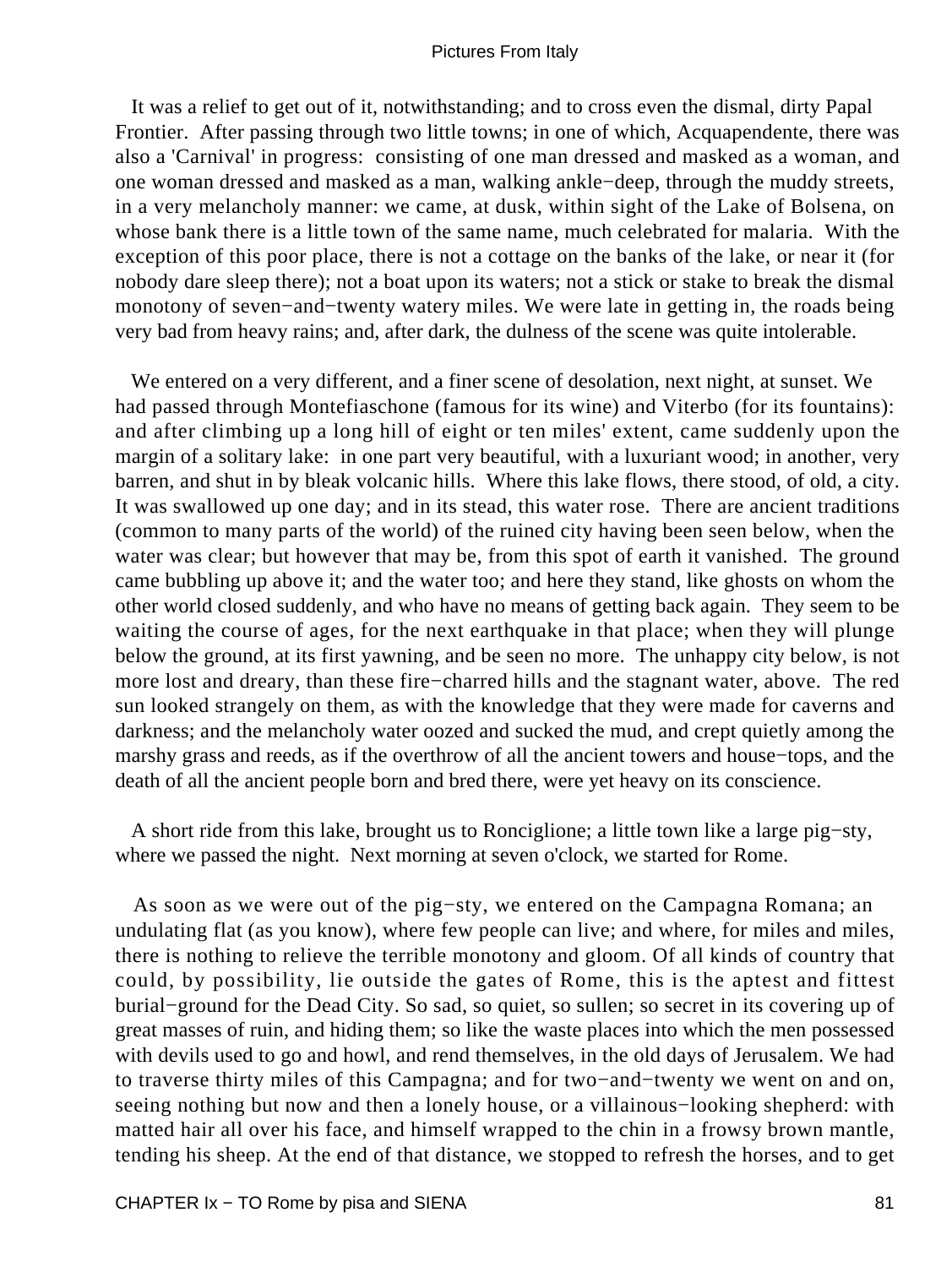some lunch, in a common malaria−shaken, despondent little public−house, whose every inch of wall and beam, inside, was (according to custom) painted and decorated in a way so miserable that every room looked like the wrong side of another room, and, with its wretched imitation of drapery, and lop−sided little daubs of lyres, seemed to have been plundered from behind the scenes of some travelling circus.

 When we were fairly going off again, we began, in a perfect fever, to strain our eyes for Rome; and when, after another mile or two, the Eternal City appeared, at length, in the distance; it looked like − I am half afraid to write the word − like LONDON!!! There it lay, under a thick cloud, with innumerable towers, and steeples, and roofs of houses, rising up into the sky, and high above them all, one Dome. I swear, that keenly as I felt the seeming absurdity of the comparison, it was so like London, at that distance, that if you could have shown it me, in a glass, I should have taken it for nothing else.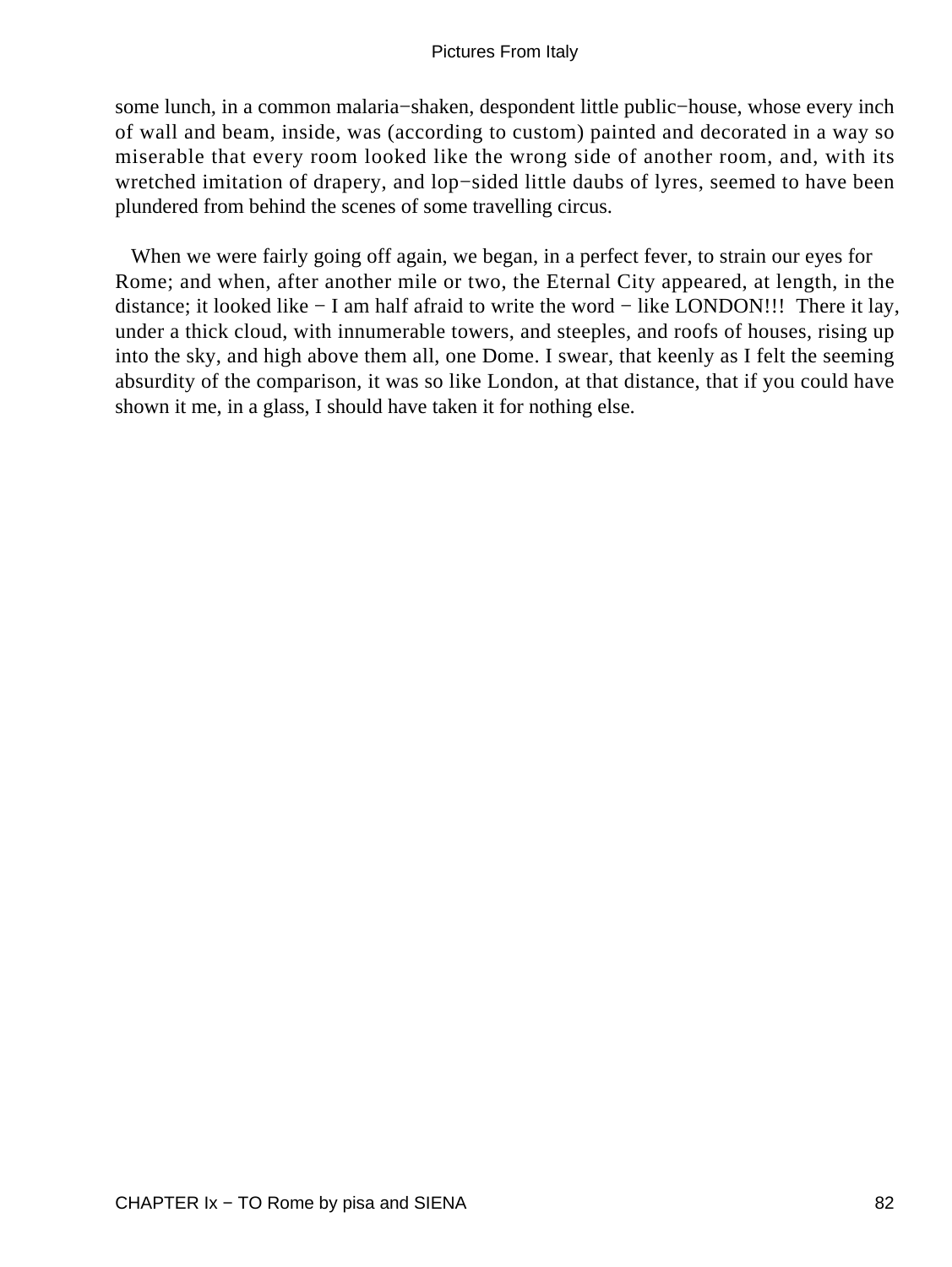# **[CHAPTER X − ROME](#page-134-0)**

*W*E entered the Eternal City, at about four o'clock in the afternoon, on the thirtieth of January, by the Porta del Popolo, and came immediately − it was a dark, muddy day, and there had been heavy rain − on the skirts of the Carnival. We did not, then, know that we were only looking at the fag end of the masks, who were driving slowly round and round the Piazza until they could find a promising opportunity for falling into the stream of carriages, and getting, in good time, into the thick of the festivity; and coming among them so abruptly, all travel−stained and weary, was not coming very well prepared to enjoy the scene.

 We had crossed the Tiber by the Ponte Molle two or three miles before. It had looked as yellow as it ought to look, and hurrying on between its worn−away and miry banks, had a promising aspect of desolation and ruin. The masquerade dresses on the fringe of the Carnival, did great violence to this promise. There were no great ruins, no solemn tokens of antiquity, to be seen; – they all lie on the other side of the city. There seemed to be long streets of commonplace shops and houses, such as are to be found in any European town; there were busy people, equipages, ordinary walkers to and fro; a multitude of chattering strangers. It was no more MY Rome: the Rome of anybody's fancy, man or boy; degraded and fallen and lying asleep in the sun among a heap of ruins: than the Place de la Concorde in Paris is. A cloudy sky, a dull cold rain, and muddy streets, I was prepared for, but not for this: and I confess to having gone to bed, that night, in a very indifferent humour, and with a very considerably quenched enthusiasm.

 Immediately on going out next day, we hurried off to St. Peter's. It looked immense in the distance, but distinctly and decidedly small, by comparison, on a near approach. The beauty of the Piazza, on which it stands, with its clusters of exquisite columns, and its gushing fountains − so fresh, so broad, and free, and beautiful − nothing can exaggerate. The first burst of the interior, in all its expansive majesty and glory: and, most of all, the looking up into the Dome: is a sensation never to be forgotten. But, there were preparations for a Festa; the pillars of stately marble were swathed in some impertinent frippery of red and yellow; the altar, and entrance to the subterranean chapel: which is before it: in the centre of the church: were like a goldsmith's shop, or one of the opening scenes in a very lavish pantomime. And though I had as high a sense of the beauty of the building (I hope) as it is possible to entertain, I felt no very strong emotion. I have been infinitely more affected in many English cathedrals when the organ has been playing, and in many English country churches when the congregation have been singing. I had a much greater sense of mystery and wonder, in the Cathedral of San Mark at Venice.

When we came out of the church again (we stood nearly an hour staring up into the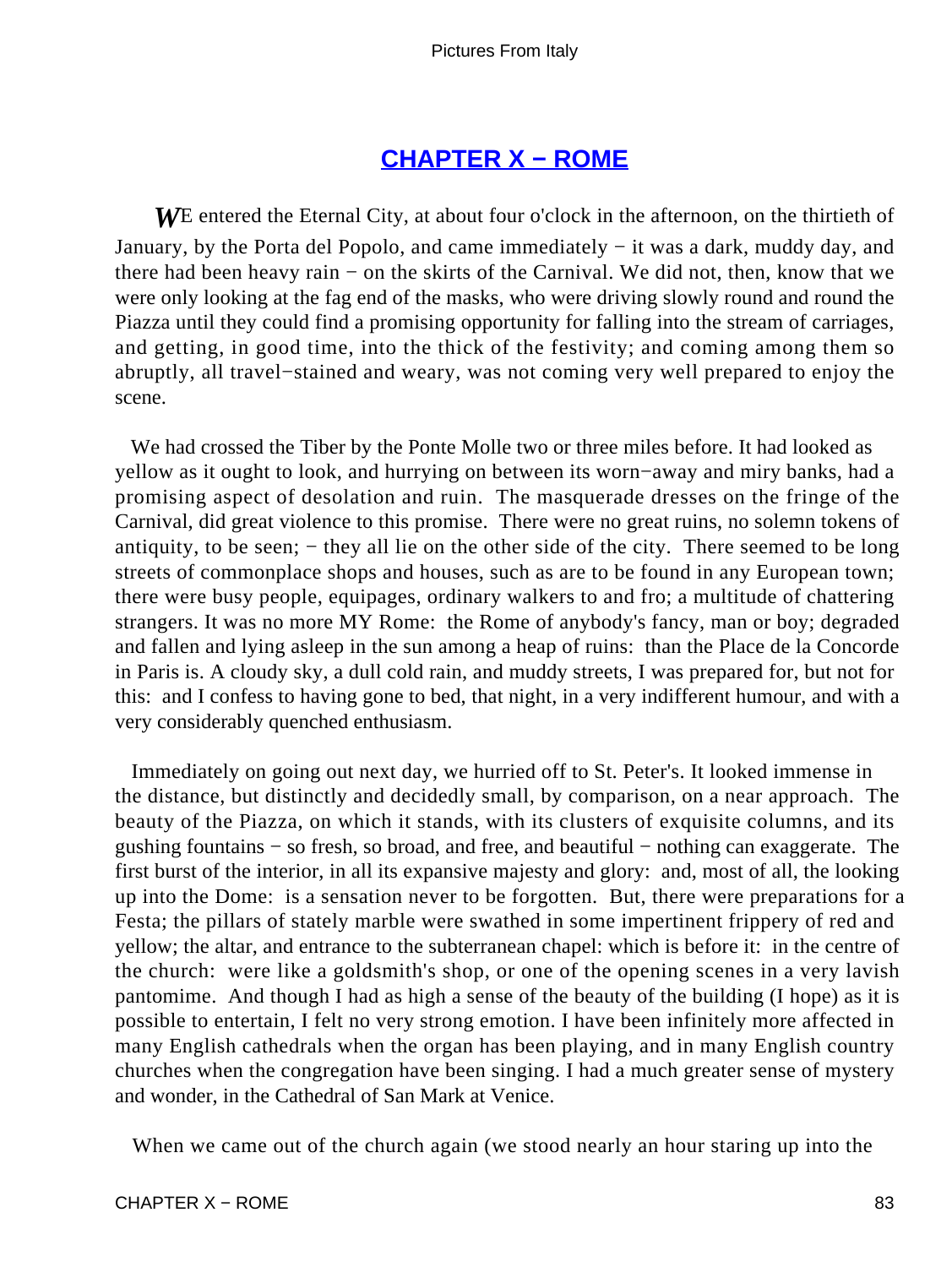dome: and would not have 'gone over' the Cathedral then, for any money), we said to the coachman, 'Go to the Coliseum.' In a quarter of an hour or so, he stopped at the gate, and we went in.

 It is no fiction, but plain, sober, honest Truth, to say: so suggestive and distinct is it at this hour: that, for a moment − actually in passing in − they who will, may have the whole great pile before them, as it used to be, with thousands of eager faces staring down into the arena, and such a whirl of strife, and blood, and dust going on there, as no language can describe. Its solitude, its awful beauty, and its utter desolation, strike upon the stranger the next moment, like a softened sorrow; and never in his life, perhaps, will he be so moved and overcome by any sight, not immediately connected with his own affections and afflictions.

 To see it crumbling there, an inch a year; its walls and arches overgrown with green; its corridors open to the day; the long grass growing in its porches; young trees of yesterday, springing up on its ragged parapets, and bearing fruit: chance produce of the seeds dropped there by the birds who build their nests within its chinks and crannies; to see its Pit of Fight filled up with earth, and the peaceful Cross planted in the centre; to climb into its upper halls, and look down on ruin, ruin, ruin, all about it; the triumphal arches of Constantine, Septimus Severus, and Titus; the Roman Forum; the Palace of the Caesars; the temples of the old religion, fallen down and gone; is to see the ghost of old Rome, wicked, wonderful old city, haunting the very ground on which its people trod. It is the most impressive, the most stately, the most solemn, grand, majestic, mournful sight, conceivable. Never, in its bloodiest prime, can the sight of the gigantic Coliseum, full and running over with the lustiest life, have moved one's heart, as it must move all who look upon it now, a ruin. GOD be thanked: a ruin!

 As it tops the other ruins: standing there, a mountain among graves: so do its ancient influences outlive all other remnants of the old mythology and old butchery of Rome, in the nature of the fierce and cruel Roman people. The Italian face changes as the visitor approaches the city; its beauty becomes devilish; and there is scarcely one countenance in a hundred, among the common people in the streets, that would not be at home and happy in a renovated Coliseum to−morrow.

 Here was Rome indeed at last; and such a Rome as no one can imagine in its full and awful grandeur! We wandered out upon the Appian Way, and then went on, through miles of ruined tombs and broken walls, with here and there a desolate and uninhabited house: past the Circus of Romulus, where the course of the chariots, the stations of the judges, competitors, and spectators, are yet as plainly to be seen as in old time: past the tomb of Cecilia Metella: past all inclosure, hedge, or stake, wall or fence: away upon the open Campagna, where on that side of Rome, nothing is to be beheld but Ruin. Except where the distant Apennines bound the view upon the left, the whole wide prospect is one field of ruin. Broken aqueducts, left in the most picturesque and beautiful clusters of arches; broken temples; broken tombs. A desert of decay, sombre and desolate beyond all expression; and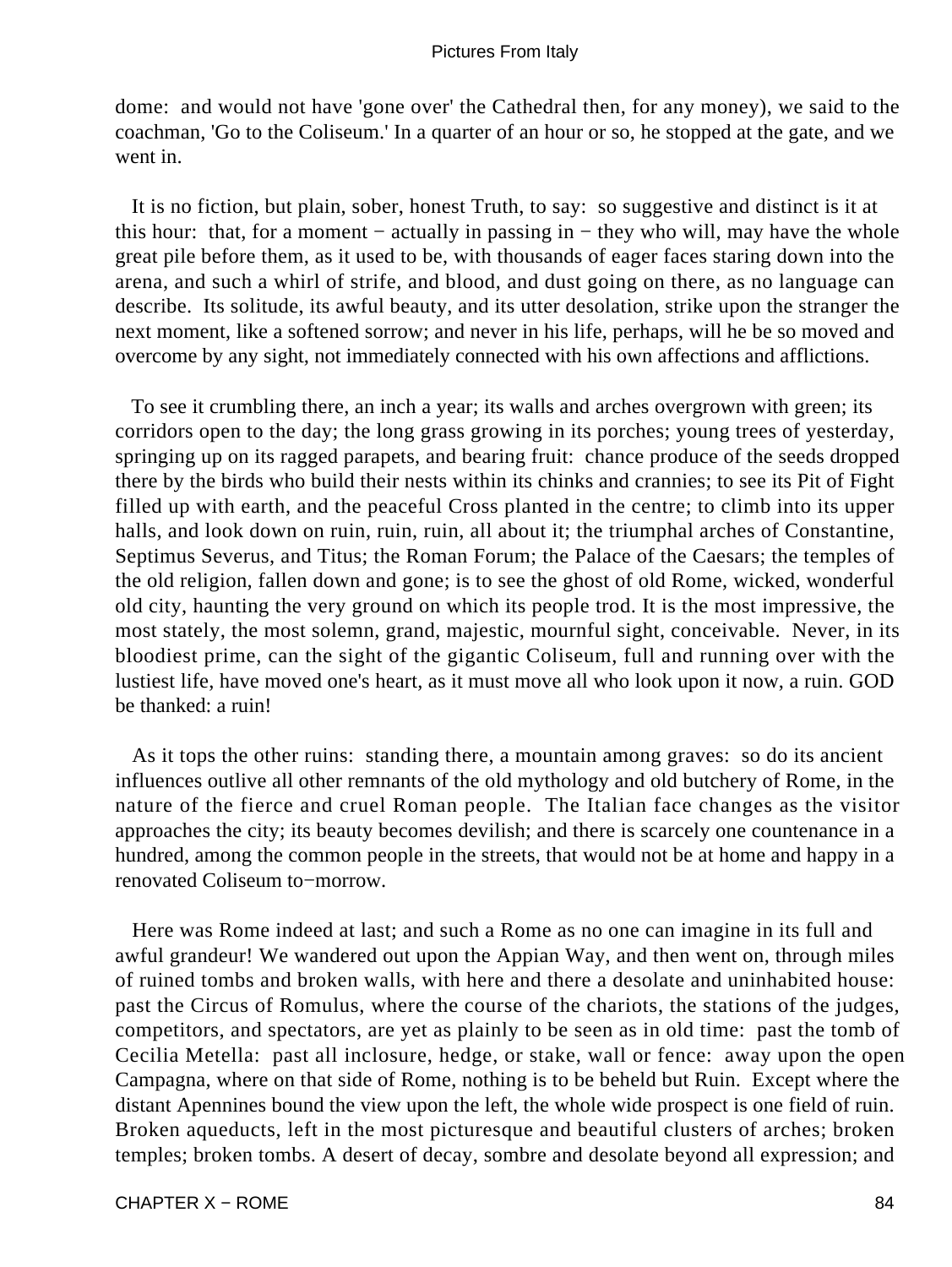with a history in every stone that strews the ground.

 On Sunday, the Pope assisted in the performance of High Mass at St. Peter's. The effect of the Cathedral on my mind, on that second visit, was exactly what it was at first, and what it remains after many visits. It is not religiously impressive or affecting. It is an immense edifice, with no one point for the mind to rest upon; and it tires itself with wandering round and round. The very purpose of the place, is not expressed in anything you see there, unless you examine its details − and all examination of details is incompatible with the place itself. It might be a Pantheon, or a Senate House, or a great architectural trophy, having no other object than an architectural triumph. There is a black statue of St. Peter, to be sure, under a red canopy; which is larger than life and which is constantly having its great toe kissed by good Catholics. You cannot help seeing that: it is so very prominent and popular. But it does not heighten the effect of the temple, as a work of art; and it is not expressive − to me at least − of its high purpose.

 A large space behind the altar, was fitted up with boxes, shaped like those at the Italian Opera in England, but in their decoration much more gaudy. In the centre of the kind of theatre thus railed off, was a canopied dais with the Pope's chair upon it. The pavement was covered with a carpet of the brightest green; and what with this green, and the intolerable reds and crimsons, and gold borders of the hangings, the whole concern looked like a stupendous Bonbon. On either side of the altar, was a large box for lady strangers. These were filled with ladies in black dresses and black veils. The gentlemen of the Pope's guard, in red coats, leather breeches, and jack−boots, guarded all this reserved space, with drawn swords that were very flashy in every sense; and from the altar all down the nave, a broad lane was kept clear by the Pope's Swiss guard, who wear a quaint striped surcoat, and striped tight legs, and carry halberds like those which are usually shouldered by those theatrical supernumeraries, who never CAN get off the stage fast enough, and who may be generally observed to linger in the enemy's camp after the open country, held by the opposite forces, has been split up the middle by a convulsion of Nature.

 I got upon the border of the green carpet, in company with a great many other gentlemen, attired in black (no other passport is necessary), and stood there at my ease, during the performance of Mass. The singers were in a crib of wirework (like a large meat− safe or bird−cage) in one corner; and sang most atrociously. All about the green carpet, there was a slowly moving crowd of people: talking to each other: staring at the Pope through eye−glasses; defrauding one another, in moments of partial curiosity, out of precarious seats on the bases of pillars: and grinning hideously at the ladies. Dotted here and there, were little knots of friars (Frances−cani, or Cappuccini, in their coarse brown dresses and peaked hoods) making a strange contrast to the gaudy ecclesiastics of higher degree, and having their humility gratified to the utmost, by being shouldered about, and elbowed right and left, on all sides. Some of these had muddy sandals and umbrellas, and stained garments: having trudged in from the country. The faces of the greater part were as coarse and heavy as their dress; their dogged, stupid, monotonous stare at all the glory and splendour, having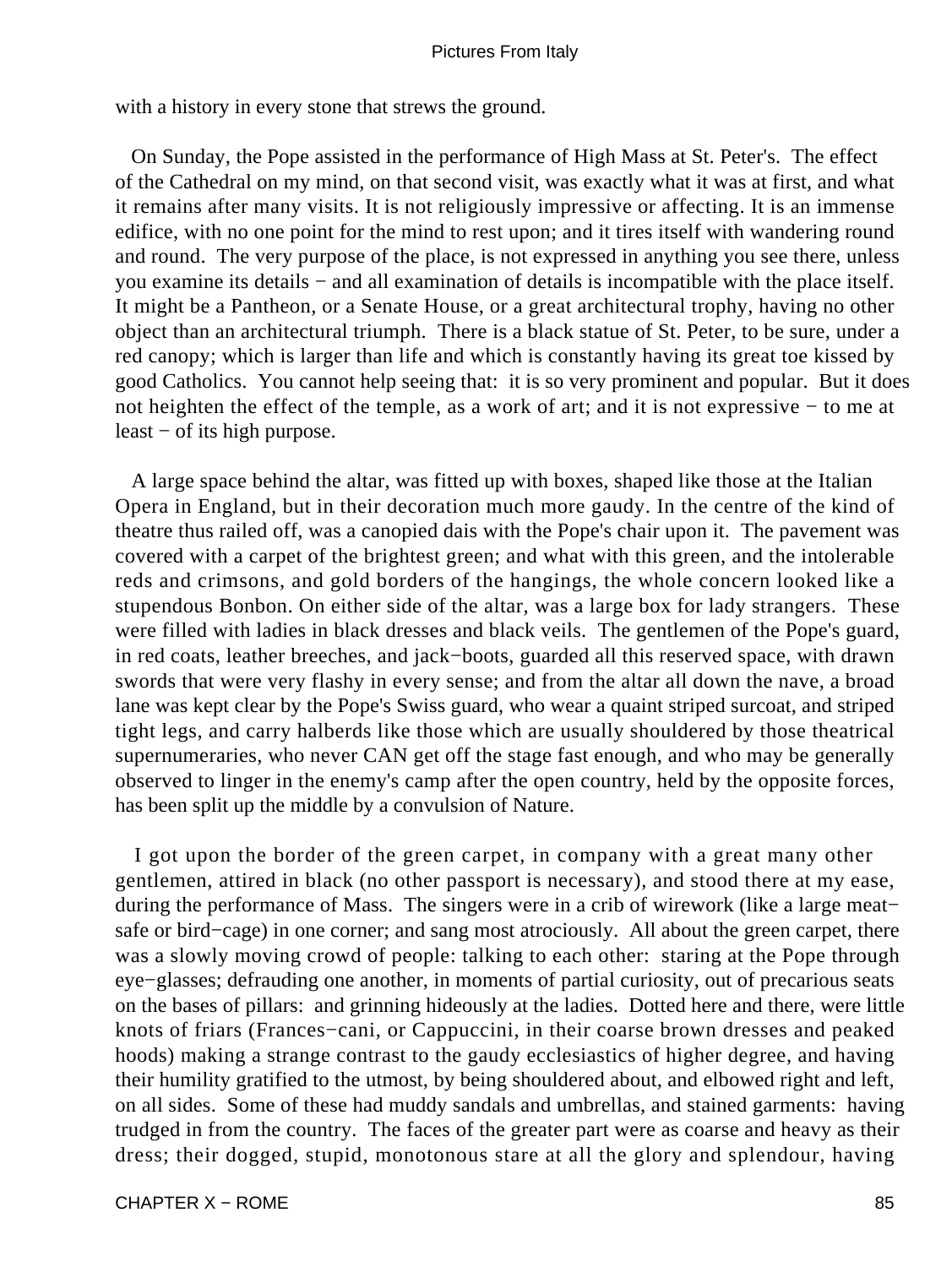something in it, half miserable, and half ridiculous.

 Upon the green carpet itself, and gathered round the altar, was a perfect army of cardinals and priests, in red, gold, purple, violet, white, and fine linen. Stragglers from these, went to and fro among the crowd, conversing two and two, or giving and receiving introductions, and exchanging salutations; other functionaries in black gowns, and other functionaries in court– dresses, were similarly engaged. In the midst of all these, and stealthy Jesuits creeping in and out, and the extreme restlessness of the Youth of England, who were perpetually wandering about, some few steady persons in black cassocks, who had knelt down with their faces to the wall, and were poring over their missals, became, unintentionally, a sort of humane man−traps, and with their own devout legs, tripped up other people's by the dozen.

 There was a great pile of candles lying down on the floor near me, which a very old man in a rusty black gown with an open−work tippet, like a summer ornament for a fireplace in tissue−paper, made himself very busy in dispensing to all the ecclesiastics: one a−piece. They loitered about with these for some time, under their arms like walking−sticks, or in their hands like truncheons. At a certain period of the ceremony, however, each carried his candle up to the Pope, laid it across his two knees to be blessed, took it back again, and filed off. This was done in a very attenuated procession, as you may suppose, and occupied a long time. Not because it takes long to bless a candle through and through, but because there were so many candles to be blessed. At last they were all blessed: and then they were all lighted; and then the Pope was taken up, chair and all, and carried round the church.

 I must say, that I never saw anything, out of November, so like the popular English commemoration of the fifth of that month. A bundle of matches and a lantern, would have made it perfect. Nor did the Pope, himself, at all mar the resemblance, though he has a pleasant and venerable face; for, as this part of the ceremony makes him giddy and sick, he shuts his eyes when it is performed: and having his eyes shut and a great mitre on his head, and his head itself wagging to and fro as they shook him in carrying, he looked as if his mask were going to tumble off. The two immense fans which are always borne, one on either side of him, accompanied him, of course, on this occasion. As they carried him along, he blessed the people with the mystic sign; and as he passed them, they kneeled down. When he had made the round of the church, he was brought back again, and if I am not mistaken, this performance was repeated, in the whole, three times. There was, certainly nothing solemn or effective in it; and certainly very much that was droll and tawdry. But this remark applies to the whole ceremony, except the raising of the Host, when every man in the guard dropped on one knee instantly, and dashed his naked sword on the ground; which had a fine effect.

 The next time I saw the cathedral, was some two or three weeks afterwards, when I climbed up into the ball; and then, the hangings being taken down, and the carpet taken up, but all the framework left, the remnants of these decorations looked like an exploded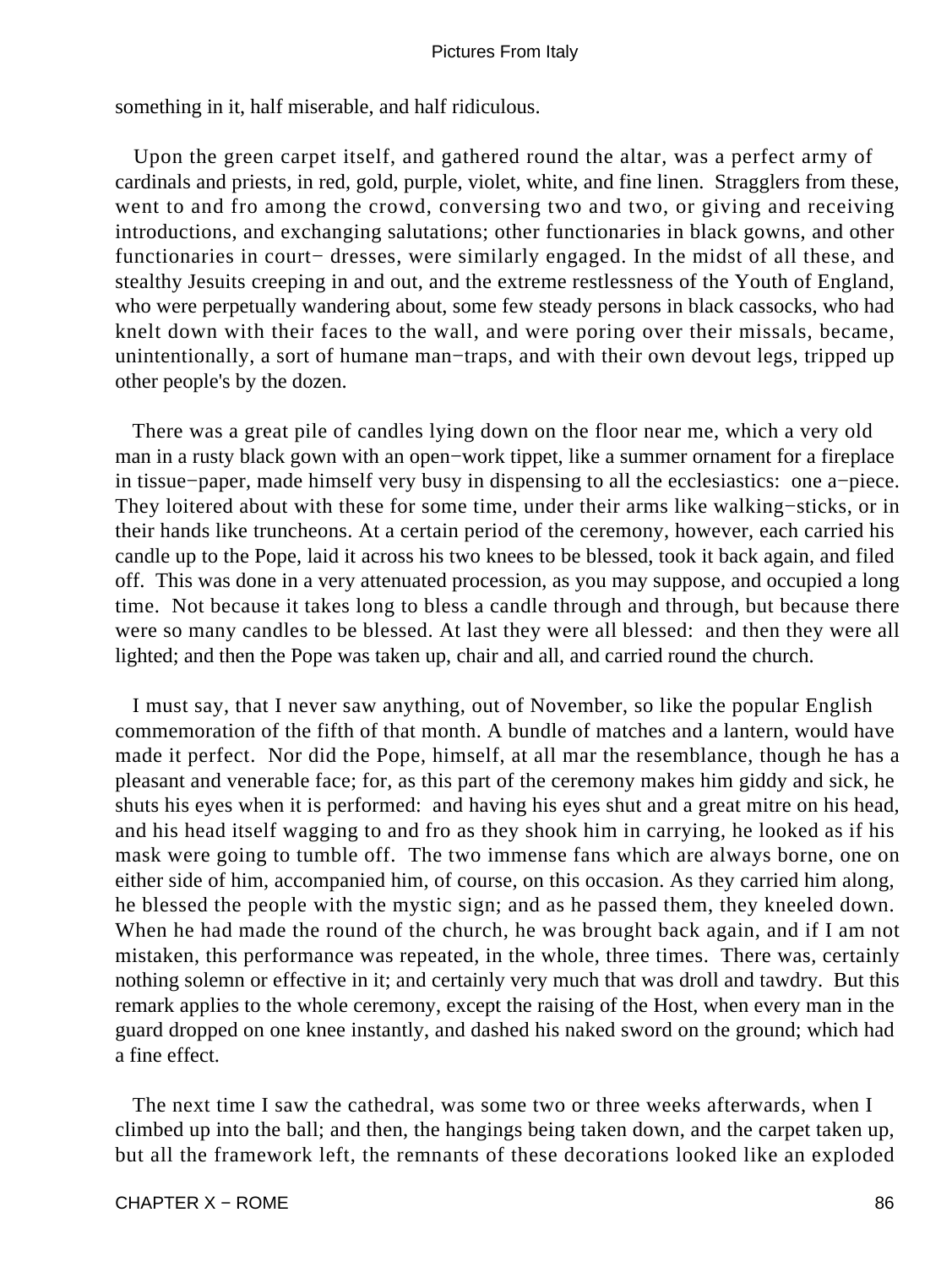cracker.

 The Friday and Saturday having been solemn Festa days, and Sunday being always a DIES NON in carnival proceedings, we had looked forward, with some impatience and curiosity, to the beginning of the new week: Monday and Tuesday being the two last and best days of the Carnival.

 On the Monday afternoon at one or two o'clock, there began to be a great rattling of carriages into the court−yard of the hotel; a hurrying to and fro of all the servants in it; and, now and then, a swift shooting across some doorway or balcony, of a straggling stranger in a fancy dress: not yet sufficiently well used to the same, to wear it with confidence, and defy public opinion. All the carriages were open, and had the linings carefully covered with white cotton or calico, to prevent their proper decorations from being spoiled by the incessant pelting of sugar−plums; and people were packing and cramming into every vehicle as it waited for its occupants, enormous sacks and baskets full of these confetti, together with such heaps of flowers, tied up in little nosegays, that some carriages were not only brimful of flowers, but literally running over: scattering, at every shake and jerk of the springs, some of their abundance on the ground. Not to be behindhand in these essential particulars, we caused two very respectable sacks of sugar−plums (each about three feet high) and a large clothes− basket full of flowers to be conveyed into our hired barouche, with all speed. And from our place of observation, in one of the upper balconies of the hotel, we contemplated these arrangements with the liveliest satisfaction. The carriages now beginning to take up their company, and move away, we got into ours, and drove off too, armed with little wire masks for our faces; the sugar−plums, like Falstaff's adulterated sack, having lime in their composition.

 The Corso is a street a mile long; a street of shops, and palaces, and private houses, sometimes opening into a broad piazza. There are verandahs and balconies, of all shapes and sizes, to almost every house − not on one story alone, but often to one room or another on every story − put there in general with so little order or regularity, that if, year after year, and season after season, it had rained balconies, hailed balconies, snowed balconies, blown balconies, they could scarcely have come into existence in a more disorderly manner.

 This is the great fountain−head and focus of the Carnival. But all the streets in which the Carnival is held, being vigilantly kept by dragoons, it is necessary for carriages, in the first instance, to pass, in line, down another thoroughfare, and so come into the Corso at the end remote from the Piazza del Popolo; which is one of its terminations. Accordingly, we fell into the string of coaches, and, for some time, jogged on quietly enough; now crawling on at a very slow walk; now trotting half−a−dozen yards; now backing fifty; and now stopping altogether: as the pressure in front obliged us. If any impetuous carriage dashed out of the rank and clattered forward, with the wild idea of getting on faster, it was suddenly met, or overtaken, by a trooper on horseback, who, deaf as his own drawn sword to all remonstrances, immediately escorted it back to the very end of the row, and made it a dim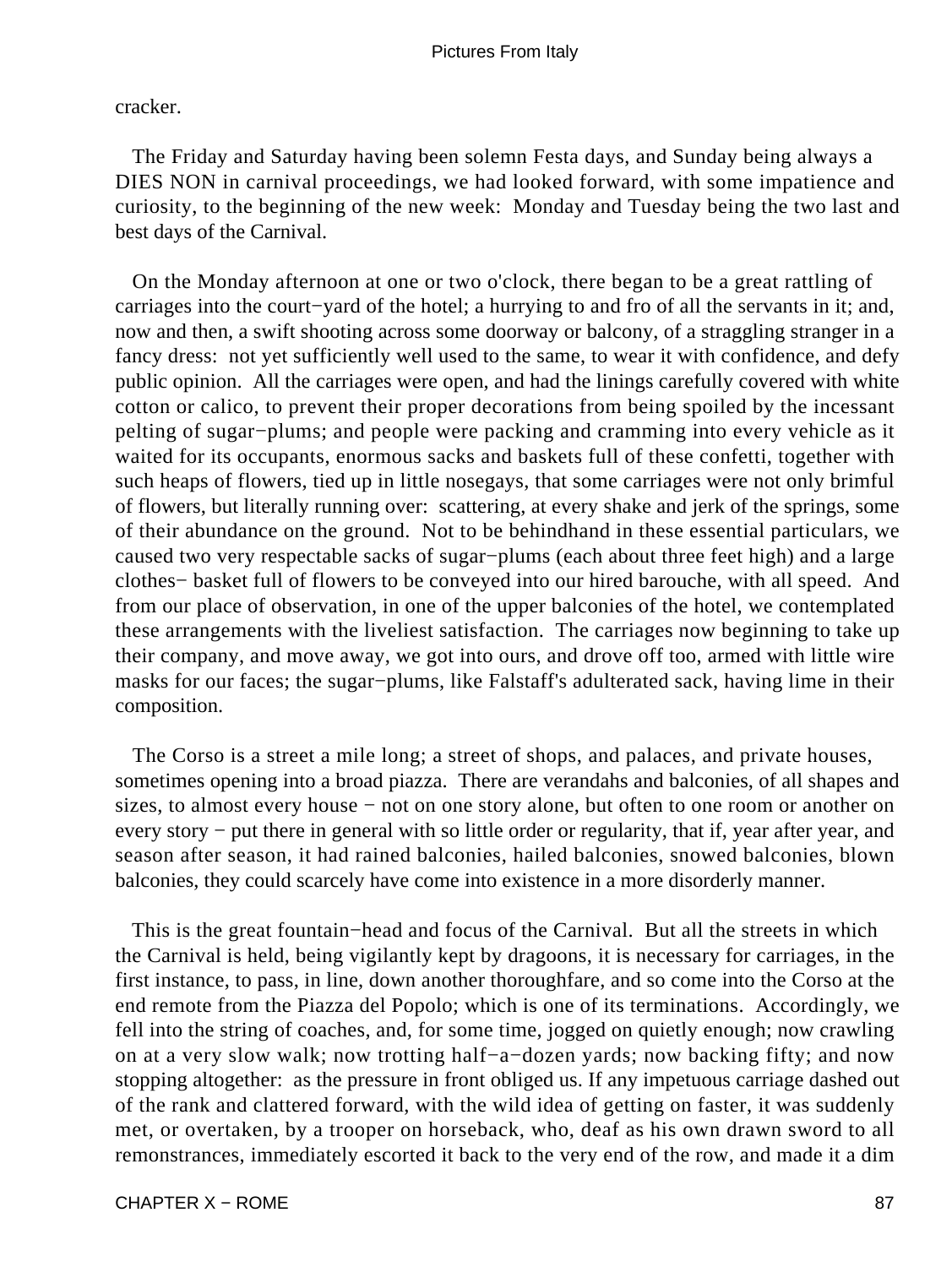speck in the remotest perspective. Occasionally, we interchanged a volley of confetti with the carriage next in front, or the carriage next behind; but as yet, this capturing of stray and errant coaches by the military, was the chief amusement.

 Presently, we came into a narrow street, where, besides one line of carriages going, there was another line of carriages returning. Here the sugar−plums and the nosegays began to fly about, pretty smartly; and I was fortunate enough to observe one gentleman attired as a Greek warrior, catch a light−whiskered brigand on the nose (he was in the very act of tossing up a bouquet to a young lady in a first−floor window) with a precision that was much applauded by the bystanders. As this victorious Greek was exchanging a facetious remark with a stout gentleman in a doorway − one−half black and one−half white, as if he had been peeled up the middle − who had offered him his congratulations on this achievement, he received an orange from a house−top, full on his left ear, and was much surprised, not to say discomfited. Especially, as he was standing up at the time; and in consequence of the carriage moving on suddenly, at the same moment, staggered ignominiously, and buried himself among his flowers.

 Some quarter of an hour of this sort of progress, brought us to the Corso; and anything so gay, so bright, and lively as the whole scene there, it would be difficult to imagine. From all the innumerable balconies: from the remotest and highest, no less than from the lowest and nearest: hangings of bright red, bright green, bright blue, white and gold, were fluttering in the brilliant sunlight. From windows, and from parapets, and tops of houses, streamers of the richest colours, and draperies of the gaudiest and most sparkling hues, were floating out upon the street. The buildings seemed to have been literally turned inside out, and to have all their gaiety towards the highway. Shop−fronts were taken down, and the windows filled with company, like boxes at a shining theatre; doors were carried off their hinges, and long tapestried groves, hung with garlands of flowers and evergreens, displayed within; builders' scaffoldings were gorgeous temples, radiant in silver, gold, and crimson; and in every nook and corner, from the pavement to the chimney−tops, where women's eyes could glisten, there they danced, and laughed, and sparkled, like the light in water. Every sort of bewitching madness of dress was there. Little preposterous scarlet jackets; quaint old stomachers, more wicked than the smartest bodices; Polish pelisses, strained and tight as ripe gooseberries; tiny Greek caps, all awry, and clinging to the dark hair, Heaven knows how; every wild, quaint, bold, shy, pettish, madcap fancy had its illustration in a dress; and every fancy was as dead forgotten by its owner, in the tumult of merriment, as if the three old aqueducts that still remain entire had brought Lethe into Rome, upon their sturdy arches, that morning.

 The carriages were now three abreast; in broader places four; often stationary for a long time together, always one close mass of variegated brightness; showing, the whole street−full, through the storm of flowers, like flowers of a larger growth themselves. In some, the horses were richly caparisoned in magnificent trappings; in others they were decked from head to tail, with flowing ribbons. Some were driven by coachmen with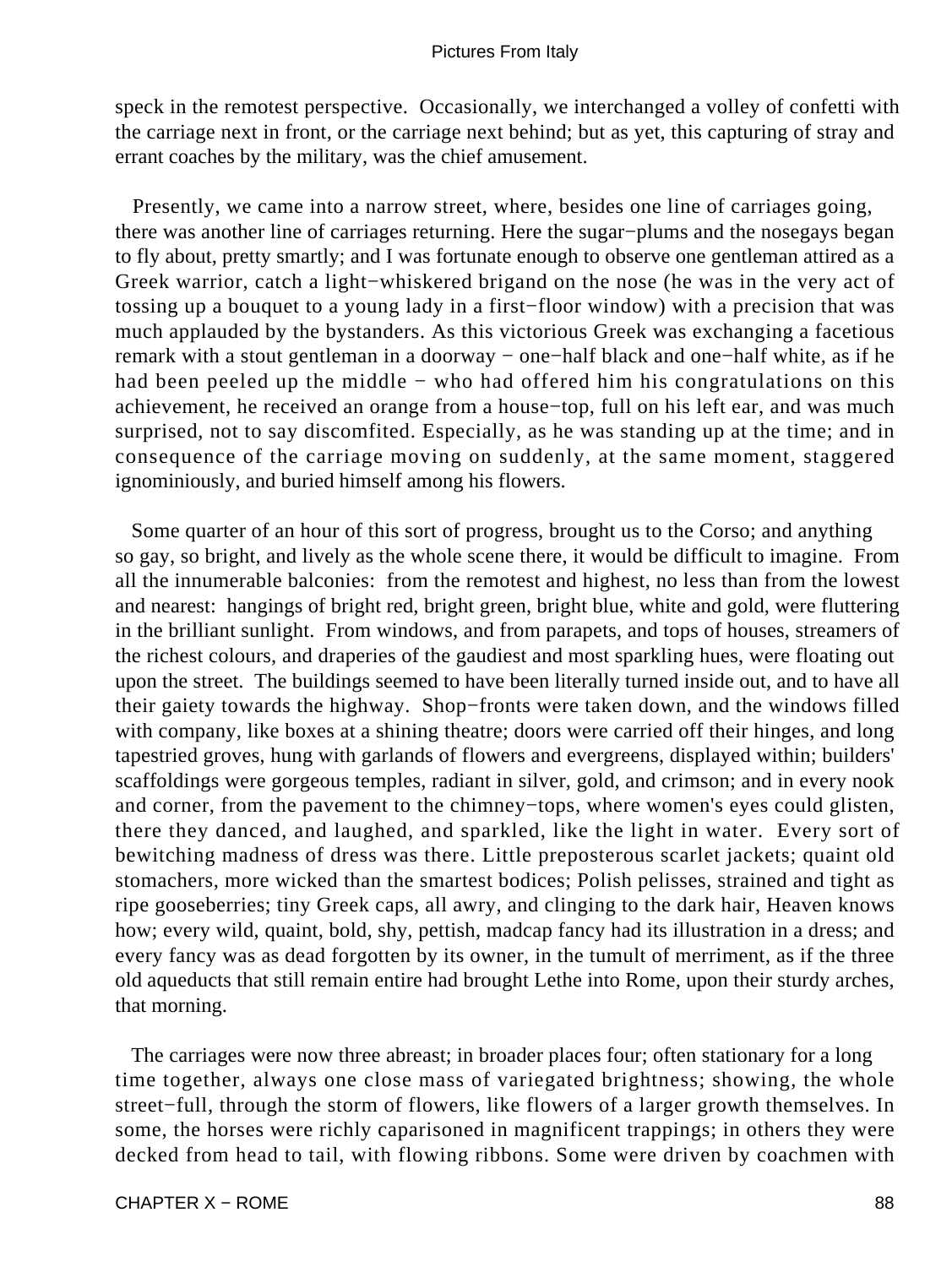enormous double faces: one face leering at the horses: the other cocking its extraordinary eyes into the carriage: and both rattling again, under the hail of sugar−plums. Other drivers were attired as women, wearing long ringlets and no bonnets, and looking more ridiculous in any real difficulty with the horses (of which, in such a concourse, there were a great many) than tongue can tell, or pen describe. Instead of sitting IN the carriages, upon the seats, the handsome Roman women, to see and to be seen the better, sit in the heads of the barouches, at this time of general licence, with their feet upon the cushions − and oh, the flowing skirts and dainty waists, the blessed shapes and laughing faces, the free, good−humoured, gallant figures that they make! There were great vans, too, full of handsome girls − thirty, or more together, perhaps – and the broadsides that were poured into, and poured out of, these fairy fire−shops, splashed the air with flowers and bon−bons for ten minutes at a time. Carriages, delayed long in one place, would begin a deliberate engagement with other carriages, or with people at the lower windows; and the spectators at some upper balcony or window, joining in the fray, and attacking both parties, would empty down great bags of confetti, that descended like a cloud, and in an instant made them white as millers. Still, carriages on carriages, dresses on dresses, colours on colours, crowds upon crowds, without end. Men and boys clinging to the wheels of coaches, and holding on behind, and following in their wake, and diving in among the horses' feet to pick up scattered flowers to sell again; maskers on foot (the drollest generally) in fantastic exaggerations of court−dresses, surveying the throng through enormous eye−glasses, and always transported with an ecstasy of love, on the discovery of any particularly old lady at a window; long strings of Policinelli, laying about them with blown bladders at the ends of sticks; a waggon−full of madmen, screaming and tearing to the life; a coach−full of grave mamelukes, with their horse−tail standard set up in the midst; a party of gipsy−women engaged in terrific conflict with a shipful of sailors; a man− monkey on a pole, surrounded by strange animals with pigs' faces, and lions' tails, carried under their arms, or worn gracefully over their shoulders; carriages on carriages, dresses on dresses, colours on colours, crowds upon crowds, without end. Not many actual characters sustained, or represented, perhaps, considering the number dressed, but the main pleasure of the scene consisting in its perfect good temper; in its bright, and infinite, and flashing variety; and in its entire abandonment to the mad humour of the time − an abandonment so perfect, so contagious, so irresistible, that the steadiest foreigner fights up to his middle in flowers and sugar−plums, like the wildest Roman of them all, and thinks of nothing else till half−past four o'clock, when he is suddenly reminded (to his great regret) that this is not the whole business of his existence, by hearing the trumpets sound, and seeing the dragoons begin to clear the street.

 How it ever IS cleared for the race that takes place at five, or how the horses ever go through the race, without going over the people, is more than I can say. But the carriages get out into the by−streets, or up into the Piazza del Popolo, and some people sit in temporary galleries in the latter place, and tens of thousands line the Corso on both sides, when the horses are brought out into the Piazza – to the foot of that same column which, for centuries, looked down upon the games and chariot−races in the Circus Maximus.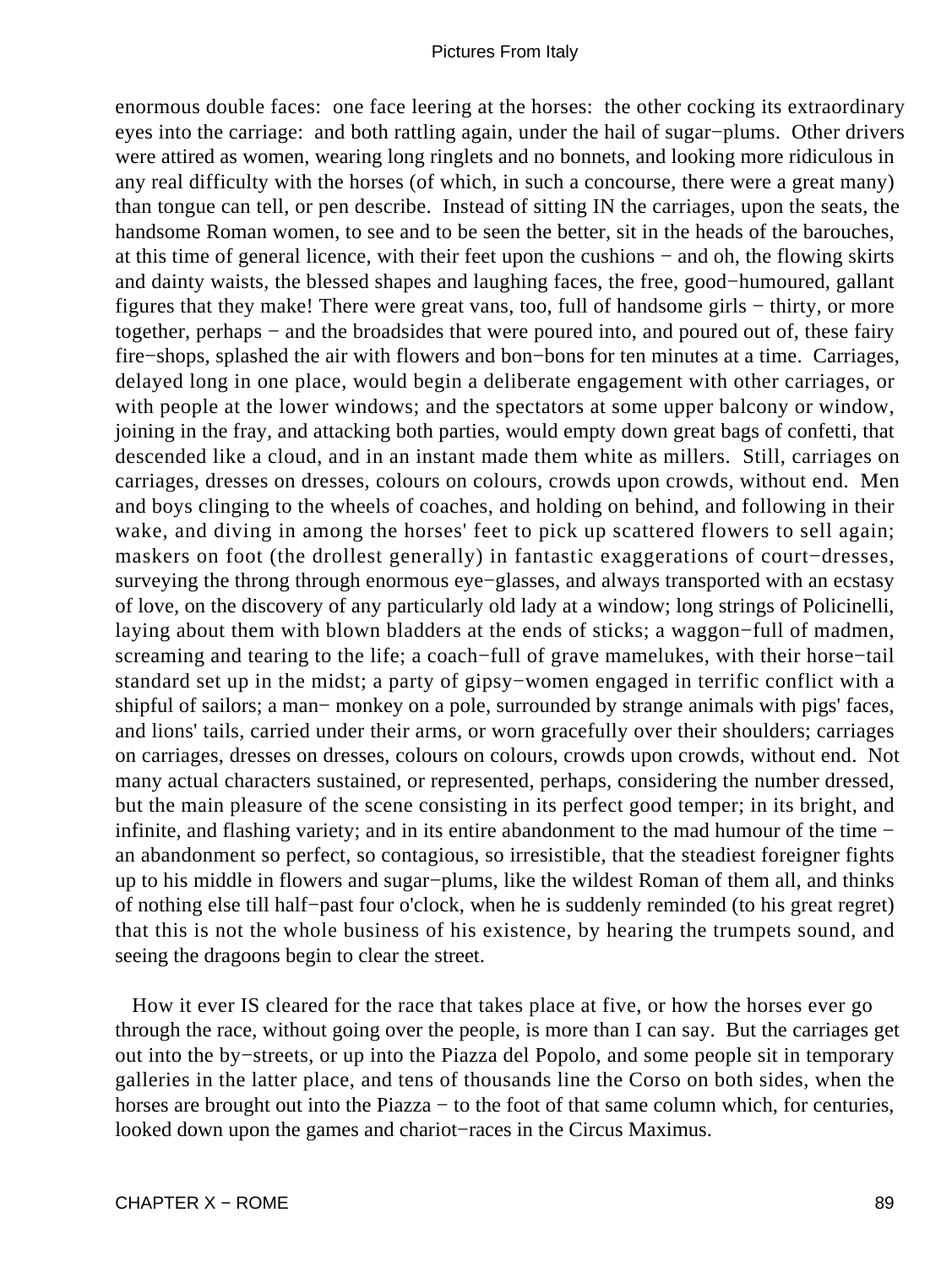At a given signal they are started off. Down the live lane, the whole length of the Corso, they fly like the wind: riderless, as all the world knows: with shining ornaments upon their backs, and twisted in their plaited manes: and with heavy little balls stuck full of spikes, dangling at their sides, to goad them on. The jingling of these trappings, and the rattling of their hoofs upon the hard stones; the dash and fury of their speed along the echoing street; nay, the very cannon that are fired – these noises are nothing to the roaring of the multitude: their shouts: the clapping of their hands. But it is soon over − almost instantaneously. More cannon shake the town. The horses have plunged into the carpets put across the street to stop them; the goal is reached; the prizes are won (they are given, in part, by the poor Jews, as a compromise for not running foot−races themselves); and there is an end to that day's sport.

 But if the scene be bright, and gay, and crowded, on the last day but one, it attains, on the concluding day, to such a height of glittering colour, swarming life, and frolicsome uproar, that the bare recollection of it makes me giddy at this moment. The same diversions, greatly heightened and intensified in the ardour with which they are pursued, go on until the same hour. The race is repeated; the cannon are fired; the shouting and clapping of hands are renewed; the cannon are fired again; the race is over; and the prizes are won. But the carriages: ankle−deep with sugar−plums within, and so be−flowered and dusty without, as to be hardly recognisable for the same vehicles that they were, three hours ago: instead of scampering off in all directions, throng into the Corso, where they are soon wedged together in a scarcely moving mass. For the diversion of the Moccoletti, the last gay madness of the Carnival, is now at hand; and sellers of little tapers like what are called Christmas candles in England, are shouting lustily on every side, 'Moccoli, Moccoli! Ecco Moccoli!' − a new item in the tumult; quite abolishing that other item of ' Ecco Fiori! Ecco Fior−r−r!' which has been making itself audible over all the rest, at intervals, the whole day through.

 As the bright hangings and dresses are all fading into one dull, heavy, uniform colour in the decline of the day, lights begin flashing, here and there: in the windows, on the housetops, in the balconies, in the carriages, in the hands of the foot−passengers: little by little: gradually, gradually: more and more: until the whole long street is one great glare and blaze of fire. Then, everybody present has but one engrossing object; that is, to extinguish other people's candles, and to keep his own alight; and everybody: man, woman, or child, gentleman or lady, prince or peasant, native or foreigner: yells and screams, and roars incessantly, as a taunt to the subdued, 'Senza Moccolo, Senza Moccolo!' (Without a light! Without a light!) until nothing is heard but a gigantic chorus of those two words, mingled with peals of laughter.

 The spectacle, at this time, is one of the most extraordinary that can be imagined. Carriages coming slowly by, with everybody standing on the seats or on the box, holding up their lights at arms' length, for greater safety; some in paper shades; some with a bunch of undefended little tapers, kindled altogether; some with blazing torches; some with feeble little candles; men on foot, creeping along, among the wheels, watching their opportunity, to make a spring at some particular light, and dash it out; other people climbing up into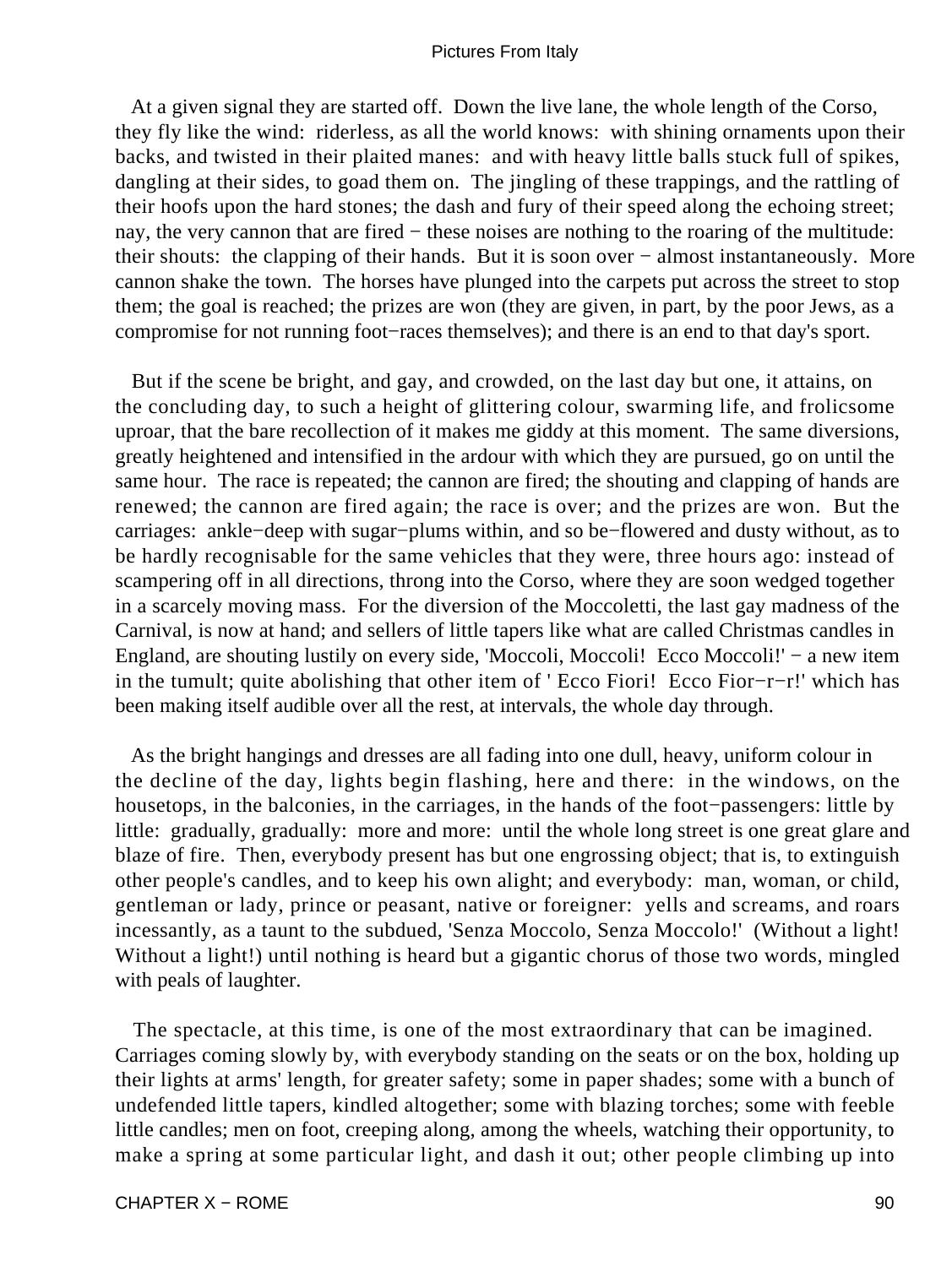carriages, to get hold of them by main force; others, chasing some unlucky wanderer, round and round his own coach, to blow out the light he has begged or stolen somewhere, before he can ascend to his own company, and enable them to light their extinguished tapers; others, with their hats off, at a carriage−door, humbly beseeching some kind−hearted lady to oblige them with a light for a cigar, and when she is in the fulness of doubt whether to comply or no, blowing out the candle she is guarding so tenderly with her little hand; other people at the windows, fishing for candles with lines and hooks, or letting down long willow−wands with handkerchiefs at the end, and flapping them out, dexterously, when the bearer is at the height of his triumph, others, biding their time in corners, with immense extinguishers like halberds, and suddenly coming down upon glorious torches; others, gathered round one coach, and sticking to it; others, raining oranges and nosegays at an obdurate little lantern, or regularly storming a pyramid of men, holding up one man among them, who carries one feeble little wick above his head, with which he defies them all! Senza Moccolo! Senza Moccolo! Beautiful women, standing up in coaches, pointing in derision at extinguished lights, and clapping their hands, as they pass on, crying, 'Senza Moccolo! Senza Moccolo!'; low balconies full of lovely faces and gay dresses, struggling with assailants in the streets; some repressing them as they climb up, some bending down, some leaning over, some shrinking back − delicate arms and bosoms − graceful figures −glowing lights, fluttering dresses, Senza Moccolo, Senza Moccoli, Senza Moc−co−lo−o−o−o! − when in the wildest enthusiasm of the cry, and fullest ecstasy of the sport, the Ave Maria rings from the church steeples, and the Carnival is over in an instant − put out like a taper, with a breath!

 There was a masquerade at the theatre at night, as dull and senseless as a London one, and only remarkable for the summary way in which the house was cleared at eleven o'clock: which was done by a line of soldiers forming along the wall, at the back of the stage, and sweeping the whole company out before them, like a broad broom. The game of the Moccoletti (the word, in the singular, Moccoletto, is the diminutive of Moccolo, and means a little lamp or candlesnuff) is supposed by some to be a ceremony of burlesque mourning for the death of the Carnival: candles being indispensable to Catholic grief. But whether it be so, or be a remnant of the ancient Saturnalia, or an incorporation of both, or have its origin in anything else, I shall always remember it, and the frolic, as a brilliant and most captivating sight: no less remarkable for the unbroken good−humour of all concerned, down to the very lowest (and among those who scaled the carriages, were many of the commonest men and boys), than for its innocent vivacity. For, odd as it may seem to say so, of a sport so full of thoughtlessness and personal display, it is as free from any taint of immodesty as any general mingling of the two sexes can possibly be; and there seems to prevail, during its progress, a feeling of general, almost childish, simplicity and confidence, which one thinks of with a pang, when the Ave Maria has rung it away, for a whole year.

 Availing ourselves of a part of the quiet interval between the termination of the Carnival and the beginning of the Holy Week: when everybody had run away from the one, and few people had yet begun to run back again for the other: we went conscientiously to work, to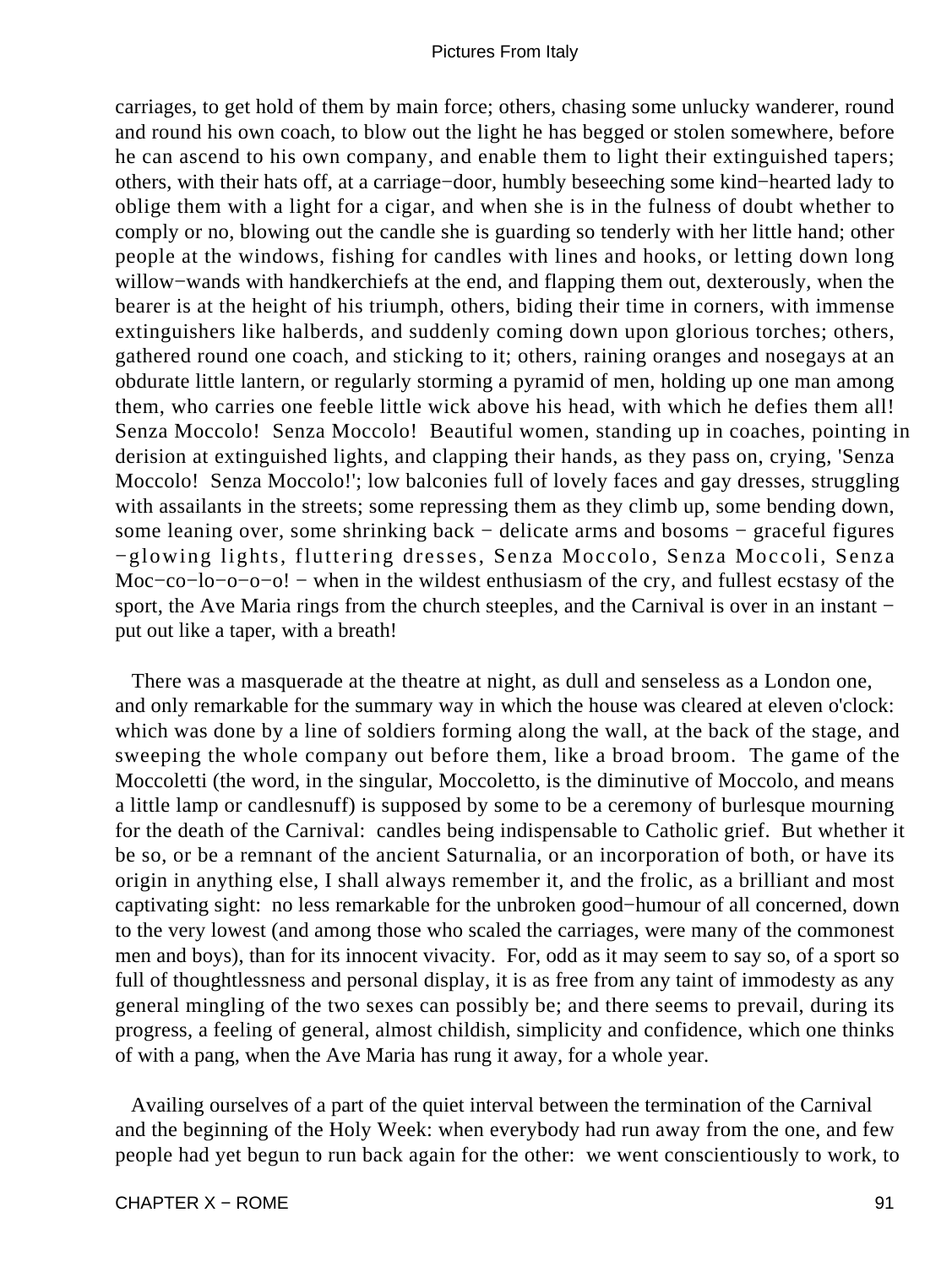see Rome. And, by dint of going out early every morning, and coming back late every evening, and labouring hard all day, I believe we made acquaintance with every post and pillar in the city, and the country round; and, in particular, explored so many churches, that I abandoned that part of the enterprise at last, before it was half finished, lest I should never, of my own accord, go to church again, as long as I lived. But, I managed, almost every day, at one time or other, to get back to the Coliseum, and out upon the open Campagna, beyond the Tomb of Cecilia Metella.

 We often encountered, in these expeditions, a company of English Tourists, with whom I had an ardent, but ungratified longing, to establish a speaking acquaintance. They were one Mr. Davis, and a small circle of friends. It was impossible not to know Mrs. Davis's name, from her being always in great request among her party, and her party being everywhere. During the Holy Week, they were in every part of every scene of every ceremony. For a fortnight or three weeks before it, they were in every tomb, and every church, and every ruin, and every Picture Gallery; and I hardly ever observed Mrs. Davis to be silent for a moment. Deep underground, high up in St. Peter's, out on the Campagna, and stifling in the Jews' quarter, Mrs. Davis turned up, all the same. I don't think she ever saw anything, or ever looked at anything; and she had always lost something out of a straw hand−basket, and was trying to find it, with all her might and main, among an immense quantity of English halfpence, which lay, like sands upon the sea−shore, at the bottom of it. There was a professional Cicerone always attached to the party (which had been brought over from London, fifteen or twenty strong, by contract), and if he so much as looked at Mrs. Davis, she invariably cut him short by saying, 'There, God bless the man, don't worrit me! I don't understand a word you say, and shouldn't if you was to talk till you was black in the face!' Mr. Davis always had a snuff−coloured great−coat on, and carried a great green umbrella in his hand, and had a slow curiosity constantly devouring him, which prompted him to do extraordinary things, such as taking the covers off urns in tombs, and looking in at the ashes as if they were pickles − and tracing out inscriptions with the ferrule of his umbrella, and saying, with intense thoughtfulness, 'Here's a B you see, and there's a R, and this is the way we goes on in; is it!' His antiquarian habits occasioned his being frequently in the rear of the rest; and one of the agonies of Mrs. Davis, and the party in general, was an ever−present fear that Davis would be lost. This caused them to scream for him, in the strangest places, and at the most improper seasons. And when he came, slowly emerging out of some sepulchre or other, like a peaceful Ghoule, saying 'Here I am!' Mrs. Davis invariably replied, 'You'll be buried alive in a foreign country, Davis, and it's no use trying to prevent you!'

 Mr. and Mrs. Davis, and their party, had, probably, been brought from London in about nine or ten days. Eighteen hundred years ago, the Roman legions under Claudius, protested against being led into Mr. and Mrs. Davis's country, urging that it lay beyond the limits of the world.

 Among what may be called the Cubs or minor Lions of Rome, there was one that amused me mightily. It is always to be found there; and its den is on the great flight of steps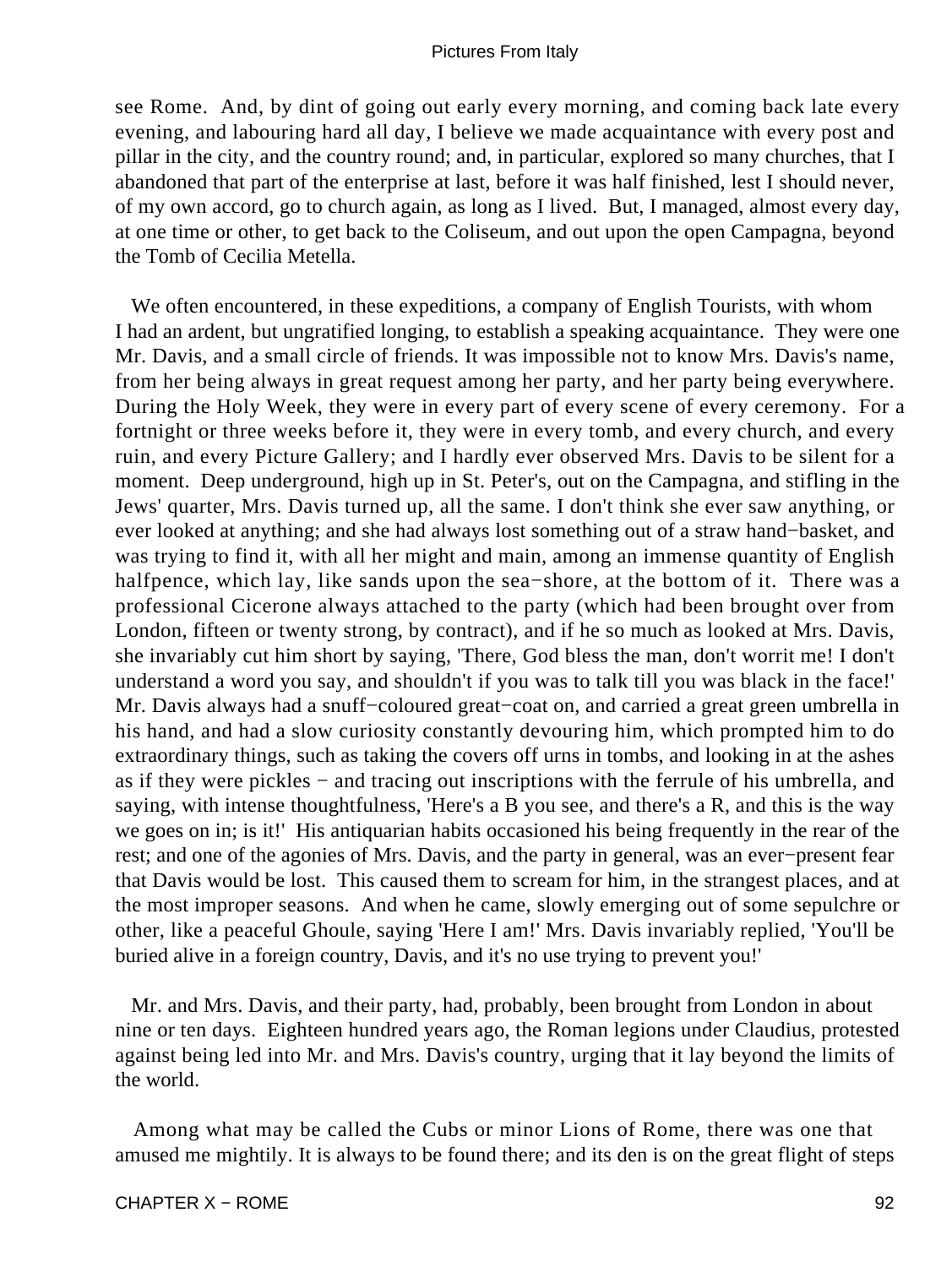that lead from the Piazza di Spagna, to the church of Trinita del Monte. In plainer words, these steps are the great place of resort for the artists' 'Models,' and there they are constantly waiting to be hired. The first time I went up there, I could not conceive why the faces seemed familiar to me; why they appeared to have beset me, for years, in every possible variety of action and costume; and how it came to pass that they started up before me, in Rome, in the broad day, like so many saddled and bridled nightmares. I soon found that we had made acquaintance, and improved it, for several years, on the walls of various Exhibition Galleries. There is one old gentleman, with long white hair and an immense beard, who, to my knowledge, has gone half through the catalogue of the Royal Academy. This is the venerable, or patriarchal model. He carries a long staff; and every knot and twist in that staff I have seen, faithfully delineated, innumerable times. There is another man in a blue cloak, who always pretends to be asleep in the sun (when there is any), and who, I need not say, is always very wide awake, and very attentive to the disposition of his legs. This is the **Dolce far' Niente** model. There is another man in a brown cloak, who leans against a wall, with his arms folded in his mantle, and looks out of the corners of his eyes: which are just visible beneath his broad slouched hat. This is the assassin model. There is another man, who constantly looks over his own shoulder, and is always going away, but never does. This is the haughty, or scornful model. As to Domestic Happiness, and Holy Families, they should come very cheap, for there are lumps of them, all up the steps; and the cream of the thing is, that they are all the falsest vagabonds in the world, especially made up for the purpose, and having no counterparts in Rome or any other part of the habitable globe.

 My recent mention of the Carnival, reminds me of its being said to be a mock mourning (in the ceremony with which it closes), for the gaieties and merry−makings before Lent; and this again reminds me of the real funerals and mourning processions of Rome, which, like those in most other parts of Italy, are rendered chiefly remarkable to a Foreigner, by the indifference with which the mere clay is universally regarded, after life has left it. And this is not from the survivors having had time to dissociate the memory of the dead from their well−remembered appearance and form on earth; for the interment follows too speedily after death, for that: almost always taking place within four−and−twenty hours, and, sometimes, within twelve.

 At Rome, there is the same arrangement of Pits in a great, bleak, open, dreary space, that I have already described as existing in Genoa. When I visited it, at noonday, I saw a solitary coffin of plain deal: uncovered by any shroud or pall, and so slightly made, that the hoof of any wandering mule would have crushed it in: carelessly tumbled down, all on one side, on the door of one of the pits − and there left, by itself, in the wind and sunshine. 'How does it come to be left here?' I asked the man who showed me the place. 'It was brought here half an hour ago, Signore,' he said. I remembered to have met the procession, on its return: straggling away at a good round pace. 'When will it be put in the pit?' I asked him. 'When the cart comes, and it is opened to−night,' he said. 'How much does it cost to be brought here in this way, instead of coming in the cart?' I asked him. 'Ten scudi,' he said (about two pounds, two−and−sixpence, English). 'The other bodies, for whom nothing is paid, are taken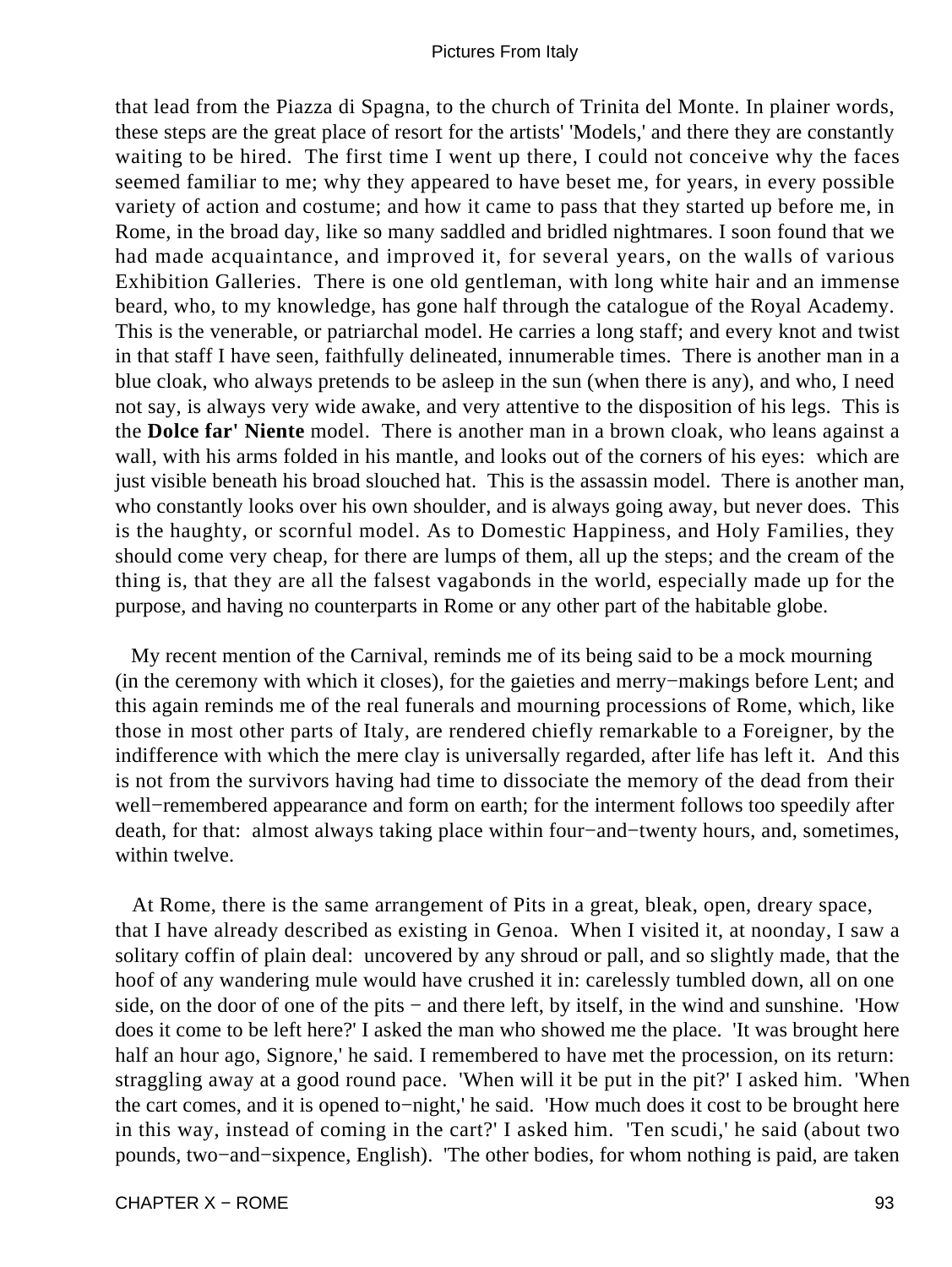to the church of the Santa Maria della Consolazione,' he continued, 'and brought here altogether, in the cart at night.' I stood, a moment, looking at the coffin, which had two initial letters scrawled upon the top; and turned away, with an expression in my face, I suppose, of not much liking its exposure in that manner: for he said, shrugging his shoulders with great vivacity, and giving a pleasant smile, 'But he's dead, Signore, he's dead. Why not?'

 Among the innumerable churches, there is one I must select for separate mention. It is the church of the Ara Coeli, supposed to be built on the site of the old Temple of Jupiter Feretrius; and approached, on one side, by a long steep flight of steps, which seem incomplete without some group of bearded soothsayers on the top. It is remarkable for the possession of a miraculous Bambino, or wooden doll, representing the Infant Saviour; and I first saw this miraculous Bambino, in legal phrase, in manner following, that is to say:

 We had strolled into the church one afternoon, and were looking down its long vista of gloomy pillars (for all these ancient churches built upon the ruins of old temples, are dark and sad), when the Brave came running in, with a grin upon his face that stretched it from ear to ear, and implored us to follow him, without a moment's delay, as they were going to show the Bambino to a select party. We accordingly hurried off to a sort of chapel, or sacristy, hard by the chief altar, but not in the church itself, where the select party, consisting of two or three Catholic gentlemen and ladies (not Italians), were already assembled: and where one hollow−cheeked young monk was lighting up divers candles, while another was putting on some clerical robes over his coarse brown habit. The candles were on a kind of altar, and above it were two delectable figures, such as you would see at any English fair, representing the Holy Virgin, and Saint Joseph, as I suppose, bending in devotion over a wooden box, or coffer; which was shut.

 The hollow−cheeked monk, number One, having finished lighting the candles, went down on his knees, in a corner, before this set− piece; and the monk number Two, having put on a pair of highly ornamented and gold−bespattered gloves, lifted down the coffer, with great reverence, and set it on the altar. Then, with many genuflexions, and muttering certain prayers, he opened it, and let down the front, and took off sundry coverings of satin and lace from the inside. The ladies had been on their knees from the commencement; and the gentlemen now dropped down devoutly, as he exposed to view a little wooden doll, in face very like General Tom Thumb, the American Dwarf: gorgeously dressed in satin and gold lace, and actually blazing with rich jewels. There was scarcely a spot upon its little breast, or neck, or stomach, but was sparkling with the costly offerings of the Faithful. Presently, he lifted it out of the box, and carrying it round among the kneelers, set its face against the forehead of every one, and tendered its clumsy foot to them to kiss − a ceremony which they all performed down to a dirty little ragamuffin of a boy who had walked in from the street. When this was done, he laid it in the box again: and the company, rising, drew near, and commended the jewels in whispers. In good time, he replaced the coverings, shut up the box, put it back in its place, locked up the whole concern (Holy Family and all) behind a pair of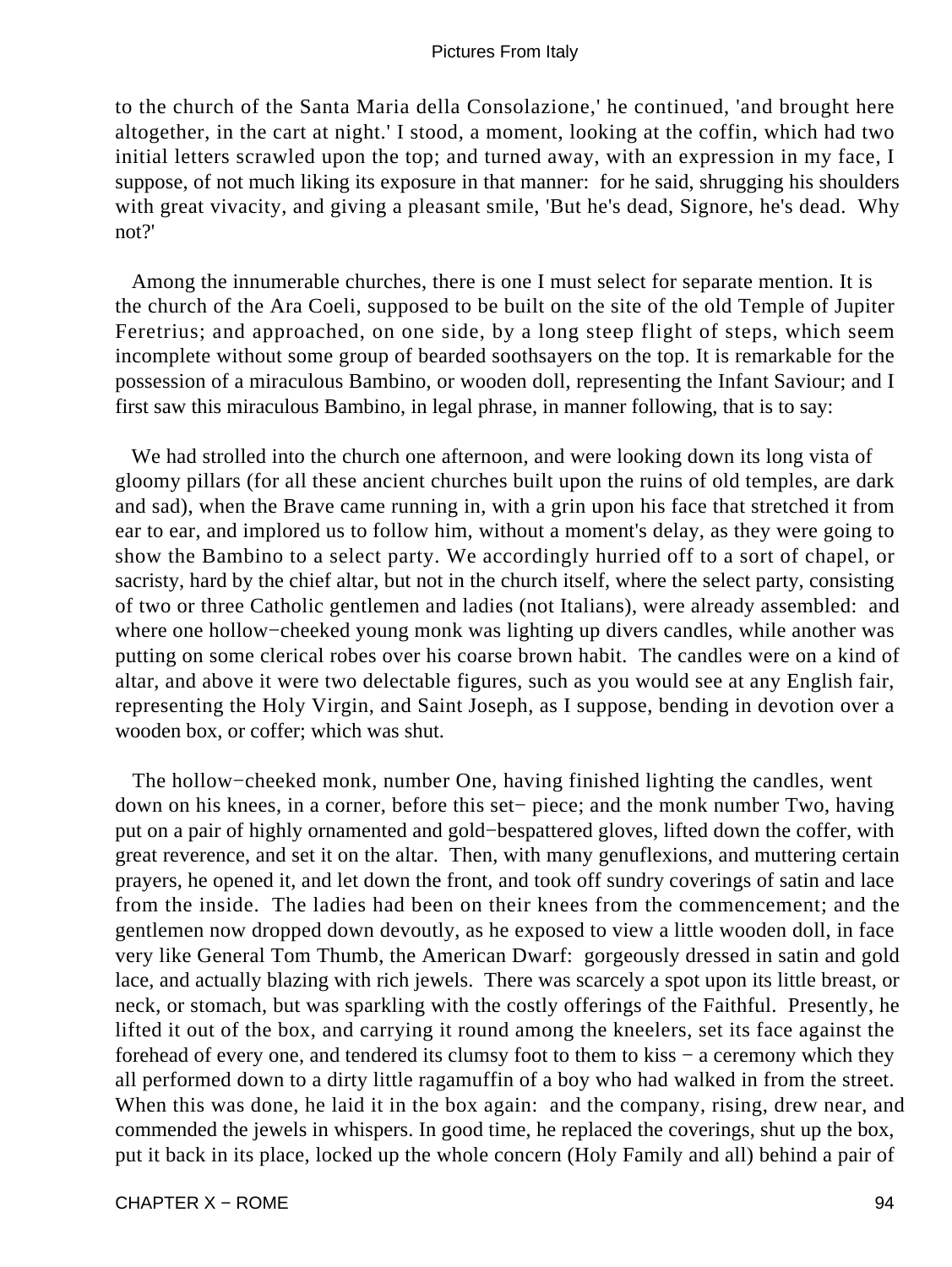folding−doors; took off his priestly vestments; and received the customary 'small charge,' while his companion, by means of an extinguisher fastened to the end of a long stick, put out the lights, one after another. The candles being all extinguished, and the money all collected, they retired, and so did the spectators.

 I met this same Bambino, in the street a short time afterwards, going, in great state, to the house of some sick person. It is taken to all parts of Rome for this purpose, constantly; but, I understand that it is not always as successful as could be wished; for, making its appearance at the bedside of weak and nervous people in extremity, accompanied by a numerous escort, it not unfrequently frightens them to death. It is most popular in cases of child−birth, where it has done such wonders, that if a lady be longer than usual in getting through her difficulties, a messenger is despatched, with all speed, to solicit the immediate attendance of the Bambino. It is a very valuable property, and much confided in − especially by the religious body to whom it belongs.

 I am happy to know that it is not considered immaculate, by some who are good Catholics, and who are behind the scenes, from what was told me by the near relation of a Priest, himself a Catholic, and a gentleman of learning and intelligence. This Priest made my informant promise that he would, on no account, allow the Bambino to be borne into the bedroom of a sick lady, in whom they were both interested. 'For,' said he, 'if they (the monks) trouble her with it, and intrude themselves into her room, it will certainly kill her.' My informant accordingly looked out of the window when it came; and, with many thanks, declined to open the door. He endeavoured, in another case of which he had no other knowledge than such as he gained as a passer−by at the moment, to prevent its being carried into a small unwholesome chamber, where a poor girl was dying. But, he strove against it unsuccessfully, and she expired while the crowd were pressing round her bed.

 Among the people who drop into St. Peter's at their leisure, to kneel on the pavement, and say a quiet prayer, there are certain schools and seminaries, priestly and otherwise, that come in, twenty or thirty strong. These boys always kneel down in single file, one behind the other, with a tall grim master in a black gown, bringing up the rear: like a pack of cards arranged to be tumbled down at a touch, with a disproportionately large Knave of clubs at the end. When they have had a minute or so at the chief altar, they scramble up, and filing off to the chapel of the Madonna, or the sacrament, flop down again in the same order; so that if anybody did stumble against the master, a general and sudden overthrow of the whole line must inevitably ensue.

 The scene in all the churches is the strangest possible. The same monotonous, heartless, drowsy chaunting, always going on; the same dark building, darker from the brightness of the street without; the same lamps dimly burning; the self−same people kneeling here and there; turned towards you, from one altar or other, the same priest's back, with the same large cross embroidered on it; however different in size, in shape, in wealth, in architecture, this church is from that, it is the same thing still. There are the same dirty beggars stopping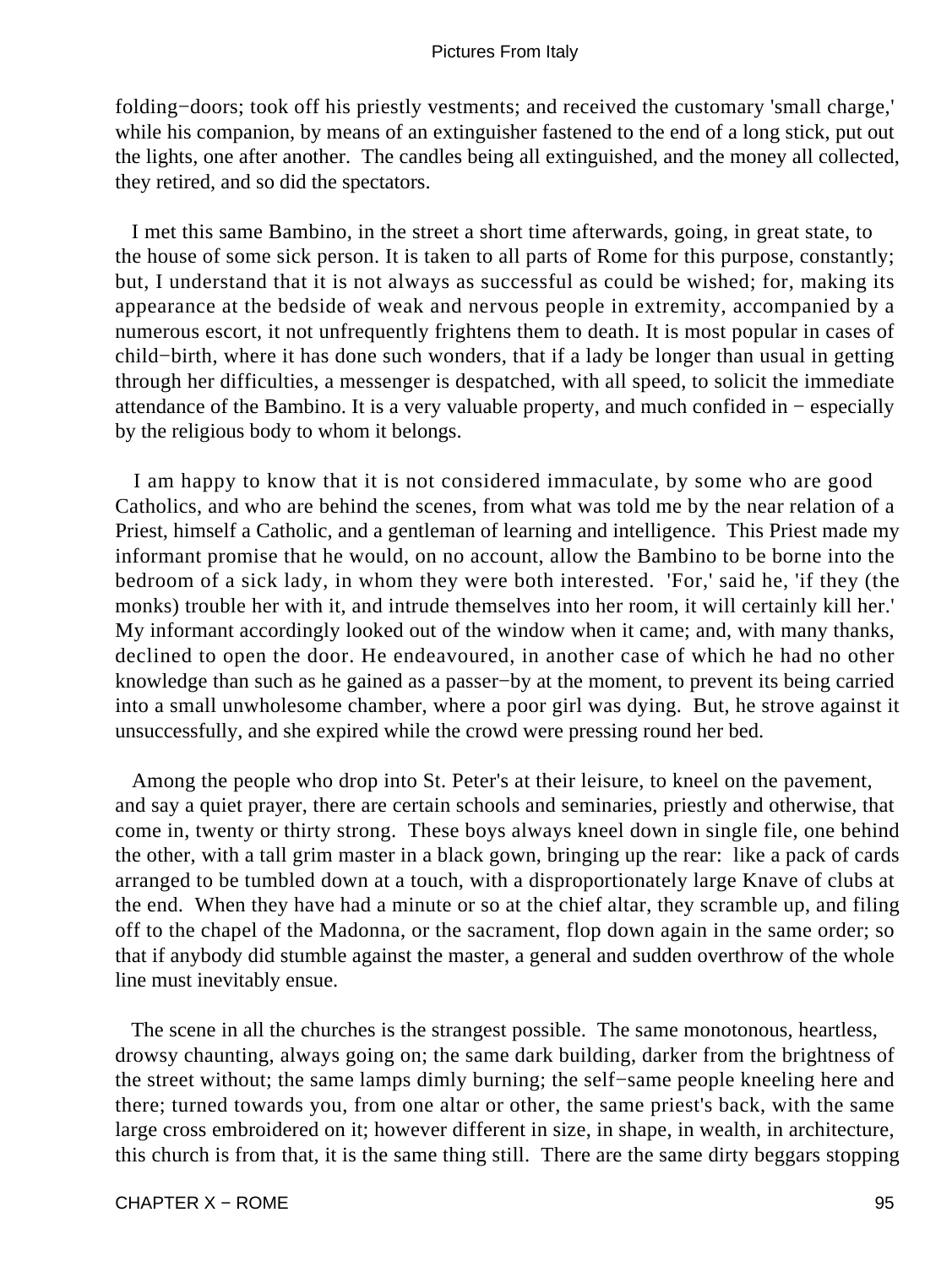in their muttered prayers to beg; the same miserable cripples exhibiting their deformity at the doors; the same blind men, rattling little pots like kitchen pepper− castors: their depositories for alms; the same preposterous crowns of silver stuck upon the painted heads of single saints and Virgins in crowded pictures, so that a little figure on a mountain has a head−dress bigger than the temple in the foreground, or adjacent miles of landscape; the same favourite shrine or figure, smothered with little silver hearts and crosses, and the like: the staple trade and show of all the jewellers; the same odd mixture of respect and indecorum, faith and phlegm: kneeling on the stones, and spitting on them, loudly; getting up from prayers to beg a little, or to pursue some other worldly matter: and then kneeling down again, to resume the contrite supplication at the point where it was interrupted. In one church, a kneeling lady got up from her prayer, for a moment, to offer us her card, as a teacher of Music; and in another, a sedate gentleman with a very thick walking−staff, arose from his devotions to belabour his dog, who was growling at another dog: and whose yelps and howls resounded through the church, as his master quietly relapsed into his former train of meditation − keeping his eye upon the dog, at the same time, nevertheless.

 Above all, there is always a receptacle for the contributions of the Faithful, in some form or other. Sometimes, it is a money−box, set up between the worshipper, and the wooden life−size figure of the Redeemer; sometimes, it is a little chest for the maintenance of the Virgin; sometimes, an appeal on behalf of a popular Bambino; sometimes, a bag at the end of a long stick, thrust among the people here and there, and vigilantly jingled by an active Sacristan; but there it always is, and, very often, in many shapes in the same church, and doing pretty well in all. Nor, is it wanting in the open air − the streets and roads − for, often as you are walking along, thinking about anything rather than a tin canister, that object pounces out upon you from a little house by the wayside; and on its top is painted, 'For the Souls in Purgatory;' an appeal which the bearer repeats a great many times, as he rattles it before you, much as Punch rattles the cracked bell which his sanguine disposition makes an organ of.

 And this reminds me that some Roman altars of peculiar sanctity, bear the inscription, 'Every Mass performed at this altar frees a soul from Purgatory.' I have never been able to find out the charge for one of these services, but they should needs be expensive. There are several Crosses in Rome too, the kissing of which, confers indulgences for varying terms. That in the centre of the Coliseum, is worth a hundred days; and people may be seen kissing it from morning to night. It is curious that some of these crosses seem to acquire an arbitrary popularity: this very one among them. In another part of the Coliseum there is a cross upon a marble slab, with the inscription, 'Who kisses this cross shall be entitled to Two hundred and forty days' indulgence.' But I saw no one person kiss it, though, day after day, I sat in the arena, and saw scores upon scores of peasants pass it, on their way to kiss the other.

 To single out details from the great dream of Roman Churches, would be the wildest occupation in the world. But St. Stefano Rotondo, a damp, mildewed vault of an old church in the outskirts of Rome, will always struggle uppermost in my mind, by reason of the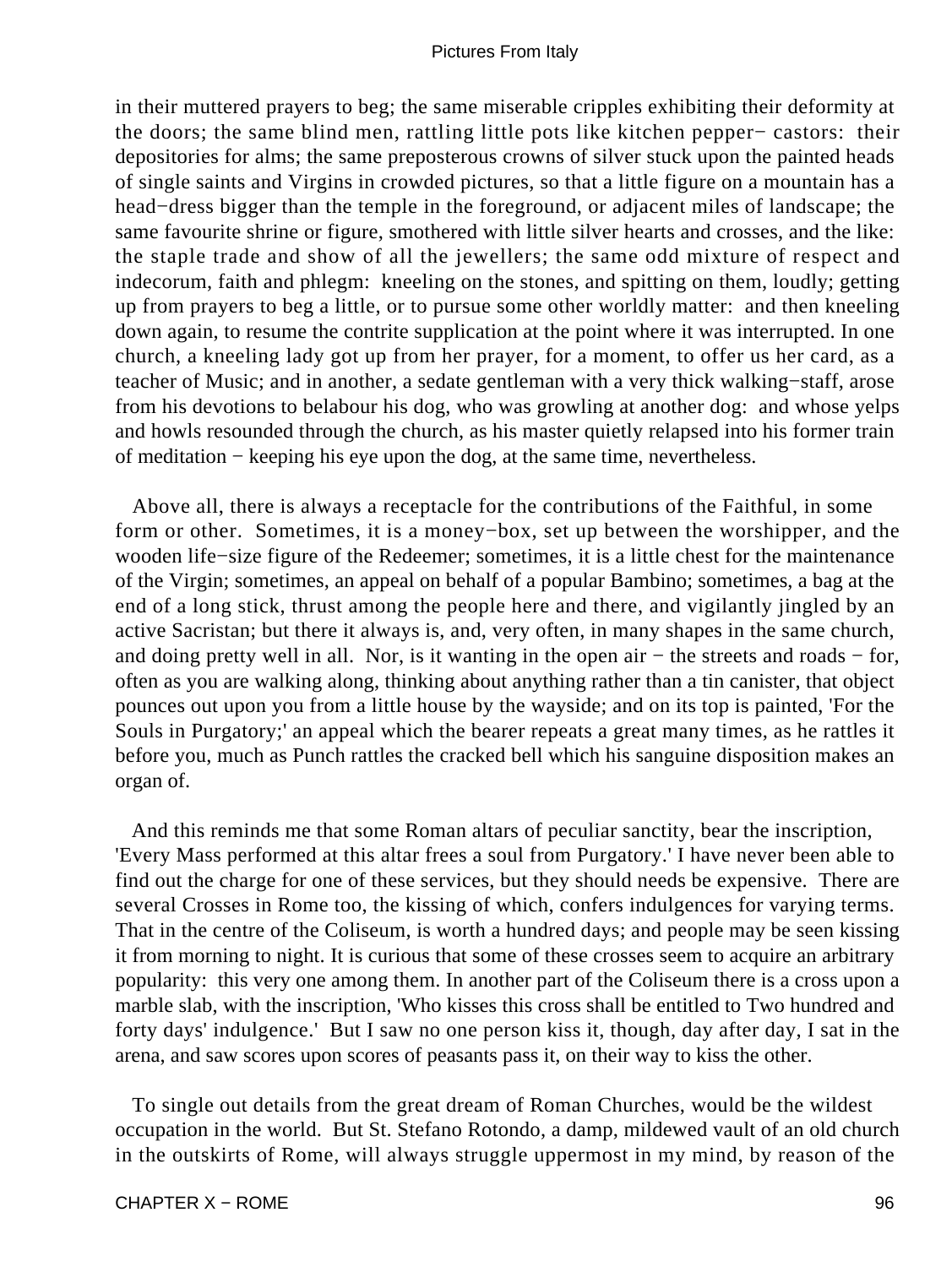hideous paintings with which its walls are covered. These represent the martyrdoms of saints and early Christians; and such a panorama of horror and butchery no man could imagine in his sleep, though he were to eat a whole pig raw, for supper. Grey−bearded men being boiled, fried, grilled, crimped, singed, eaten by wild beasts, worried by dogs, buried alive, torn asunder by horses, chopped up small with hatchets: women having their breasts torn with iron pinchers, their tongues cut out, their ears screwed off, their jaws broken, their bodies stretched upon the rack, or skinned upon the stake, or crackled up and melted in the fire: these are among the mildest subjects. So insisted on, and laboured at, besides, that every sufferer gives you the same occasion for wonder as poor old Duncan awoke, in Lady Macbeth, when she marvelled at his having so much blood in him.

There is an upper chamber in the Mamertine prisons, over what is said to have been − and very possibly may have been − the dungeon of St. Peter. This chamber is now fitted up as an oratory, dedicated to that saint; and it lives, as a distinct and separate place, in my recollection, too. It is very small and low−roofed; and the dread and gloom of the ponderous, obdurate old prison are on it, as if they had come up in a dark mist through the floor. Hanging on the walls, among the clustered votive offerings, are objects, at once strangely in keeping, and strangely at variance, with the place − rusty daggers, knives, pistols, clubs, divers instruments of violence and murder, brought here, fresh from use, and hung up to propitiate offended Heaven: as if the blood upon them would drain off in consecrated air, and have no voice to cry with. It is all so silent and so close, and tomb−like; and the dungeons below are so black and stealthy, and stagnant, and naked; that this little dark spot becomes a dream within a dream: and in the vision of great churches which come rolling past me like a sea, it is a small wave by itself, that melts into no other wave, and does not flow on with the rest.

 It is an awful thing to think of the enormous caverns that are entered from some Roman churches, and undermine the city. Many churches have crypts and subterranean chapels of great size, which, in the ancient time, were baths, and secret chambers of temples, and what not: but I do not speak of them. Beneath the church of St. Giovanni and St. Paolo, there are the jaws of a terrific range of caverns, hewn out of the rock, and said to have another outlet underneath the Coliseum − tremendous darknesses of vast extent, half−buried in the earth and unexplorable, where the dull torches, flashed by the attendants, glimmer down long ranges of distant vaults branching to the right and left, like streets in a city of the dead; and show the cold damp stealing down the walls, drip− drop, drip−drop, to join the pools of water that lie here and there, and never saw, or never will see, one ray of the sun. Some accounts make these the prisons of the wild beasts destined for the amphitheatre; some the prisons of the condemned gladiators; some, both. But the legend most appalling to the fancy is, that in the upper range (for there are two stories of these caves) the Early Christians destined to be eaten at the Coliseum Shows, heard the wild beasts, hungry for them, roaring down below; until, upon the night and solitude of their captivity, there burst the sudden noon and life of the vast theatre crowded to the parapet, and of these, their dreaded neighbours, bounding in!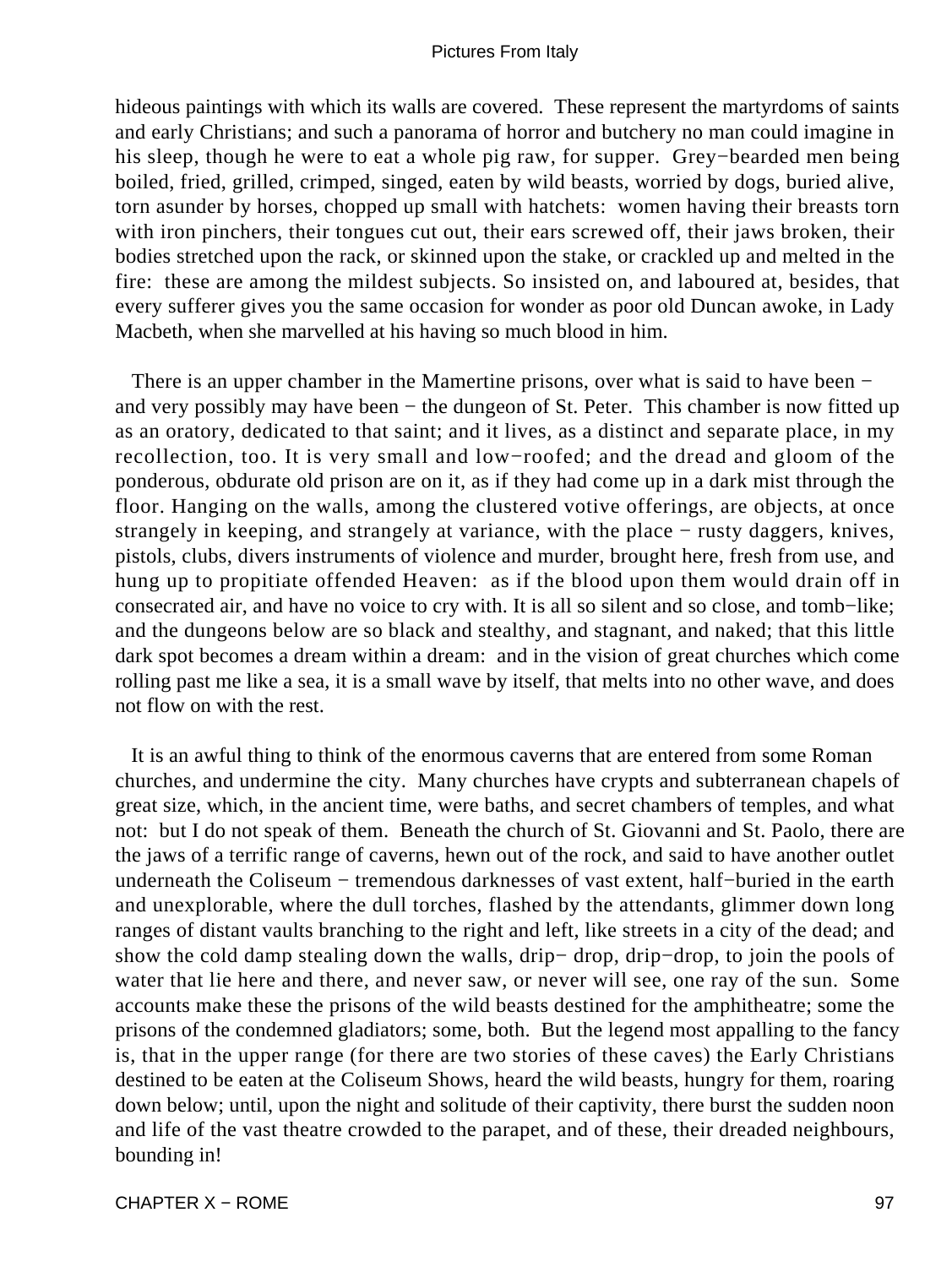Below the church of San Sebastiano, two miles beyond the gate of San Sebastiano, on the Appian Way, is the entrance to the catacombs of Rome − quarries in the old time, but afterwards the hiding− places of the Christians. These ghastly passages have been explored for twenty miles; and form a chain of labyrinths, sixty miles in circumference.

 A gaunt Franciscan friar, with a wild bright eye, was our only guide, down into this profound and dreadful place. The narrow ways and openings hither and thither, coupled with the dead and heavy air, soon blotted out, in all of us, any recollection of the track by which we had come: and I could not help thinking 'Good Heaven, if, in a sudden fit of madness, he should dash the torches out, or if he should be seized with a fit, what would become of us!' On we wandered, among martyrs' graves: passing great subterranean vaulted roads, diverging in all directions, and choked up with heaps of stones, that thieves and murderers may not take refuge there, and form a population under Rome, even worse than that which lives between it and the sun. Graves, graves, graves; Graves of men, of women, of their little children, who ran crying to the persecutors, 'We are Christians! We are Christians!' that they might be murdered with their parents; Graves with the palm of martyrdom roughly cut into their stone boundaries, and little niches, made to hold a vessel of the martyrs' blood; Graves of some who lived down here, for years together, ministering to the rest, and preaching truth, and hope, and comfort, from the rude altars, that bear witness to their fortitude at this hour; more roomy graves, but far more terrible, where hundreds, being surprised, were hemmed in and walled up: buried before Death, and killed by slow starvation.

 'The Triumphs of the Faith are not above ground in our splendid churches,' said the friar, looking round upon us, as we stopped to rest in one of the low passages, with bones and dust surrounding us on every side. 'They are here! Among the Martyrs' Graves!' He was a gentle, earnest man, and said it from his heart; but when I thought how Christian men have dealt with one another; how, perverting our most merciful religion, they have hunted down and tortured, burnt and beheaded, strangled, slaughtered, and oppressed each other; I pictured to myself an agony surpassing any that this Dust had suffered with the breath of life yet lingering in it, and how these great and constant hearts would have been shaken − how they would have quailed and drooped − if a foreknowledge of the deeds that professing Christians would commit in the Great Name for which they died, could have rent them with its own unutterable anguish, on the cruel wheel, and bitter cross, and in the fearful fire.

 Such are the spots and patches in my dream of churches, that remain apart, and keep their separate identity. I have a fainter recollection, sometimes of the relics; of the fragments of the pillar of the Temple that was rent in twain; of the portion of the table that was spread for the Last Supper; of the well at which the woman of Samaria gave water to Our Saviour; of two columns from the house of Pontius Pilate; of the stone to which the Sacred hands were bound, when the scourging was performed; of the grid−iron of Saint Lawrence, and the stone below it, marked with the frying of his fat and blood; these set a shadowy mark on some cathedrals, as an old story, or a fable might, and stop them for an instant, as they flit before me. The rest is a vast wilderness of consecrated buildings of all shapes and fancies,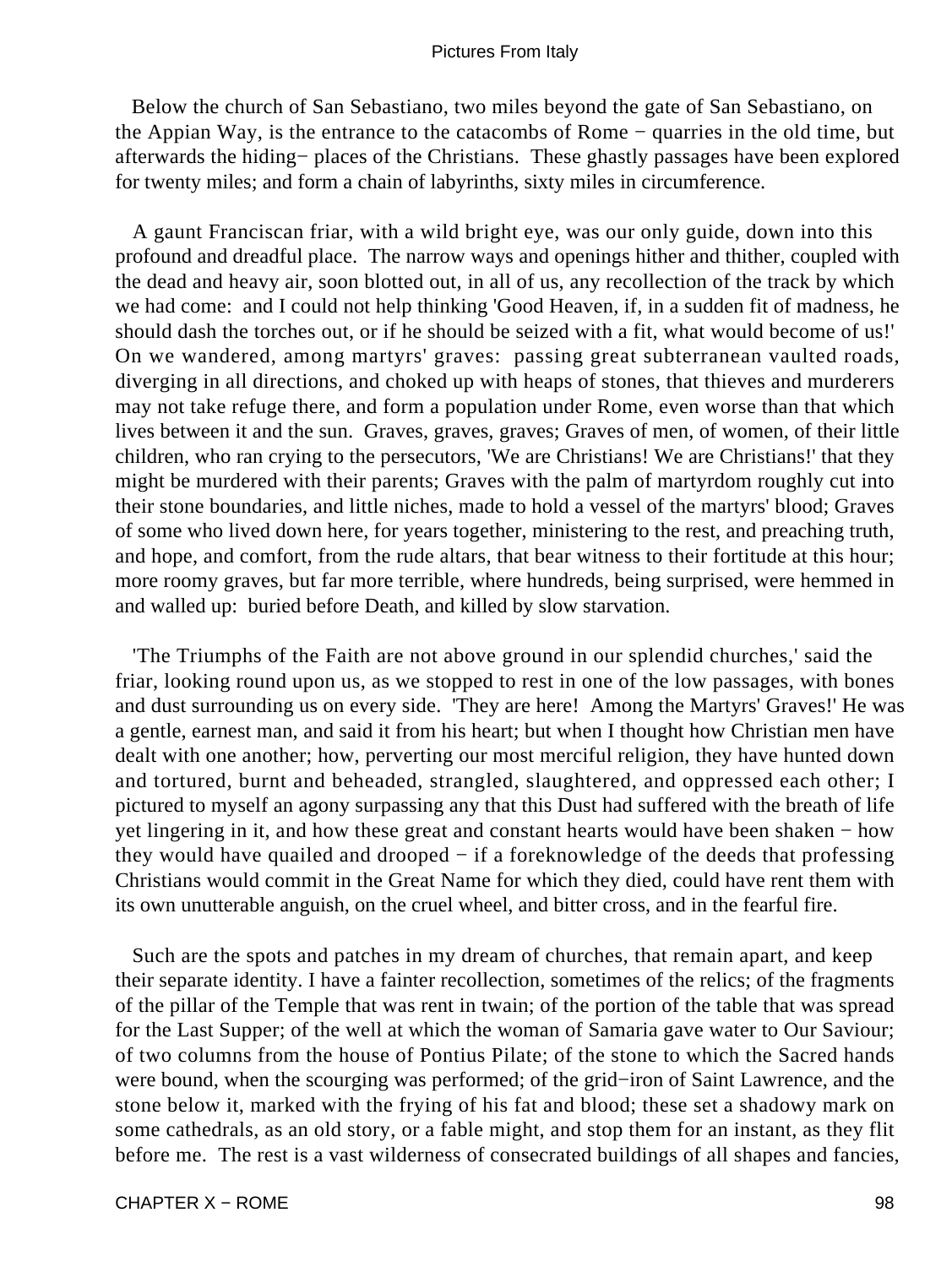blending one with another; of battered pillars of old Pagan temples, dug up from the ground, and forced, like giant captives, to support the roofs of Christian churches; of pictures, bad, and wonderful, and impious, and ridiculous; of kneeling people, curling incense, tinkling bells, and sometimes (but not often) of a swelling organ: of Madonne, with their breasts stuck full of swords, arranged in a half−circle like a modern fan; of actual skeletons of dead saints, hideously attired in gaudy satins, silks, and velvets trimmed with gold: their withered crust of skull adorned with precious jewels, or with chaplets of crushed flowers; sometimes of people gathered round the pulpit, and a monk within it stretching out the crucifix, and preaching fiercely: the sun just streaming down through some high window on the sail−cloth stretched above him and across the church, to keep his high−pitched voice from being lost among the echoes of the roof. Then my tired memory comes out upon a flight of steps, where knots of people are asleep, or basking in the light; and strolls away, among the rags, and smells, and palaces, and hovels, of an old Italian street.

 On one Saturday morning (the eighth of March), a man was beheaded here. Nine or ten months before, he had waylaid a Bavarian countess, travelling as a pilgrim to Rome − alone and on foot, of course − and performing, it is said, that act of piety for the fourth time. He saw her change a piece of gold at Viterbo, where he lived; followed her; bore her company on her journey for some forty miles or more, on the treacherous pretext of protecting her; attacked her, in the fulfilment of his unrelenting purpose, on the Campagna, within a very short distance of Rome, near to what is called (but what is not) the Tomb of Nero; robbed her; and beat her to death with her own pilgrim's staff. He was newly married, and gave some of her apparel to his wife: saying that he had bought it at a fair. She, however, who had seen the pilgrim−countess passing through their town, recognised some trifle as having belonged to her. Her husband then told her what he had done. She, in confession, told a priest; and the man was taken, within four days after the commission of the murder.

 There are no fixed times for the administration of justice, or its execution, in this unaccountable country; and he had been in prison ever since. On the Friday, as he was dining with the other prisoners, they came and told him he was to be beheaded next morning, and took him away. It is very unusual to execute in Lent; but his crime being a very bad one, it was deemed advisable to make an example of him at that time, when great numbers of pilgrims were coming towards Rome, from all parts, for the Holy Week. I heard of this on the Friday evening, and saw the bills up at the churches, calling on the people to pray for the criminal's soul. So, I determined to go, and see him executed.

 The beheading was appointed for fourteen and a−half o'clock, Roman time: or a quarter before nine in the forenoon. I had two friends with me; and as we did not know but that the crowd might be very great, we were on the spot by half−past seven. The place of execution was near the church of San Giovanni decollato (a doubtful compliment to Saint John the Baptist) in one of the impassable back streets without any footway, of which a great part of Rome is composed − a street of rotten houses, which do not seem to belong to anybody, and do not seem to have ever been inhabited, and certainly were never built on any plan, or for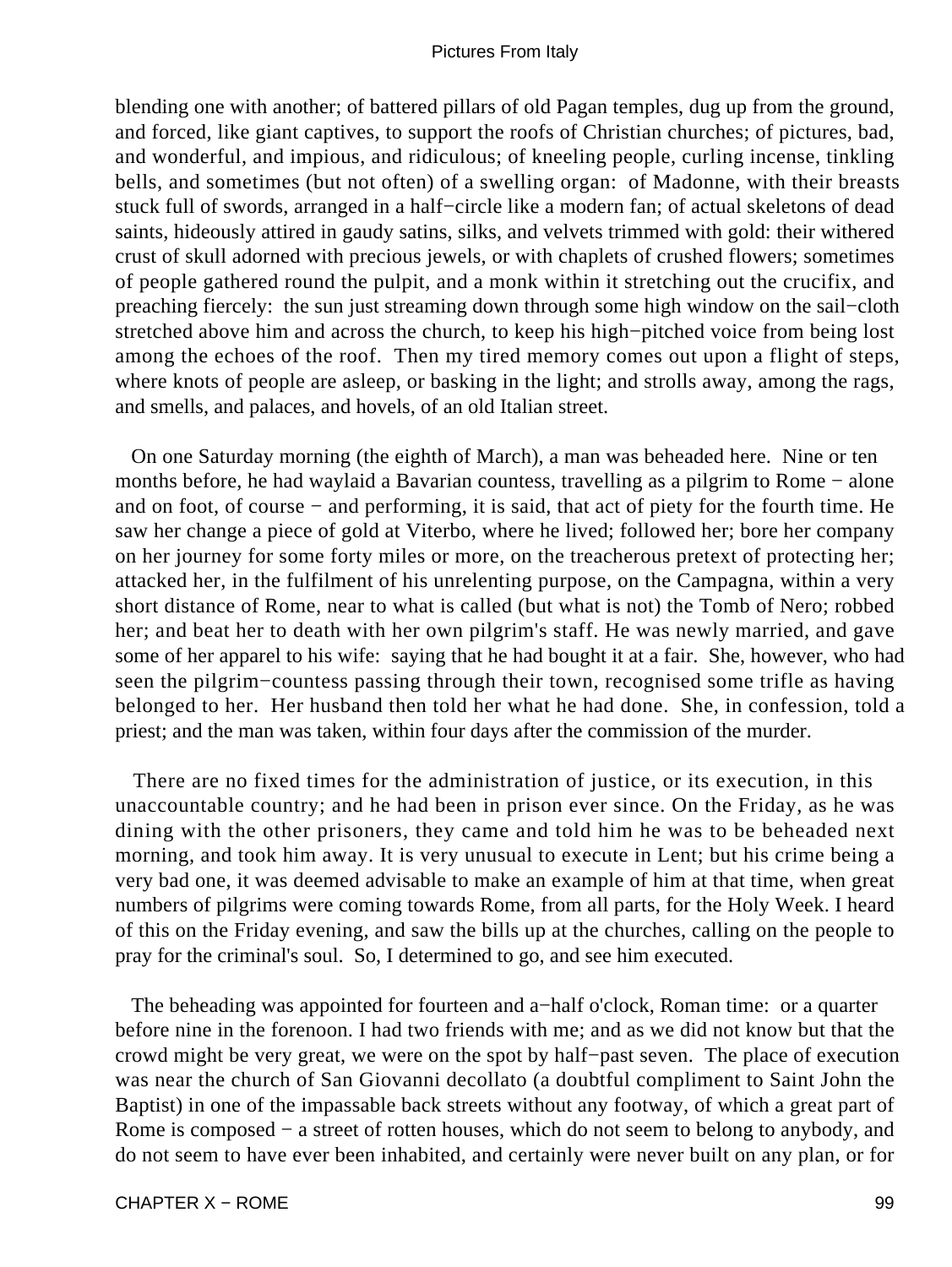any particular purpose, and have no window−sashes, and are a little like deserted breweries, and might be warehouses but for having nothing in them. Opposite to one of these, a white house, the scaffold was built. An untidy, unpainted, uncouth, crazy−looking thing of course: some seven feet high, perhaps: with a tall, gallows−shaped frame rising above it, in which was the knife, charged with a ponderous mass of iron, all ready to descend, and glittering brightly in the morning sun, whenever it looked out, now and then, from behind a cloud.

 There were not many people lingering about; and these were kept at a considerable distance from the scaffold, by parties of the Pope's dragoons. Two or three hundred foot−soldiers were under arms, standing at ease in clusters here and there; and the officers were walking up and down in twos and threes, chatting together, and smoking cigars.

 At the end of the street, was an open space, where there would be a dust−heap, and piles of broken crockery, and mounds of vegetable refuse, but for such things being thrown anywhere and everywhere in Rome, and favouring no particular sort of locality. We got into a kind of wash−house, belonging to a dwelling−house on this spot; and standing there in an old cart, and on a heap of cartwheels piled against the wall, looked, through a large grated window, at the scaffold, and straight down the street beyond it until, in consequence of its turning off abruptly to the left, our perspective was brought to a sudden termination, and had a corpulent officer, in a cocked hat, for its crowning feature.

 Nine o'clock struck, and ten o'clock struck, and nothing happened. All the bells of all the churches rang as usual. A little parliament of dogs assembled in the open space, and chased each other, in and out among the soldiers. Fierce−looking Romans of the lowest class, in blue cloaks, russet cloaks, and rags uncloaked, came and went, and talked together. Women and children fluttered, on the skirts of the scanty crowd. One large muddy spot was left quite bare, like a bald place on a man's head. A cigar−merchant, with an earthen pot of charcoal ashes in one hand, went up and down, crying his wares. A pastry−merchant divided his attention between the scaffold and his customers. Boys tried to climb up walls, and tumbled down again. Priests and monks elbowed a passage for themselves among the people, and stood on tiptoe for a sight of the knife: then went away. Artists, in inconceivable hats of the middle−ages, and beards (thank Heaven!) of no age at all, flashed picturesque scowls about them from their stations in the throng. One gentleman (connected with the fine arts, I presume) went up and down in a pair of Hessian−boots, with a red beard hanging down on his breast, and his long and bright red hair, plaited into two tails, one on either side of his head, which fell over his shoulders in front of him, very nearly to his waist, and were carefully entwined and braided!

 Eleven o'clock struck and still nothing happened. A rumour got about, among the crowd, that the criminal would not confess; in which case, the priests would keep him until the Ave Maria (sunset); for it is their merciful custom never finally to turn the crucifix away from a man at that pass, as one refusing to be shriven, and consequently a sinner abandoned of the Saviour, until then. People began to drop off. The officers shrugged their shoulders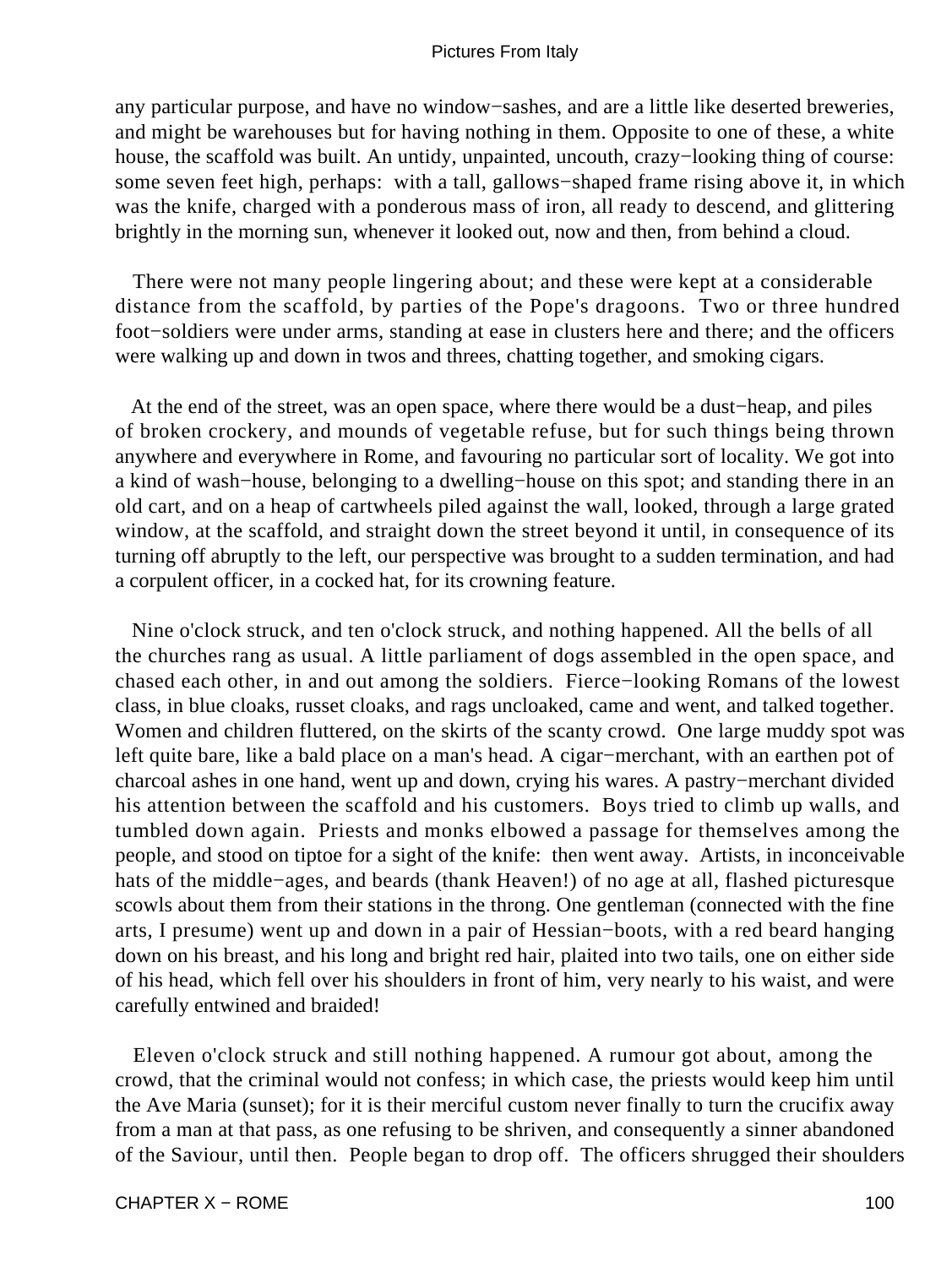and looked doubtful. The dragoons, who came riding up below our window, every now and then, to order an unlucky hackney− coach or cart away, as soon as it had comfortably established itself, and was covered with exulting people (but never before), became imperious, and quick−tempered. The bald place hadn't a straggling hair upon it; and the corpulent officer, crowning the perspective, took a world of snuff.

 Suddenly, there was a noise of trumpets. 'Attention!' was among the foot−soldiers instantly. They were marched up to the scaffold and formed round it. The dragoons galloped to their nearer stations too. The guillotine became the centre of a wood of bristling bayonets and shining sabres. The people closed round nearer, on the flank of the soldiery. A long straggling stream of men and boys, who had accompanied the procession from the prison, came pouring into the open space. The bald spot was scarcely distinguishable from the rest. The cigar and pastry−merchants resigned all thoughts of business, for the moment, and abandoning themselves wholly to pleasure, got good situations in the crowd. The perspective ended, now, in a troop of dragoons. And the corpulent officer, sword in hand, looked hard at a church close to him, which he could see, but we, the crowd, could not.

 After a short delay, some monks were seen approaching to the scaffold from this church; and above their heads, coming on slowly and gloomily, the effigy of Christ upon the cross, canopied with black. This was carried round the foot of the scaffold, to the front, and turned towards the criminal, that he might see it to the last. It was hardly in its place, when he appeared on the platform, bare−footed; his hands bound; and with the collar and neck of his shirt cut away, almost to the shoulder. A young man − six−and−twenty − vigorously made, and well−shaped. Face pale; small dark moustache; and dark brown hair.

 He had refused to confess, it seemed, without first having his wife brought to see him; and they had sent an escort for her, which had occasioned the delay.

 He immediately kneeled down, below the knife. His neck fitting into a hole, made for the purpose, in a cross plank, was shut down, by another plank above; exactly like the pillory. Immediately below him was a leathern bag. And into it his head rolled instantly.

 The executioner was holding it by the hair, and walking with it round the scaffold, showing it to the people, before one quite knew that the knife had fallen heavily, and with a rattling sound.

 When it had travelled round the four sides of the scaffold, it was set upon a pole in front − a little patch of black and white, for the long street to stare at, and the flies to settle on. The eyes were turned upward, as if he had avoided the sight of the leathern bag, and looked to the crucifix. Every tinge and hue of life had left it in that instant. It was dull, cold, livid, wax. The body also.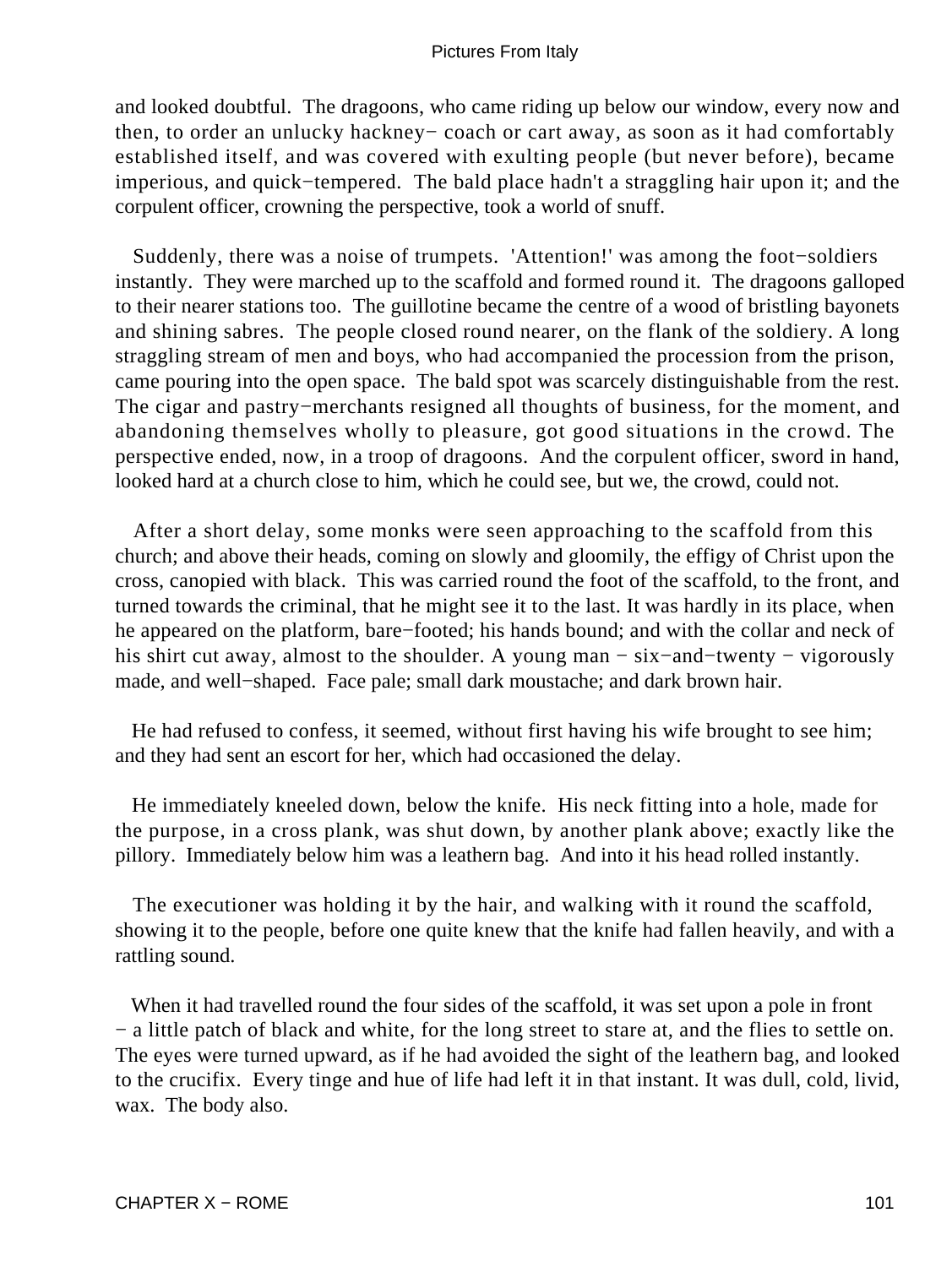There was a great deal of blood. When we left the window, and went close up to the scaffold, it was very dirty; one of the two men who were throwing water over it, turning to help the other lift the body into a shell, picked his way as through mire. A strange appearance was the apparent annihilation of the neck. The head was taken off so close, that it seemed as if the knife had narrowly escaped crushing the jaw, or shaving off the ear; and the body looked as if there were nothing left above the shoulder.

 Nobody cared, or was at all affected. There was no manifestation of disgust, or pity, or indignation, or sorrow. My empty pockets were tried, several times, in the crowd immediately below the scaffold, as the corpse was being put into its coffin. It was an ugly, filthy, careless, sickening spectacle; meaning nothing but butchery beyond the momentary interest, to the one wretched actor. Yes! Such a sight has one meaning and one warning. Let me not forget it. The speculators in the lottery, station themselves at favourable points for counting the gouts of blood that spirt out, here or there; and buy that number. It is pretty sure to have a run upon it.

 The body was carted away in due time, the knife cleansed, the scaffold taken down, and all the hideous apparatus removed. The executioner: an outlaw **Ex officio** (what a satire on the Punishment!) who dare not, for his life, cross the Bridge of St. Angelo but to do his work: retreated to his lair, and the show was over.

 At the head of the collections in the palaces of Rome, the Vatican, of course, with its treasures of art, its enormous galleries, and staircases, and suites upon suites of immense chambers, ranks highest and stands foremost. Many most noble statues, and wonderful pictures, are there; nor is it heresy to say that there is a considerable amount of rubbish there, too. When any old piece of sculpture dug out of the ground, finds a place in a gallery because it is old, and without any reference to its intrinsic merits: and finds admirers by the hundred, because it is there, and for no other reason on earth: there will be no lack of objects, very indifferent in the plain eyesight of any one who employs so vulgar a property, when he may wear the spectacles of Cant for less than nothing, and establish himself as a man of taste for the mere trouble of putting them on.

 I unreservedly confess, for myself, that I cannot leave my natural perception of what is natural and true, at a palace−door, in Italy or elsewhere, as I should leave my shoes if I were travelling in the East. I cannot forget that there are certain expressions of face, natural to certain passions, and as unchangeable in their nature as the gait of a lion, or the flight of an eagle. I cannot dismiss from my certain knowledge, such commonplace facts as the ordinary proportion of men's arms, and legs, and heads; and when I meet with performances that do violence to these experiences and recollections, no matter where they may be, I cannot honestly admire them, and think it best to say so; in spite of high critical advice that we should sometimes feign an admiration, though we have it not.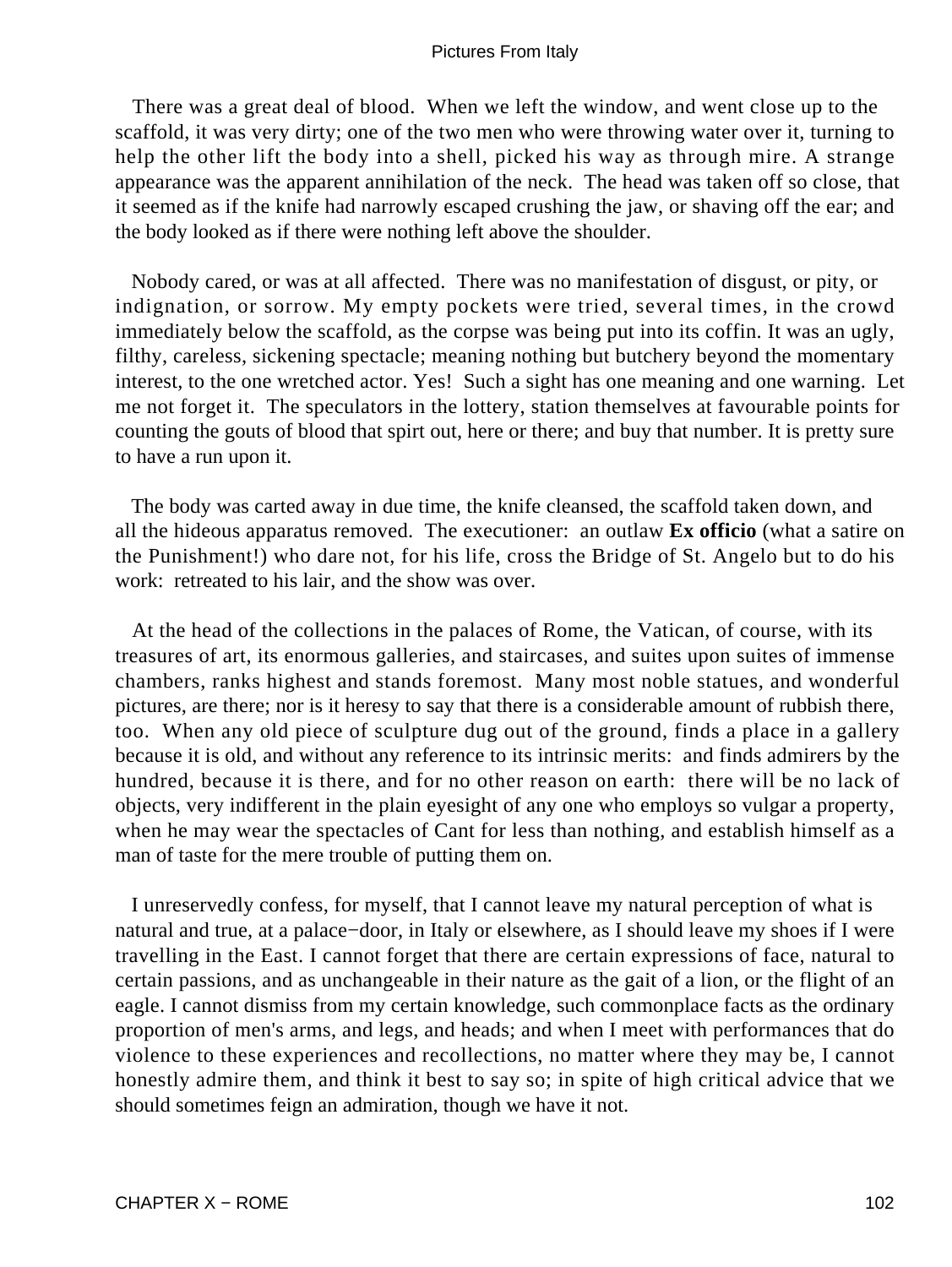Therefore, I freely acknowledge that when I see a jolly young Waterman representing a cherubim, or a Barclay and Perkins's Drayman depicted as an Evangelist, I see nothing to commend or admire in the performance, however great its reputed Painter. Neither am I partial to libellous Angels, who play on fiddles and bassoons, for the edification of sprawling monks apparently in liquor. Nor to those Monsieur Tonsons of galleries, Saint Francis and Saint Sebastian; both of whom I submit should have very uncommon and rare merits, as works of art, to justify their compound multiplication by Italian Painters.

 It seems to me, too, that the indiscriminate and determined raptures in which some critics indulge, is incompatible with the true appreciation of the really great and transcendent works. I cannot imagine, for example, how the resolute champion of undeserving pictures can soar to the amazing beauty of Titian's great picture of the Assumption of the Virgin at Venice; or how the man who is truly affected by the sublimity of that exquisite production, or who is truly sensible of the beauty of Tintoretto's great picture of the Assembly of the Blessed in the same place, can discern in Michael Angelo's Last Judgment, in the Sistine chapel, any general idea, or one pervading thought, in harmony with the stupendous subject. He who will contemplate Raphael's masterpiece, the Transfiguration, and will go away into another chamber of that same Vatican, and contemplate another design of Raphael, representing (in incredible caricature) the miraculous stopping of a great fire by Leo the Fourth − and who will say that he admires them both, as works of extraordinary genius − must, as I think, be wanting in his powers of perception in one of the two instances, and, probably, in the high and lofty one.

 It is easy to suggest a doubt, but I have a great doubt whether, sometimes, the rules of art are not too strictly observed, and whether it is quite well or agreeable that we should know beforehand, where this figure will be turning round, and where that figure will be lying down, and where there will be drapery in folds, and so forth. When I observe heads inferior to the subject, in pictures of merit, in Italian galleries, I do not attach that reproach to the Painter, for I have a suspicion that these great men, who were, of necessity, very much in the hands of monks and priests, painted monks and priests a great deal too often. I frequently see, in pictures of real power, heads quite below the story and the painter: and I invariably observe that those heads are of the Convent stamp, and have their counterparts among the Convent inmates of this hour; so, I have settled with myself that, in such cases, the lameness was not with the painter, but with the vanity and ignorance of certain of his employers, who would be apostles – on canvas, at all events.

 The exquisite grace and beauty of Canova's statues; the wonderful gravity and repose of many of the ancient works in sculpture, both in the Capitol and the Vatican; and the strength and fire of many others; are, in their different ways, beyond all reach of words. They are especially impressive and delightful, after the works of Bernini and his disciples, in which the churches of Rome, from St. Peter's downward, abound; and which are, I verily believe, the most detestable class of productions in the wide world. I would infinitely rather (as mere works of art) look upon the three deities of the Past, the Present, and the Future, in the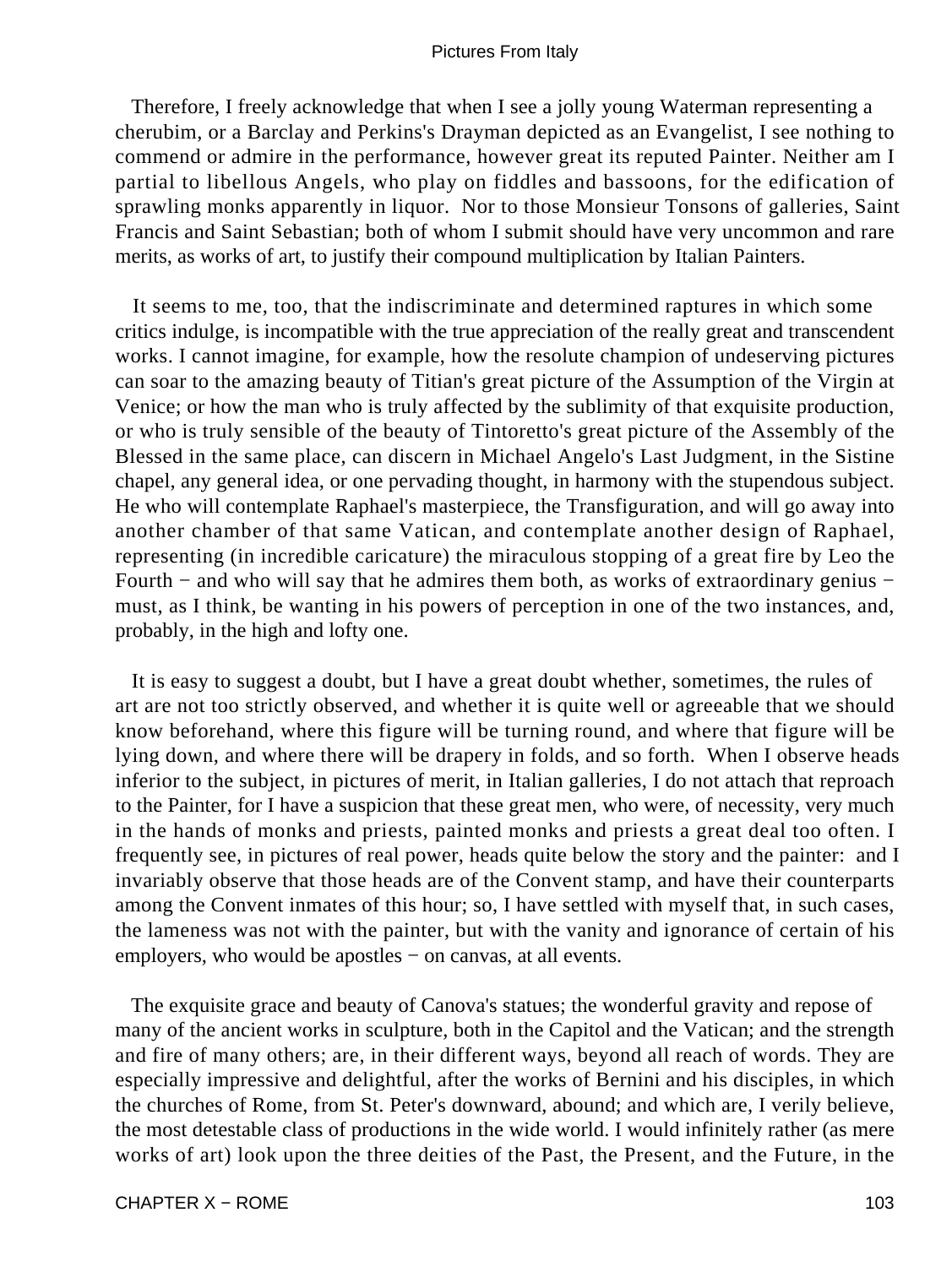Chinese Collection, than upon the best of these breezy maniacs; whose every fold of drapery is blown inside−out; whose smallest vein, or artery, is as big as an ordinary forefinger; whose hair is like a nest of lively snakes; and whose attitudes put all other extravagance to shame. Insomuch that I do honestly believe, there can be no place in the world, where such intolerable abortions, begotten of the sculptor's chisel, are to be found in such profusion, as in Rome.

 There is a fine collection of Egyptian antiquities, in the Vatican; and the ceilings of the rooms in which they are arranged, are painted to represent a starlight sky in the Desert. It may seem an odd idea, but it is very effective. The grim, half−human monsters from the temples, look more grim and monstrous underneath the deep dark blue; it sheds a strange uncertain gloomy air on everything − a mystery adapted to the objects; and you leave them, as you find them, shrouded in a solemn night.

 In the private palaces, pictures are seen to the best advantage. There are seldom so many in one place that the attention need become distracted, or the eye confused. You see them very leisurely; and are rarely interrupted by a crowd of people. There are portraits innumerable, by Titian, and Rembrandt, and Vandyke; heads by Guido, and Domenichino, and Carlo Dolci; various subjects by Correggio, and Murillo, and Raphael, and Salvator Rosa, and Spagnoletto − many of which it would be difficult, indeed, to praise too highly, or to praise enough; such is their tenderness and grace; their noble elevation, purity, and beauty.

 The portrait of Beatrice di Cenci, in the Palazzo Berberini, is a picture almost impossible to be forgotten. Through the transcendent sweetness and beauty of the face, there is a something shining out, that haunts me. I see it now, as I see this paper, or my pen. The head is loosely draped in white; the light hair falling down below the linen folds. She has turned suddenly towards you; and there is an expression in the eyes – although they are very tender and gentle − as if the wildness of a momentary terror, or distraction, had been struggled with and overcome, that instant; and nothing but a celestial hope, and a beautiful sorrow, and a desolate earthly helplessness remained. Some stories say that Guido painted it, the night before her execution; some other stories, that he painted it from memory, after having seen her, on her way to the scaffold. I am willing to believe that, as you see her on his canvas, so she turned towards him, in the crowd, from the first sight of the axe, and stamped upon his mind a look which he has stamped on mine as though I had stood beside him in the concourse. The guilty palace of the Cenci: blighting a whole quarter of the town, as it stands withering away by grains: had that face, to my fancy, in its dismal porch, and at its black, blind windows, and flitting up and down its dreary stairs, and growing out of the darkness of the ghostly galleries. The History is written in the Painting; written, in the dying girl's face, by Nature's own hand. And oh! how in that one touch she puts to flight (instead of making kin) the puny world that claim to be related to her, in right of poor conventional forgeries!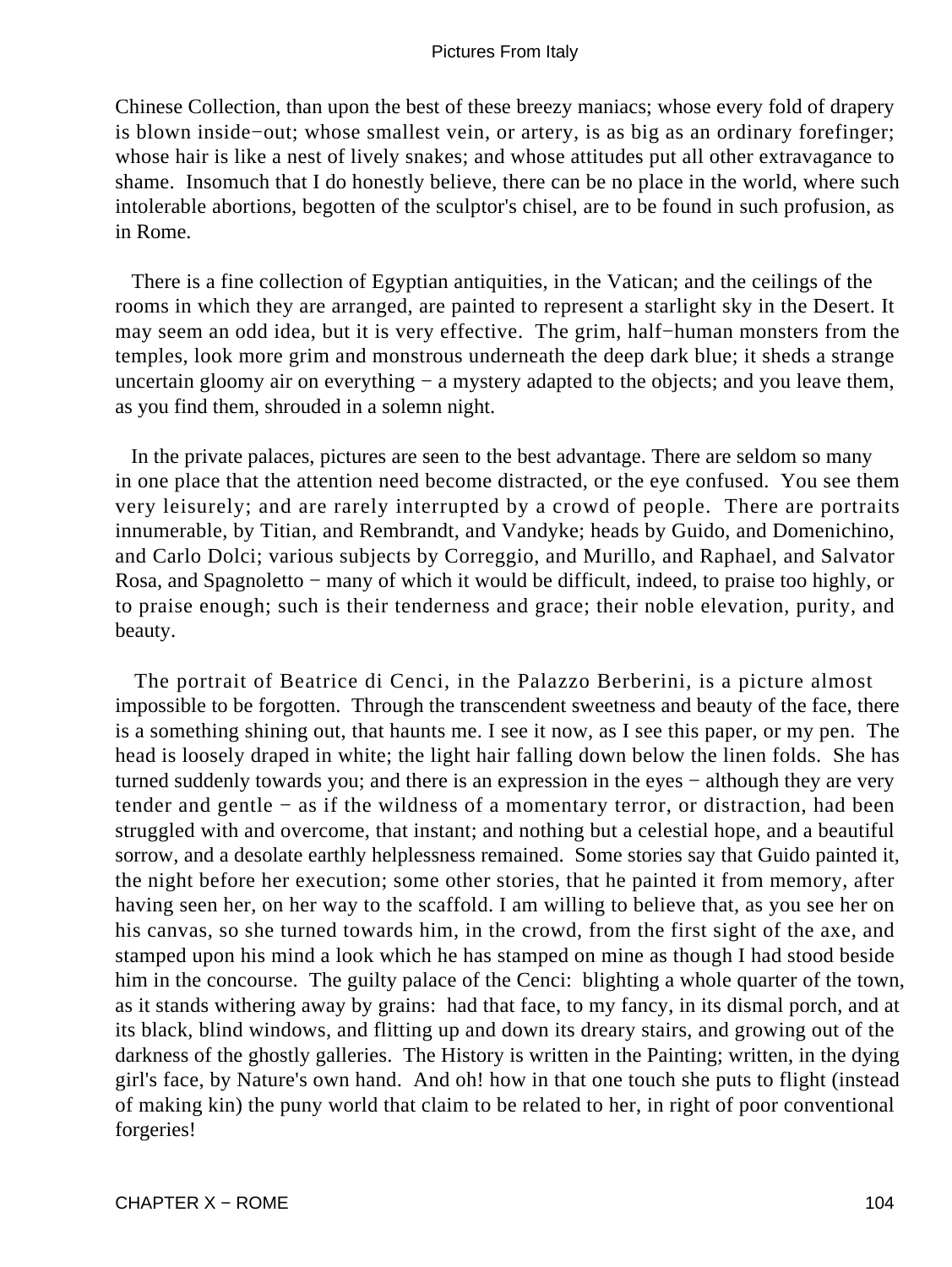I saw in the Palazzo Spada, the statue of Pompey; the statue at whose base Caesar fell. A stern, tremendous figure! I imagined one of greater finish: of the last refinement: full of delicate touches: losing its distinctness, in the giddy eyes of one whose blood was ebbing before it, and settling into some such rigid majesty as this, as Death came creeping over the upturned face.

 The excursions in the neighbourhood of Rome are charming, and would be full of interest were it only for the changing views they afford, of the wild Campagna. But, every inch of ground, in every direction, is rich in associations, and in natural beauties. There is Albano, with its lovely lake and wooded shore, and with its wine, that certainly has not improved since the days of Horace, and in these times hardly justifies his panegyric. There is squalid Tivoli, with the river Anio, diverted from its course, and plunging down, headlong, some eighty feet in search of it. With its picturesque Temple of the Sibyl, perched high on a crag; its minor waterfalls glancing and sparkling in the sun; and one good cavern yawning darkly, where the river takes a fearful plunge and shoots on, low down under beetling rocks. There, too, is the Villa d'Este, deserted and decaying among groves of melancholy pine and cypress trees, where it seems to lie in state. Then, there is Frascati, and, on the steep above it, the ruins of Tusculum, where Cicero lived, and wrote, and adorned his favourite house (some fragments of it may yet be seen there), and where Cato was born. We saw its ruined amphitheatre on a grey, dull day, when a shrill March wind was blowing, and when the scattered stones of the old city lay strewn about the lonely eminence, as desolate and dead as the ashes of a long extinguished fire.

 One day we walked out, a little party of three, to Albano, fourteen miles distant; possessed by a great desire to go there by the ancient Appian way, long since ruined and overgrown. We started at half−past seven in the morning, and within an hour or so were out upon the open Campagna. For twelve miles we went climbing on, over an unbroken succession of mounds, and heaps, and hills, of ruin. Tombs and temples, overthrown and prostrate; small fragments of columns, friezes, pediments; great blocks of granite and marble; mouldering arches, grass−grown and decayed; ruin enough to build a spacious city from; lay strewn about us. Sometimes, loose walls, built up from these fragments by the shepherds, came across our path; sometimes, a ditch between two mounds of broken stones, obstructed our progress; sometimes, the fragments themselves, rolling from beneath our feet, made it a toilsome matter to advance; but it was always ruin. Now, we tracked a piece of the old road, above the ground; now traced it, underneath a grassy covering, as if that were its grave; but all the way was ruin. In the distance, ruined aqueducts went stalking on their giant course along the plain; and every breath of wind that swept towards us, stirred early flowers and grasses, springing up, spontaneously, on miles of ruin. The unseen larks above us, who alone disturbed the awful silence, had their nests in ruin; and the fierce herdsmen, clad in sheepskins, who now and then scowled out upon us from their sleeping nooks, were housed in ruin. The aspect of the desolate Campagna in one direction, where it was most level, reminded me of an American prairie; but what is the solitude of a region where men have never dwelt, to that of a Desert, where a mighty race have left their footprints in the earth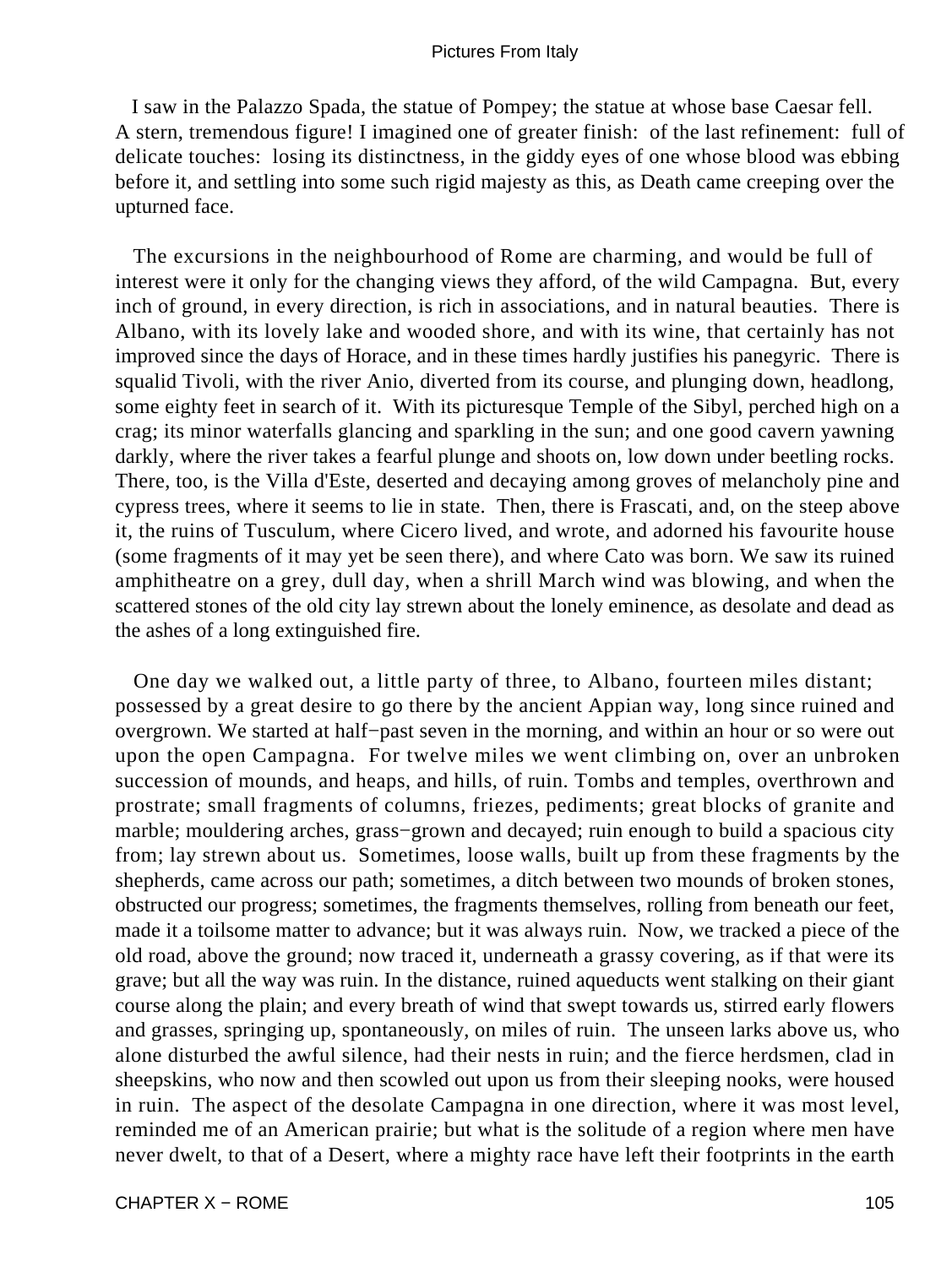from which they have vanished; where the resting−places of their Dead, have fallen like their Dead; and the broken hour−glass of Time is but a heap of idle dust! Returning, by the road, at sunset! and looking, from the distance, on the course we had taken in the morning, I almost feel (as I had felt when I first saw it, at that hour) as if the sun would never rise again, but looked its last, that night, upon a ruined world.

 To come again on Rome, by moonlight, after such an expedition, is a fitting close to such a day. The narrow streets, devoid of foot− ways, and choked, in every obscure corner, by heaps of dunghill− rubbish, contrast so strongly, in their cramped dimensions, and their filth, and darkness, with the broad square before some haughty church: in the centre of which, a hieroglyphic−covered obelisk, brought from Egypt in the days of the Emperors, looks strangely on the foreign scene about it; or perhaps an ancient pillar, with its honoured statue overthrown, supports a Christian saint: Marcus Aurelius giving place to Paul, and Trajan to St. Peter. Then, there are the ponderous buildings reared from the spoliation of the Coliseum, shutting out the moon, like mountains: while here and there, are broken arches and rent walls, through which it gushes freely, as the life comes pouring from a wound. The little town of miserable houses, walled, and shut in by barred gates, is the quarter where the Jews are locked up nightly, when the clock strikes eight − a miserable place, densely populated, and reeking with bad odours, but where the people are industrious and money−getting. In the day−time, as you make your way along the narrow streets, you see them all at work: upon the pavement, oftener than in their dark and frouzy shops: furbishing old clothes, and driving bargains.

 Crossing from these patches of thick darkness, out into the moon once more, the fountain of Trevi, welling from a hundred jets, and rolling over mimic rocks, is silvery to the eye and ear. In the narrow little throat of street, beyond, a booth, dressed out with flaring lamps, and boughs of trees, attracts a group of sulky Romans round its smoky coppers of hot broth, and cauliflower stew; its trays of fried fish, and its flasks of wine. As you rattle round the sharply−twisting corner, a lumbering sound is heard. The coachman stops abruptly, and uncovers, as a van comes slowly by, preceded by a man who bears a large cross; by a torch−bearer; and a priest: the latter chaunting as he goes. It is the Dead Cart, with the bodies of the poor, on their way to burial in the Sacred Field outside the walls, where they will be thrown into the pit that will be covered with a stone to−night, and sealed up for a year.

 But whether, in this ride, you pass by obelisks, or columns ancient temples, theatres, houses, porticoes, or forums: it is strange to see, how every fragment, whenever it is possible, has been blended into some modern structure, and made to serve some modern purpose − a wall, a dwelling−place, a granary, a stable − some use for which it never was designed, and associated with which it cannot otherwise than lamely assort. It is stranger still, to see how many ruins of the old mythology: how many fragments of obsolete legend and observance: have been incorporated into the worship of Christian altars here; and how, in numberless respects, the false faith and the true are fused into a monstrous union.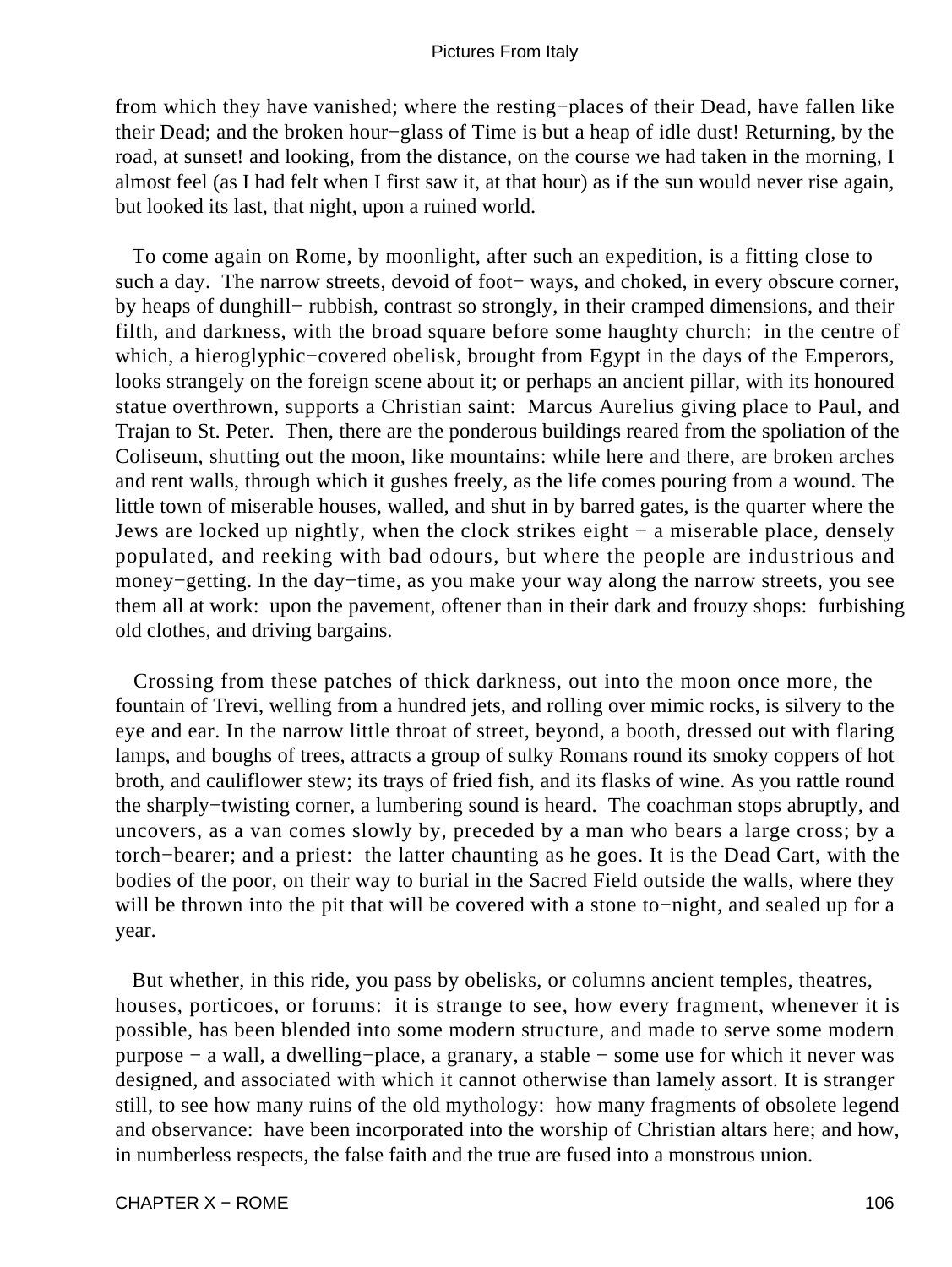From one part of the city, looking out beyond the walls, a squat and stunted pyramid (the burial−place of Caius Cestius) makes an opaque triangle in the moonlight. But, to an English traveller, it serves to mark the grave of Shelley too, whose ashes lie beneath a little garden near it. Nearer still, almost within its shadow, lie the bones of Keats, 'whose name is writ in water,' that shines brightly in the landscape of a calm Italian night.

 The Holy Week in Rome is supposed to offer great attractions to all visitors; but, saving for the sights of Easter Sunday, I would counsel those who go to Rome for its own interest, to avoid it at that time. The ceremonies, in general, are of the most tedious and wearisome kind; the heat and crowd at every one of them, painfully oppressive; the noise, hubbub, and confusion, quite distracting. We abandoned the pursuit of these shows, very early in the proceedings, and betook ourselves to the Ruins again. But, we plunged into the crowd for a share of the best of the sights; and what we saw, I will describe to you.

 At the Sistine chapel, on the Wednesday, we saw very little, for by the time we reached it (though we were early) the besieging crowd had filled it to the door, and overflowed into the adjoining hall, where they were struggling, and squeezing, and mutually expostulating, and making great rushes every time a lady was brought out faint, as if at least fifty people could be accommodated in her vacant standing−room. Hanging in the doorway of the chapel, was a heavy curtain, and this curtain, some twenty people nearest to it, in their anxiety to hear the chaunting of the Miserere, were continually plucking at, in opposition to each other, that it might not fall down and stifle the sound of the voices. The consequence was, that it occasioned the most extraordinary confusion, and seemed to wind itself about the unwary, like a Serpent. Now, a lady was wrapped up in it, and couldn't be unwound. Now, the voice of a stifling gentleman was heard inside it, beseeching to be let out. Now, two muffled arms, no man could say of which sex, struggled in it as in a sack. Now, it was carried by a rush, bodily overhead into the chapel, like an awning. Now, it came out the other way, and blinded one of the Pope's Swiss Guard, who had arrived, that moment, to set things to rights.

 Being seated at a little distance, among two or three of the Pope's gentlemen, who were very weary and counting the minutes − as perhaps his Holiness was too − we had better opportunities of observing this eccentric entertainment, than of hearing the Miserere. Sometimes, there was a swell of mournful voices that sounded very pathetic and sad, and died away, into a low strain again; but that was all we heard.

 At another time, there was the Exhibition of Relics in St. Peter's, which took place at between six and seven o'clock in the evening, and was striking from the cathedral being dark and gloomy, and having a great many people in it. The place into which the relics were brought, one by one, by a party of three priests, was a high balcony near the chief altar. This was the only lighted part of the church. There are always a hundred and twelve lamps burning near the altar, and there were two tall tapers, besides, near the black statue of St. Peter; but these were nothing in such an immense edifice. The gloom, and the general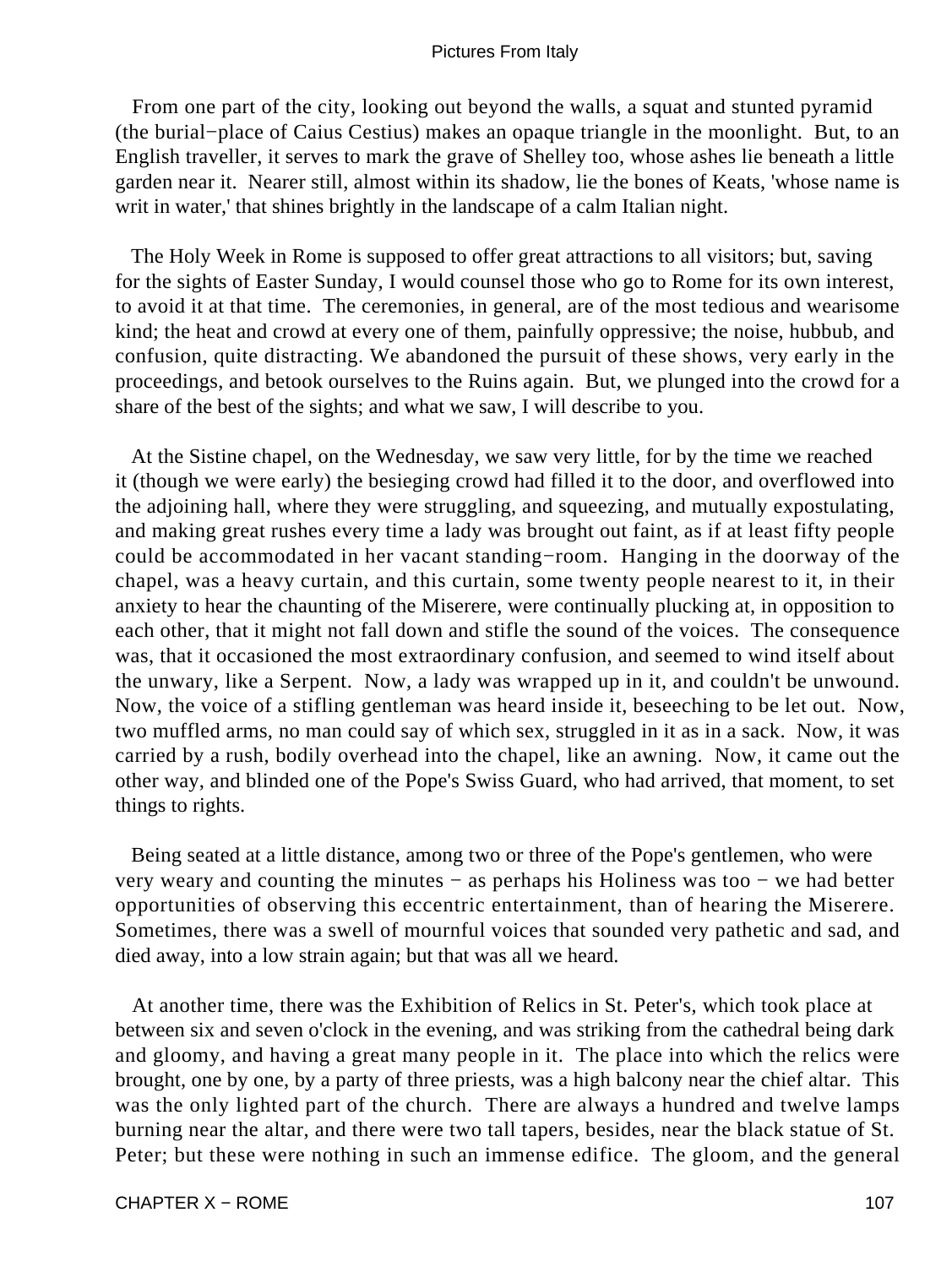upturning of faces to the balcony, and the prostration of true believers on the pavement, as shining objects, like pictures or looking−glasses, were brought out and shown, had something effective in it, despite the very preposterous manner in which they were held up for the general edification, and the great elevation at which they were displayed; which one would think rather calculated to diminish the comfort derivable from a full conviction of their being genuine.

 On the Thursday, we went to see the Pope convey the Sacrament from the Sistine chapel, to deposit it in the Capella Paolina, another chapel in the Vatican; − a ceremony emblematical of the entombment of the Saviour before His Resurrection. We waited in a great gallery with a great crowd of people (three−fourths of them English) for an hour or so, while they were chaunting the Miserere, in the Sistine chapel again. Both chapels opened out of the gallery; and the general attention was concentrated on the occasional opening and shutting of the door of the one for which the Pope was ultimately bound. None of these openings disclosed anything more tremendous than a man on a ladder, lighting a great quantity of candles; but at each and every opening, there was a terrific rush made at this ladder and this man, something like (I should think) a charge of the heavy British cavalry at Waterloo. The man was never brought down, however, nor the ladder; for it performed the strangest antics in the world among the crowd − where it was carried by the man, when the candles were all lighted; and finally it was stuck up against the gallery wall, in a very disorderly manner, just before the opening of the other chapel, and the commencement of a new chaunt, announced the approach of his Holiness. At this crisis, the soldiers of the guard, who had been poking the crowd into all sorts of shapes, formed down the gallery: and the procession came up, between the two lines they made.

 There were a few choristers, and then a great many priests, walking two and two, and carrying − the good−looking priests at least − their lighted tapers, so as to throw the light with a good effect upon their faces: for the room was darkened. Those who were not handsome, or who had not long beards, carried **Their** tapers anyhow, and abandoned themselves to spiritual contemplation. Meanwhile, the chaunting was very monotonous and dreary. The procession passed on, slowly, into the chapel, and the drone of voices went on, and came on, with it, until the Pope himself appeared, walking under a white satin canopy, and bearing the covered Sacrament in both hands; cardinals and canons clustered round him, making a brilliant show. The soldiers of the guard knelt down as he passed; all the bystanders bowed; and so he passed on into the chapel: the white satin canopy being removed from over him at the door, and a white satin parasol hoisted over his poor old head, in place of it. A few more couples brought up the rear, and passed into the chapel also. Then, the chapel door was shut; and it was all over; and everybody hurried off headlong, as for life or death, to see something else, and say it wasn't worth the trouble.

 I think the most popular and most crowded sight (excepting those of Easter Sunday and Monday, which are open to all classes of people) was the Pope washing the feet of Thirteen men, representing the twelve apostles, and Judas Iscariot. The place in which this pious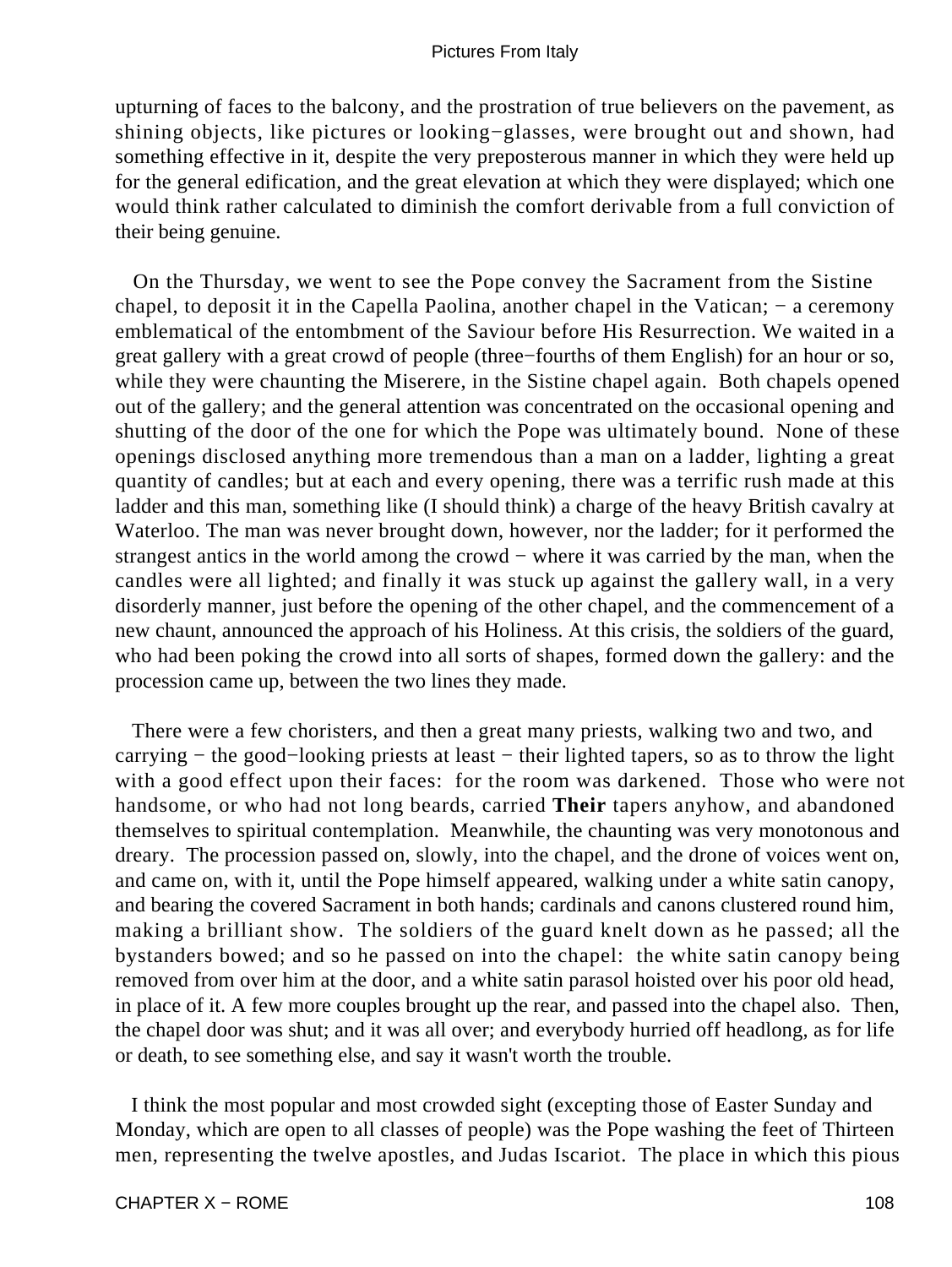office is performed, is one of the chapels of St. Peter's, which is gaily decorated for the occasion; the thirteen sitting, 'all of a row,' on a very high bench, and looking particularly uncomfortable, with the eyes of Heaven knows how many English, French, Americans, Swiss, Germans, Russians, Swedes, Norwegians, and other foreigners, nailed to their faces all the time. They are robed in white; and on their heads they wear a stiff white cap, like a large English porter−pot, without a handle. Each carries in his hand, a nosegay, of the size of a fine cauliflower; and two of them, on this occasion, wore spectacles; which, remembering the characters they sustained, I thought a droll appendage to the costume. There was a great eye to character. St. John was represented by a good−looking young man. St. Peter, by a grave−looking old gentleman, with a flowing brown beard; and Judas Iscariot by such an enormous hypocrite (I could not make out, though, whether the expression of his face was real or assumed) that if he had acted the part to the death and had gone away and hanged himself, he would have left nothing to be desired.

 As the two large boxes, appropriated to ladies at this sight, were full to the throat, and getting near was hopeless, we posted off, along with a great crowd, to be in time at the Table, where the Pope, in person, waits on these Thirteen; and after a prodigious struggle at the Vatican staircase, and several personal conflicts with the Swiss guard, the whole crowd swept into the room. It was a long gallery hung with drapery of white and red, with another great box for ladies (who are obliged to dress in black at these ceremonies, and to wear black veils), a royal box for the King of Naples and his party; and the table itself, which, set out like a ball supper, and ornamented with golden figures of the real apostles, was arranged on an elevated platform on one side of the gallery. The counterfeit apostles' knives and forks were laid out on that side of the table which was nearest to the wall, so that they might be stared at again, without let or hindrance.

 The body of the room was full of male strangers; the crowd immense; the heat very great; and the pressure sometimes frightful. It was at its height, when the stream came pouring in, from the feet− washing; and then there were such shrieks and outcries, that a party of Piedmontese dragoons went to the rescue of the Swiss guard, and helped them to calm the tumult.

 The ladies were particularly ferocious, in their struggles for places. One lady of my acquaintance was seized round the waist, in the ladies' box, by a strong matron, and hoisted out of her place; and there was another lady (in a back row in the same box) who improved her position by sticking a large pin into the ladies before her.

 The gentlemen about me were remarkably anxious to see what was on the table; and one Englishman seemed to have embarked the whole energy of his nature in the determination to discover whether there was any mustard. 'By Jupiter there's vinegar!' I heard him say to his friend, after he had stood on tiptoe an immense time, and had been crushed and beaten on all sides. 'And there's oil! I saw them distinctly, in cruets! Can any gentleman, in front there, see mustard on the table? Sir, will you oblige me! DO you see a Mustard−Pot?'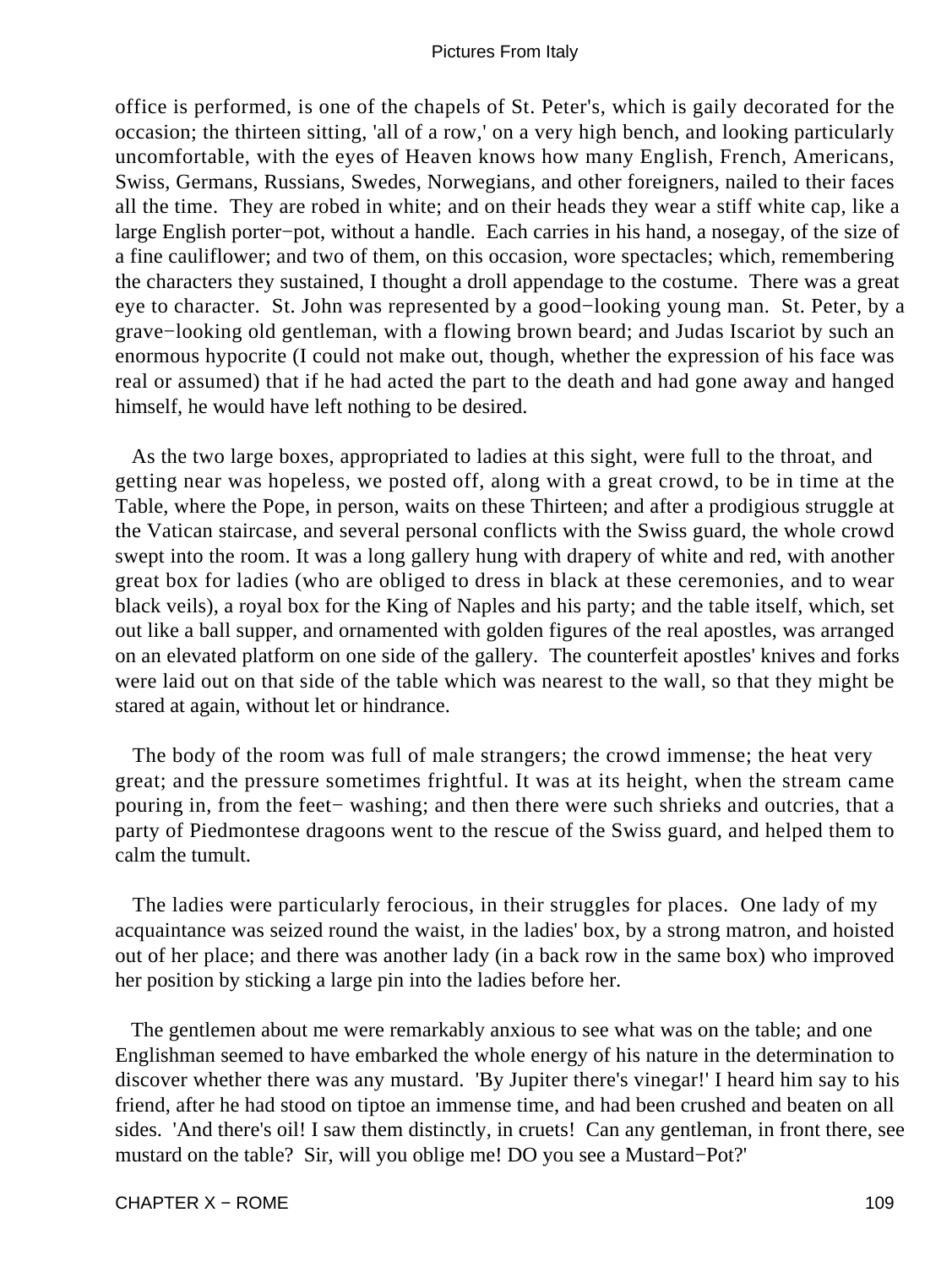The apostles and Judas appearing on the platform, after much expectation, were marshalled, in line, in front of the table, with Peter at the top; and a good long stare was taken at them by the company, while twelve of them took a long smell at their nosegays, and Judas − moving his lips very obtrusively − engaged in inward prayer. Then, the Pope, clad in a scarlet robe, and wearing on his head a skull−cap of white satin, appeared in the midst of a crowd of Cardinals and other dignitaries, and took in his hand a little golden ewer, from which he poured a little water over one of Peter's hands, while one attendant held a golden basin; a second, a fine cloth; a third, Peter's nosegay, which was taken from him during the operation. This his Holiness performed, with considerable expedition, on every man in the line (Judas, I observed, to be particularly overcome by his condescension); and then the whole Thirteen sat down to dinner. Grace said by the Pope. Peter in the chair.

 There was white wine, and red wine: and the dinner looked very good. The courses appeared in portions, one for each apostle: and these being presented to the Pope, by Cardinals upon their knees, were by him handed to the Thirteen. The manner in which Judas grew more white−livered over his victuals, and languished, with his head on one side, as if he had no appetite, defies all description. Peter was a good, sound, old man, and went in, as the saying is, 'to win;' eating everything that was given him (he got the best: being first in the row) and saying nothing to anybody. The dishes appeared to be chiefly composed of fish and vegetables. The Pope helped the Thirteen to wine also; and, during the whole dinner, somebody read something aloud, out of a large book – the Bible, I presume – which nobody could hear, and to which nobody paid the least attention. The Cardinals, and other attendants, smiled to each other, from time to time, as if the thing were a great farce; and if they thought so, there is little doubt they were perfectly right. His Holiness did what he had to do, as a sensible man gets through a troublesome ceremony, and seemed very glad when it was all over.

 The Pilgrims' Suppers: where lords and ladies waited on the Pilgrims, in token of humility, and dried their feet when they had been well washed by deputy: were very attractive. But, of all the many spectacles of dangerous reliance on outward observances, in themselves mere empty forms, none struck me half so much as the Scala Santa, or Holy Staircase, which I saw several times, but to the greatest advantage, or disadvantage, on Good Friday.

 This holy staircase is composed of eight−and−twenty steps, said to have belonged to Pontius Pilate's house and to be the identical stair on which Our Saviour trod, in coming down from the judgment− seat. Pilgrims ascend it, only on their knees. It is steep; and, at the summit, is a chapel, reported to be full of relics; into which they peep through some iron bars, and then come down again, by one of two side staircases, which are not sacred, and may be walked on.

 On Good Friday, there were, on a moderate computation, a hundred people, slowly shuffling up these stairs, on their knees, at one time; while others, who were going up, or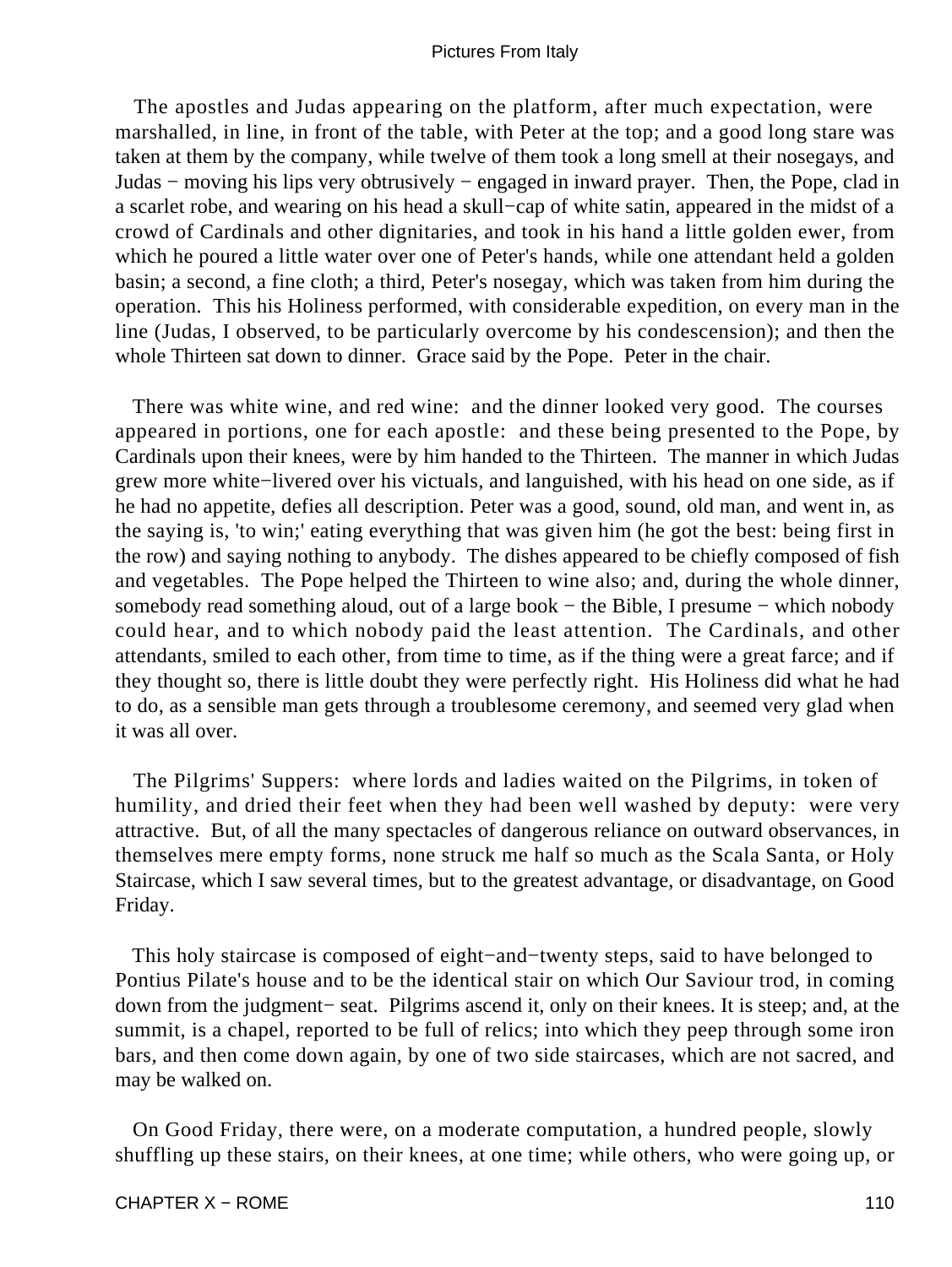had come down – and a few who had done both, and were going up again for the second time − stood loitering in the porch below, where an old gentleman in a sort of watch−box, rattled a tin canister, with a slit in the top, incessantly, to remind them that he took the money. The majority were country−people, male and female. There were four or five Jesuit priests, however, and some half−dozen well−dressed women. A whole school of boys, twenty at least, were about half−way up − evidently enjoying it very much. They were all wedged together, pretty closely; but the rest of the company gave the boys as wide a berth as possible, in consequence of their betraying some recklessness in the management of their boots.

 I never, in my life, saw anything at once so ridiculous, and so unpleasant, as this sight − ridiculous in the absurd incidents inseparable from it; and unpleasant in its senseless and unmeaning degradation. There are two steps to begin with, and then a rather broad landing. The more rigid climbers went along this landing on their knees, as well as up the stairs; and the figures they cut, in their shuffling progress over the level surface, no description can paint. Then, to see them watch their opportunity from the porch, and cut in where there was a place next the wall! And to see one man with an umbrella (brought on purpose, for it was a fine day) hoisting himself, unlawfully, from stair to stair! And to observe a demure lady of fifty−five or so, looking back, every now and then, to assure herself that her legs were properly disposed!

 There were such odd differences in the speed of different people, too. Some got on as if they were doing a match against time; others stopped to say a prayer on every step. This man touched every stair with his forehead, and kissed it; that man scratched his head all the way. The boys got on brilliantly, and were up and down again before the old lady had accomplished her half−dozen stairs. But most of the penitents came down, very sprightly and fresh, as having done a real good substantial deed which it would take a good deal of sin to counterbalance; and the old gentleman in the watch−box was down upon them with his canister while they were in this humour, I promise you.

 As if such a progress were not in its nature inevitably droll enough, there lay, on the top of the stairs, a wooden figure on a crucifix, resting on a sort of great iron saucer: so rickety and unsteady, that whenever an enthusiastic person kissed the figure, with more than usual devotion, or threw a coin into the saucer, with more than common readiness (for it served in this respect as a second or supplementary canister), it gave a great leap and rattle, and nearly shook the attendant lamp out: horribly frightening the people further down, and throwing the guilty party into unspeakable embarrassment.

 On Easter Sunday, as well as on the preceding Thursday, the Pope bestows his benediction on the people, from the balcony in front of St. Peter's. This Easter Sunday was a day so bright and blue: so cloudless, balmy, wonderfully bright: that all the previous bad weather vanished from the recollection in a moment. I had seen the Thursday's Benediction dropping damply on some hundreds of umbrellas, but there was not a sparkle then, in all the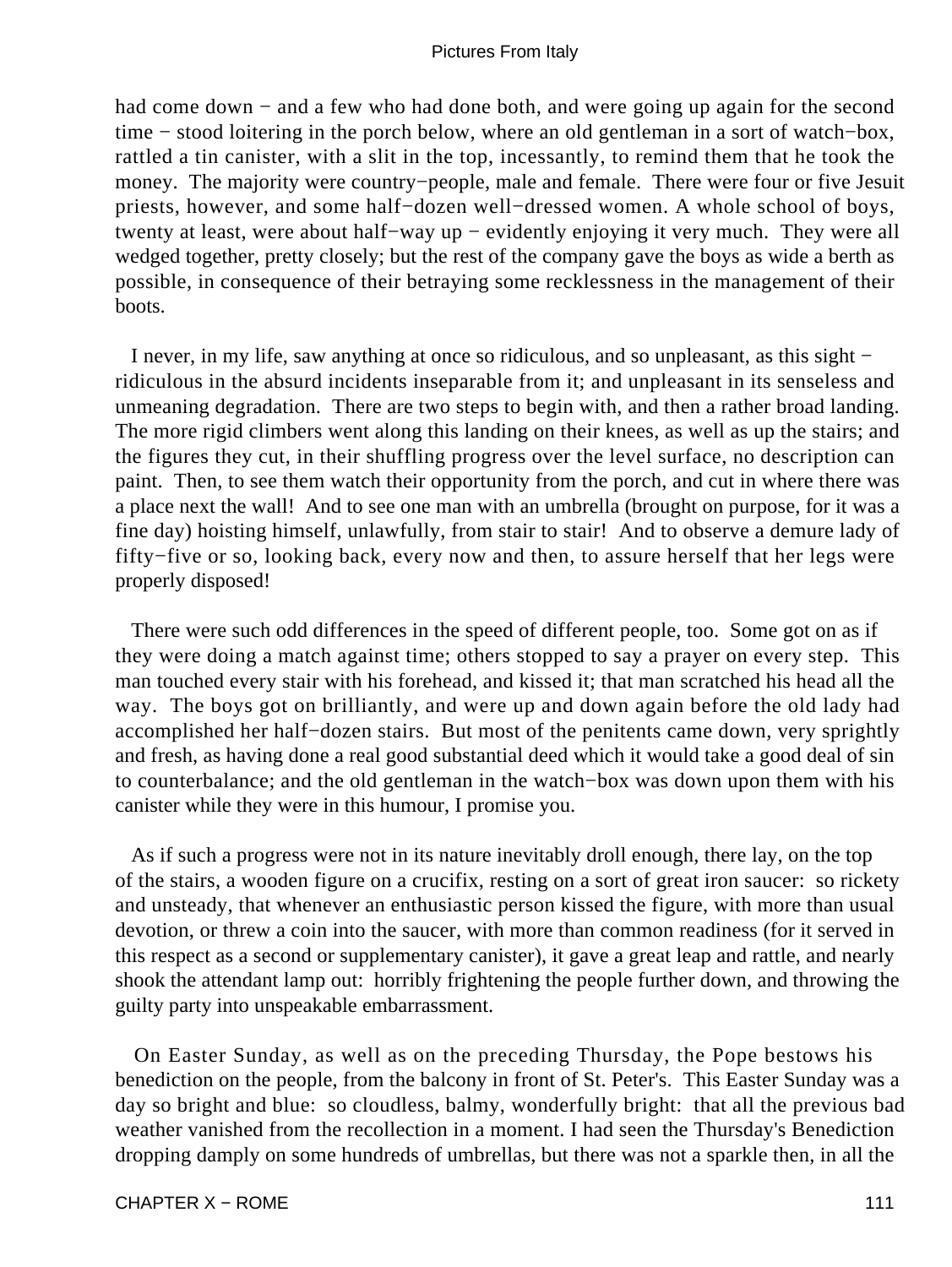hundred fountains of Rome – such fountains as they are! – and on this Sunday morning they were running diamonds. The miles of miserable streets through which we drove (compelled to a certain course by the Pope's dragoons: the Roman police on such occasions) were so full of colour, that nothing in them was capable of wearing a faded aspect. The common people came out in their gayest dresses; the richer people in their smartest vehicles; Cardinals rattled to the church of the Poor Fishermen in their state carriages; shabby magnificence flaunted its thread−bare liveries and tarnished cocked hats, in the sun; and every coach in Rome was put in requisition for the Great Piazza of St. Peter's.

 One hundred and fifty thousand people were there at least! Yet there was ample room. How many carriages were there, I don't know; yet there was room for them too, and to spare. The great steps of the church were densely crowded. There were many of the Contadini, from Albano (who delight in red), in that part of the square, and the mingling of bright colours in the crowd was beautiful. Below the steps the troops were ranged. In the magnificent proportions of the place they looked like a bed of flowers. Sulky Romans, lively peasants from the neighbouring country, groups of pilgrims from distant parts of Italy, sight−seeing foreigners of all nations, made a murmur in the clear air, like so many insects; and high above them all, plashing and bubbling, and making rainbow colours in the light, the two delicious fountains welled and tumbled bountifully.

 A kind of bright carpet was hung over the front of the balcony; and the sides of the great window were bedecked with crimson drapery. An awning was stretched, too, over the top, to screen the old man from the hot rays of the sun. As noon approached, all eyes were turned up to this window. In due time, the chair was seen approaching to the front, with the gigantic fans of peacock's feathers, close behind. The doll within it (for the balcony is very high) then rose up, and stretched out its tiny arms, while all the male spectators in the square uncovered, and some, but not by any means the greater part, kneeled down. The guns upon the ramparts of the Castle of St. Angelo proclaimed, next moment, that the benediction was given; drums beat; trumpets sounded; arms clashed; and the great mass below, suddenly breaking into smaller heaps, and scattering here and there in rills, was stirred like parti−coloured sand.

What a bright noon it was, as we rode away! The Tiber was no longer yellow, but blue. There was a blush on the old bridges, that made them fresh and hale again. The Pantheon, with its majestic front, all seamed and furrowed like an old face, had summer light upon its battered walls. Every squalid and desolate hut in the Eternal City (bear witness every grim old palace, to the filth and misery of the plebeian neighbour that elbows it, as certain as Time has laid its grip on its patrician head!) was fresh and new with some ray of the sun. The very prison in the crowded street, a whirl of carriages and people, had some stray sense of the day, dropping through its chinks and crevices: and dismal prisoners who could not wind their faces round the barricading of the blocked−up windows, stretched out their hands, and clinging to the rusty bars, turned **Them** towards the overflowing street: as if it were a cheerful fire, and could be shared in, that way.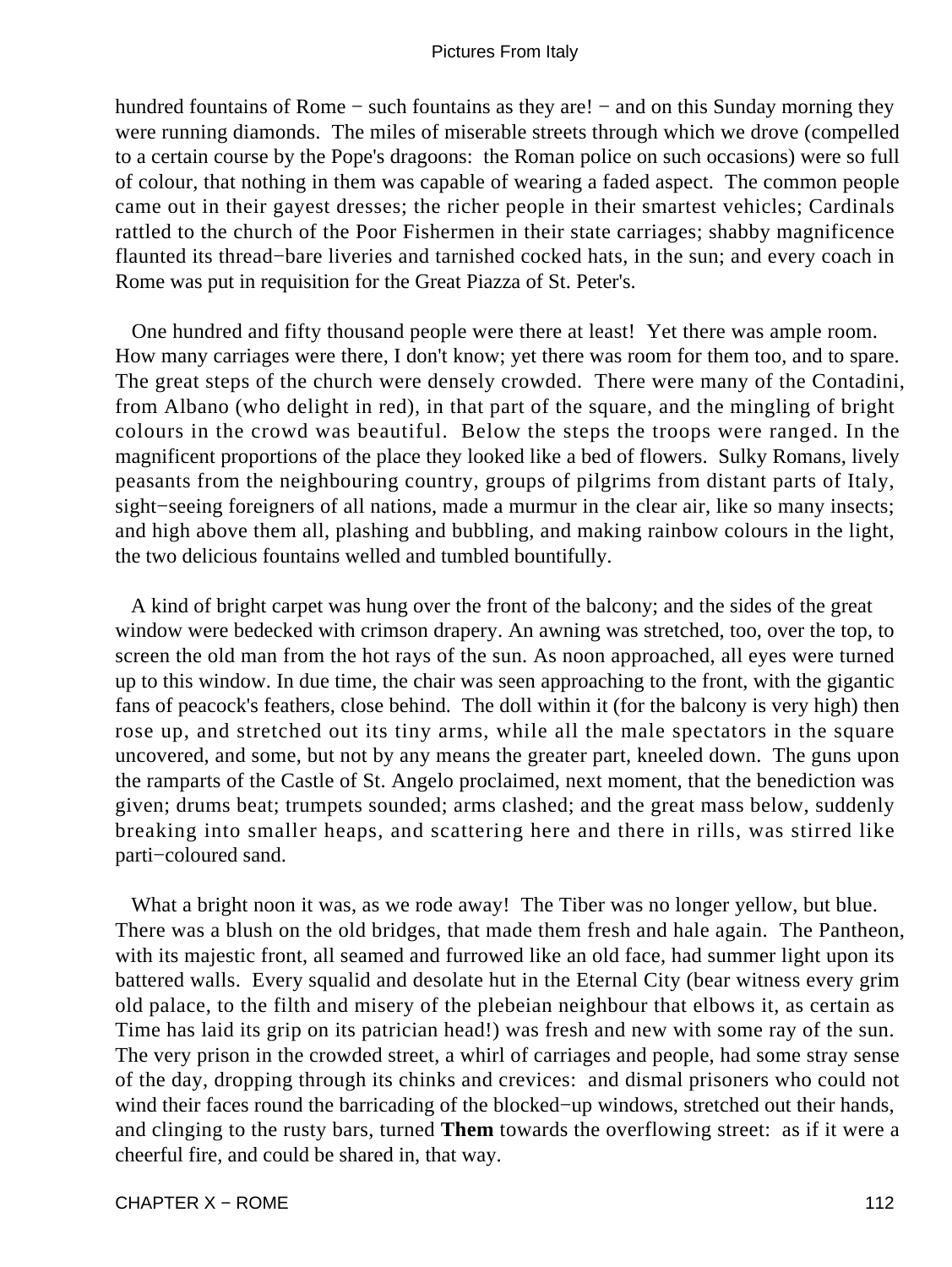But, when the night came on, without a cloud to dim the full moon, what a sight it was to see the Great Square full once more, and the whole church, from the cross to the ground, lighted with innumerable lanterns, tracing out the architecture, and winking and shining all round the colonnade of the piazza! And what a sense of exultation, joy, delight, it was, when the great bell struck half− past seven − on the instant − to behold one bright red mass of fire, soar gallantly from the top of the cupola to the extremest summit of the cross, and the moment it leaped into its place, become the signal of a bursting out of countless lights, as great, and red, and blazing as itself, from every part of the gigantic church; so that every cornice, capital, and smallest ornament of stone, expressed itself in fire: and the black, solid groundwork of the enormous dome seemed to grow transparent as an egg−shell!

 A train of gunpowder, an electric chain − nothing could be fired, more suddenly and swiftly, than this second illumination; and when we had got away, and gone upon a distant height, and looked towards it two hours afterwards, there it still stood, shining and glittering in the calm night like a jewel! Not a line of its proportions wanting; not an angle blunted; not an atom of its radiance lost.

The next night – Easter Monday – there was a great display of fireworks from the Castle of St. Angelo. We hired a room in an opposite house, and made our way, to our places, in good time, through a dense mob of people choking up the square in front, and all the avenues leading to it; and so loading the bridge by which the castle is approached, that it seemed ready to sink into the rapid Tiber below. There are statues on this bridge (execrable works), and, among them, great vessels full of burning tow were placed: glaring strangely on the faces of the crowd, and not less strangely on the stone counterfeits above them.

 The show began with a tremendous discharge of cannon; and then, for twenty minutes or half an hour, the whole castle was one incessant sheet of fire, and labyrinth of blazing wheels of every colour, size, and speed: while rockets streamed into the sky, not by ones or twos, or scores, but hundreds at a time. The concluding burst − the Girandola − was like the blowing up into the air of the whole massive castle, without smoke or dust.

 In half an hour afterwards, the immense concourse had dispersed; the moon was looking calmly down upon her wrinkled image in the river; and half−a−dozen men and boys, with bits of lighted candle in their hands: moving here and there, in search of anything worth having, that might have been dropped in the press: had the whole scene to themselves.

 By way of contrast we rode out into old ruined Rome, after all this firing and booming, to take our leave of the Coliseum. I had seen it by moonlight before (I could never get through a day without going back to it), but its tremendous solitude that night is past all telling. The ghostly pillars in the Forum; the Triumphal Arches of Old Emperors; those enormous masses of ruins which were once their palaces; the grass−grown mounds that mark the graves of ruined temples; the stones of the Via Sacra, smooth with the tread of feet in ancient Rome; even these were dimmed, in their transcendent melancholy, by the dark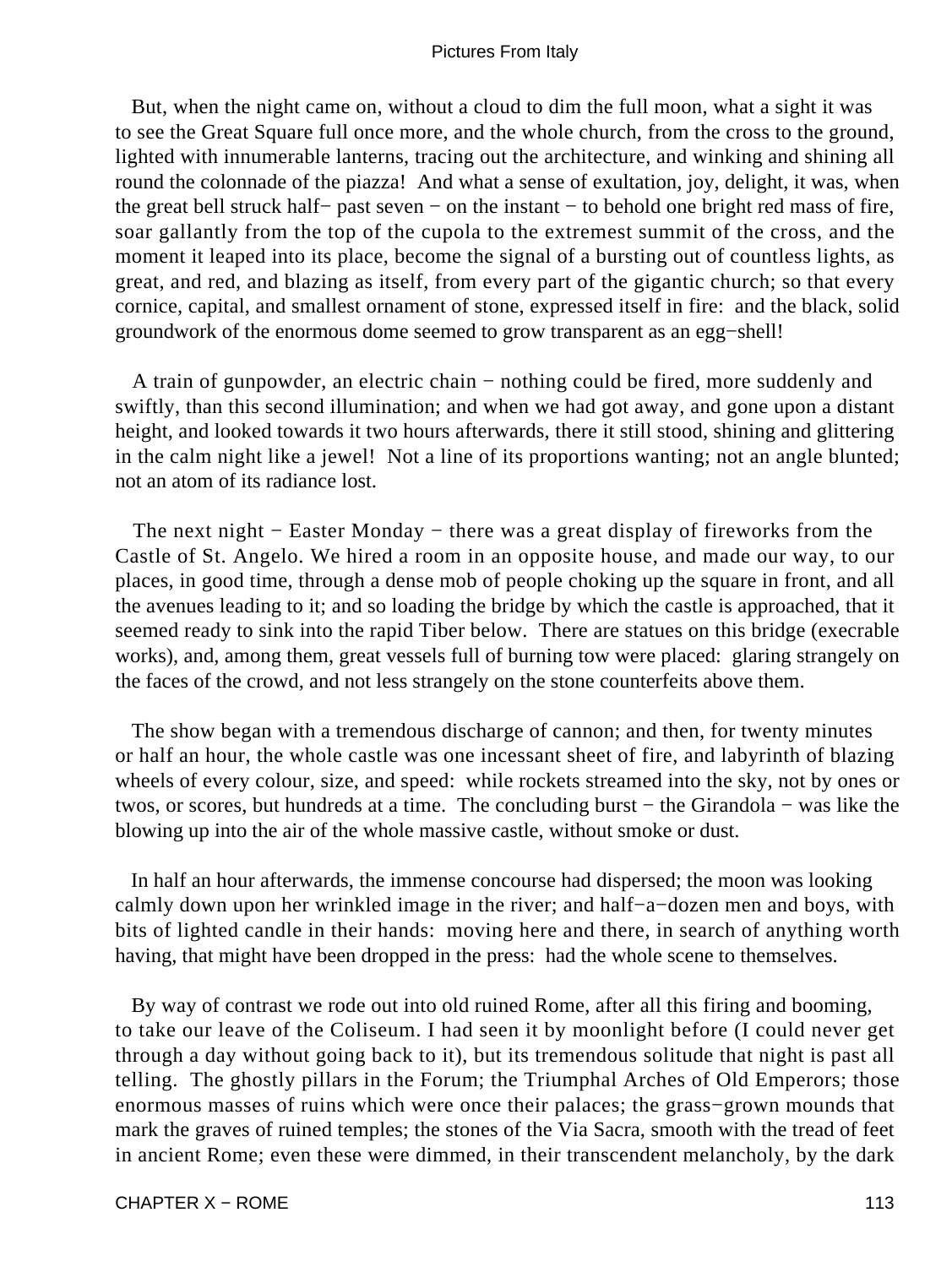ghost of its bloody holidays, erect and grim; haunting the old scene; despoiled by pillaging Popes and fighting Princes, but not laid; wringing wild hands of weed, and grass, and bramble; and lamenting to the night in every gap and broken arch − the shadow of its awful self, immovable!

 As we lay down on the grass of the Campagna, next day, on our way to Florence, hearing the larks sing, we saw that a little wooden cross had been erected on the spot where the poor Pilgrim Countess was murdered. So, we piled some loose stones about it, as the beginning of a mound to her memory, and wondered if we should ever rest there again, and look back at Rome.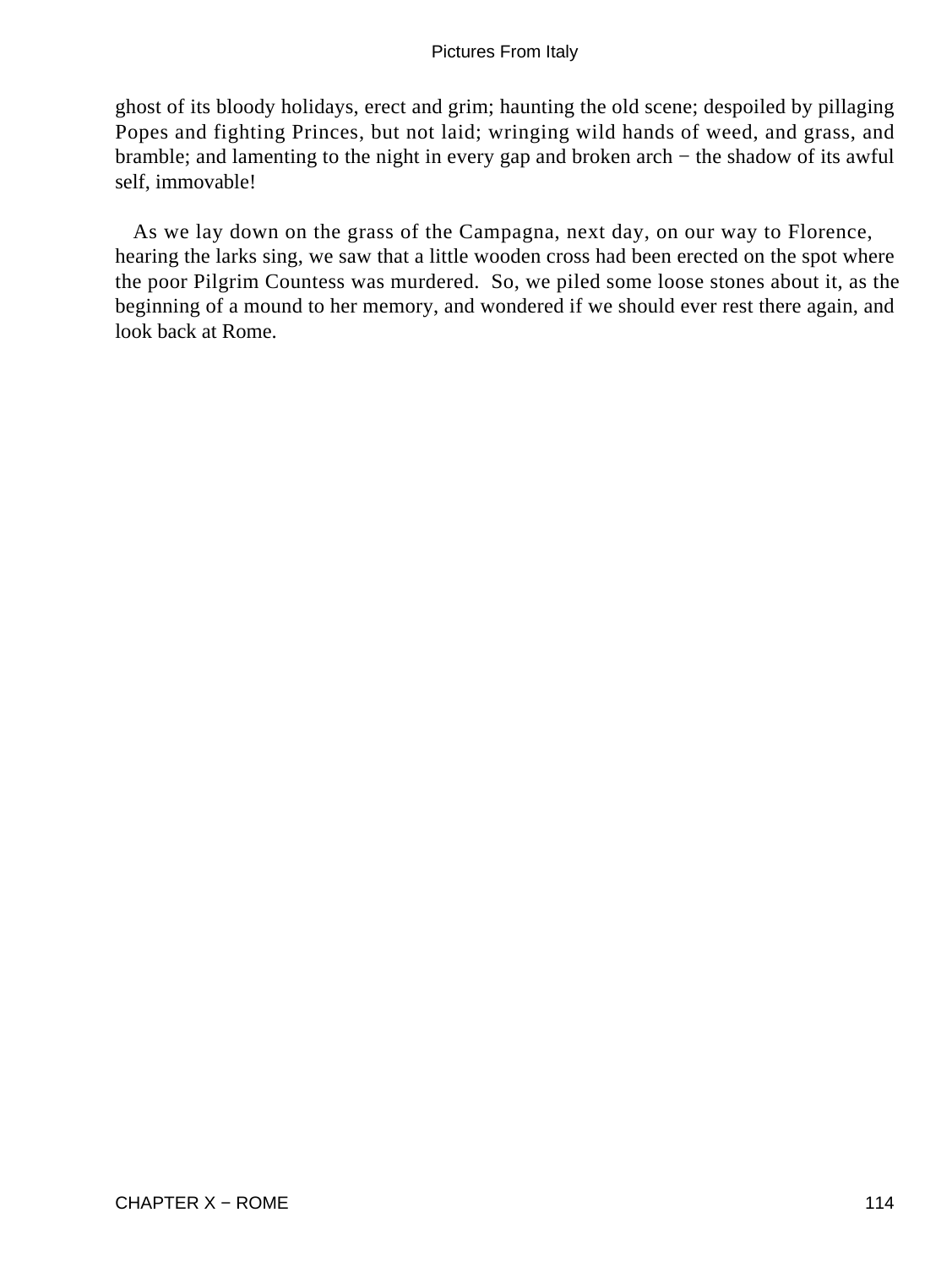# **[CHAPTER Xi − A Rapid DIORAMA](#page-134-0)**

<span id="page-115-0"></span>*W*E are bound for Naples! And we cross the threshold of the Eternal City at yonder gate, the Gate of San Giovanni Laterano, where the two last objects that attract the notice of a departing visitor, and the two first objects that attract the notice of an arriving one, are a proud church and a decaying ruin − good emblems of Rome.

 Our way lies over the Campagna, which looks more solemn on a bright blue day like this, than beneath a darker sky; the great extent of ruin being plainer to the eye: and the sunshine through the arches of the broken aqueducts, showing other broken arches shining through them in the melancholy distance. When we have traversed it, and look back from Albano, its dark, undulating surface lies below us like a stagnant lake, or like a broad, dull Lethe flowing round the walls of Rome, and separating it from all the world! How often have the Legions, in triumphant march, gone glittering across that purple waste, so silent and unpeopled now! How often has the train of captives looked, with sinking hearts, upon the distant city, and beheld its population pouring out, to hail the return of their conqueror! What riot, sensuality and murder, have run mad in the vast palaces now heaps of brick and shattered marble! What glare of fires, and roar of popular tumult, and wail of pestilence and famine, have come sweeping over the wild plain where nothing is now heard but the wind, and where the solitary lizards gambol unmolested in the sun!

 The train of wine−carts going into Rome, each driven by a shaggy peasant reclining beneath a little gipsy−fashioned canopy of sheep− skin, is ended now, and we go toiling up into a higher country where there are trees. The next day brings us on the Pontine Marshes, wearily flat and lonesome, and overgrown with brushwood, and swamped with water, but with a fine road made across them, shaded by a long, long avenue. Here and there, we pass a solitary guard−house; here and there a hovel, deserted, and walled up. Some herdsmen loiter on the banks of the stream beside the road, and sometimes a flat−bottomed boat, towed by a man, comes rippling idly along it. A horseman passes occasionally, carrying a long gun cross−wise on the saddle before him, and attended by fierce dogs; but there is nothing else astir save the wind and the shadows, until we come in sight of Terracina.

 How blue and bright the sea, rolling below the windows of the inn so famous in robber stories! How picturesque the great crags and points of rock overhanging to−morrow's narrow road, where galley– slaves are working in the quarries above, and the sentinels who guard them lounge on the sea−shore! All night there is the murmur of the sea beneath the stars; and, in the morning, just at daybreak, the prospect suddenly becoming expanded, as if by a miracle, reveals − in the far distance, across the sea there! − Naples with its islands, and Vesuvius spouting fire! Within a quarter of an hour, the whole is gone as if it were a vision in the clouds, and there is nothing but the sea and sky.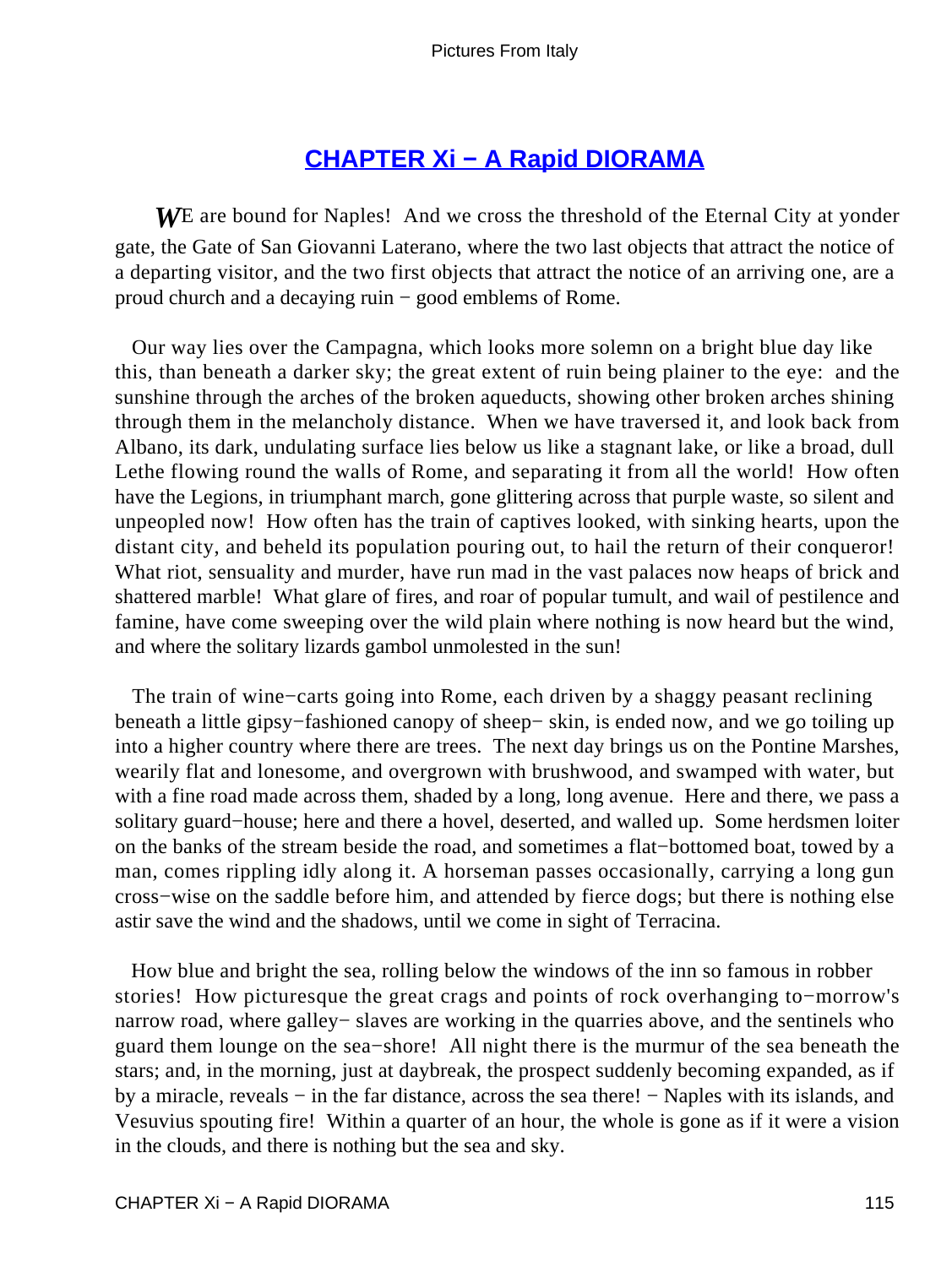The Neapolitan frontier crossed, after two hours' travelling; and the hungriest of soldiers and custom−house officers with difficulty appeased; we enter, by a gateless portal, into the first Neapolitan town − Fondi. Take note of Fondi, in the name of all that is wretched and beggarly.

 A filthy channel of mud and refuse meanders down the centre of the miserable streets, fed by obscene rivulets that trickle from the abject houses. There is not a door, a window, or a shutter; not a roof, a wall, a post, or a pillar, in all Fondi, but is decayed, and crazy, and rotting away. The wretched history of the town, with all its sieges and pillages by Barbarossa and the rest, might have been acted last year. How the gaunt dogs that sneak about the miserable streets, come to be alive, and undevoured by the people, is one of the enigmas of the world.

 A hollow−cheeked and scowling people they are! All beggars; but that's nothing. Look at them as they gather round. Some, are too indolent to come down−stairs, or are too wisely mistrustful of the stairs, perhaps, to venture: so stretch out their lean hands from upper windows, and howl; others, come flocking about us, fighting and jostling one another, and demanding, incessantly, charity for the love of God, charity for the love of the Blessed Virgin, charity for the love of all the Saints. A group of miserable children, almost naked, screaming forth the same petition, discover that they can see themselves reflected in the varnish of the carriage, and begin to dance and make grimaces, that they may have the pleasure of seeing their antics repeated in this mirror. A crippled idiot, in the act of striking one of them who drowns his clamorous demand for charity, observes his angry counterpart in the panel, stops short, and thrusting out his tongue, begins to wag his head and chatter. The shrill cry raised at this, awakens half−a− dozen wild creatures wrapped in frowsy brown cloaks, who are lying on the church−steps with pots and pans for sale. These, scrambling up, approach, and beg defiantly. 'I am hungry. Give me something. Listen to me, Signor. I am hungry!' Then, a ghastly old woman, fearful of being too late, comes hobbling down the street, stretching out one hand, and scratching herself all the way with the other, and screaming, long before she can be heard, 'Charity, charity! I'll go and pray for you directly, beautiful lady, if you'll give me charity!' Lastly, the members of a brotherhood for burying the dead: hideously masked, and attired in shabby black robes, white at the skirts, with the splashes of many muddy winters: escorted by a dirty priest, and a congenial cross−bearer: come hurrying past. Surrounded by this motley concourse, we move out of Fondi: bad bright eyes glaring at us, out of the darkness of every crazy tenement, like glistening fragments of its filth and putrefaction.

 A noble mountain−pass, with the ruins of a fort on a strong eminence, traditionally called the Fort of Fra Diavolo; the old town of Itri, like a device in pastry, built up, almost perpendicularly, on a hill, and approached by long steep flights of steps; beautiful Mola di Gaeta, whose wines, like those of Albano, have degenerated since the days of Horace, or his taste for wine was bad: which is not likely of one who enjoyed it so much, and extolled it so well; another night upon the road at St. Agatha; a rest next day at Capua, which is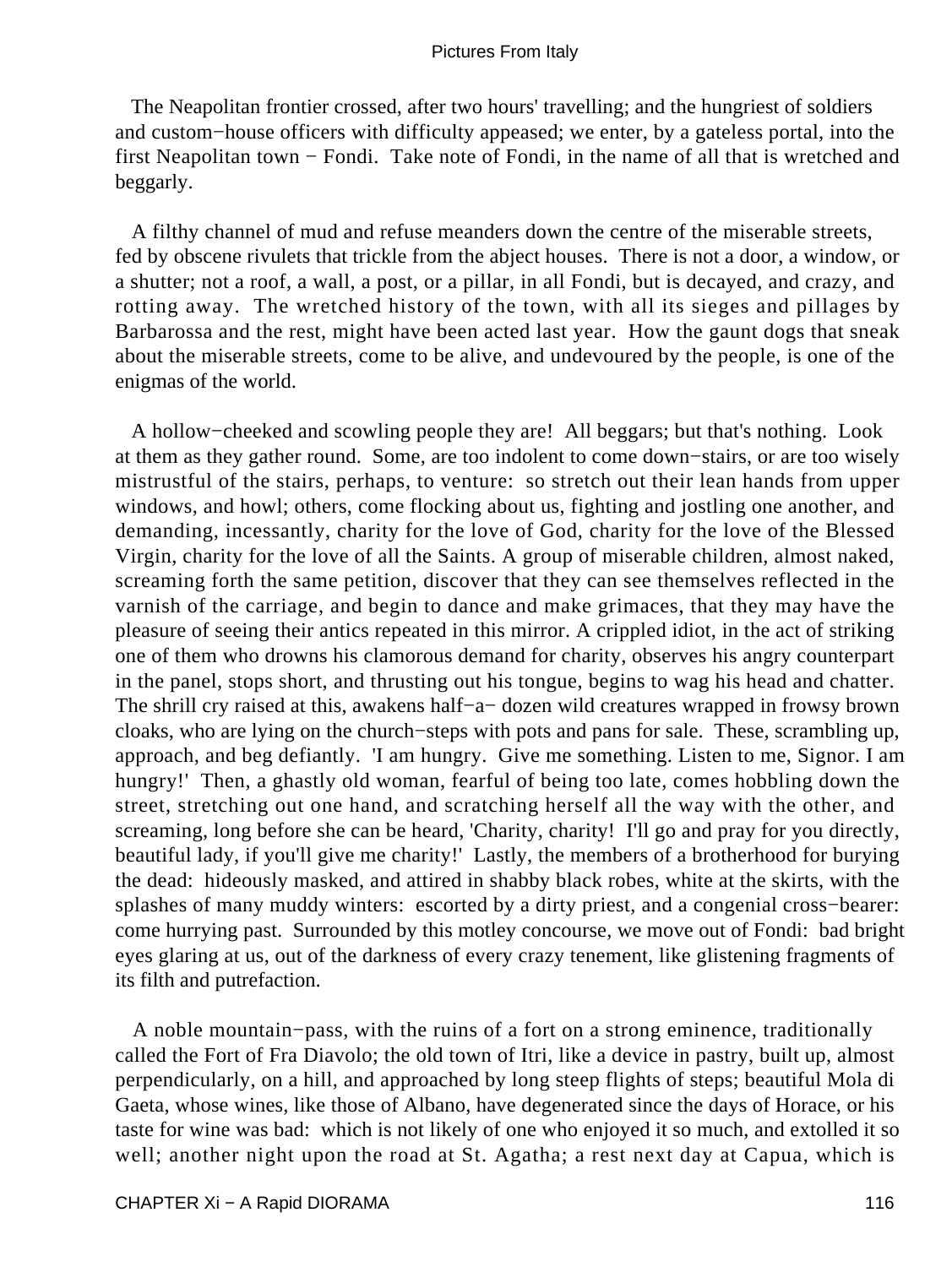picturesque, but hardly so seductive to a traveller now, as the soldiers of Praetorian Rome were wont to find the ancient city of that name; a flat road among vines festooned and looped from tree to tree; and Mount Vesuvius close at hand at last! − its cone and summit whitened with snow; and its smoke hanging over it, in the heavy atmosphere of the day, like a dense cloud. So we go, rattling down hill, into Naples.

 A funeral is coming up the street, towards us. The body, on an open bier, borne on a kind of palanquin, covered with a gay cloth of crimson and gold. The mourners, in white gowns and masks. If there be death abroad, life is well represented too, for all Naples would seem to be out of doors, and tearing to and fro in carriages. Some of these, the common Vetturino vehicles, are drawn by three horses abreast, decked with smart trappings and great abundance of brazen ornament, and always going very fast. Not that their loads are light; for the smallest of them has at least six people inside, four in front, four or five more hanging on behind, and two or three more, in a net or bag below the axle−tree, where they lie half−suffocated with mud and dust. Exhibitors of Punch, buffo singers with guitars, reciters of poetry, reciters of stories, a row of cheap exhibitions with clowns and showmen, drums, and trumpets, painted cloths representing the wonders within, and admiring crowds assembled without, assist the whirl and bustle. Ragged lazzaroni lie asleep in doorways, archways, and kennels; the gentry, gaily dressed, are dashing up and down in carriages on the Chiaji, or walking in the Public Gardens; and quiet letter−writers, perched behind their little desks and inkstands under the Portico of the Great Theatre of San Carlo, in the public street, are waiting for clients.

 Here is a galley−slave in chains, who wants a letter written to a friend. He approaches a clerkly−looking man, sitting under the corner arch, and makes his bargain. He has obtained permission of the sentinel who guards him: who stands near, leaning against the wall and cracking nuts. The galley−slave dictates in the ear of the letter−writer, what he desires to say; and as he can't read writing, looks intently in his face, to read there whether he sets down faithfully what he is told. After a time, the galley−slave becomes discursive − incoherent. The secretary pauses and rubs his chin. The galley−slave is voluble and energetic. The secretary, at length, catches the idea, and with the air of a man who knows how to word it, sets it down; stopping, now and then, to glance back at his text admiringly. The galley–slave is silent. The soldier stoically cracks his nuts. Is there anything more to say? inquires the letter−writer. No more. Then listen, friend of mine. He reads it through. The galley−slave is quite enchanted. It is folded, and addressed, and given to him, and he pays the fee. The secretary falls back indolently in his chair, and takes a book. The galley−slave gathers up an empty sack. The sentinel throws away a handful of nut−shells, shoulders his musket, and away they go together.

Why do the beggars rap their chins constantly, with their right hands, when you look at them? Everything is done in pantomime in Naples, and that is the conventional sign for hunger. A man who is quarrelling with another, yonder, lays the palm of his right hand on the back of his left, and shakes the two thumbs − expressive of a donkey's ears − whereat his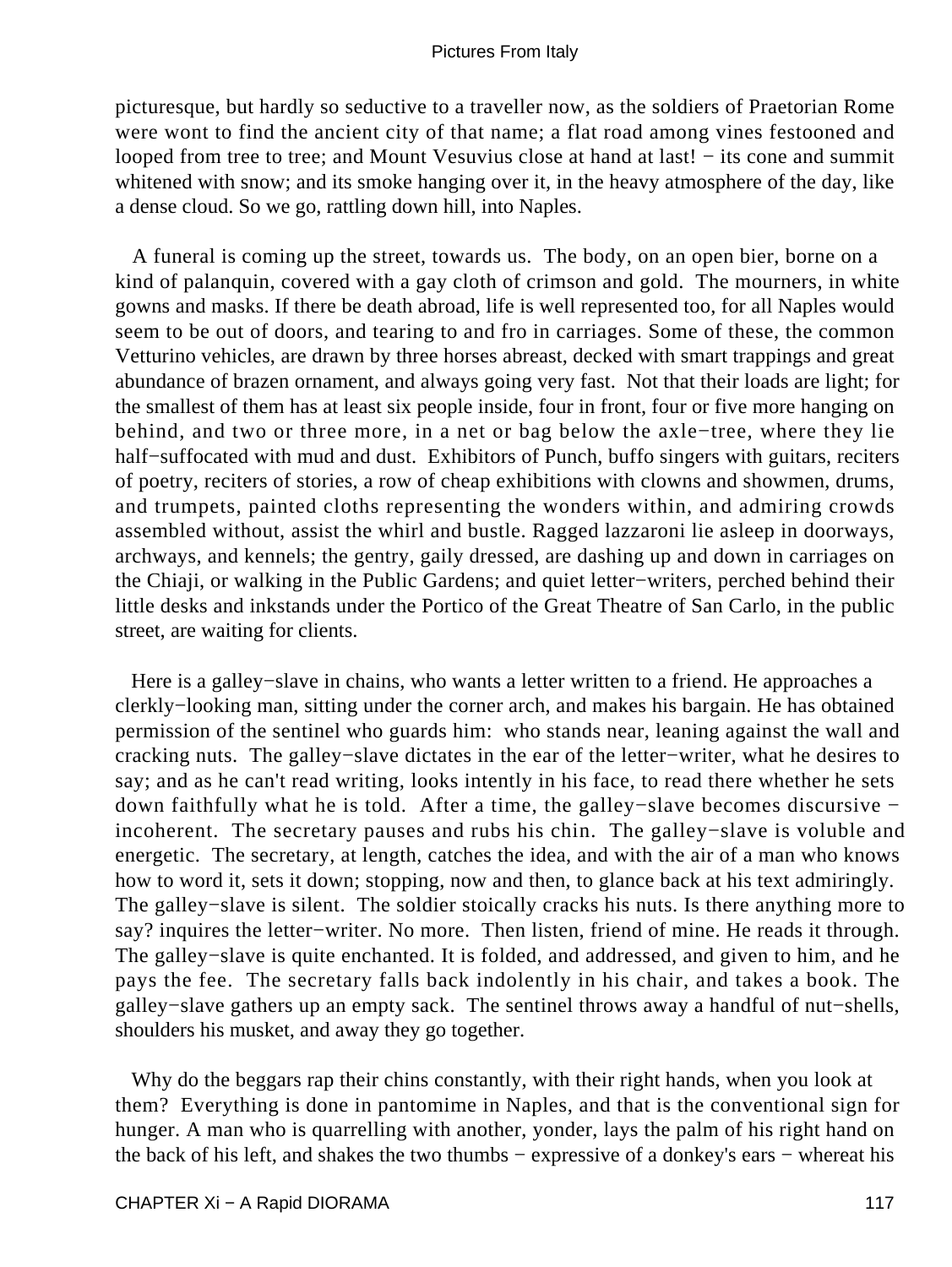adversary is goaded to desperation. Two people bargaining for fish, the buyer empties an imaginary waistcoat pocket when he is told the price, and walks away without a word: having thoroughly conveyed to the seller that he considers it too dear. Two people in carriages, meeting, one touches his lips, twice or thrice, holding up the five fingers of his right hand, and gives a horizontal cut in the air with the palm. The other nods briskly, and goes his way. He has been invited to a friendly dinner at half−past five o'clock, and will certainly come.

 All over Italy, a peculiar shake of the right hand from the wrist, with the forefinger stretched out, expresses a negative – the only negative beggars will ever understand. But, in Naples, those five fingers are a copious language.

 All this, and every other kind of out−door life and stir, and macaroni−eating at sunset, and flower−selling all day long, and begging and stealing everywhere and at all hours, you see upon the bright sea−shore, where the waves of the bay sparkle merrily. But, lovers and hunters of the picturesque, let us not keep too studiously out of view the miserable depravity, degradation, and wretchedness, with which this gay Neapolitan life is inseparably associated! It is not well to find Saint Giles's so repulsive, and the Porta Capuana so attractive. A pair of naked legs and a ragged red scarf, do not make ALL the difference between what is interesting and what is coarse and odious? Painting and poetising for ever, if you will, the beauties of this most beautiful and lovely spot of earth, let us, as our duty, try to associate a new picturesque with some faint recognition of man's destiny and capabilities; more hopeful, I believe, among the ice and snow of the North Pole, than in the sun and bloom of Naples.

 Capri − once made odious by the deified beast Tiberius − Ischia, Procida, and the thousand distant beauties of the Bay, lie in the blue sea yonder, changing in the mist and sunshine twenty times a− day: now close at hand, now far off, now unseen. The fairest country in the world, is spread about us. Whether we turn towards the Miseno shore of the splendid watery amphitheatre, and go by the Grotto of Posilipo to the Grotto del Cane and away to Baiae: or take the other way, towards Vesuvius and Sorrento, it is one succession of delights. In the last−named direction, where, over doors and archways, there are countless little images of San Gennaro, with his Canute's hand stretched out, to check the fury of the Burning Mountain, we are carried pleasantly, by a railroad on the beautiful Sea Beach, past the town of Torre del Greco, built upon the ashes of the former town destroyed by an eruption of Vesuvius, within a hundred years; and past the flat−roofed houses, granaries, and macaroni manufactories; to Castel−a−Mare, with its ruined castle, now inhabited by fishermen, standing in the sea upon a heap of rocks. Here, the railroad terminates; but, hence we may ride on, by an unbroken succession of enchanting bays, and beautiful scenery, sloping from the highest summit of Saint Angelo, the highest neighbouring mountain, down to the water's edge − among vineyards, olive−trees, gardens of oranges and lemons, orchards, heaped−up rocks, green gorges in the hills − and by the bases of snow−covered heights, and through small towns with handsome, dark– haired women at the doors – and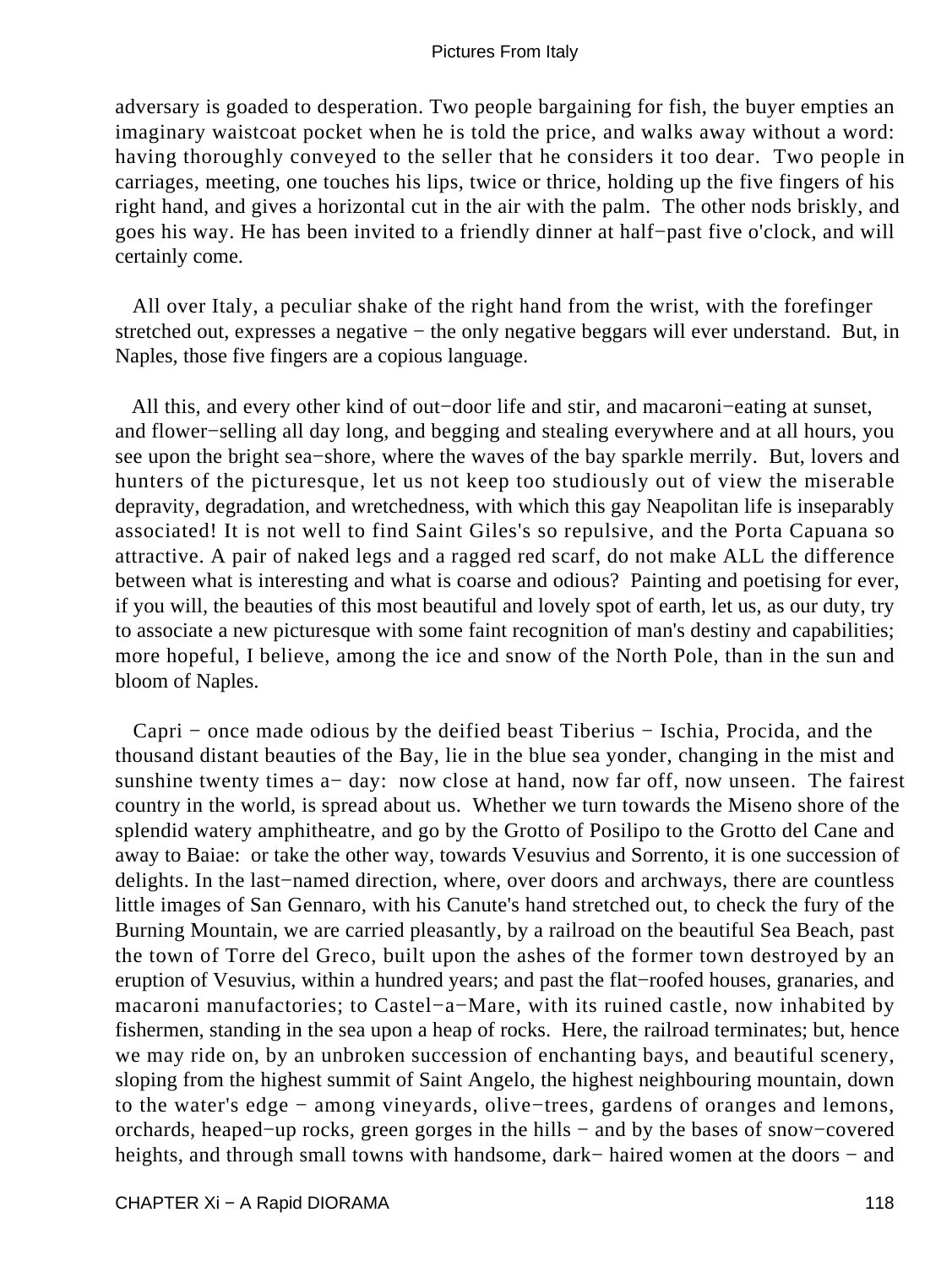pass delicious summer villas − to Sorrento, where the Poet Tasso drew his inspiration from the beauty surrounding him. Returning, we may climb the heights above Castel− a−Mare, and looking down among the boughs and leaves, see the crisp water glistening in the sun; and clusters of white houses in distant Naples, dwindling, in the great extent of prospect, down to dice. The coming back to the city, by the beach again, at sunset: with the glowing sea on one side, and the darkening mountain, with its smoke and flame, upon the other: is a sublime conclusion to the glory of the day.

That church by the Porta Capuana – near the old fisher–market in the dirtiest quarter of dirty Naples, where the revolt of Masaniello began − is memorable for having been the scene of one of his earliest proclamations to the people, and is particularly remarkable for nothing else, unless it be its waxen and bejewelled Saint in a glass case, with two odd hands; or the enormous number of beggars who are constantly rapping their chins there, like a battery of castanets. The cathedral with the beautiful door, and the columns of African and Egyptian granite that once ornamented the temple of Apollo, contains the famous sacred blood of San Gennaro or Januarius: which is preserved in two phials in a silver tabernacle, and miraculously liquefies three times a−year, to the great admiration of the people. At the same moment, the stone (distant some miles) where the Saint suffered martyrdom, becomes faintly red. It is said that the officiating priests turn faintly red also, sometimes, when these miracles occur.

 The old, old men who live in hovels at the entrance of these ancient catacombs, and who, in their age and infirmity, seem waiting here, to be buried themselves, are members of a curious body, called the Royal Hospital, who are the official attendants at funerals. Two of these old spectres totter away, with lighted tapers, to show the caverns of death − as unconcerned as if they were immortal. They were used as burying−places for three hundred years; and, in one part, is a large pit full of skulls and bones, said to be the sad remains of a great mortality occasioned by a plague. In the rest there is nothing but dust. They consist, chiefly, of great wide corridors and labyrinths, hewn out of the rock. At the end of some of these long passages, are unexpected glimpses of the daylight, shining down from above. It looks as ghastly and as strange; among the torches, and the dust, and the dark vaults: as if it, too, were dead and buried.

 The present burial−place lies out yonder, on a hill between the city and Vesuvius. The old Campo Santo with its three hundred and sixty−five pits, is only used for those who die in hospitals, and prisons, and are unclaimed by their friends. The graceful new cemetery, at no great distance from it, though yet unfinished, has already many graves among its shrubs and flowers, and airy colonnades. It might be reasonably objected elsewhere, that some of the tombs are meretricious and too fanciful; but the general brightness seems to justify it here; and Mount Vesuvius, separated from them by a lovely slope of ground, exalts and saddens the scene.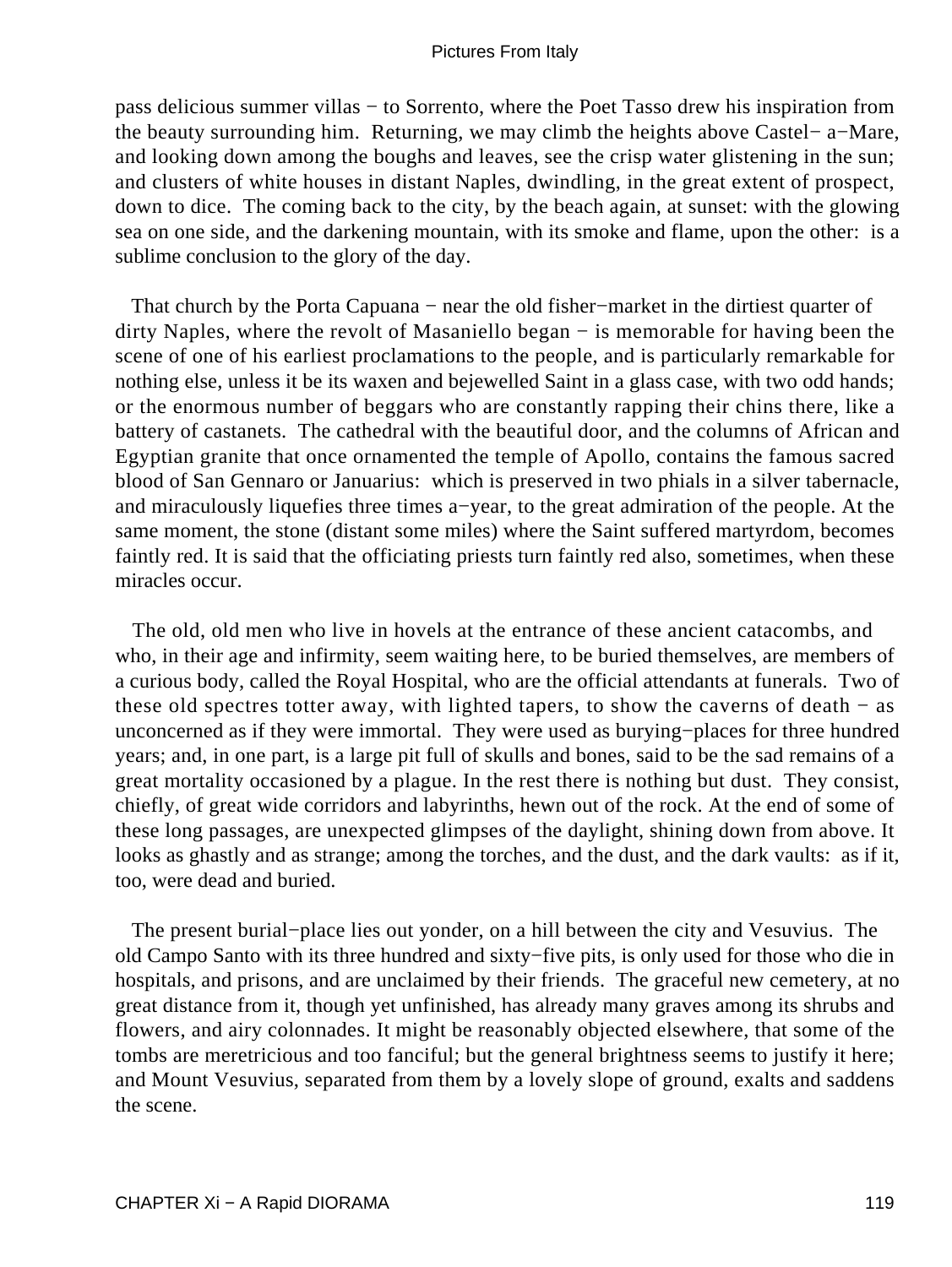If it be solemn to behold from this new City of the Dead, with its dark smoke hanging in the clear sky, how much more awful and impressive is it, viewed from the ghostly ruins of Herculaneum and Pompeii!

 Stand at the bottom of the great market−place of Pompeii, and look up the silent streets, through the ruined temples of Jupiter and Isis, over the broken houses with their inmost sanctuaries open to the day, away to Mount Vesuvius, bright and snowy in the peaceful distance; and lose all count of time, and heed of other things, in the strange and melancholy sensation of seeing the Destroyed and the Destroyer making this quiet picture in the sun. Then, ramble on, and see, at every turn, the little familiar tokens of human habitation and every−day pursuits; the chafing of the bucket−rope in the stone rim of the exhausted well; the track of carriage− wheels in the pavement of the street; the marks of drinking−vessels on the stone counter of the wine−shop; the amphorae in private cellars, stored away so many hundred years ago, and undisturbed to this hour − all rendering the solitude and deadly lonesomeness of the place, ten thousand times more solemn, than if the volcano, in its fury, had swept the city from the earth, and sunk it in the bottom of the sea.

 After it was shaken by the earthquake which preceded the eruption, workmen were employed in shaping out, in stone, new ornaments for temples and other buildings that had suffered. Here lies their work, outside the city gate, as if they would return to−morrow.

 In the cellar of Diomede's house, where certain skeletons were found huddled together, close to the door, the impression of their bodies on the ashes, hardened with the ashes, and became stamped and fixed there, after they had shrunk, inside, to scanty bones. So, in the theatre of Herculaneum, a comic mask, floating on the stream when it was hot and liquid, stamped its mimic features in it as it hardened into stone; and now, it turns upon the stranger the fantastic look it turned upon the audiences in that same theatre two thousand years ago.

 Next to the wonder of going up and down the streets, and in and out of the houses, and traversing the secret chambers of the temples of a religion that has vanished from the earth, and finding so many fresh traces of remote antiquity: as if the course of Time had been stopped after this desolation, and there had been no nights and days, months, years, and centuries, since: nothing is more impressive and terrible than the many evidences of the searching nature of the ashes, as bespeaking their irresistible power, and the impossibility of escaping them. In the wine−cellars, they forced their way into the earthen vessels: displacing the wine and choking them, to the brim, with dust. In the tombs, they forced the ashes of the dead from the funeral urns, and rained new ruin even into them. The mouths, and eyes, and skulls of all the skeletons, were stuffed with this terrible hail. In Herculaneum, where the flood was of a different and a heavier kind, it rolled in, like a sea. Imagine a deluge of water turned to marble, at its height − and that is what is called 'the lava' here.

 Some workmen were digging the gloomy well on the brink of which we now stand, looking down, when they came on some of the stone benches of the theatre − those steps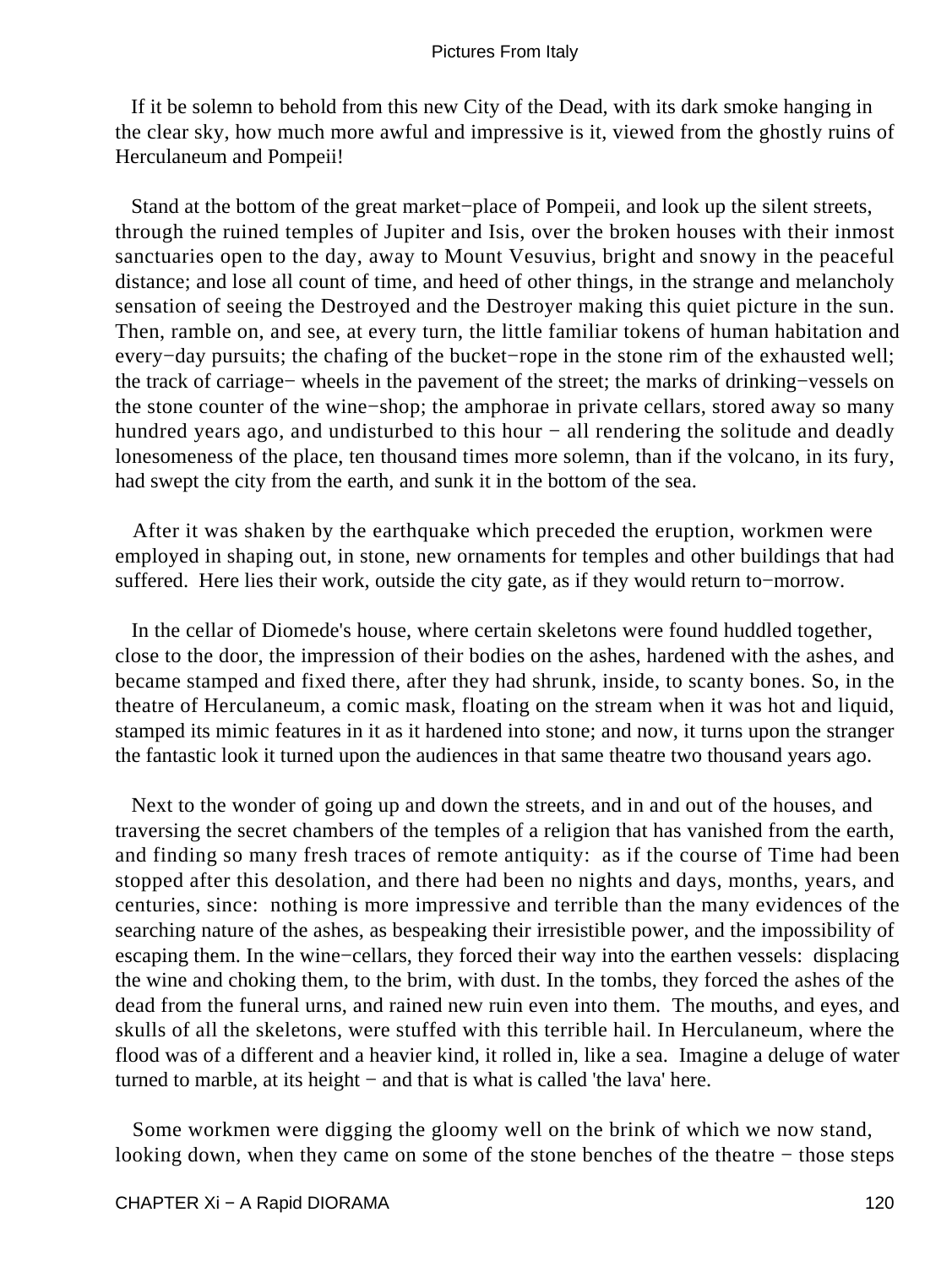(for such they seem) at the bottom of the excavation − and found the buried city of Herculaneum. Presently going down, with lighted torches, we are perplexed by great walls of monstrous thickness, rising up between the benches, shutting out the stage, obtruding their shapeless forms in absurd places, confusing the whole plan, and making it a disordered dream. We cannot, at first, believe, or picture to ourselves, that **This** came rolling in, and drowned the city; and that all that is not here, has been cut away, by the axe, like solid stone. But this perceived and understood, the horror and oppression of its presence are indescribable.

 Many of the paintings on the walls in the roofless chambers of both cities, or carefully removed to the museum at Naples, are as fresh and plain, as if they had been executed yesterday. Here are subjects of still life, as provisions, dead game, bottles, glasses, and the like; familiar classical stories, or mythological fables, always forcibly and plainly told; conceits of cupids, quarrelling, sporting, working at trades; theatrical rehearsals; poets reading their productions to their friends; inscriptions chalked upon the walls; political squibs, advertisements, rough drawings by schoolboys; everything to people and restore the ancient cities, in the fancy of their wondering visitor. Furniture, too, you see, of every kind − lamps, tables, couches; vessels for eating, drinking, and cooking; workmen's tools, surgical instruments, tickets for the theatre, pieces of money, personal ornaments, bunches of keys found clenched in the grasp of skeletons, helmets of guards and warriors; little household bells, yet musical with their old domestic tones.

 The least among these objects, lends its aid to swell the interest of Vesuvius, and invest it with a perfect fascination. The looking, from either ruined city, into the neighbouring grounds overgrown with beautiful vines and luxuriant trees; and remembering that house upon house, temple on temple, building after building, and street after street, are still lying underneath the roots of all the quiet cultivation, waiting to be turned up to the light of day; is something so wonderful, so full of mystery, so captivating to the imagination, that one would think it would be paramount, and yield to nothing else. To nothing but Vesuvius; but the mountain is the genius of the scene. From every indication of the ruin it has worked, we look, again, with an absorbing interest to where its smoke is rising up into the sky. It is beyond us, as we thread the ruined streets: above us, as we stand upon the ruined walls, we follow it through every vista of broken columns, as we wander through the empty court−yards of the houses; and through the garlandings and interlacings of every wanton vine. Turning away to Paestum yonder, to see the awful structures built, the least aged of them, hundreds of years before the birth of Christ, and standing yet, erect in lonely majesty, upon the wild, malaria−blighted plain − we watch Vesuvius as it disappears from the prospect, and watch for it again, on our return, with the same thrill of interest: as the doom and destiny of all this beautiful country, biding its terrible time.

 It is very warm in the sun, on this early spring−day, when we return from Paestum, but very cold in the shade: insomuch, that although we may lunch, pleasantly, at noon, in the open air, by the gate of Pompeii, the neighbouring rivulet supplies thick ice for our wine.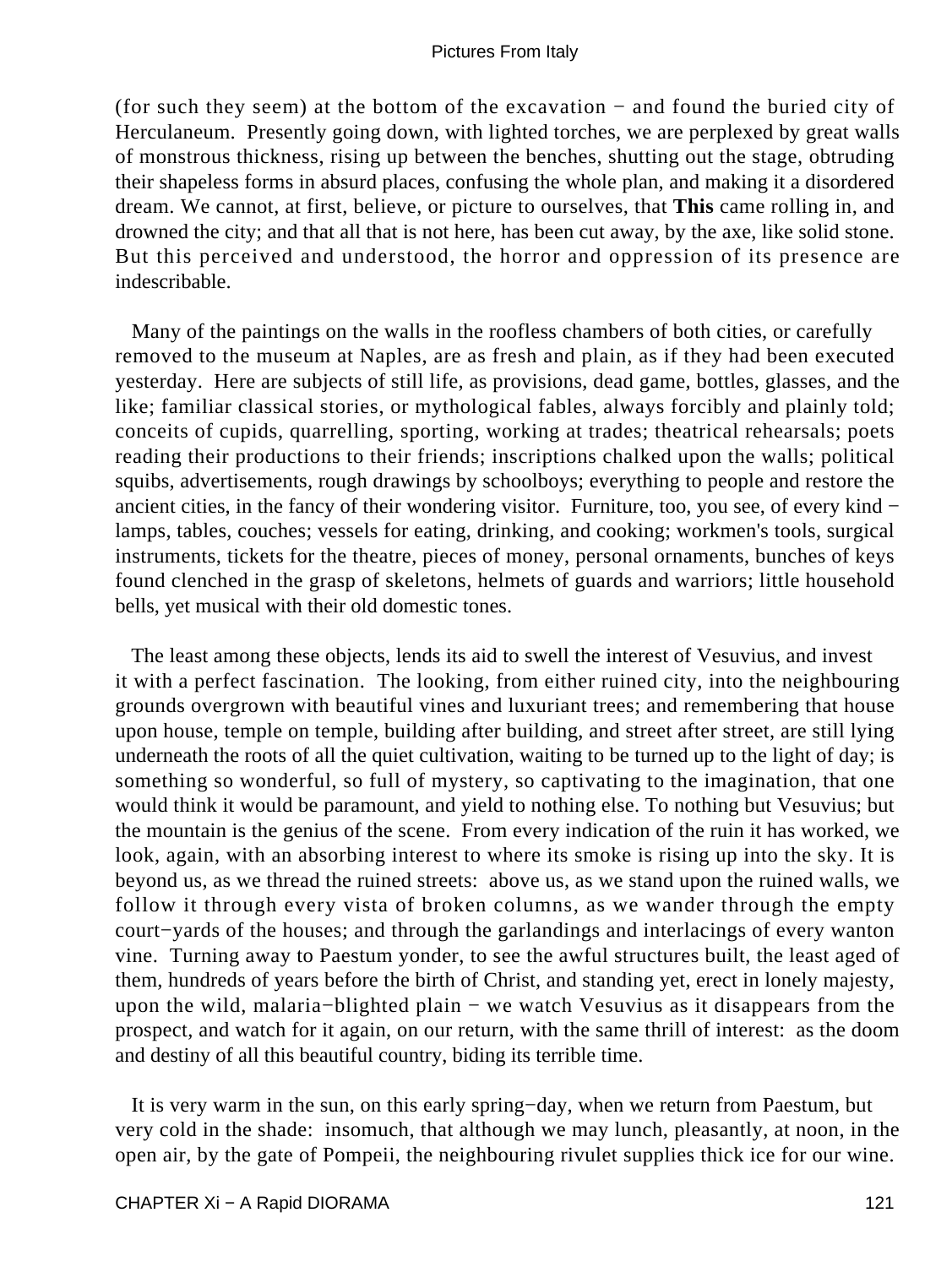But, the sun is shining brightly; there is not a cloud or speck of vapour in the whole blue sky, looking down upon the bay of Naples; and the moon will be at the full to−night. No matter that the snow and ice lie thick upon the summit of Vesuvius, or that we have been on foot all day at Pompeii, or that croakers maintain that strangers should not be on the mountain by night, in such an unusual season. Let us take advantage of the fine weather; make the best of our way to Resina, the little village at the foot of the mountain; prepare ourselves, as well as we can, on so short a notice, at the guide's house; ascend at once, and have sunset half−way up, moon−light at the top, and midnight to come down in!

 At four o'clock in the afternoon, there is a terrible uproar in the little stable−yard of Signior Salvatore, the recognised head−guide, with the gold band round his cap; and thirty under−guides who are all scuffling and screaming at once, are preparing half−a−dozen saddled ponies, three litters, and some stout staves, for the journey. Every one of the thirty, quarrels with the other twenty− nine, and frightens the six ponies; and as much of the village as can possibly squeeze itself into the little stable−yard, participates in the tumult, and gets trodden on by the cattle.

 After much violent skirmishing, and more noise than would suffice for the storming of Naples, the procession starts. The head−guide, who is liberally paid for all the attendants, rides a little in advance of the party; the other thirty guides proceed on foot. Eight go forward with the litters that are to be used by−and−by; and the remaining two−and−twenty beg.

We ascend, gradually, by stony lanes like rough broad flights of stairs, for some time. At length, we leave these, and the vineyards on either side of them, and emerge upon a bleak bare region where the lava lies confusedly, in enormous rusty masses; as if the earth had been ploughed up by burning thunderbolts. And now, we halt to see the sun set. The change that falls upon the dreary region, and on the whole mountain, as its red light fades, and the night comes on − and the unutterable solemnity and dreariness that reign around, who that has witnessed it, can ever forget!

 It is dark, when after winding, for some time, over the broken ground, we arrive at the foot of the cone: which is extremely steep, and seems to rise, almost perpendicularly, from the spot where we dismount. The only light is reflected from the snow, deep, hard, and white, with which the cone is covered. It is now intensely cold, and the air is piercing. The thirty−one have brought no torches, knowing that the moon will rise before we reach the top. Two of the litters are devoted to the two ladies; the third, to a rather heavy gentleman from Naples, whose hospitality and good−nature have attached him to the expedition, and determined him to assist in doing the honours of the mountain. The rather heavy gentleman is carried by fifteen men; each of the ladies by half−a−dozen. We who walk, make the best use of our staves; and so the whole party begin to labour upward over the snow, − as if they were toiling to the summit of an antediluvian Twelfth−cake.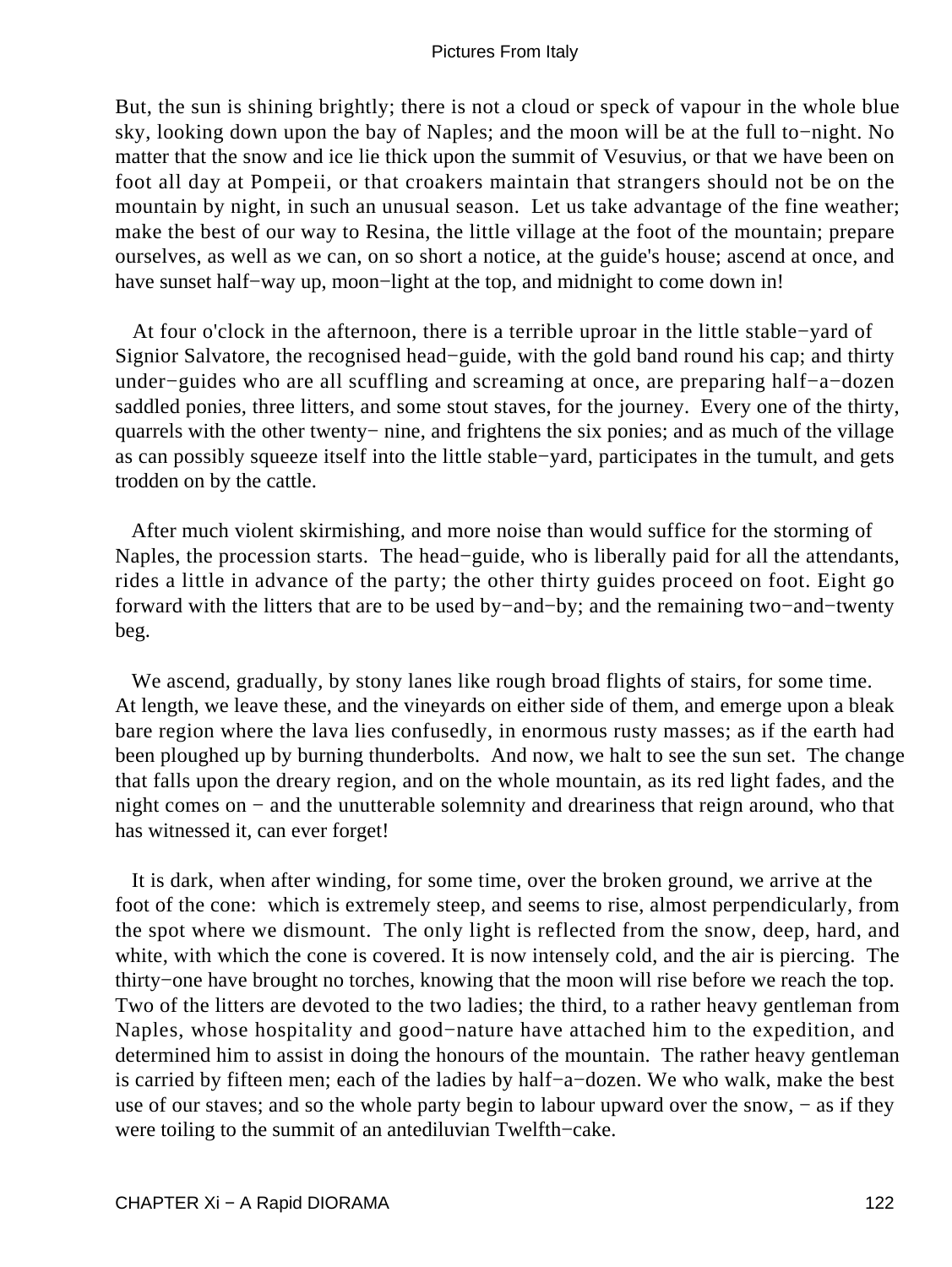We are a long time toiling up; and the head−guide looks oddly about him when one of the company − not an Italian, though an habitue of the mountain for many years: whom we will call, for our present purpose, Mr. Pickle of Portici – suggests that, as it is freezing hard, and the usual footing of ashes is covered by the snow and ice, it will surely be difficult to descend. But the sight of the litters above, tilting up and down, and jerking from this side to that, as the bearers continually slip and tumble, diverts our attention; more especially as the whole length of the rather heavy gentleman is, at that moment, presented to us alarmingly foreshortened, with his head downwards.

 The rising of the moon soon afterwards, revives the flagging spirits of the bearers. Stimulating each other with their usual watchword, 'Courage, friend! It is to eat macaroni!' they press on, gallantly, for the summit.

 From tingeing the top of the snow above us, with a band of light, and pouring it in a stream through the valley below, while we have been ascending in the dark, the moon soon lights the whole white mountain−side, and the broad sea down below, and tiny Naples in the distance, and every village in the country round. The whole prospect is in this lovely state, when we come upon the platform on the mountain–top – the region of Fire – an exhausted crater formed of great masses of gigantic cinders, like blocks of stone from some tremendous waterfall, burnt up; from every chink and crevice of which, hot, sulphurous smoke is pouring out: while, from another conical−shaped hill, the present crater, rising abruptly from this platform at the end, great sheets of fire are streaming forth: reddening the night with flame, blackening it with smoke, and spotting it with red−hot stones and cinders, that fly up into the air like feathers, and fall down like lead. What words can paint the gloom and grandeur of this scene!

 The broken ground; the smoke; the sense of suffocation from the sulphur: the fear of falling down through the crevices in the yawning ground; the stopping, every now and then, for somebody who is missing in the dark (for the dense smoke now obscures the moon); the intolerable noise of the thirty; and the hoarse roaring of the mountain; make it a scene of such confusion, at the same time, that we reel again. But, dragging the ladies through it, and across another exhausted crater to the foot of the present Volcano, we approach close to it on the windy side, and then sit down among the hot ashes at its foot, and look up in silence; faintly estimating the action that is going on within, from its being full a hundred feet higher, at this minute, than it was six weeks ago.

 There is something in the fire and roar, that generates an irresistible desire to get nearer to it. We cannot rest long, without starting off, two of us, on our hands and knees, accompanied by the head−guide, to climb to the brim of the flaming crater, and try to look in. Meanwhile, the thirty yell, as with one voice, that it is a dangerous proceeding, and call to us to come back; frightening the rest of the party out of their wits.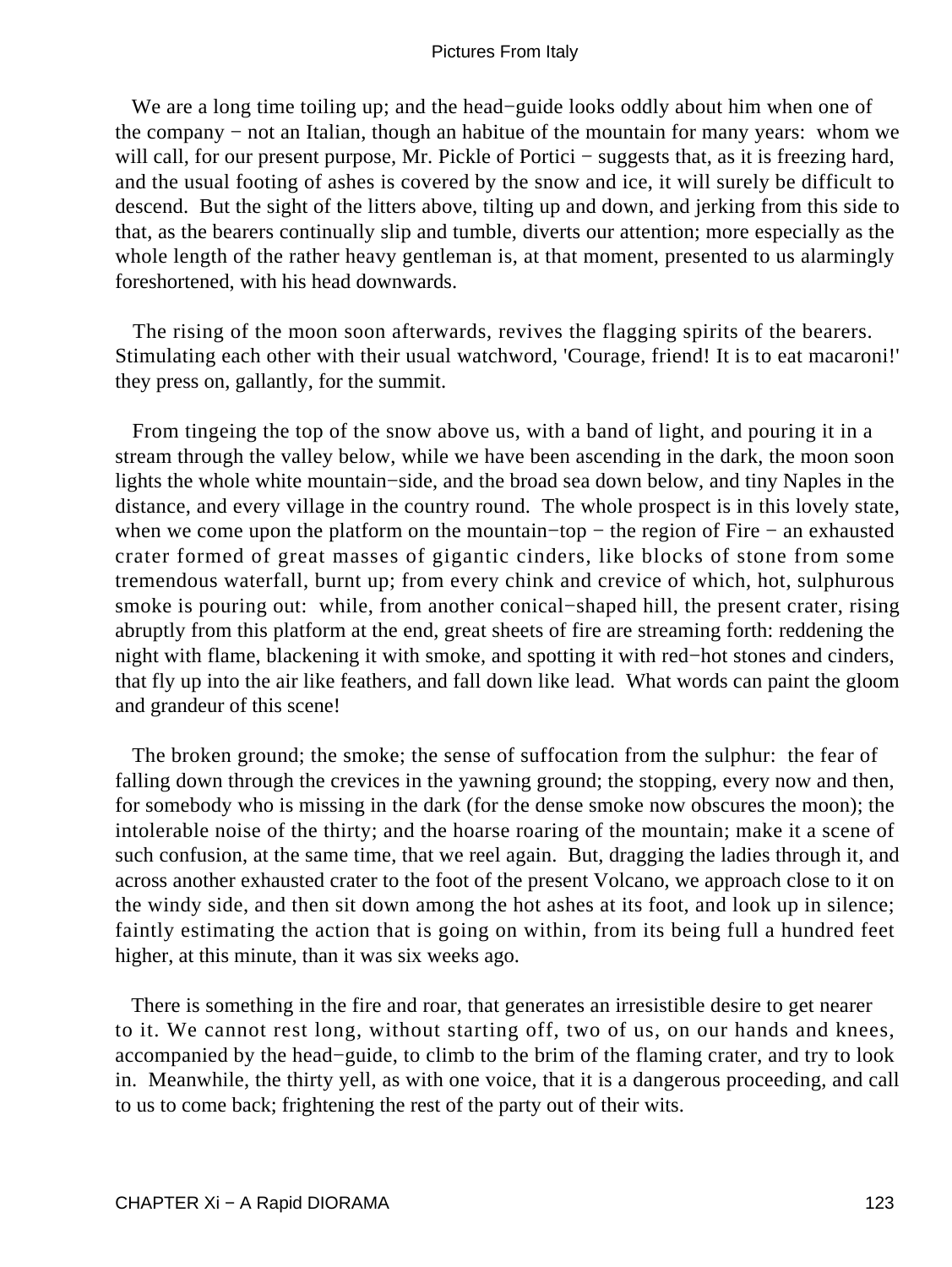What with their noise, and what with the trembling of the thin crust of ground, that seems about to open underneath our feet and plunge us in the burning gulf below (which is the real danger, if there be any); and what with the flashing of the fire in our faces, and the shower of red−hot ashes that is raining down, and the choking smoke and sulphur; we may well feel giddy and irrational, like drunken men. But, we contrive to climb up to the brim, and look down, for a moment, into the Hell of boiling fire below. Then, we all three come rolling down; blackened, and singed, and scorched, and hot, and giddy: and each with his dress alight in half−a−dozen places.

 You have read, a thousand times, that the usual way of descending, is, by sliding down the ashes: which, forming a gradually− increasing ledge below the feet, prevent too rapid a descent. But, when we have crossed the two exhausted craters on our way back and are come to this precipitous place, there is (as Mr. Pickle has foretold) no vestige of ashes to be seen; the whole being a smooth sheet of ice.

 In this dilemma, ten or a dozen of the guides cautiously join hands, and make a chain of men; of whom the foremost beat, as well as they can, a rough track with their sticks, down which we prepare to follow. The way being fearfully steep, and none of the party: even of the thirty: being able to keep their feet for six paces together, the ladies are taken out of their litters, and placed, each between two careful persons; while others of the thirty hold by their skirts, to prevent their falling forward − a necessary precaution, tending to the immediate and hopeless dilapidation of their apparel. The rather heavy gentleman is abjured to leave his litter too, and be escorted in a similar manner; but he resolves to be brought down as he was brought up, on the principle that his fifteen bearers are not likely to tumble all at once, and that he is safer so, than trusting to his own legs.

 In this order, we begin the descent: sometimes on foot, sometimes shuffling on the ice: always proceeding much more quietly and slowly, than on our upward way: and constantly alarmed by the falling among us of somebody from behind, who endangers the footing of the whole party, and clings pertinaciously to anybody's ankles. It is impossible for the litter to be in advance, too, as the track has to be made; and its appearance behind us, overhead − with some one or other of the bearers always down, and the rather heavy gentleman with his legs always in the air − is very threatening and frightful. We have gone on thus, a very little way, painfully and anxiously, but quite merrily, and regarding it as a great success – and have all fallen several times, and have all been stopped, somehow or other, as we were sliding away − when Mr. Pickle of Portici, in the act of remarking on these uncommon circumstances as quite beyond his experience, stumbles, falls, disengages himself, with quick presence of mind, from those about him, plunges away head foremost, and rolls, over and over, down the whole surface of the cone!

 Sickening as it is to look, and be so powerless to help him, I see him there, in the moonlight − I have had such a dream often − skimming over the white ice, like a cannon−ball. Almost at the same moment, there is a cry from behind; and a man who has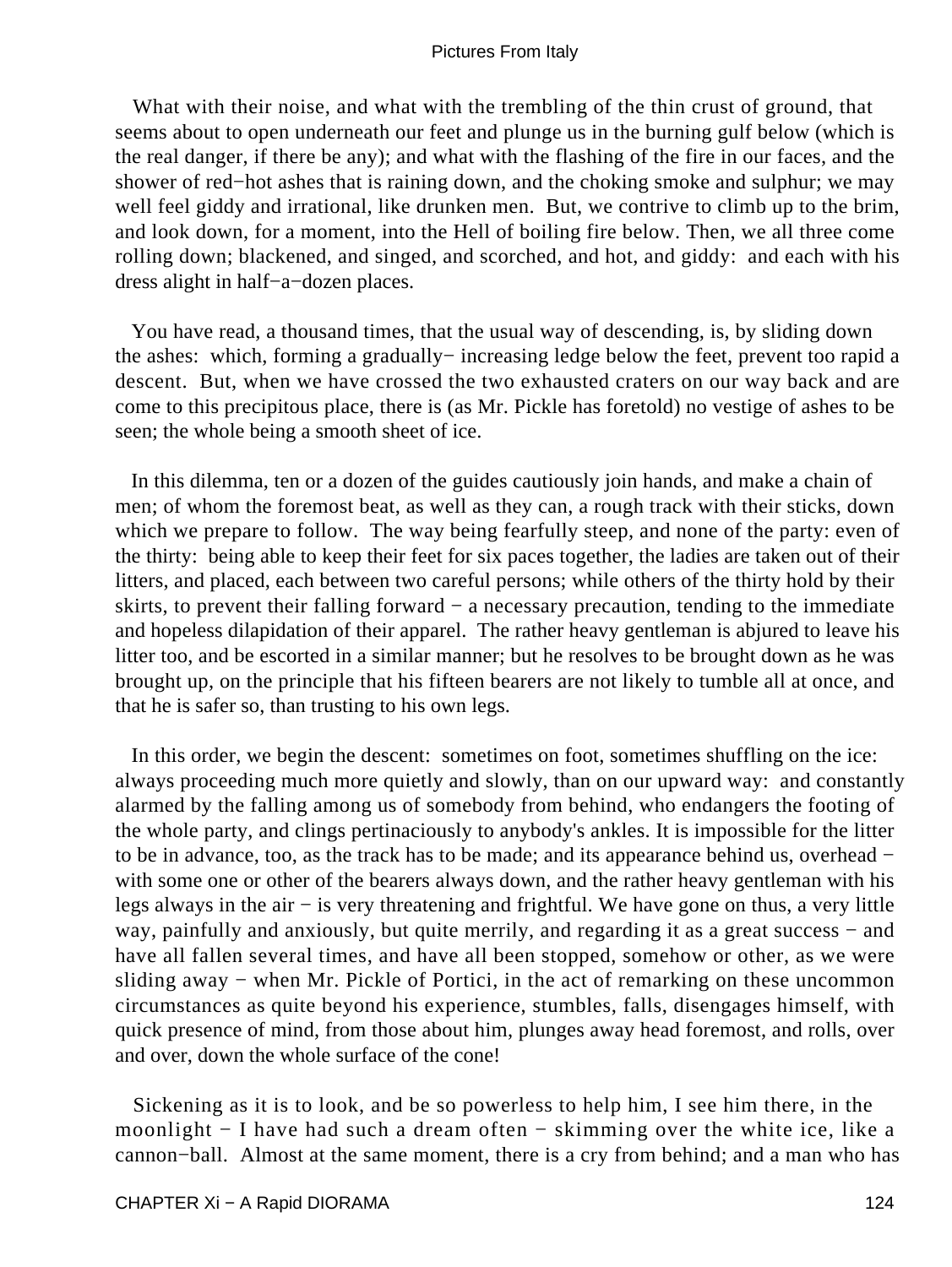carried a light basket of spare cloaks on his head, comes rolling past, at the same frightful speed, closely followed by a boy. At this climax of the chapter of accidents, the remaining eight−and−twenty vociferate to that degree, that a pack of wolves would be music to them!

 Giddy, and bloody, and a mere bundle of rags, is Pickle of Portici when we reach the place where we dismounted, and where the horses are waiting; but, thank God, sound in limb! And never are we likely to be more glad to see a man alive and on his feet, than to see him now − making light of it too, though sorely bruised and in great pain. The boy is brought into the Hermitage on the Mountain, while we are at supper, with his head tied up; and the man is heard of, some hours afterwards. He too is bruised and stunned, but has broken no bones; the snow having, fortunately, covered all the larger blocks of rock and stone, and rendered them harmless.

 After a cheerful meal, and a good rest before a blazing fire, we again take horse, and continue our descent to Salvatore's house − very slowly, by reason of our bruised friend being hardly able to keep the saddle, or endure the pain of motion. Though it is so late at night, or early in the morning, all the people of the village are waiting about the little stable−yard when we arrive, and looking up the road by which we are expected. Our appearance is hailed with a great clamour of tongues, and a general sensation for which in our modesty we are somewhat at a loss to account, until, turning into the yard, we find that one of a party of French gentlemen who were on the mountain at the same time is lying on some straw in the stable, with a broken limb: looking like Death, and suffering great torture; and that we were confidently supposed to have encountered some worse accident.

 So 'well returned, and Heaven be praised!' as the cheerful Vetturino, who has borne us company all the way from Pisa, says, with all his heart! And away with his ready horses, into sleeping Naples!

 It wakes again to Policinelli and pickpockets, buffo singers and beggars, rags, puppets, flowers, brightness, dirt, and universal degradation; airing its Harlequin suit in the sunshine, next day and every day; singing, starving, dancing, gaming, on the sea− shore; and leaving all labour to the burning mountain, which is ever at its work.

 Our English dilettanti would be very pathetic on the subject of the national taste, if they could hear an Italian opera half as badly sung in England as we may hear the Foscari performed, to−night, in the splendid theatre of San Carlo. But, for astonishing truth and spirit in seizing and embodying the real life about it, the shabby little San Carlino Theatre − the rickety house one story high, with a staring picture outside: down among the drums and trumpets, and the tumblers, and the lady conjurer − is without a rival anywhere.

 There is one extraordinary feature in the real life of Naples, at which we may take a glance before we go − the Lotteries.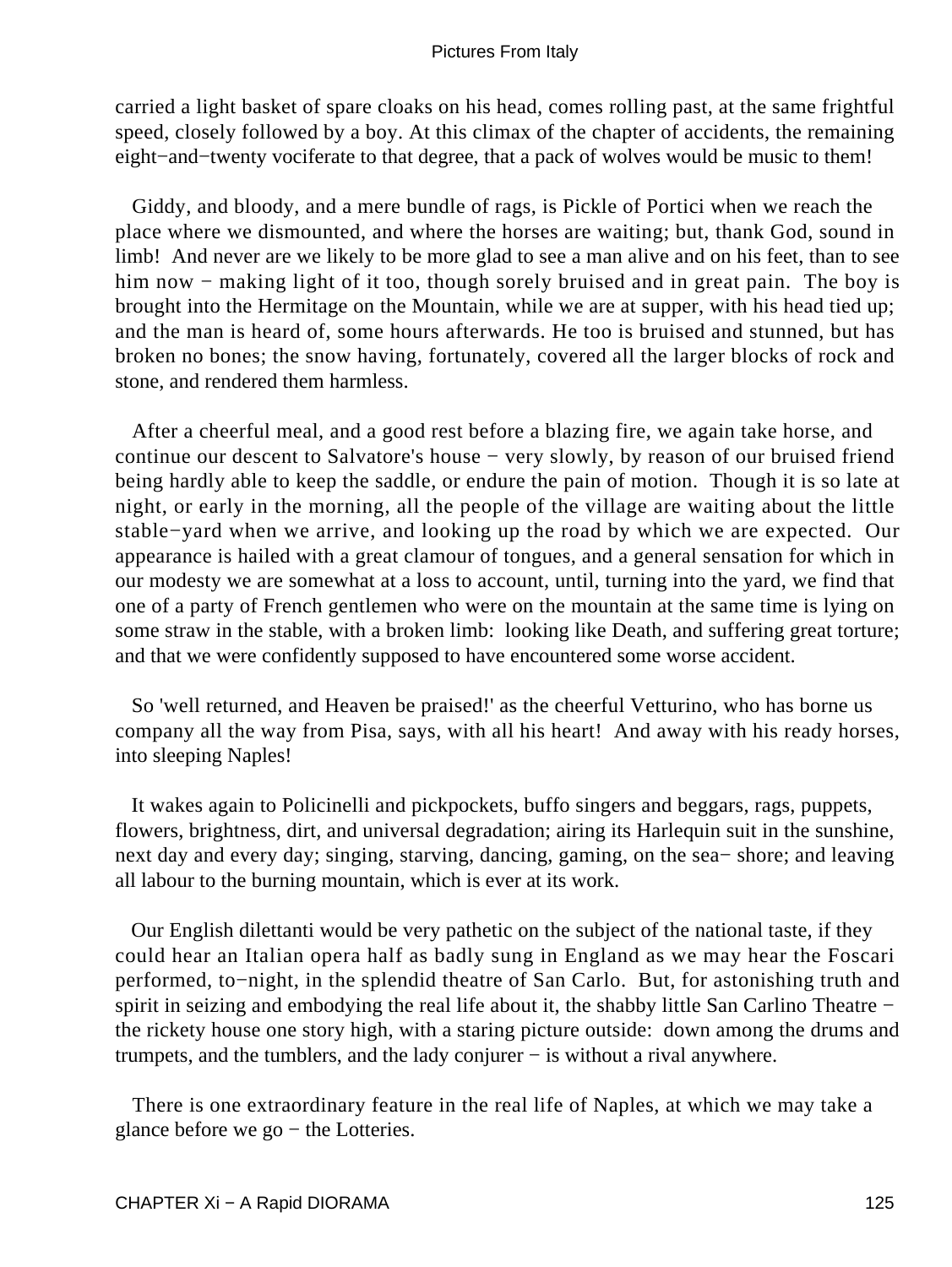They prevail in most parts of Italy, but are particularly obvious, in their effects and influences, here. They are drawn every Saturday. They bring an immense revenue to the Government; and diffuse a taste for gambling among the poorest of the poor, which is very comfortable to the coffers of the State, and very ruinous to themselves. The lowest stake is one grain; less than a farthing. One hundred numbers − from one to a hundred, inclusive − are put into a box. Five are drawn. Those are the prizes. I buy three numbers. If one of them come up, I win a small prize. If two, some hundreds of times my stake. If three, three thousand five hundred times my stake. I stake (or play as they call it) what I can upon my numbers, and buy what numbers I please. The amount I play, I pay at the lottery office, where I purchase the ticket; and it is stated on the ticket itself.

 Every lottery office keeps a printed book, an Universal Lottery Diviner, where every possible accident and circumstance is provided for, and has a number against it. For instance, let us take two carlini − about sevenpence. On our way to the lottery office, we run against a black man. When we get there, we say gravely, 'The Diviner.' It is handed over the counter, as a serious matter of business. We look at black man. Such a number. 'Give us that.' We look at running against a person in the street. 'Give us that. ' We look at the name of the street itself. 'Give us that.' Now, we have our three numbers.

 If the roof of the theatre of San Carlo were to fall in, so many people would play upon the numbers attached to such an accident in the Diviner, that the Government would soon close those numbers, and decline to run the risk of losing any more upon them. This often happens. Not long ago, when there was a fire in the King's Palace, there was such a desperate run on fire, and king, and palace, that further stakes on the numbers attached to those words in the Golden Book were forbidden. Every accident or event, is supposed, by the ignorant populace, to be a revelation to the beholder, or party concerned, in connection with the lottery. Certain people who have a talent for dreaming fortunately, are much sought after; and there are some priests who are constantly favoured with visions of the lucky numbers.

 I heard of a horse running away with a man, and dashing him down, dead, at the corner of a street. Pursuing the horse with incredible speed, was another man, who ran so fast, that he came up, immediately after the accident. He threw himself upon his knees beside the unfortunate rider, and clasped his hand with an expression of the wildest grief. 'If you have life,' he said, 'speak one word to me! If you have one gasp of breath left, mention your age for Heaven's sake, that I may play that number in the lottery.'

 It is four o'clock in the afternoon, and we may go to see our lottery drawn. The ceremony takes place every Saturday, in the Tribunale, or Court of Justice − this singular, earthy−smelling room, or gallery, as mouldy as an old cellar, and as damp as a dungeon. At the upper end is a platform, with a large horse−shoe table upon it; and a President and Council sitting round − all judges of the Law. The man on the little stool behind the President, is the Capo Lazzarone, a kind of tribune of the people, appointed on their behalf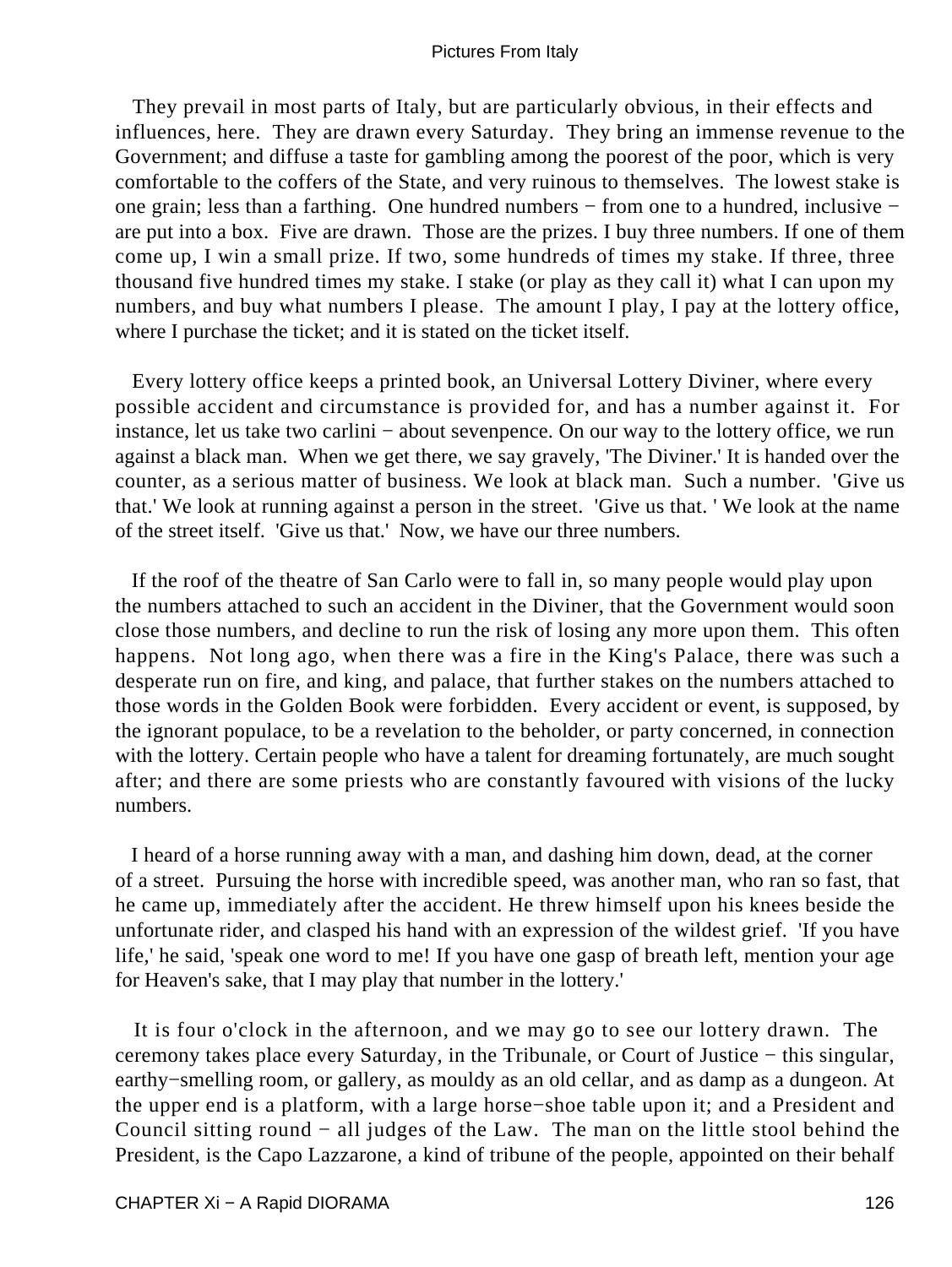to see that all is fairly conducted: attended by a few personal friends. A ragged, swarthy fellow he is: with long matted hair hanging down all over his face: and covered, from head to foot, with most unquestionably genuine dirt. All the body of the room is filled with the commonest of the Neapolitan people: and between them and the platform, guarding the steps leading to the latter, is a small body of soldiers.

 There is some delay in the arrival of the necessary number of judges; during which, the box, in which the numbers are being placed, is a source of the deepest interest. When the box is full, the boy who is to draw the numbers out of it becomes the prominent feature of the proceedings. He is already dressed for his part, in a tight brown Holland coat, with only one (the left) sleeve to it, which leaves his right arm bared to the shoulder, ready for plunging down into the mysterious chest.

 During the hush and whisper that pervade the room, all eyes are turned on this young minister of fortune. People begin to inquire his age, with a view to the next lottery; and the number of his brothers and sisters; and the age of his father and mother; and whether he has any moles or pimples upon him; and where, and how many; when the arrival of the last judge but one (a little old man, universally dreaded as possessing the Evil Eye) makes a slight diversion, and would occasion a greater one, but that he is immediately deposed, as a source of interest, by the officiating priest, who advances gravely to his place, followed by a very dirty little boy, carrying his sacred vestments, and a pot of Holy Water.

Here is the last judge come at last, and now he takes his place at the horse−shoe table.

 There is a murmur of irrepressible agitation. In the midst of it, the priest puts his head into the sacred vestments, and pulls the same over his shoulders. Then he says a silent prayer; and dipping a brush into the pot of Holy Water, sprinkles it over the box − and over the boy, and gives them a double−barrelled blessing, which the box and the boy are both hoisted on the table to receive. The boy remaining on the table, the box is now carried round the front of the platform, by an attendant, who holds it up and shakes it lustily all the time; seeming to say, like the conjurer, 'There is no deception, ladies and gentlemen; keep your eyes upon me, if you please!'

 At last, the box is set before the boy; and the boy, first holding up his naked arm and open hand, dives down into the hole (it is made like a ballot−box) and pulls out a number, which is rolled up, round something hard, like a bonbon. This he hands to the judge next him, who unrolls a little bit, and hands it to the President, next to whom he sits. The President unrolls it, very slowly. The Capo Lazzarone leans over his shoulder. The President holds it up, unrolled, to the Capo Lazzarone. The Capo Lazzarone, looking at it eagerly, cries out, in a shrill, loud voice, 'Sessantadue!' (sixty− two), expressing the two upon his fingers, as he calls it out. Alas! the Capo Lazzarone himself has not staked on sixty−two. His face is very long, and his eyes roll wildly.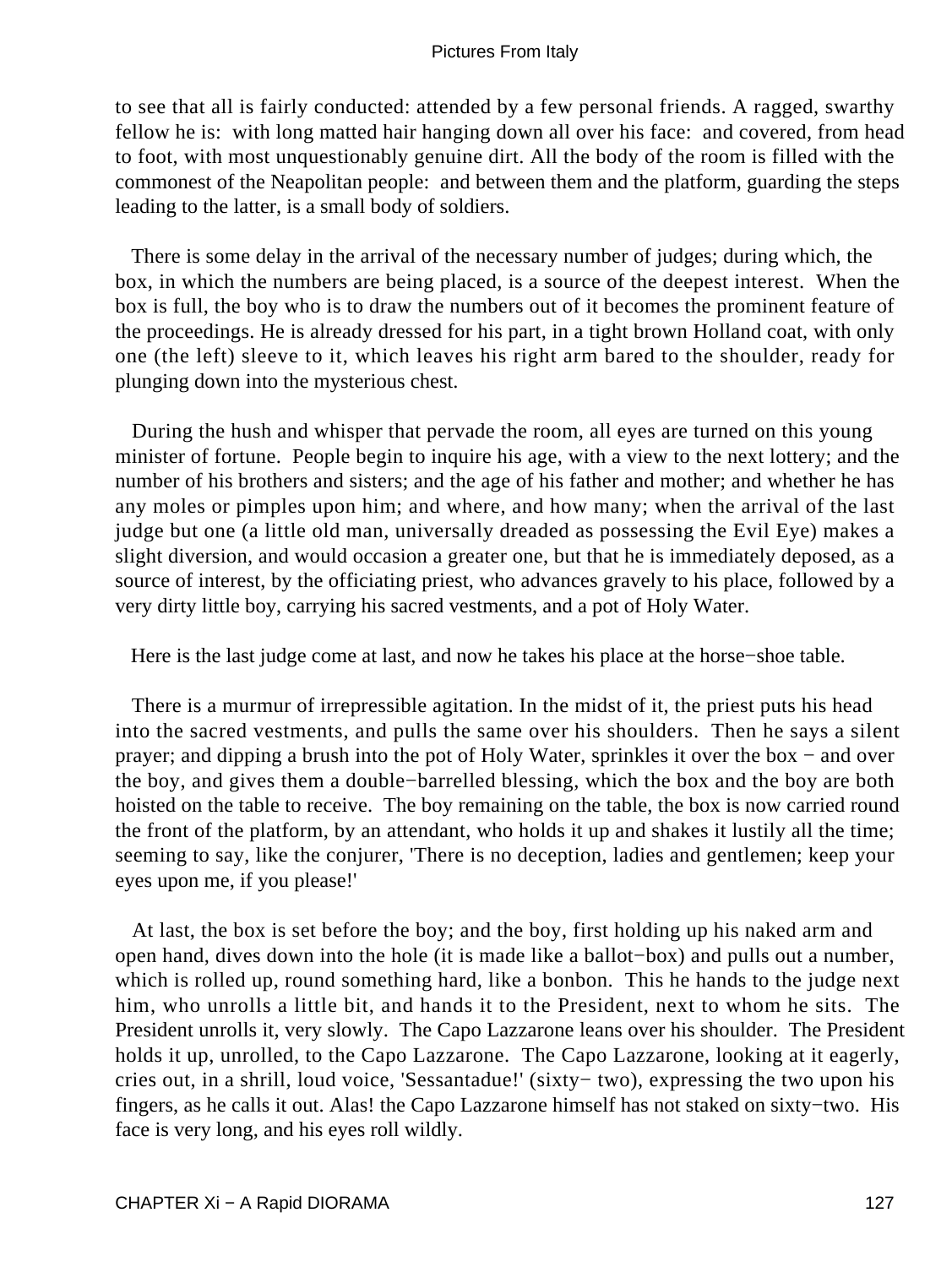As it happens to be a favourite number, however, it is pretty well received, which is not always the case. They are all drawn with the same ceremony, omitting the blessing. One blessing is enough for the whole multiplication−table. The only new incident in the proceedings, is the gradually deepening intensity of the change in the Cape Lazzarone, who has, evidently, speculated to the very utmost extent of his means; and who, when he sees the last number, and finds that it is not one of his, clasps his hands, and raises his eyes to the ceiling before proclaiming it, as though remonstrating, in a secret agony, with his patron saint, for having committed so gross a breach of confidence. I hope the Capo Lazzarone may not desert him for some other member of the Calendar, but he seems to threaten it.

 Where the winners may be, nobody knows. They certainly are not present; the general disappointment filling one with pity for the poor people. They look: when we stand aside, observing them, in their passage through the court−yard down below: as miserable as the prisoners in the gaol (it forms a part of the building), who are peeping down upon them, from between their bars; or, as the fragments of human heads which are still dangling in chains outside, in memory of the good old times, when their owners were strung up there, for the popular edification.

 Away from Naples in a glorious sunrise, by the road to Capua, and then on a three days' journey along by−roads, that we may see, on the way, the monastery of Monte Cassino, which is perched on the steep and lofty hill above the little town of San Germano, and is lost on a misty morning in the clouds.

 So much the better, for the deep sounding of its bell, which, as we go winding up, on mules, towards the convent, is heard mysteriously in the still air, while nothing is seen but the grey mist, moving solemnly and slowly, like a funeral procession. Behold, at length the shadowy pile of building close before us: its grey walls and towers dimly seen, though so near and so vast: and the raw vapour rolling through its cloisters heavily.

 There are two black shadows walking to and fro in the quadrangle, near the statues of the Patron Saint and his sister; and hopping on behind them, in and out of the old arches, is a raven, croaking in answer to the bell, and uttering, at intervals, the purest Tuscan. How like a Jesuit he looks! There never was a sly and stealthy fellow so at home as is this raven, standing now at the refectory door, with his head on one side, and pretending to glance another way, while he is scrutinizing the visitors keenly, and listening with fixed attention. What a dull−headed monk the porter becomes in comparison!

 'He speaks like us!' says the porter: 'quite as plainly.' Quite as plainly, Porter. Nothing could be more expressive than his reception of the peasants who are entering the gate with baskets and burdens. There is a roll in his eye, and a chuckle in his throat, which should qualify him to be chosen Superior of an Order of Ravens. He knows all about it. 'It's all right,' he says. 'We know what we know. Come along, good people. Glad to see you!' How was this extraordinary structure ever built in such a situation, where the labour of conveying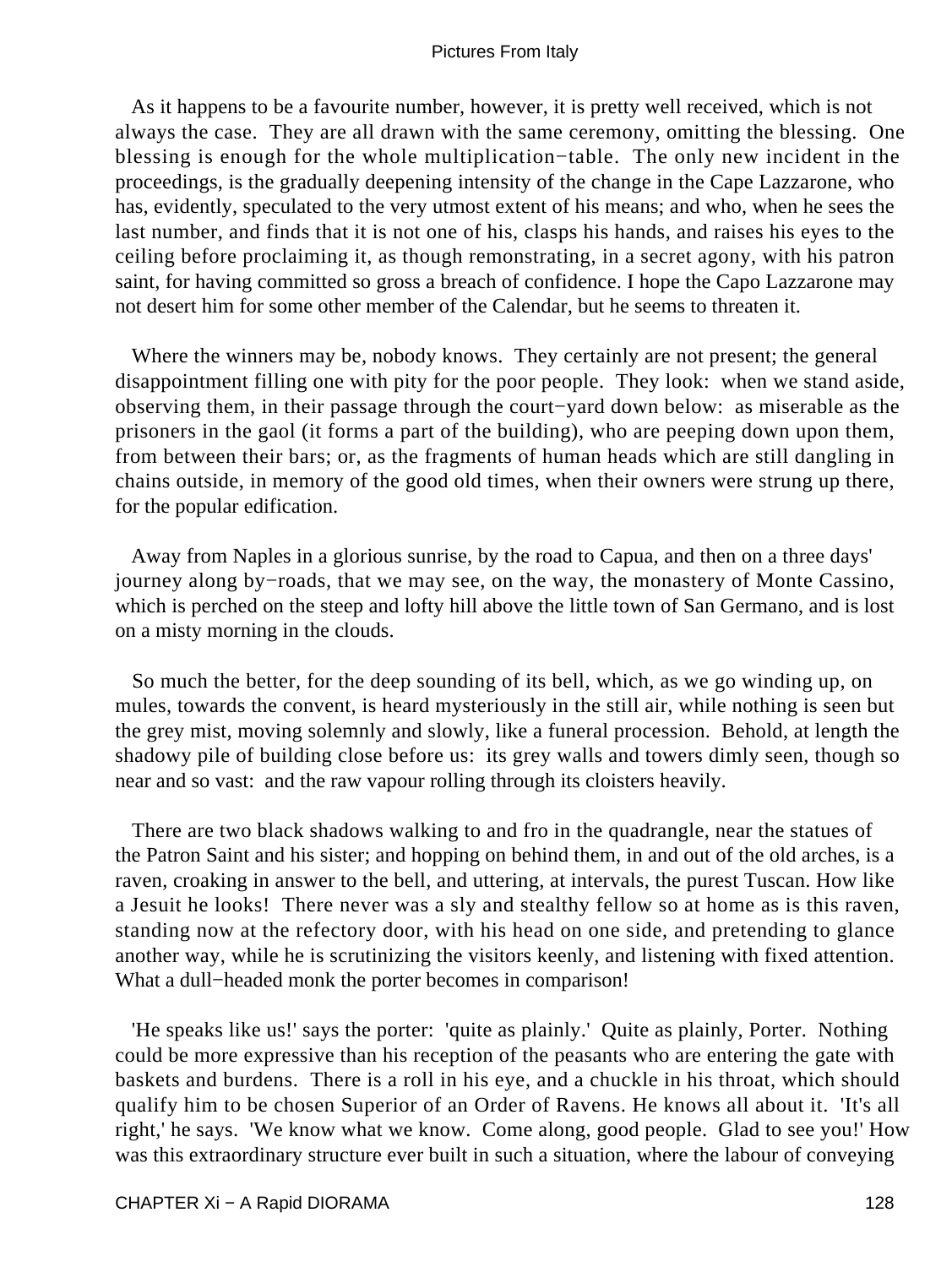the stone, and iron, and marble, so great a height, must have been prodigious? 'Caw!' says the raven, welcoming the peasants. How, being despoiled by plunder, fire and earthquake, has it risen from its ruins, and been again made what we now see it, with its church so sumptuous and magnificent? 'Caw!' says the raven, welcoming the peasants. These people have a miserable appearance, and (as usual) are densely ignorant, and all beg, while the monks are chaunting in the chapel. 'Caw!' says the raven, 'Cuckoo!'

 So we leave him, chuckling and rolling his eye at the convent gate, and wind slowly down again through the cloud. At last emerging from it, we come in sight of the village far below, and the flat green country intersected by rivulets; which is pleasant and fresh to see after the obscurity and haze of the convent − no disrespect to the raven, or the holy friars.

 Away we go again, by muddy roads, and through the most shattered and tattered of villages, where there is not a whole window among all the houses, or a whole garment among all the peasants, or the least appearance of anything to eat, in any of the wretched hucksters' shops. The women wear a bright red bodice laced before and behind, a white skirt, and the Neapolitan head−dress of square folds of linen, primitively meant to carry loads on. The men and children wear anything they can get. The soldiers are as dirty and rapacious as the dogs. The inns are such hobgoblin places, that they are infinitely more attractive and amusing than the best hotels in Paris. Here is one near Valmontone (that is Valmontone the round, walled town on the mount opposite), which is approached by a quagmire almost knee−deep. There is a wild colonnade below, and a dark yard full of empty stables and lofts, and a great long kitchen with a great long bench and a great long form, where a party of travellers, with two priests among them, are crowding round the fire while their supper is cooking. Above stairs, is a rough brick gallery to sit in, with very little windows with very small patches of knotty glass in them, and all the doors that open from it (a dozen or two) off their hinges, and a bare board on tressels for a table, at which thirty people might dine easily, and a fireplace large enough in itself for a breakfast−parlour, where, as the faggots blaze and crackle, they illuminate the ugliest and grimmest of faces, drawn in charcoal on the whitewashed chimney− sides by previous travellers. There is a flaring country lamp on the table; and, hovering about it, scratching her thick black hair continually, a yellow dwarf of a woman, who stands on tiptoe to arrange the hatchet knives, and takes a flying leap to look into the water−jug. The beds in the adjoining rooms are of the liveliest kind. There is not a solitary scrap of looking−glass in the house, and the washing apparatus is identical with the cooking utensils. But the yellow dwarf sets on the table a good flask of excellent wine, holding a quart at least; and produces, among half− a−dozen other dishes, two−thirds of a roasted kid, smoking hot. She is as good−humoured, too, as dirty, which is saying a great deal. So here's long life to her, in the flask of wine, and prosperity to the establishment.

 Rome gained and left behind, and with it the Pilgrims who are now repairing to their own homes again − each with his scallop shell and staff, and soliciting alms for the love of God − we come, by a fair country, to the Falls of Terni, where the whole Velino river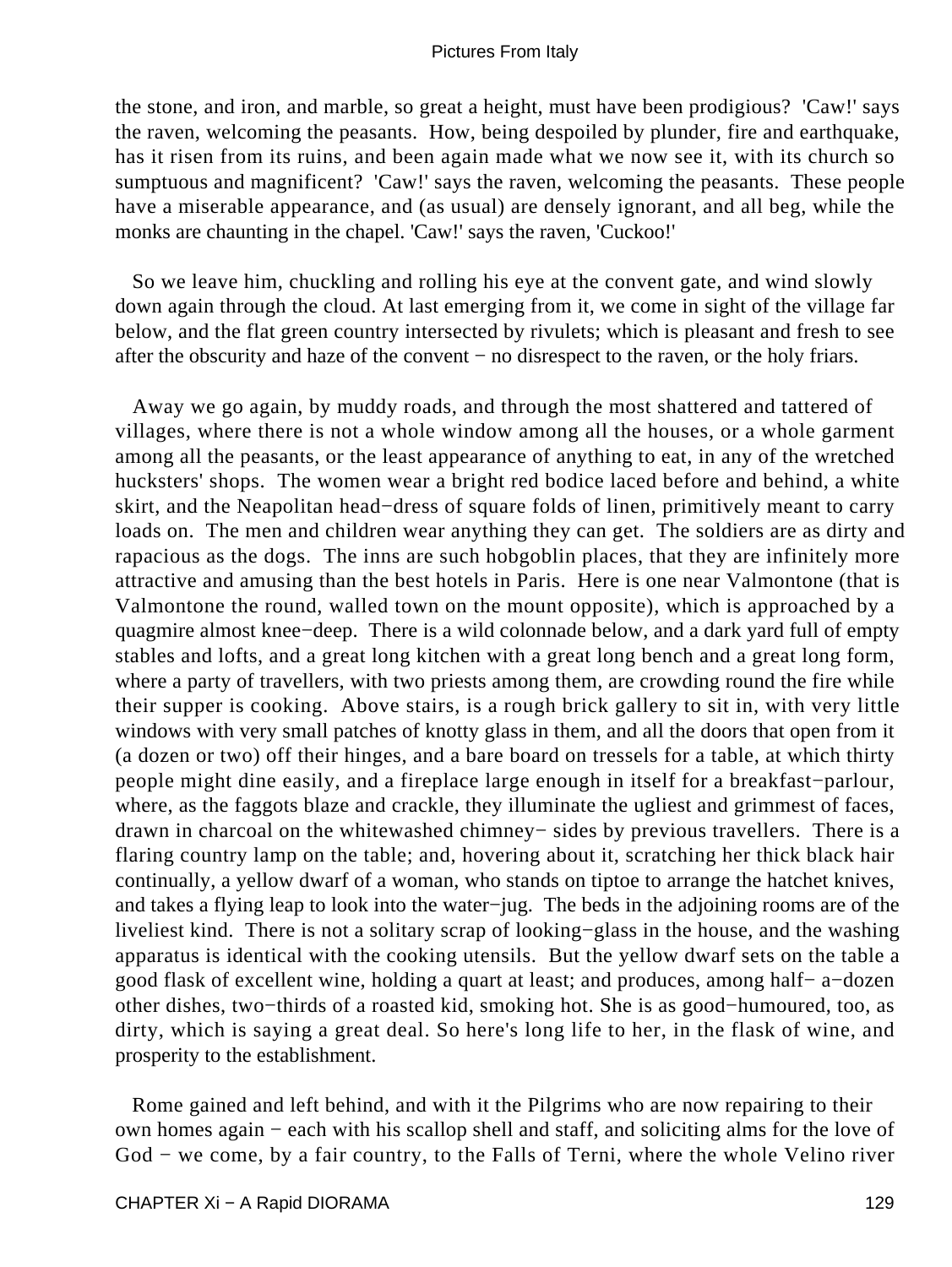dashes, headlong, from a rocky height, amidst shining spray and rainbows. Perugia, strongly fortified by art and nature, on a lofty eminence, rising abruptly from the plain where purple mountains mingle with the distant sky, is glowing, on its market− day, with radiant colours. They set off its sombre but rich Gothic buildings admirably. The pavement of its market−place is strewn with country goods. All along the steep hill leading from the town, under the town wall, there is a noisy fair of calves, lambs, pigs, horses, mules, and oxen. Fowls, geese, and turkeys, flutter vigorously among their very hoofs; and buyers, sellers, and spectators, clustering everywhere, block up the road as we come shouting down upon them.

 Suddenly, there is a ringing sound among our horses. The driver stops them. Sinking in his saddle, and casting up his eyes to Heaven, he delivers this apostrophe, 'Oh Jove Omnipotent! here is a horse has lost his shoe!'

 Notwithstanding the tremendous nature of this accident, and the utterly forlorn look and gesture (impossible in any one but an Italian Vetturino) with which it is announced, it is not long in being repaired by a mortal Farrier, by whose assistance we reach Castiglione the same night, and Arezzo next day. Mass is, of course, performing in its fine cathedral, where the sun shines in among the clustered pillars, through rich stained−glass windows: half revealing, half concealing the kneeling figures on the pavement, and striking out paths of spotted light in the long aisles.

 But, how much beauty of another kind is here, when, on a fair clear morning, we look, from the summit of a hill, on Florence! See where it lies before us in a sun−lighted valley, bright with the winding Arno, and shut in by swelling hills; its domes, and towers, and palaces, rising from the rich country in a glittering heap, and shining in the sun like gold!

 Magnificently stern and sombre are the streets of beautiful Florence; and the strong old piles of building make such heaps of shadow, on the ground and in the river, that there is another and a different city of rich forms and fancies, always lying at our feet. Prodigious palaces, constructed for defence, with small distrustful windows heavily barred, and walls of great thickness formed of huge masses of rough stone, frown, in their old sulky state, on every street. In the midst of the city − in the Piazza of the Grand Duke, adorned with beautiful statues and the Fountain of Neptune − rises the Palazzo Vecchio, with its enormous overhanging battlements, and the Great Tower that watches over the whole town. In its court−yard − worthy of the Castle of Otranto in its ponderous gloom − is a massive staircase that the heaviest waggon and the stoutest team of horses might be driven up. Within it, is a Great Saloon, faded and tarnished in its stately decorations, and mouldering by grains, but recording yet, in pictures on its walls, the triumphs of the Medici and the wars of the old Florentine people. The prison is hard by, in an adjacent court−yard of the building − a foul and dismal place, where some men are shut up close, in small cells like ovens; and where others look through bars and beg; where some are playing draughts, and some are talking to their friends, who smoke, the while, to purify the air; and some are buying wine and fruit of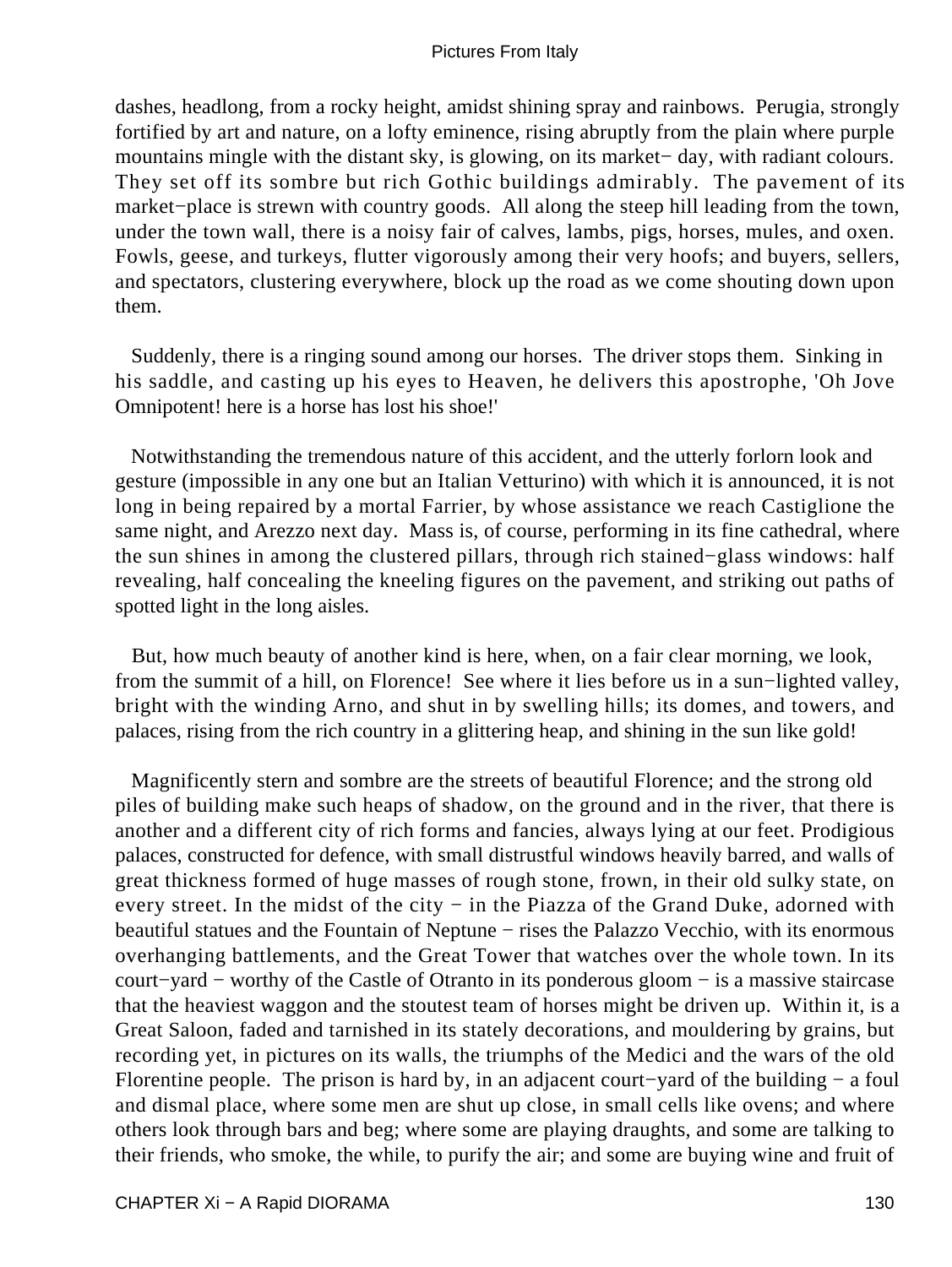women−vendors; and all are squalid, dirty, and vile to look at. 'They are merry enough, Signore,' says the jailer. 'They are all blood−stained here,' he adds, indicating, with his hand, three−fourths of the whole building. Before the hour is out, an old man, eighty years of age, quarrelling over a bargain with a young girl of seventeen, stabs her dead, in the market−place full of bright flowers; and is brought in prisoner, to swell the number.

 Among the four old bridges that span the river, the Ponte Vecchio − that bridge which is covered with the shops of Jewellers and Goldsmiths − is a most enchanting feature in the scene. The space of one house, in the centre, being left open, the view beyond is shown as in a frame; and that precious glimpse of sky, and water, and rich buildings, shining so quietly among the huddled roofs and gables on the bridge, is exquisite. Above it, the Gallery of the Grand Duke crosses the river. It was built to connect the two Great Palaces by a secret passage; and it takes its jealous course among the streets and houses, with true despotism: going where it lists, and spurning every obstacle away, before it.

 The Grand Duke has a worthier secret passage through the streets, in his black robe and hood, as a member of the Compagnia della Misericordia, which brotherhood includes all ranks of men. If an accident take place, their office is, to raise the sufferer, and bear him tenderly to the Hospital. If a fire break out, it is one of their functions to repair to the spot, and render their assistance and protection. It is, also, among their commonest offices, to attend and console the sick; and they neither receive money, nor eat, nor drink, in any house they visit for this purpose. Those who are on duty for the time, are all called together, on a moment's notice, by the tolling of the great bell of the Tower; and it is said that the Grand Duke has been seen, at this sound, to rise from his seat at table, and quietly withdraw to attend the summons.

 In this other large Piazza, where an irregular kind of market is held, and stores of old iron and other small merchandise are set out on stalls, or scattered on the pavement, are grouped together, the Cathedral with its great Dome, the beautiful Italian Gothic Tower the Campanile, and the Baptistery with its wrought bronze doors. And here, a small untrodden square in the pavement, is 'the Stone of DANTE,' where (so runs the story) he was used to bring his stool, and sit in contemplation. I wonder was he ever, in his bitter exile, withheld from cursing the very stones in the streets of Florence the ungrateful, by any kind remembrance of this old musing−place, and its association with gentle thoughts of little Beatrice!

 The chapel of the Medici, the Good and Bad Angels, of Florence; the church of Santa Croce where Michael Angelo lies buried, and where every stone in the cloisters is eloquent on great men's deaths; innumerable churches, often masses of unfinished heavy brickwork externally, but solemn and serene within; arrest our lingering steps, in strolling through the city.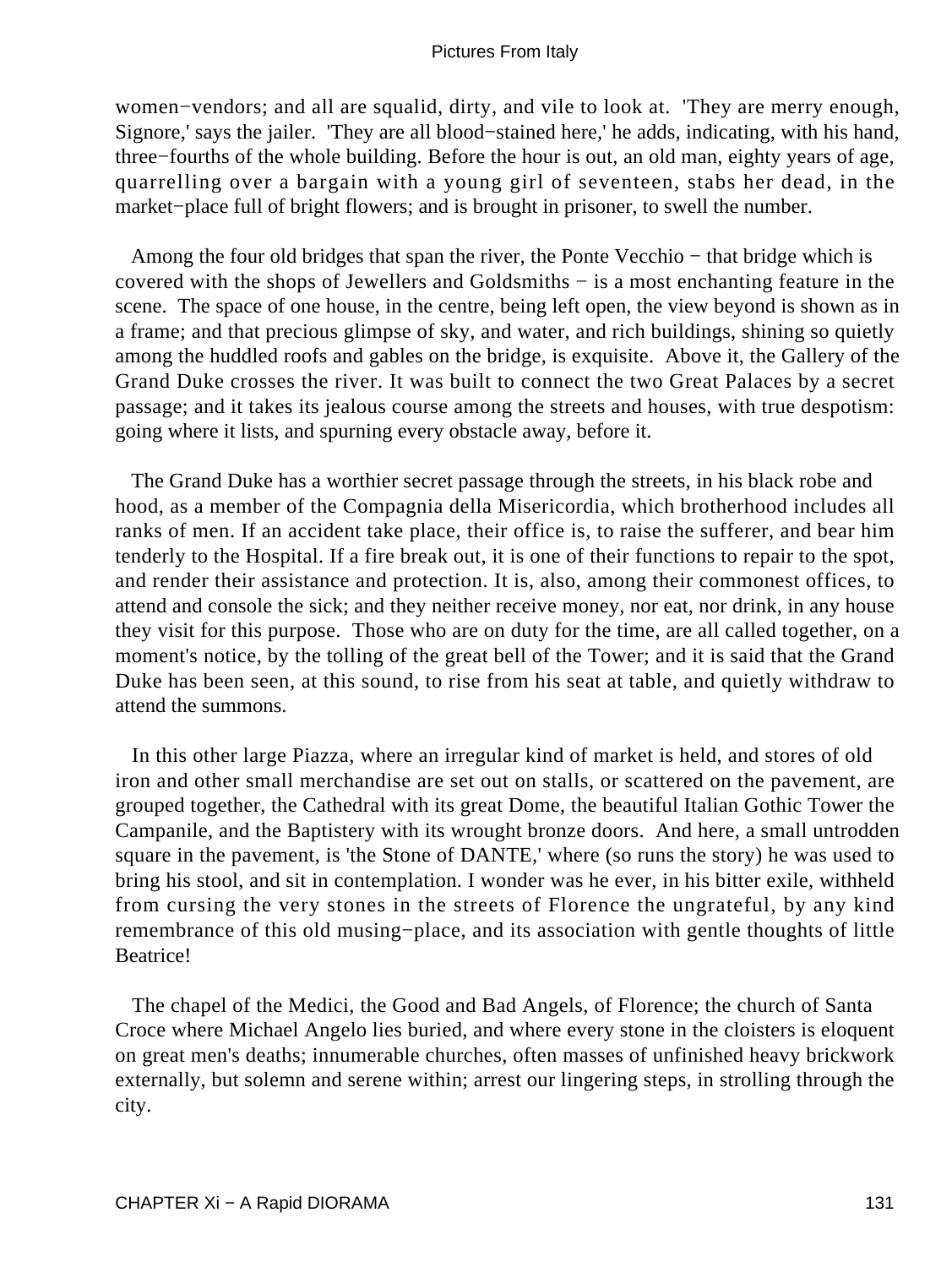In keeping with the tombs among the cloisters, is the Museum of Natural History, famous through the world for its preparations in wax; beginning with models of leaves, seeds, plants, inferior animals; and gradually ascending, through separate organs of the human frame, up to the whole structure of that wonderful creation, exquisitely presented, as in recent death. Few admonitions of our frail mortality can be more solemn and more sad, or strike so home upon the heart, as the counterfeits of Youth and Beauty that are lying there, upon their beds, in their last sleep.

 Beyond the walls, the whole sweet Valley of the Arno, the convent at Fiesole, the Tower of Galileo, BOCCACCIO'S house, old villas and retreats; innumerable spots of interest, all glowing in a landscape of surpassing beauty steeped in the richest light; are spread before us. Returning from so much brightness, how solemn and how grand the streets again, with their great, dark, mournful palaces, and many legends: not of siege, and war, and might, and Iron Hand alone, but of the triumphant growth of peaceful Arts and Sciences.

 What light is shed upon the world, at this day, from amidst these rugged Palaces of Florence! Here, open to all comers, in their beautiful and calm retreats, the ancient Sculptors are immortal, side by side with Michael Angelo, Canova, Titian, Rembrandt, Raphael, Poets, Historians, Philosophers − those illustrious men of history, beside whom its crowned heads and harnessed warriors show so poor and small, and are so soon forgotten. Here, the imperishable part of noble minds survives, placid and equal, when strongholds of assault and defence are overthrown; when the tyranny of the many, or the few, or both, is but a tale; when Pride and Power are so much cloistered dust. The fire within the stern streets, and among the massive Palaces and Towers, kindled by rays from Heaven, is still burning brightly, when the flickering of war is extinguished and the household fires of generations have decayed; as thousands upon thousands of faces, rigid with the strife and passion of the hour, have faded out of the old Squares and public haunts, while the nameless Florentine Lady, preserved from oblivion by a Painter's hand, yet lives on, in enduring grace and youth.

 Let us look back on Florence while we may, and when its shining Dome is seen no more, go travelling through cheerful Tuscany, with a bright remembrance of it; for Italy will be the fairer for the recollection. The summer−time being come: and Genoa, and Milan, and the Lake of Como lying far behind us: and we resting at Faido, a Swiss village, near the awful rocks and mountains, the everlasting snows and roaring cataracts, of the Great Saint Gothard: hearing the Italian tongue for the last time on this journey: let us part from Italy, with all its miseries and wrongs, affectionately, in our admiration of the beauties, natural and artificial, of which it is full to overflowing, and in our tenderness towards a people, naturally well−disposed, and patient, and sweet−tempered. Years of neglect, oppression, and misrule, have been at work, to change their nature and reduce their spirit; miserable jealousies, fomented by petty Princes to whom union was destruction, and division strength, have been a canker at their root of nationality, and have barbarized their language; but the good that was in them ever, is in them yet, and a noble people may be, one day, raised up from these ashes. Let us entertain that hope! And let us not remember Italy the less regardfully,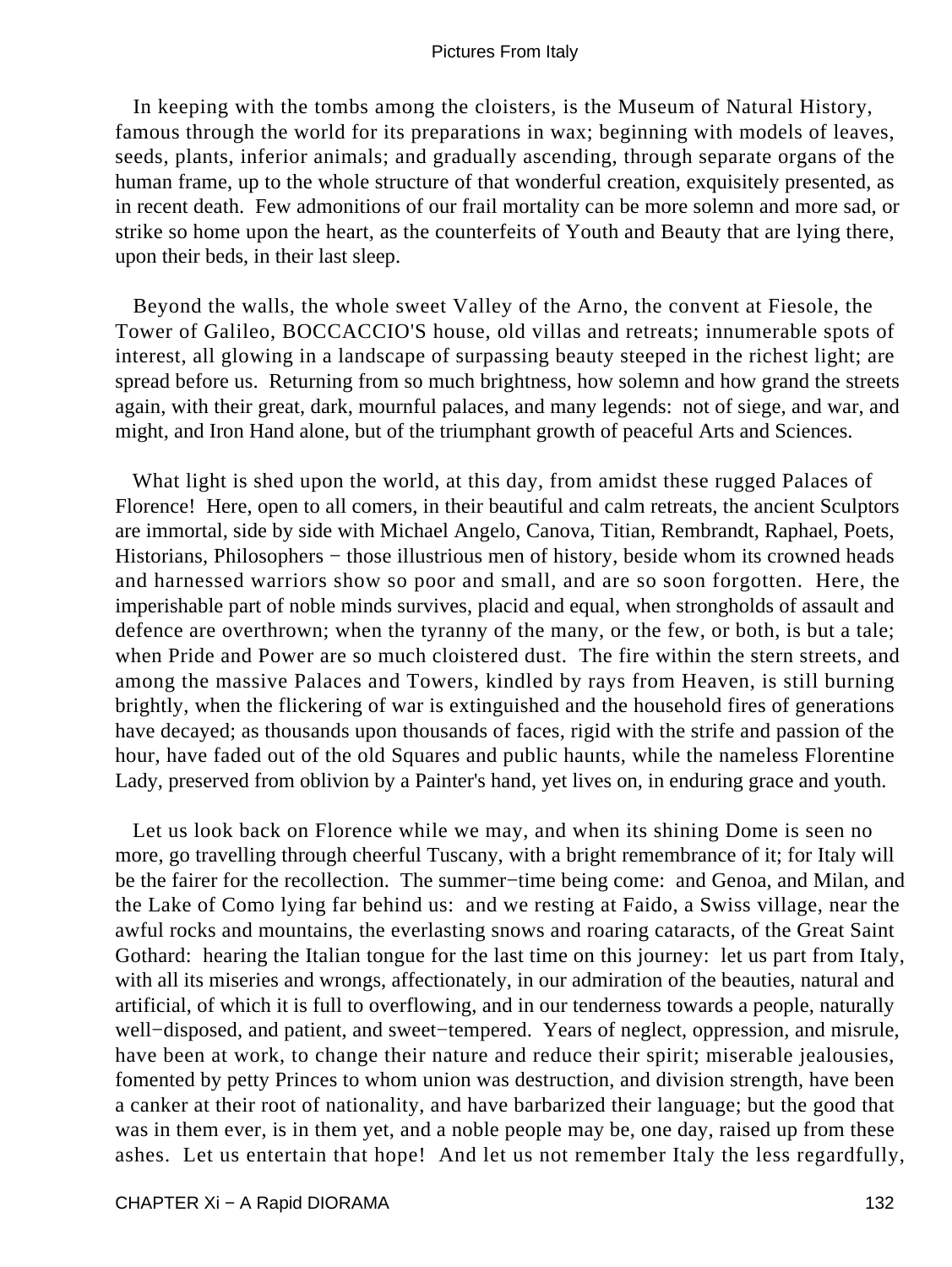because, in every fragment of her fallen Temples, and every stone of her deserted palaces and prisons, she helps to inculcate the lesson that the wheel of Time is rolling for an end, and that the world is, in all great essentials, better, gentler, more forbearing, and more hopeful, as it rolls!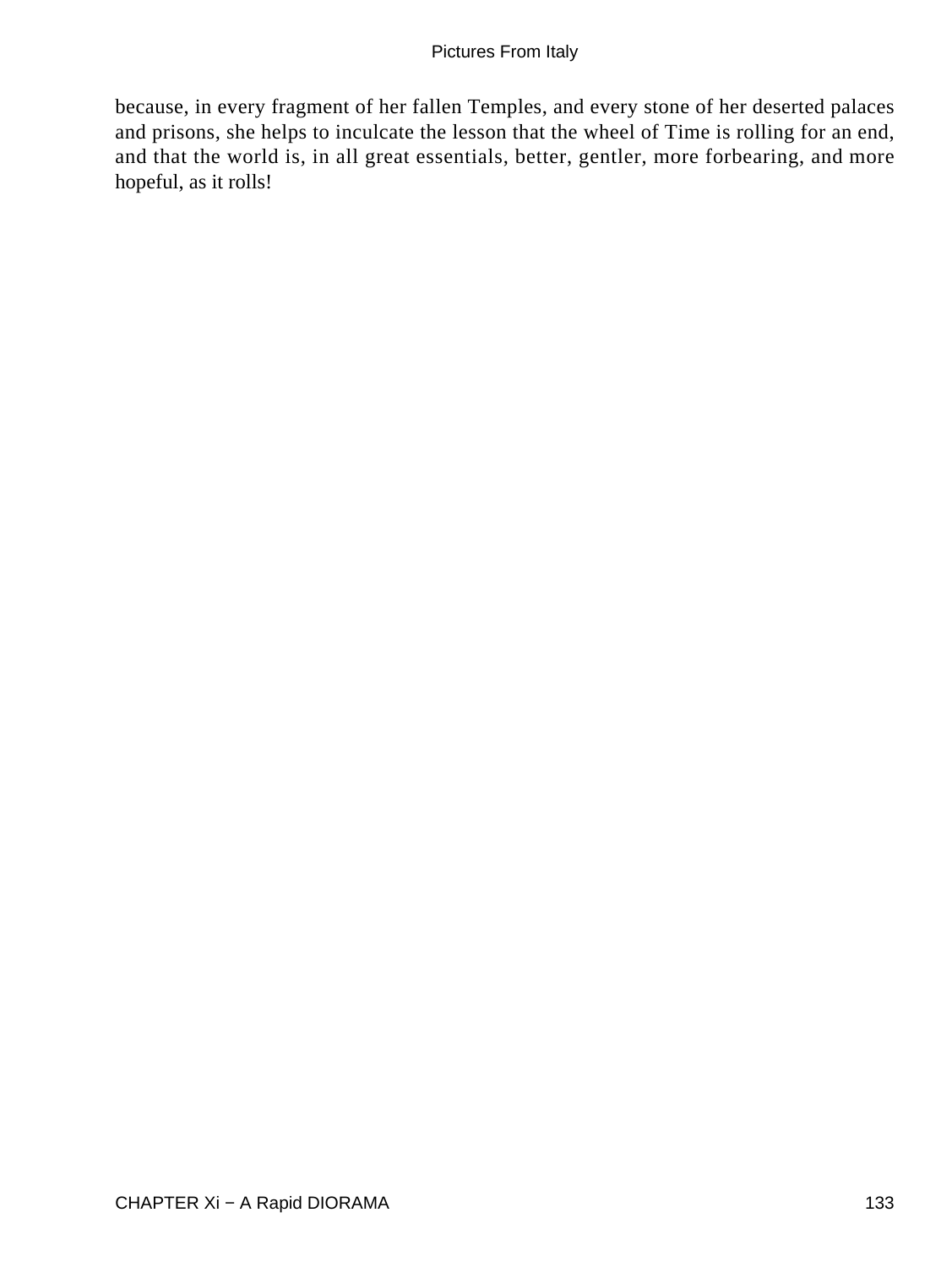# **Table Of Content**

**[INTRODUCTION − THE READER'S PASSPORT](#page-3-0)**

**[CHAPTER I − GOING THROUGH FRANCE](#page-5-0)**

<span id="page-134-0"></span>**[CHAPTER II − LYONS, THE RHONE, AND THE GOBLIN OF AVIGNON](#page-11-0)**

**[CHAPTER III − AVIGNON TO GENOA](#page-18-0)**

**[CHAPTER IV − GENOA AND ITS NEIGHBOURHOOD](#page-22-0)**

**[CHAPTER V − TO PARMA, MODENA, AND BOLOGNA](#page-44-0)**

**[CHAPTER VI − THROUGH BOLOGNA AND FERRARA](#page-51-0)**

**[CHAPTER VII − AN ITALIAN DREAM](#page-55-0)**

**[CHAPTER VIII − BY VERONA, MANTUA, AND MILAN, ACROSS THE PASS OF](#page-61-0) [THE](#page-61-0)**

**[CHAPTER IX − TO ROME BY PISA AND SIENA](#page-73-0)**

**[CHAPTER X − ROME](#page-83-0)**

**[CHAPTER XI − A RAPID DIORAMA](#page-115-0)**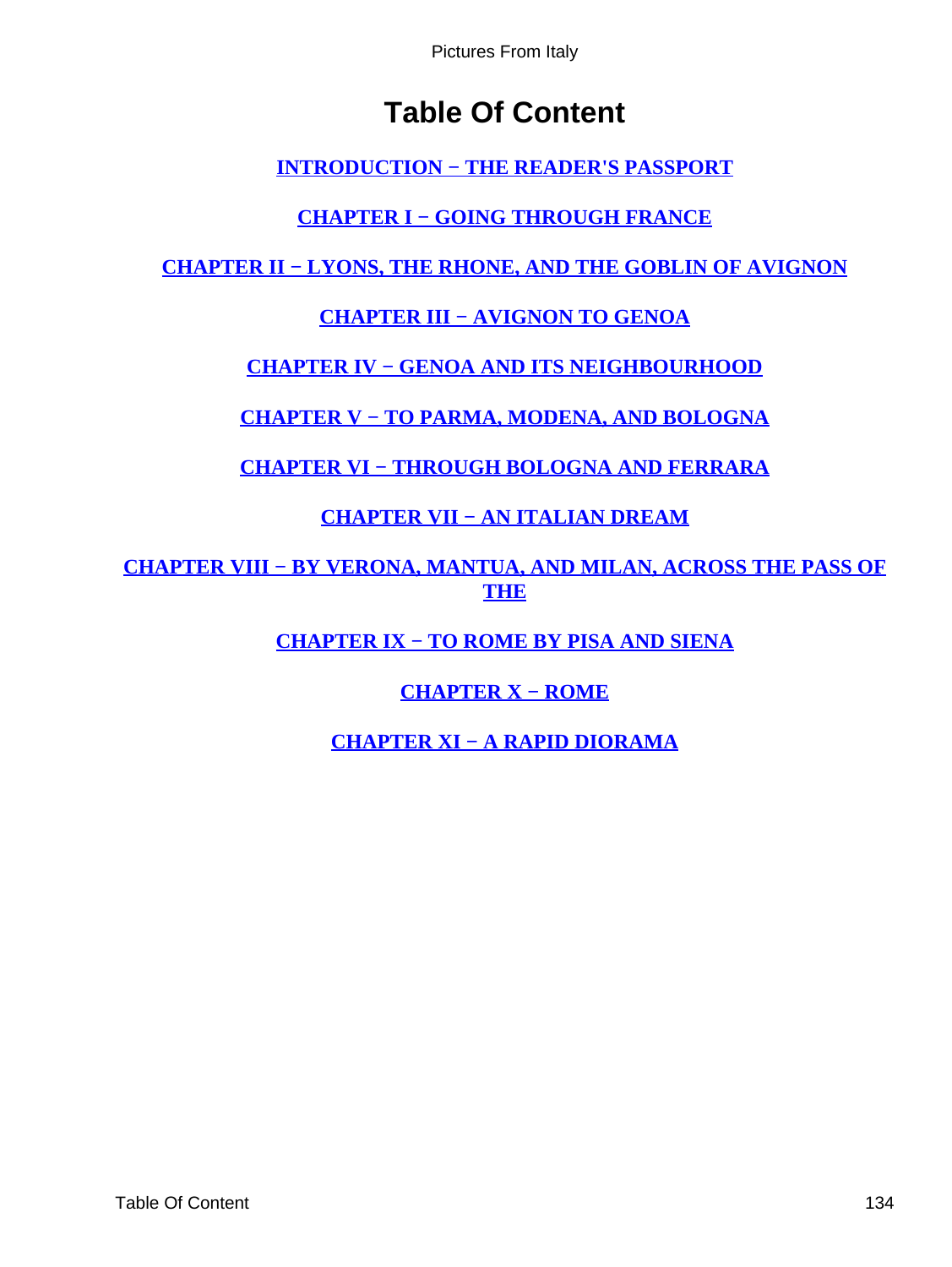# **About Phoenix Editions**

# **Why Phoenix Editions?**

With the already available tools, converting files to eBook formats is not a big task. You can use a plugin in MS Word and with just one click have a lit file. You can drag and drop html into Adobe Acrobat and create a pdf file.

If we can be happy over the possibilities given to anyone to publish and to be published, we must nevertheless look at previous experiences from the history of the computer and the internet in order to get some needed advice:

• The lack of standards threatens the persistance of data.

We are able to access data from tablets from 3.000 year B.C. but not from files created 10 years ago in a proprietary format, stored in some specific non standard media, or even in previous versions of existing products.

- If not enough care is taken, some operations like drag and drop or cut and paste can result in the production of corrupted data.
- Many ebooks come from html files. But outdated tags are still being used, and one only needs to view the source to find beginning tags without their corresponding end tags, improper nesting, and proprietary or non standard encoding. If the source code is not cleaned up, all this will make its way to the derivated ebook.
- Not every user knows how, is able to or wants to use the more advanced standard features of available ebooks formats, resulting in a work that very often doesn't make for the most pleasing reading experience.
- Centuries of history and experience in graphical and printing arts should not be lost for the sake of speed in converting to an ebook format. Much can be done in our search for excellence to adapt and improve, the end result of which is a ebook of higher quality.

But, we must be very careful in our search for quality and in our establishing criteria to meet this lofty goal. Otherwise, as we know and are aware of, a new kind of elitism, censorship or snobism can arise out of this endeavour.

Finding the proper and fair way to achieve this quality of ebook without such detrimental effects led us to implement what we at Phoenix−Library call **Phoenix Editions**.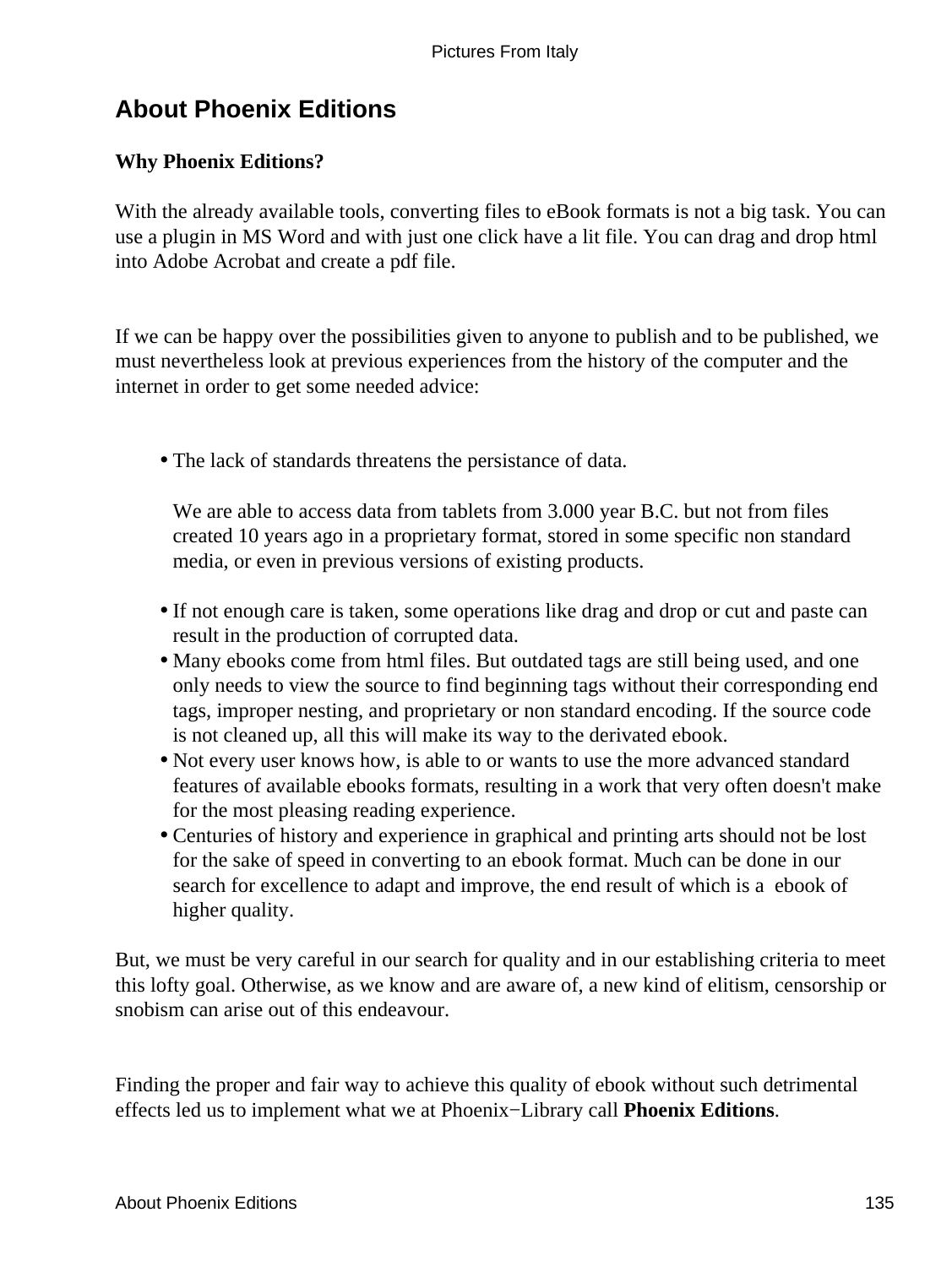# **What is a Phoenix Edition**

At Phoenix−Library we call a Phoenix Edition, an ebook with the following characteristics:

- It is converted from clean and standard xhtml/xml files
- It uses meta tags to identify content, and other data
- The available resources specific to each ebook format are used to give the reader a pleasant reading experience.

This means: objectives and normative criteria, regardless of taste, aesthetic or otherwise subjective evaluations of contents and/or presentation.

# **Phoenix Edition of a RocketEdition file:**

An ebook with a cover, a table of contents with active links, chapter breaks, a "go to" touch access at least to a TOC, oeb compliant metadata, indentation if required from a pEdition reproduction, internal links to notes.

# **Phoenix Edition of a Softbook file:**

An ebook with a cover, a table of contents with active links, chapter breaks, oeb compliant metadata, indentation if required from a pEdition reproduction, internal links to notes.

# **Phoenix Edition of a MS−Reader file:**

An ebook with a cover, an external table of contents with active links at least to an internal TOC, chapter breaks, images, oeb compliant metadata, indentation if required from a pEditon reproduction, internal links to notes.

# **Phoenix Edition of a Mobipocket file:**

An ebook with a cover, an external table of contents with active links at least to an internal TOC, chapter breaks, oeb compliant metadata, indentation if required from a pEdition reproduction, internal links to notes.

# **Phoenix Edition of a Acrobat file:**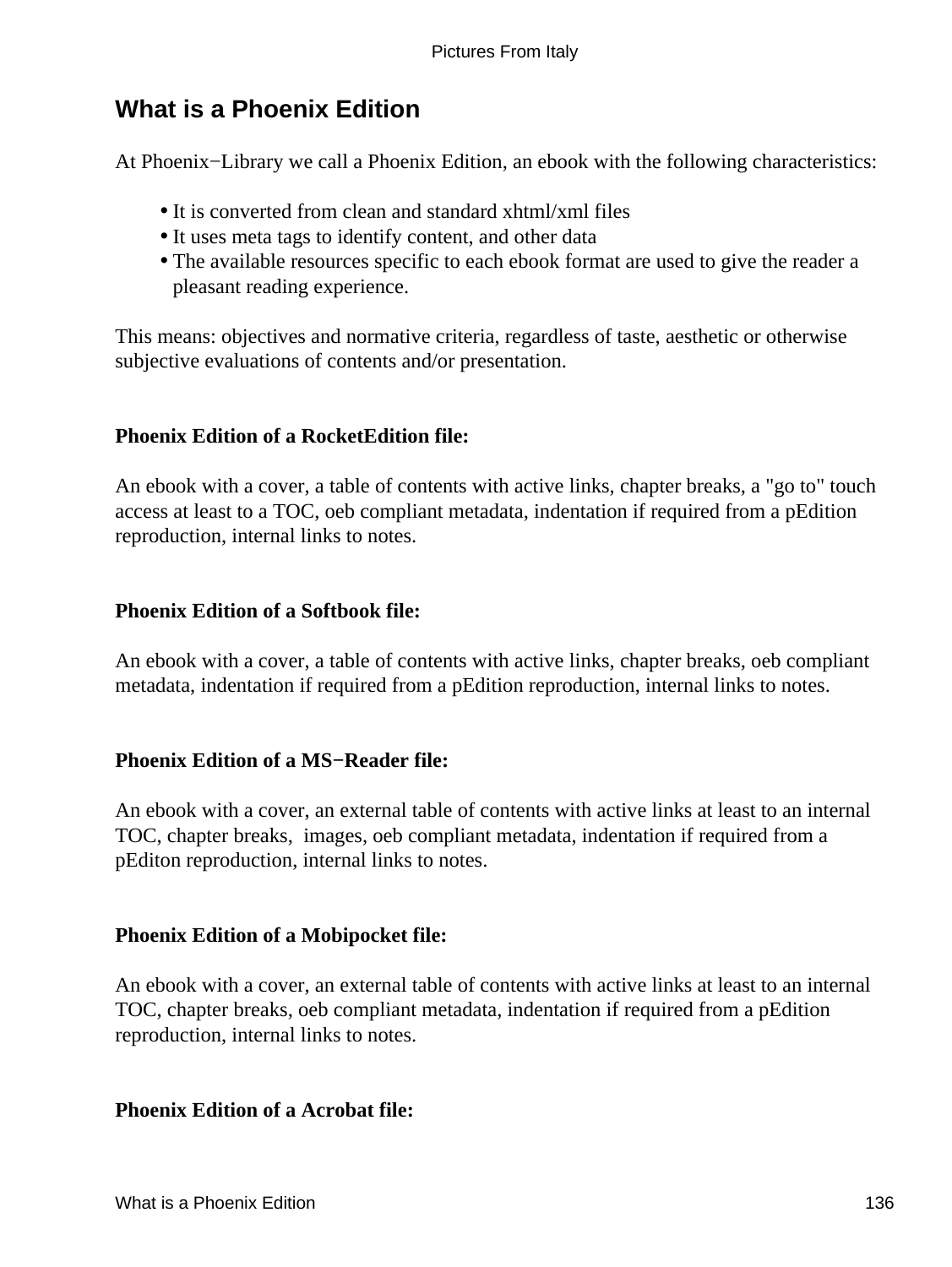An ebook with a cover, images, chapter breaks, matching page numbers, oeb compliant metadata, indentation if required from a pEdition reproduction, internal links to notes.

**Note 1:** These criteria will be discussed in the Phoenix eBook newsgroups in order to be refined and then implemented in a Phoenix Edition guideline, that will be available in the near future to all Phoenix−Library associates.

**Note 2:** In order to stimulate and reward all associate eBookProducers in their search for excellence, a percentage of all associate subscriptions will be allocated to this cause.